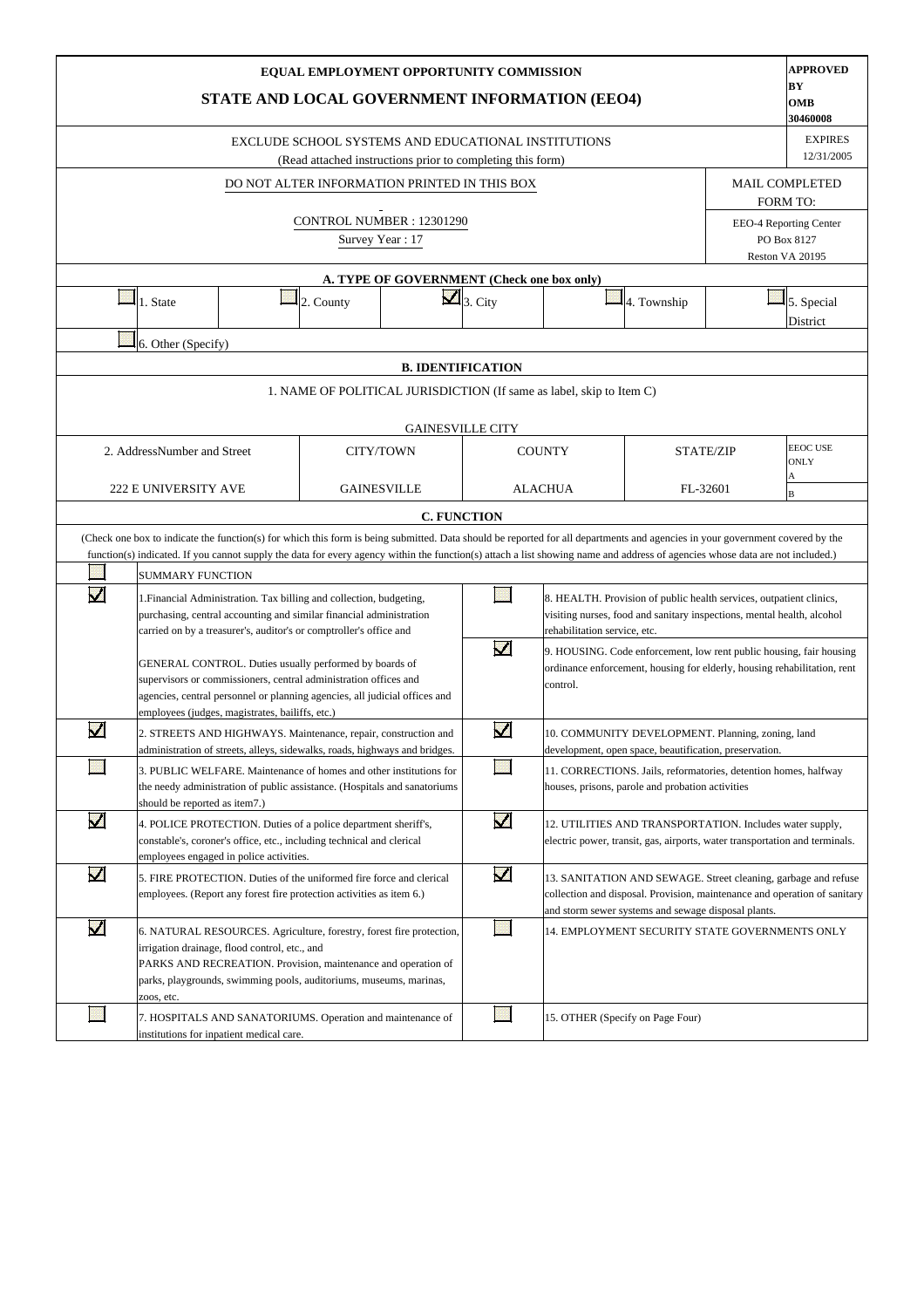|                              |                              |                                               |                                         |                                      | D. EMPLOYMENT DATA AS OF JUNE 30                                               |                                |                                                                                                                   |                                                                                                 |                                                                 |                                      |                                                                               |                                      |                                                                                                             |                                                                                                  |                                                          | FUNCTION TYPE 1                      |
|------------------------------|------------------------------|-----------------------------------------------|-----------------------------------------|--------------------------------------|--------------------------------------------------------------------------------|--------------------------------|-------------------------------------------------------------------------------------------------------------------|-------------------------------------------------------------------------------------------------|-----------------------------------------------------------------|--------------------------------------|-------------------------------------------------------------------------------|--------------------------------------|-------------------------------------------------------------------------------------------------------------|--------------------------------------------------------------------------------------------------|----------------------------------------------------------|--------------------------------------|
|                              |                              |                                               |                                         |                                      |                                                                                |                                |                                                                                                                   |                                                                                                 |                                                                 |                                      | 1. FULL-TIME EMPLOYEES (Temporary employees are not included)                 |                                      |                                                                                                             |                                                                                                  |                                                          |                                      |
|                              |                              |                                               |                                         |                                      |                                                                                |                                |                                                                                                                   |                                                                                                 | RACE/ETHNICITY                                                  |                                      |                                                                               |                                      |                                                                                                             |                                                                                                  |                                                          |                                      |
|                              | <b>ANNUAL</b><br>SALARY      |                                               | <b>HISPANIC</b><br>${\sf OR}$           |                                      |                                                                                |                                | <b>MALE</b>                                                                                                       |                                                                                                 | NON-HISPANIC OR LATINO                                          |                                      |                                                                               |                                      | <b>FEMALE</b>                                                                                               |                                                                                                  |                                                          | <b>TOTALS</b>                        |
| JOB CATEGORIES               | (In thousands<br>000         | $\operatorname{\mathsf{MALE}}$<br>$\mathbf A$ | LATINO<br><b>FEMALE</b><br>$\, {\bf B}$ | WHITE<br>$\mathbf C$                 | <b>BLACK</b><br>${\sf OR}$<br><b>AFRICAN</b><br><b>AMERICAN</b><br>$\mathbf D$ | <b>ASIAN</b><br>$\mathbf E$    | <b>NATIVE</b><br><b>HAWAIAN</b><br>${\sf OR}$<br><b>OTHER</b><br><b>PACIFIC</b><br><b>ISLANDER</b><br>$\mathbf F$ | <b>AMERICAN</b><br><b>INDIAN</b><br>$_{\rm OR}$<br><b>ALASKAN</b><br><b>NATIVE</b><br>${\bf G}$ | TWO<br>$_{\rm OR}$<br><b>MORE</b><br><b>RACES</b><br>$_{\rm H}$ | WHITE<br>$\rm I$                     | <b>BLACK</b><br>${\sf OR}$<br><b>AFRICAN</b><br><b>AMERICAN</b><br>$_{\rm J}$ | <b>ASIAN</b><br>$\bf K$              | <b>NATIVE</b><br><b>HAWAIAN</b><br>${\sf OR}$<br><b>OTHER</b><br><b>PACIFIC</b><br>ISLANDER,<br>$\mathbf L$ | <b>AMERICAN</b><br><b>INDIAN</b><br>${\rm OR}$<br><b>ALASKAN</b><br><b>NATIVE</b><br>$\mathbf M$ | TWO<br>$_{\rm OR}$<br>MORE<br><b>RACES</b><br>$_{\rm N}$ | <b>COLUMN</b><br>$S$ A-N)            |
|                              | 1. \$0.1-15.9                | $\boldsymbol{0}$                              | $\boldsymbol{0}$                        | $\boldsymbol{0}$                     | $\boldsymbol{0}$                                                               | $\boldsymbol{0}$               | $\mathbf{0}$                                                                                                      | $\boldsymbol{0}$                                                                                | $\boldsymbol{0}$                                                | $\boldsymbol{0}$                     | $\boldsymbol{0}$                                                              | $\boldsymbol{0}$                     | $\boldsymbol{0}$                                                                                            | $\boldsymbol{0}$                                                                                 | $\boldsymbol{0}$                                         | $\boldsymbol{0}$                     |
|                              | 2.16.0-19.9                  | $\boldsymbol{0}$                              | $\boldsymbol{0}$                        | $\boldsymbol{0}$                     | $\boldsymbol{0}$                                                               | $\boldsymbol{0}$               | $\boldsymbol{0}$                                                                                                  | $\boldsymbol{0}$                                                                                | $\boldsymbol{0}$                                                | $\boldsymbol{0}$                     | $\boldsymbol{0}$                                                              | $\boldsymbol{0}$                     | $\boldsymbol{0}$                                                                                            | $\boldsymbol{0}$                                                                                 | $\boldsymbol{0}$                                         | $\boldsymbol{0}$                     |
|                              | 3.20.0-24.9                  | $\boldsymbol{0}$                              | $\boldsymbol{0}$                        | $\boldsymbol{0}$                     | $\boldsymbol{0}$                                                               | $\boldsymbol{0}$               | $\mathbf{0}$                                                                                                      | $\boldsymbol{0}$                                                                                | $\boldsymbol{0}$                                                | $\boldsymbol{0}$                     | $\boldsymbol{0}$                                                              | $\boldsymbol{0}$                     | $\boldsymbol{0}$                                                                                            | $\boldsymbol{0}$                                                                                 | $\boldsymbol{0}$                                         | $\boldsymbol{0}$                     |
|                              | 4.25.0-32.9                  | $\boldsymbol{0}$                              | $\boldsymbol{0}$                        | $\boldsymbol{0}$                     | $\boldsymbol{0}$                                                               | $\boldsymbol{0}$               | $\boldsymbol{0}$                                                                                                  | $\boldsymbol{0}$                                                                                | $\boldsymbol{0}$                                                | $\boldsymbol{0}$                     | $\boldsymbol{0}$                                                              | $\boldsymbol{0}$                     | $\boldsymbol{0}$                                                                                            | $\boldsymbol{0}$                                                                                 | $\boldsymbol{0}$                                         | $\boldsymbol{0}$                     |
| Officials and Administrators | 5.33.0-42.9                  | $\boldsymbol{0}$                              | $\boldsymbol{0}$                        | $\boldsymbol{0}$                     | $\boldsymbol{0}$                                                               | $\boldsymbol{0}$               | $\boldsymbol{0}$                                                                                                  | $\boldsymbol{0}$                                                                                | $\boldsymbol{0}$                                                | $\boldsymbol{0}$                     | $\boldsymbol{0}$                                                              | $\boldsymbol{0}$                     | $\boldsymbol{0}$                                                                                            | $\boldsymbol{0}$                                                                                 | $\boldsymbol{0}$                                         | $\boldsymbol{0}$                     |
|                              | 6.43.0-54.9                  | $\boldsymbol{0}$                              | $\boldsymbol{0}$                        | $\boldsymbol{0}$                     | $\boldsymbol{0}$                                                               | $\boldsymbol{0}$               | $\boldsymbol{0}$                                                                                                  | $\boldsymbol{0}$                                                                                | $\boldsymbol{0}$                                                | $\boldsymbol{0}$                     | $\boldsymbol{0}$                                                              | $\boldsymbol{0}$                     | $\boldsymbol{0}$                                                                                            | $\boldsymbol{0}$                                                                                 | $\boldsymbol{0}$                                         | $\boldsymbol{0}$                     |
|                              | 7.55.0-69.9                  | $\boldsymbol{0}$                              | $\boldsymbol{0}$                        | $\mathbf{1}$                         | $\boldsymbol{0}$                                                               | $\boldsymbol{0}$               | $\boldsymbol{0}$                                                                                                  | $\boldsymbol{0}$                                                                                | $\boldsymbol{0}$                                                | $\mathbf{1}$                         | $\boldsymbol{0}$                                                              | $\boldsymbol{0}$                     | $\boldsymbol{0}$                                                                                            | $\boldsymbol{0}$                                                                                 | $\boldsymbol{0}$                                         | $\sqrt{2}$                           |
|                              | 8.70.0 Plus                  | $\boldsymbol{0}$                              | $\boldsymbol{0}$                        | 9                                    | $\mathfrak{Z}$                                                                 | $\boldsymbol{0}$               | $\boldsymbol{0}$                                                                                                  | $\boldsymbol{0}$                                                                                | $\boldsymbol{0}$                                                | 6                                    | $\sqrt{3}$                                                                    | 1                                    | $\boldsymbol{0}$                                                                                            | $\boldsymbol{0}$                                                                                 | $\boldsymbol{0}$                                         | 22                                   |
|                              | 9. \$0.1-15.9                | $\boldsymbol{0}$                              | $\boldsymbol{0}$                        | $\boldsymbol{0}$                     | $\boldsymbol{0}$                                                               | $\boldsymbol{0}$               | $\boldsymbol{0}$                                                                                                  | $\boldsymbol{0}$                                                                                | $\boldsymbol{0}$                                                | $\boldsymbol{0}$                     | $\boldsymbol{0}$                                                              | $\boldsymbol{0}$                     | $\boldsymbol{0}$                                                                                            | $\boldsymbol{0}$                                                                                 | $\boldsymbol{0}$                                         | $\boldsymbol{0}$                     |
|                              | 10.16.0-19.9                 | $\boldsymbol{0}$                              | $\boldsymbol{0}$                        | $\boldsymbol{0}$                     | $\boldsymbol{0}$                                                               | $\boldsymbol{0}$               | $\boldsymbol{0}$                                                                                                  | $\boldsymbol{0}$                                                                                | $\boldsymbol{0}$                                                | $\boldsymbol{0}$                     | $\boldsymbol{0}$                                                              | $\boldsymbol{0}$                     | $\boldsymbol{0}$                                                                                            | $\boldsymbol{0}$                                                                                 | $\boldsymbol{0}$                                         | $\boldsymbol{0}$                     |
|                              | 11.20.0-24.9                 | $\boldsymbol{0}$                              | $\boldsymbol{0}$                        | $\boldsymbol{0}$                     | $\boldsymbol{0}$                                                               | $\mathbf{0}$                   | $\boldsymbol{0}$                                                                                                  | $\boldsymbol{0}$                                                                                | $\boldsymbol{0}$                                                | $\boldsymbol{0}$                     | $\boldsymbol{0}$                                                              | $\boldsymbol{0}$                     | $\boldsymbol{0}$                                                                                            | $\boldsymbol{0}$                                                                                 | $\boldsymbol{0}$                                         | $\boldsymbol{0}$                     |
| Professionals                | 12.25.0-32.9                 | $\boldsymbol{0}$                              | $\boldsymbol{0}$                        | $\boldsymbol{0}$                     | $\boldsymbol{0}$                                                               | $\boldsymbol{0}$               | $\boldsymbol{0}$                                                                                                  | $\boldsymbol{0}$                                                                                | $\boldsymbol{0}$                                                | $\boldsymbol{0}$                     | $\boldsymbol{0}$                                                              | $\boldsymbol{0}$                     | $\boldsymbol{0}$                                                                                            | $\boldsymbol{0}$                                                                                 | $\boldsymbol{0}$                                         | $\boldsymbol{0}$                     |
|                              | 13.33.0-42.9                 | $\boldsymbol{0}$                              | $\boldsymbol{0}$                        | $\boldsymbol{0}$                     | $\boldsymbol{0}$                                                               | $\boldsymbol{0}$               | $\mathbf{0}$                                                                                                      | $\boldsymbol{0}$                                                                                | $\boldsymbol{0}$                                                | $\boldsymbol{0}$                     | $\boldsymbol{0}$                                                              | $\boldsymbol{0}$                     | $\boldsymbol{0}$                                                                                            | $\boldsymbol{0}$                                                                                 | $\boldsymbol{0}$                                         | $\boldsymbol{0}$                     |
|                              | 14.43.0-54.9                 | $\mathbf{1}$                                  | $\boldsymbol{0}$                        | $\mathbf{1}$                         | $\mathbf{1}$                                                                   | $\boldsymbol{0}$               | $\boldsymbol{0}$                                                                                                  | $\boldsymbol{0}$                                                                                | $\boldsymbol{0}$                                                | $\sqrt{3}$                           | $\mathfrak{Z}$                                                                | $\mathbf{1}$                         | $\boldsymbol{0}$                                                                                            | $\boldsymbol{0}$                                                                                 | $\boldsymbol{0}$                                         | 10                                   |
|                              | 15.55.0-69.9                 | $\boldsymbol{0}$                              | $\boldsymbol{0}$                        | 5                                    | $\boldsymbol{0}$                                                               | $\mathbf{0}$                   | $\mathbf{0}$                                                                                                      | $\boldsymbol{0}$                                                                                | $\boldsymbol{0}$                                                | $\boldsymbol{7}$                     | 6                                                                             | $\boldsymbol{0}$                     | $\boldsymbol{0}$                                                                                            | $\mathbf{1}$                                                                                     | $\mathbf{1}$                                             | 20                                   |
|                              | 16.70.0 Plus                 | $\boldsymbol{0}$                              | $\boldsymbol{0}$                        | 9                                    | $\mathbf{1}$                                                                   | $\boldsymbol{0}$               | $\boldsymbol{0}$                                                                                                  | $\boldsymbol{0}$                                                                                | $\boldsymbol{0}$                                                | 8                                    | $\sqrt{3}$                                                                    | $\boldsymbol{0}$                     | $\boldsymbol{0}$                                                                                            | $\boldsymbol{0}$                                                                                 | $\boldsymbol{0}$                                         | 21                                   |
|                              | 17. \$0.1-15.9               | $\boldsymbol{0}$                              | $\boldsymbol{0}$                        | $\boldsymbol{0}$                     | $\boldsymbol{0}$                                                               | $\boldsymbol{0}$               | $\boldsymbol{0}$                                                                                                  | $\boldsymbol{0}$                                                                                | $\boldsymbol{0}$                                                | $\boldsymbol{0}$                     | $\boldsymbol{0}$                                                              | $\boldsymbol{0}$                     | $\boldsymbol{0}$                                                                                            | $\boldsymbol{0}$                                                                                 | $\boldsymbol{0}$                                         | $\boldsymbol{0}$                     |
|                              | 18.16.0-19.9                 | $\boldsymbol{0}$                              | $\boldsymbol{0}$                        | $\boldsymbol{0}$                     | $\boldsymbol{0}$                                                               | $\boldsymbol{0}$               | $\boldsymbol{0}$                                                                                                  | $\boldsymbol{0}$                                                                                | $\boldsymbol{0}$                                                | $\boldsymbol{0}$                     | $\boldsymbol{0}$                                                              | $\boldsymbol{0}$                     | $\boldsymbol{0}$                                                                                            | $\boldsymbol{0}$                                                                                 | $\boldsymbol{0}$                                         | $\boldsymbol{0}$                     |
|                              | 19.20.0-24.9                 | $\boldsymbol{0}$                              | $\boldsymbol{0}$                        | $\boldsymbol{0}$                     | $\boldsymbol{0}$                                                               | $\boldsymbol{0}$               | $\mathbf{0}$                                                                                                      | $\boldsymbol{0}$                                                                                | $\boldsymbol{0}$                                                | $\boldsymbol{0}$                     | $\boldsymbol{0}$                                                              | $\boldsymbol{0}$                     | $\boldsymbol{0}$                                                                                            | $\boldsymbol{0}$                                                                                 | $\boldsymbol{0}$                                         | $\boldsymbol{0}$                     |
| Technicians                  | 20.25.0-32.9                 | $\boldsymbol{0}$                              | $\boldsymbol{0}$                        | $\boldsymbol{0}$                     | $\boldsymbol{0}$                                                               | $\mathbf{0}$                   | $\mathbf{0}$                                                                                                      | $\boldsymbol{0}$                                                                                | $\boldsymbol{0}$                                                | $\boldsymbol{0}$                     | $\boldsymbol{0}$                                                              | $\boldsymbol{0}$                     | $\boldsymbol{0}$                                                                                            | $\boldsymbol{0}$                                                                                 | $\boldsymbol{0}$                                         | $\boldsymbol{0}$                     |
|                              | 21.33.0-42.9                 | $\boldsymbol{0}$                              | $\boldsymbol{0}$                        | $\boldsymbol{0}$                     | 1                                                                              | $\boldsymbol{0}$               | $\boldsymbol{0}$                                                                                                  | $\boldsymbol{0}$                                                                                | $\boldsymbol{0}$                                                | 1                                    | $\boldsymbol{0}$                                                              | $\boldsymbol{0}$                     | $\boldsymbol{0}$                                                                                            | $\boldsymbol{0}$                                                                                 | $\boldsymbol{0}$                                         | $\boldsymbol{2}$                     |
|                              | 22.43.0-54.9                 | $\mathbf{1}$                                  | $\boldsymbol{0}$                        | $\boldsymbol{0}$                     | $\boldsymbol{0}$                                                               | $\boldsymbol{0}$               | $\boldsymbol{0}$                                                                                                  | $\boldsymbol{0}$                                                                                | $\boldsymbol{0}$                                                | $\mathbf{1}$                         | $\boldsymbol{0}$                                                              | $\boldsymbol{0}$                     | $\boldsymbol{0}$                                                                                            | $\boldsymbol{0}$                                                                                 | $\boldsymbol{0}$                                         | $\sqrt{2}$                           |
|                              | 23.55.0-69.9<br>24.70.0 Plus | $\boldsymbol{0}$                              | $\boldsymbol{0}$                        | $\boldsymbol{0}$                     | $\boldsymbol{0}$                                                               | $\boldsymbol{0}$               | $\mathbf{0}$                                                                                                      | $\boldsymbol{0}$                                                                                | $\boldsymbol{0}$                                                | $\boldsymbol{0}$                     | $\boldsymbol{0}$                                                              | $\boldsymbol{0}$                     | $\boldsymbol{0}$                                                                                            | $\boldsymbol{0}$                                                                                 | $\boldsymbol{0}$                                         | $\boldsymbol{0}$                     |
|                              | 25. \$0.1-15.9               | $\boldsymbol{0}$                              | $\boldsymbol{0}$                        | $\boldsymbol{0}$                     | $\boldsymbol{0}$                                                               | $\boldsymbol{0}$               | $\boldsymbol{0}$                                                                                                  | $\boldsymbol{0}$                                                                                | $\boldsymbol{0}$                                                | $\boldsymbol{0}$                     | $\boldsymbol{0}$                                                              | $\boldsymbol{0}$                     | $\boldsymbol{0}$                                                                                            | $\boldsymbol{0}$                                                                                 | $\boldsymbol{0}$                                         | $\boldsymbol{0}$                     |
| Protective Service Workers   | 26.16.0-19.9                 | $\boldsymbol{0}$                              | $\bf{0}$                                | $\boldsymbol{0}$                     | $\boldsymbol{0}$                                                               | $\boldsymbol{0}$               | $\boldsymbol{0}$                                                                                                  | $\boldsymbol{0}$                                                                                | $\boldsymbol{0}$                                                | 0                                    | $\boldsymbol{0}$                                                              | $\boldsymbol{0}$                     | $\boldsymbol{0}$                                                                                            | 0                                                                                                | $\boldsymbol{0}$                                         | $\boldsymbol{0}$                     |
|                              | 27.20.0-24.9                 | $\boldsymbol{0}$                              | $\boldsymbol{0}$                        | $\boldsymbol{0}$                     | $\boldsymbol{0}$                                                               | $\boldsymbol{0}$               | $\boldsymbol{0}$                                                                                                  | $\boldsymbol{0}$                                                                                | $\boldsymbol{0}$                                                | $\boldsymbol{0}$                     | $\boldsymbol{0}$                                                              | $\boldsymbol{0}$                     | $\boldsymbol{0}$                                                                                            | $\boldsymbol{0}$                                                                                 | $\boldsymbol{0}$                                         | $\boldsymbol{0}$                     |
|                              | 28.25.0-32.9                 | $\boldsymbol{0}$<br>$\boldsymbol{0}$          | $\boldsymbol{0}$<br>$\boldsymbol{0}$    | $\boldsymbol{0}$<br>$\boldsymbol{0}$ | $\boldsymbol{0}$<br>$\boldsymbol{0}$                                           | $\overline{0}$<br>$\mathbf{0}$ | $\boldsymbol{0}$<br>$\boldsymbol{0}$                                                                              | $\boldsymbol{0}$<br>$\boldsymbol{0}$                                                            | $\boldsymbol{0}$<br>$\boldsymbol{0}$                            | $\boldsymbol{0}$<br>$\boldsymbol{0}$ | $\boldsymbol{0}$<br>$\boldsymbol{0}$                                          | $\boldsymbol{0}$<br>$\boldsymbol{0}$ | $\boldsymbol{0}$<br>$\boldsymbol{0}$                                                                        | $\boldsymbol{0}$<br>$\boldsymbol{0}$                                                             | $\boldsymbol{0}$<br>$\boldsymbol{0}$                     | $\boldsymbol{0}$<br>$\boldsymbol{0}$ |
|                              | 29.33.0-42.9                 | $\boldsymbol{0}$                              | $\boldsymbol{0}$                        | $\boldsymbol{0}$                     | $\boldsymbol{0}$                                                               | $\boldsymbol{0}$               | $\boldsymbol{0}$                                                                                                  | $\boldsymbol{0}$                                                                                | $\boldsymbol{0}$                                                | $\boldsymbol{0}$                     | $\boldsymbol{0}$                                                              | $\boldsymbol{0}$                     | $\boldsymbol{0}$                                                                                            | $\boldsymbol{0}$                                                                                 | $\boldsymbol{0}$                                         | $\boldsymbol{0}$                     |
|                              | 30.43.0-54.9                 | $\boldsymbol{0}$                              | $\boldsymbol{0}$                        | $\boldsymbol{0}$                     | $\boldsymbol{0}$                                                               | $\boldsymbol{0}$               | $\boldsymbol{0}$                                                                                                  | $\boldsymbol{0}$                                                                                | $\boldsymbol{0}$                                                | $\boldsymbol{0}$                     | $\boldsymbol{0}$                                                              | $\boldsymbol{0}$                     | $\boldsymbol{0}$                                                                                            | $\boldsymbol{0}$                                                                                 | $\boldsymbol{0}$                                         | $\boldsymbol{0}$                     |
|                              | 31.55.0-69.9                 | $\boldsymbol{0}$                              | $\boldsymbol{0}$                        | $\boldsymbol{0}$                     | $\boldsymbol{0}$                                                               | $\boldsymbol{0}$               | $\boldsymbol{0}$                                                                                                  | $\boldsymbol{0}$                                                                                | $\boldsymbol{0}$                                                | $\boldsymbol{0}$                     | $\boldsymbol{0}$                                                              | $\boldsymbol{0}$                     | $\boldsymbol{0}$                                                                                            | $\boldsymbol{0}$                                                                                 | $\boldsymbol{0}$                                         | $\boldsymbol{0}$                     |
|                              | 32.70.0 Plus                 | $\boldsymbol{0}$                              | $\boldsymbol{0}$                        | $\boldsymbol{0}$                     | $\boldsymbol{0}$                                                               | $\boldsymbol{0}$               | $\boldsymbol{0}$                                                                                                  | $\boldsymbol{0}$                                                                                | $\boldsymbol{0}$                                                | $\boldsymbol{0}$                     | $\boldsymbol{0}$                                                              | $\boldsymbol{0}$                     | $\boldsymbol{0}$                                                                                            | $\boldsymbol{0}$                                                                                 | $\boldsymbol{0}$                                         | $\boldsymbol{0}$                     |
|                              | 33. \$0.1-15.9               | $\boldsymbol{0}$                              | $\boldsymbol{0}$                        | $\boldsymbol{0}$                     | $\boldsymbol{0}$                                                               | $\boldsymbol{0}$               | $\boldsymbol{0}$                                                                                                  | $\boldsymbol{0}$                                                                                | $\boldsymbol{0}$                                                | $\boldsymbol{0}$                     | $\boldsymbol{0}$                                                              | $\boldsymbol{0}$                     | $\boldsymbol{0}$                                                                                            | $\boldsymbol{0}$                                                                                 | $\boldsymbol{0}$                                         | $\boldsymbol{0}$                     |
|                              | 34.16.0-19.9                 | $\boldsymbol{0}$                              | $\boldsymbol{0}$                        | $\boldsymbol{0}$                     | $\boldsymbol{0}$                                                               | $\boldsymbol{0}$               | $\boldsymbol{0}$                                                                                                  | $\boldsymbol{0}$                                                                                | $\boldsymbol{0}$                                                | $\boldsymbol{0}$                     | $\boldsymbol{0}$                                                              | $\boldsymbol{0}$                     | $\boldsymbol{0}$                                                                                            | $\boldsymbol{0}$                                                                                 | $\boldsymbol{0}$                                         | $\boldsymbol{0}$                     |
| Paraprofessionals            | 35.20.0-24.9                 | $\boldsymbol{0}$                              | $\boldsymbol{0}$                        | $\boldsymbol{0}$                     | $\boldsymbol{0}$                                                               | $\boldsymbol{0}$               | $\boldsymbol{0}$                                                                                                  | $\boldsymbol{0}$                                                                                | $\boldsymbol{0}$                                                | $\boldsymbol{0}$                     | $\boldsymbol{0}$                                                              | $\boldsymbol{0}$                     | $\boldsymbol{0}$                                                                                            | $\boldsymbol{0}$                                                                                 | $\boldsymbol{0}$                                         | $\boldsymbol{0}$                     |
|                              | 36.25.0-32.9                 | $\boldsymbol{0}$                              | $\boldsymbol{0}$                        | $\boldsymbol{0}$                     | $\boldsymbol{0}$                                                               | $\mathbf{0}$                   | $\boldsymbol{0}$                                                                                                  | $\boldsymbol{0}$                                                                                | $\boldsymbol{0}$                                                | $\boldsymbol{0}$                     | $\boldsymbol{0}$                                                              | $\boldsymbol{0}$                     | $\boldsymbol{0}$                                                                                            | $\boldsymbol{0}$                                                                                 | $\boldsymbol{0}$                                         | $\boldsymbol{0}$                     |
|                              | 37.33.0-42.9                 | $\boldsymbol{0}$                              | $\boldsymbol{0}$                        | $\boldsymbol{0}$                     | $\boldsymbol{0}$                                                               | $\boldsymbol{0}$               | $\mathbf{0}$                                                                                                      | $\boldsymbol{0}$                                                                                | $\boldsymbol{0}$                                                | $\boldsymbol{0}$                     | $\boldsymbol{0}$                                                              | $\boldsymbol{0}$                     | $\boldsymbol{0}$                                                                                            | $\boldsymbol{0}$                                                                                 | $\boldsymbol{0}$                                         | $\boldsymbol{0}$                     |
|                              | 38.43.0-54.9                 | $\boldsymbol{0}$                              | $\boldsymbol{0}$                        | $\boldsymbol{0}$                     | $\boldsymbol{0}$                                                               | $\boldsymbol{0}$               | $\boldsymbol{0}$                                                                                                  | $\boldsymbol{0}$                                                                                | $\boldsymbol{0}$                                                | $\boldsymbol{0}$                     | $\boldsymbol{0}$                                                              | $\boldsymbol{0}$                     | $\boldsymbol{0}$                                                                                            | $\boldsymbol{0}$                                                                                 | $\boldsymbol{0}$                                         | $\boldsymbol{0}$                     |
|                              | 39.55.0-69.9                 | $\boldsymbol{0}$                              | $\boldsymbol{0}$                        | $\boldsymbol{0}$                     | $\boldsymbol{0}$                                                               | $\boldsymbol{0}$               | $\boldsymbol{0}$                                                                                                  | $\boldsymbol{0}$                                                                                | $\boldsymbol{0}$                                                | $\boldsymbol{0}$                     | $\boldsymbol{0}$                                                              | $\boldsymbol{0}$                     | $\boldsymbol{0}$                                                                                            | $\boldsymbol{0}$                                                                                 | $\boldsymbol{0}$                                         | $\boldsymbol{0}$                     |
|                              | 40.70.0 Plus                 | $\boldsymbol{0}$                              | $\boldsymbol{0}$                        | $\boldsymbol{0}$                     | $\boldsymbol{0}$                                                               | $\boldsymbol{0}$               | $\boldsymbol{0}$                                                                                                  | $\boldsymbol{0}$                                                                                | $\boldsymbol{0}$                                                | $\boldsymbol{0}$                     | $\boldsymbol{0}$                                                              | $\boldsymbol{0}$                     | $\boldsymbol{0}$                                                                                            | $\boldsymbol{0}$                                                                                 | $\boldsymbol{0}$                                         | $\boldsymbol{0}$                     |
|                              | 41. \$0.1-15.9               | $\boldsymbol{0}$                              | $\boldsymbol{0}$                        | $\boldsymbol{0}$                     | $\boldsymbol{0}$                                                               | $\boldsymbol{0}$               | $\boldsymbol{0}$                                                                                                  | $\boldsymbol{0}$                                                                                | $\boldsymbol{0}$                                                | $\boldsymbol{0}$                     | $\boldsymbol{0}$                                                              | $\boldsymbol{0}$                     | $\boldsymbol{0}$                                                                                            | $\boldsymbol{0}$                                                                                 | $\boldsymbol{0}$                                         | $\boldsymbol{0}$                     |
|                              | 42.16.0-19.9                 | $\boldsymbol{0}$                              | $\boldsymbol{0}$                        | $\boldsymbol{0}$                     | $\boldsymbol{0}$                                                               | $\boldsymbol{0}$               | $\boldsymbol{0}$                                                                                                  | $\boldsymbol{0}$                                                                                | $\boldsymbol{0}$                                                | $\boldsymbol{0}$                     | $\boldsymbol{0}$                                                              | $\boldsymbol{0}$                     | $\boldsymbol{0}$                                                                                            | $\boldsymbol{0}$                                                                                 | $\boldsymbol{0}$                                         | $\boldsymbol{0}$                     |
|                              | 43.20.0-24.9                 | $\boldsymbol{0}$                              | $\boldsymbol{0}$                        | $\boldsymbol{0}$                     | $\boldsymbol{0}$                                                               | $\mathbf{0}$                   | $\boldsymbol{0}$                                                                                                  | $\boldsymbol{0}$                                                                                | $\boldsymbol{0}$                                                | $\boldsymbol{0}$                     | $\boldsymbol{0}$                                                              | $\boldsymbol{0}$                     | $\boldsymbol{0}$                                                                                            | $\boldsymbol{0}$                                                                                 | $\boldsymbol{0}$                                         | $\boldsymbol{0}$                     |
|                              | 44.25.0-32.9                 | $\boldsymbol{0}$                              | $\mathbf{1}$                            | $\boldsymbol{0}$                     | $\boldsymbol{0}$                                                               | $\mathbf{0}$                   | $\boldsymbol{0}$                                                                                                  | $\boldsymbol{0}$                                                                                | $\boldsymbol{0}$                                                | $\,1$                                | $\mathbf{1}$                                                                  | $\boldsymbol{0}$                     | $\boldsymbol{0}$                                                                                            | $\boldsymbol{0}$                                                                                 | $\boldsymbol{0}$                                         | 3                                    |
|                              | 45.33.0-42.9                 | $\boldsymbol{0}$                              | $\boldsymbol{0}$                        | 3                                    | $\boldsymbol{0}$                                                               | $\boldsymbol{0}$               | $\boldsymbol{0}$                                                                                                  | $\boldsymbol{0}$                                                                                | $\boldsymbol{0}$                                                | $\,8\,$                              | $\overline{4}$                                                                | $\boldsymbol{0}$                     | $\boldsymbol{0}$                                                                                            | $\boldsymbol{0}$                                                                                 | $\boldsymbol{0}$                                         | 15                                   |
| Administrative Support       | 46.43.0-54.9                 | $\boldsymbol{0}$                              | $\boldsymbol{0}$                        | $\mathbf{1}$                         | $\mathbf{1}$                                                                   | $\mathbf{1}$                   | $\boldsymbol{0}$                                                                                                  | $\boldsymbol{0}$                                                                                | $\boldsymbol{0}$                                                | $\boldsymbol{7}$                     | 3                                                                             | $\boldsymbol{0}$                     | $\boldsymbol{0}$                                                                                            | $\boldsymbol{0}$                                                                                 | $\boldsymbol{0}$                                         | 13                                   |
|                              | 47.55.0-69.9                 | $\boldsymbol{0}$                              | $\boldsymbol{0}$                        | $\boldsymbol{0}$                     | $\boldsymbol{0}$                                                               | $\boldsymbol{0}$               | $\boldsymbol{0}$                                                                                                  | $\boldsymbol{0}$                                                                                | $\boldsymbol{0}$                                                | $\overline{4}$                       | $\sqrt{2}$                                                                    | $\boldsymbol{0}$                     | $\boldsymbol{0}$                                                                                            | $\boldsymbol{0}$                                                                                 | $\boldsymbol{0}$                                         | 6                                    |
|                              | 48.70.0 Plus                 | $\boldsymbol{0}$                              | $\boldsymbol{0}$                        | $\boldsymbol{0}$                     | $\boldsymbol{0}$                                                               | $\boldsymbol{0}$               | $\boldsymbol{0}$                                                                                                  | $\boldsymbol{0}$                                                                                | $\boldsymbol{0}$                                                | $\,1\,$                              | $\boldsymbol{0}$                                                              | $\boldsymbol{0}$                     | $\boldsymbol{0}$                                                                                            | $\boldsymbol{0}$                                                                                 | $\boldsymbol{0}$                                         | $\mathbf{1}$                         |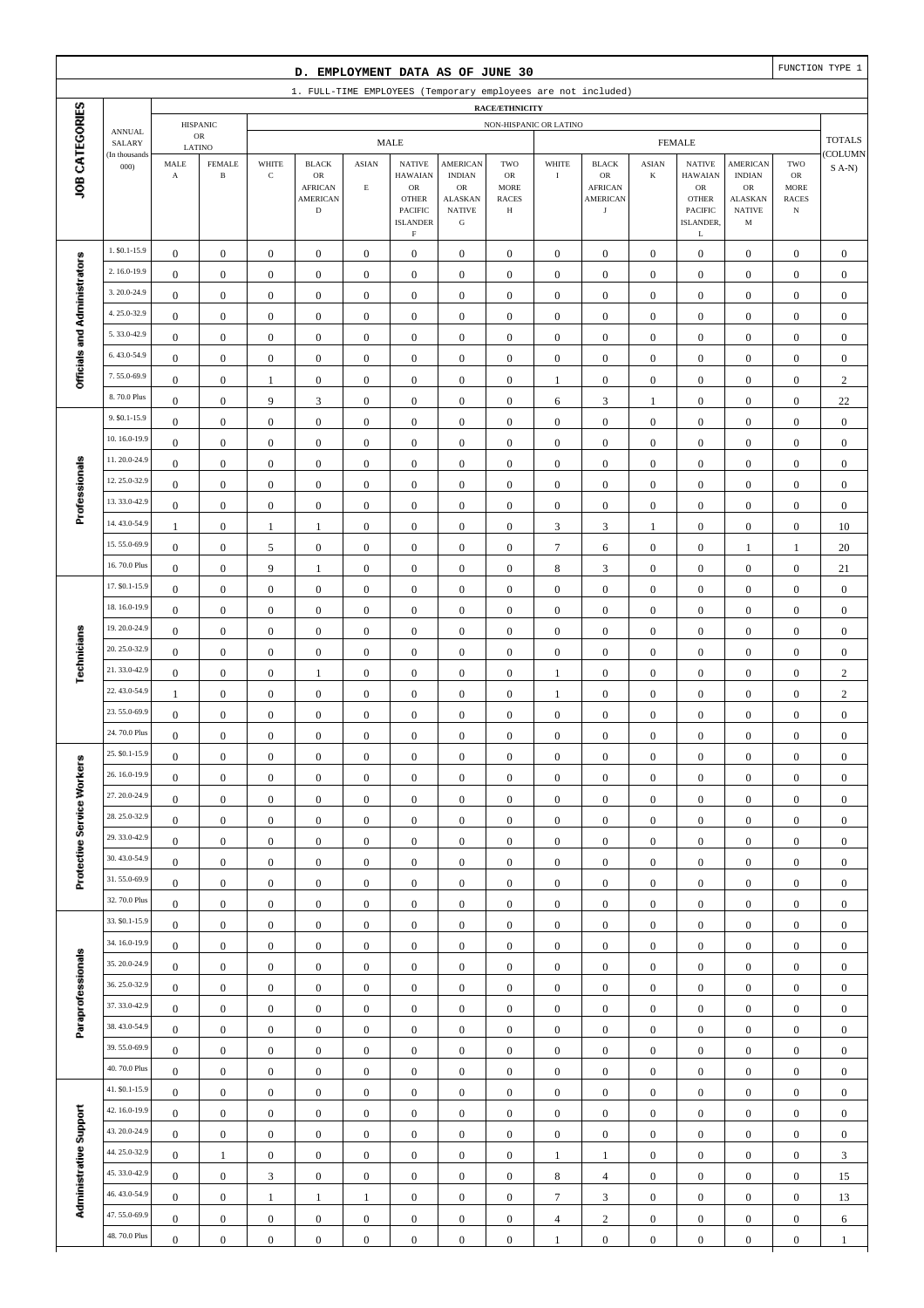|                                   |                              |                               |                               |                      | D. EMPLOYMENT DATA AS OF JUNE 30                                                |                                         |                                                                                     |                                                                                        |                                                                 |                  |                                                                       |                         |                                                                                              |                                                                         |                                                         | FUNCTION TYPE 1  |
|-----------------------------------|------------------------------|-------------------------------|-------------------------------|----------------------|---------------------------------------------------------------------------------|-----------------------------------------|-------------------------------------------------------------------------------------|----------------------------------------------------------------------------------------|-----------------------------------------------------------------|------------------|-----------------------------------------------------------------------|-------------------------|----------------------------------------------------------------------------------------------|-------------------------------------------------------------------------|---------------------------------------------------------|------------------|
|                                   |                              |                               |                               |                      | 1. FULL-TIME EMPLOYEES (Temporary employees are not included)                   |                                         |                                                                                     |                                                                                        |                                                                 |                  |                                                                       |                         |                                                                                              |                                                                         |                                                         |                  |
|                                   |                              |                               |                               |                      |                                                                                 |                                         |                                                                                     |                                                                                        | <b>RACE/ETHNICITY</b>                                           |                  |                                                                       |                         |                                                                                              |                                                                         |                                                         |                  |
|                                   | <b>ANNUAL</b>                |                               | <b>HISPANIC</b><br>${\sf OR}$ |                      |                                                                                 |                                         | <b>MALE</b>                                                                         |                                                                                        | NON-HISPANIC OR LATINO                                          |                  |                                                                       |                         | <b>FEMALE</b>                                                                                |                                                                         |                                                         | <b>TOTALS</b>    |
|                                   | SALARY<br>(In thousands      | LATINO                        |                               |                      |                                                                                 |                                         |                                                                                     |                                                                                        |                                                                 |                  |                                                                       |                         |                                                                                              |                                                                         |                                                         | COLUMN           |
| JOB CATEGORIES                    | 000                          | MALE<br>$\boldsymbol{\rm{A}}$ | <b>FEMALE</b><br>$\, {\bf B}$ | WHITE<br>$\mathbf C$ | <b>BLACK</b><br>$_{\rm OR}$<br><b>AFRICAN</b><br><b>AMERICAN</b><br>$\mathbf D$ | <b>ASIAN</b><br>$\mathop{\hbox{\bf E}}$ | <b>NATIVE</b><br><b>HAWAIAN</b><br>OR<br><b>OTHER</b><br>PACIFIC<br><b>ISLANDER</b> | <b>AMERICAN</b><br><b>INDIAN</b><br>OR<br><b>ALASKAN</b><br><b>NATIVE</b><br>${\bf G}$ | TWO<br><b>OR</b><br><b>MORE</b><br><b>RACES</b><br>$\, {\rm H}$ | WHITE<br>$\rm I$ | <b>BLACK</b><br>OR<br><b>AFRICAN</b><br><b>AMERICAN</b><br>$_{\rm J}$ | <b>ASIAN</b><br>$\bf K$ | <b>NATIVE</b><br><b>HAWAIAN</b><br>${\rm OR}$<br><b>OTHER</b><br><b>PACIFIC</b><br>ISLANDER, | <b>AMERICAN</b><br><b>INDIAN</b><br>OR<br>ALASKAN<br><b>NATIVE</b><br>M | TWO<br>${\rm OR}$<br>MORE<br><b>RACES</b><br>$_{\rm N}$ | $S$ A-N)         |
|                                   | 49. \$0.1-15.9               | $\boldsymbol{0}$              | $\mathbf{0}$                  | $\boldsymbol{0}$     | $\boldsymbol{0}$                                                                | $\boldsymbol{0}$                        | $\rm F$<br>$\boldsymbol{0}$                                                         | $\boldsymbol{0}$                                                                       | $\boldsymbol{0}$                                                | $\boldsymbol{0}$ | $\boldsymbol{0}$                                                      | $\mathbf{0}$            | L<br>$\mathbf{0}$                                                                            | $\boldsymbol{0}$                                                        | $\boldsymbol{0}$                                        | $\boldsymbol{0}$ |
|                                   | 50.16.0-19.9                 | $\mathbf{0}$                  | $\boldsymbol{0}$              | $\boldsymbol{0}$     | $\boldsymbol{0}$                                                                | $\boldsymbol{0}$                        | $\boldsymbol{0}$                                                                    | $\boldsymbol{0}$                                                                       | $\boldsymbol{0}$                                                | $\boldsymbol{0}$ | $\boldsymbol{0}$                                                      | $\boldsymbol{0}$        | $\boldsymbol{0}$                                                                             | $\boldsymbol{0}$                                                        | $\boldsymbol{0}$                                        | $\mathbf{0}$     |
| Skilled Craft Workers             | 51.20.0-24.9                 | $\mathbf{0}$                  | $\boldsymbol{0}$              | $\boldsymbol{0}$     | $\boldsymbol{0}$                                                                | $\mathbf{0}$                            | $\boldsymbol{0}$                                                                    | $\mathbf{0}$                                                                           | $\mathbf{0}$                                                    | $\boldsymbol{0}$ | $\boldsymbol{0}$                                                      | $\boldsymbol{0}$        | $\boldsymbol{0}$                                                                             | $\boldsymbol{0}$                                                        | $\boldsymbol{0}$                                        | $\mathbf{0}$     |
|                                   | 52.25.0-32.9                 | $\bf{0}$                      | $\boldsymbol{0}$              | $\boldsymbol{0}$     | $\boldsymbol{0}$                                                                | $\boldsymbol{0}$                        | $\boldsymbol{0}$                                                                    | $\boldsymbol{0}$                                                                       | $\boldsymbol{0}$                                                | $\boldsymbol{0}$ | $\boldsymbol{0}$                                                      | $\boldsymbol{0}$        | $\boldsymbol{0}$                                                                             | $\boldsymbol{0}$                                                        | $\boldsymbol{0}$                                        | $\boldsymbol{0}$ |
|                                   | 53.33.0-42.9                 | $\boldsymbol{0}$              | $\boldsymbol{0}$              | $\sqrt{2}$           | $\boldsymbol{0}$                                                                | $\boldsymbol{0}$                        | $\mathbf{0}$                                                                        | $\boldsymbol{0}$                                                                       | $\boldsymbol{0}$                                                | $\boldsymbol{0}$ | $\boldsymbol{0}$                                                      | $\boldsymbol{0}$        | $\boldsymbol{0}$                                                                             | $\boldsymbol{0}$                                                        | $\boldsymbol{0}$                                        | $\sqrt{2}$       |
|                                   | 54.43.0-54.9                 | $\boldsymbol{0}$              | $\boldsymbol{0}$              | $\overline{4}$       | $\boldsymbol{0}$                                                                | $\boldsymbol{0}$                        | $\boldsymbol{0}$                                                                    | $\boldsymbol{0}$                                                                       | $\boldsymbol{0}$                                                | $\boldsymbol{0}$ | $\boldsymbol{0}$                                                      | $\boldsymbol{0}$        | $\boldsymbol{0}$                                                                             | $\boldsymbol{0}$                                                        | $\boldsymbol{0}$                                        | $\overline{4}$   |
|                                   | 55.55.0-69.9                 | $\mathbf{0}$                  | $\boldsymbol{0}$              | 1                    | $\boldsymbol{0}$                                                                | $\mathbf{0}$                            | $\boldsymbol{0}$                                                                    | $\mathbf{0}$                                                                           | $\boldsymbol{0}$                                                | $\boldsymbol{0}$ | $\boldsymbol{0}$                                                      | $\boldsymbol{0}$        | $\boldsymbol{0}$                                                                             | $\boldsymbol{0}$                                                        | $\boldsymbol{0}$                                        | $\mathbf{1}$     |
|                                   | 56.70.0 Plus                 | $\boldsymbol{0}$              | $\boldsymbol{0}$              | $\boldsymbol{0}$     | $\boldsymbol{0}$                                                                | $\boldsymbol{0}$                        | $\boldsymbol{0}$                                                                    | $\boldsymbol{0}$                                                                       | $\boldsymbol{0}$                                                | $\boldsymbol{0}$ | $\boldsymbol{0}$                                                      | $\boldsymbol{0}$        | $\boldsymbol{0}$                                                                             | $\boldsymbol{0}$                                                        | $\boldsymbol{0}$                                        | $\boldsymbol{0}$ |
|                                   | 57. \$0.1-15.9               | $\boldsymbol{0}$              | $\boldsymbol{0}$              | $\boldsymbol{0}$     | $\boldsymbol{0}$                                                                | $\boldsymbol{0}$                        | $\mathbf{0}$                                                                        | $\mathbf{0}$                                                                           | $\boldsymbol{0}$                                                | $\boldsymbol{0}$ | $\boldsymbol{0}$                                                      | $\boldsymbol{0}$        | $\boldsymbol{0}$                                                                             | $\boldsymbol{0}$                                                        | $\boldsymbol{0}$                                        | $\boldsymbol{0}$ |
|                                   | 58.16.0-19.9                 | $\boldsymbol{0}$              | $\boldsymbol{0}$              | $\boldsymbol{0}$     | $\boldsymbol{0}$                                                                | $\boldsymbol{0}$                        | $\boldsymbol{0}$                                                                    | $\boldsymbol{0}$                                                                       | $\boldsymbol{0}$                                                | $\boldsymbol{0}$ | $\boldsymbol{0}$                                                      | $\boldsymbol{0}$        | $\boldsymbol{0}$                                                                             | $\boldsymbol{0}$                                                        | $\boldsymbol{0}$                                        | $\boldsymbol{0}$ |
|                                   | 59.20.0-24.9                 | $\mathbf{0}$                  | $\mathbf{0}$                  | $\boldsymbol{0}$     | $\boldsymbol{0}$                                                                | $\mathbf{0}$                            | $\boldsymbol{0}$                                                                    | $\mathbf{0}$                                                                           | $\mathbf{0}$                                                    | $\boldsymbol{0}$ | $\boldsymbol{0}$                                                      | $\boldsymbol{0}$        | $\boldsymbol{0}$                                                                             | $\boldsymbol{0}$                                                        | $\boldsymbol{0}$                                        | $\mathbf{0}$     |
|                                   | 60.25.0-32.9                 | $\boldsymbol{0}$              | $\boldsymbol{0}$              | 1                    | 5                                                                               | $\boldsymbol{0}$                        | $\boldsymbol{0}$                                                                    | $\boldsymbol{0}$                                                                       | $\boldsymbol{0}$                                                | $\boldsymbol{0}$ | $\mathbf{1}$                                                          | $\boldsymbol{0}$        | $\boldsymbol{0}$                                                                             | $\boldsymbol{0}$                                                        | $\boldsymbol{0}$                                        | $\boldsymbol{7}$ |
| Service-Maintenance               | 61.33.0-42.9                 | $\boldsymbol{0}$              | $\boldsymbol{0}$              | $\mathbf{1}$         | $\boldsymbol{0}$                                                                | $\boldsymbol{0}$                        | $\boldsymbol{0}$                                                                    | $\boldsymbol{0}$                                                                       | $\boldsymbol{0}$                                                | $\boldsymbol{0}$ | $\boldsymbol{0}$                                                      | $\boldsymbol{0}$        | $\boldsymbol{0}$                                                                             | $\boldsymbol{0}$                                                        | $\boldsymbol{0}$                                        | 1                |
|                                   | 62.43.0-54.9                 | $\bf{0}$                      | $\boldsymbol{0}$              | $\boldsymbol{0}$     | $\boldsymbol{0}$                                                                | $\boldsymbol{0}$                        | $\boldsymbol{0}$                                                                    | $\boldsymbol{0}$                                                                       | $\boldsymbol{0}$                                                | $\boldsymbol{0}$ | $\boldsymbol{0}$                                                      | $\boldsymbol{0}$        | $\boldsymbol{0}$                                                                             | $\boldsymbol{0}$                                                        | $\boldsymbol{0}$                                        | $\boldsymbol{0}$ |
|                                   | 63.55.0-69.9                 | $\boldsymbol{0}$              | $\boldsymbol{0}$              | $\boldsymbol{0}$     | $\boldsymbol{0}$                                                                | $\boldsymbol{0}$                        | $\boldsymbol{0}$                                                                    | $\mathbf{0}$                                                                           | $\boldsymbol{0}$                                                | $\boldsymbol{0}$ | $\boldsymbol{0}$                                                      | $\boldsymbol{0}$        | $\boldsymbol{0}$                                                                             | $\boldsymbol{0}$                                                        | $\boldsymbol{0}$                                        | $\mathbf{0}$     |
|                                   | 64.70.0 Plus                 | $\boldsymbol{0}$              | $\boldsymbol{0}$              | $\boldsymbol{0}$     | $\boldsymbol{0}$                                                                | $\boldsymbol{0}$                        | $\boldsymbol{0}$                                                                    | $\boldsymbol{0}$                                                                       | $\boldsymbol{0}$                                                | $\boldsymbol{0}$ | $\boldsymbol{0}$                                                      | $\boldsymbol{0}$        | $\boldsymbol{0}$                                                                             | $\boldsymbol{0}$                                                        | $\boldsymbol{0}$                                        | $\mathbf{0}$     |
| 65. TOTAL FULL TIME               |                              | $\overline{c}$                | $\mathbf{1}$                  | 38                   | 12                                                                              | $\mathbf{1}$                            | $\boldsymbol{0}$                                                                    | $\boldsymbol{0}$                                                                       | $\boldsymbol{0}$                                                | 48               | 26                                                                    | $\sqrt{2}$              | $\boldsymbol{0}$                                                                             | $\mathbf{1}$                                                            | $\mathbf{1}$                                            | 132              |
| (Lines 1-64)                      |                              |                               |                               |                      |                                                                                 |                                         |                                                                                     |                                                                                        |                                                                 |                  |                                                                       |                         |                                                                                              |                                                                         |                                                         |                  |
|                                   |                              |                               | $2$ .                         |                      | OTHER THAN FULLTIME                                                             |                                         | EMPLOYEES                                                                           |                                                                                        |                                                                 |                  | (Including temporary                                                  |                         | employees)                                                                                   |                                                                         |                                                         |                  |
| 66.OFFICIALS/ADMIN                |                              | $\mathbf{0}$                  | $\boldsymbol{0}$              | $\boldsymbol{0}$     | $\boldsymbol{0}$                                                                | $\boldsymbol{0}$                        | $\boldsymbol{0}$                                                                    | $\boldsymbol{0}$                                                                       | $\boldsymbol{0}$                                                | $\boldsymbol{0}$ | $\boldsymbol{0}$                                                      | $\boldsymbol{0}$        | $\boldsymbol{0}$                                                                             | $\boldsymbol{0}$                                                        | $\boldsymbol{0}$                                        | $\boldsymbol{0}$ |
| 67.PROFESSIONALS                  |                              | $\boldsymbol{0}$              | $\boldsymbol{0}$              | $\mathbf{1}$         | $\sqrt{2}$                                                                      | $\boldsymbol{0}$                        | $\boldsymbol{0}$                                                                    | $\mathbf{0}$                                                                           | $\boldsymbol{0}$                                                | 6                | 1                                                                     | 1                       | $\boldsymbol{0}$                                                                             | $\boldsymbol{0}$                                                        | $\boldsymbol{0}$                                        | 11               |
| 68.TECHNICIANS                    |                              | $\boldsymbol{0}$              | $\boldsymbol{0}$              | 1                    | $\boldsymbol{0}$                                                                | $\boldsymbol{0}$                        | $\boldsymbol{0}$                                                                    | $\boldsymbol{0}$                                                                       | $\boldsymbol{0}$                                                | $\boldsymbol{0}$ | $\boldsymbol{0}$                                                      | $\boldsymbol{0}$        | $\boldsymbol{0}$                                                                             | $\boldsymbol{0}$                                                        | $\boldsymbol{0}$                                        | $\mathbf{1}$     |
|                                   | <b>69.PROTECTIVE SERVICE</b> | $\boldsymbol{0}$              | $\boldsymbol{0}$              | $\boldsymbol{0}$     | $\boldsymbol{0}$                                                                | $\boldsymbol{0}$                        | $\boldsymbol{0}$                                                                    | $\mathbf{0}$                                                                           | $\mathbf{0}$                                                    | $\boldsymbol{0}$ | $\boldsymbol{0}$                                                      | $\mathbf{0}$            | $\mathbf{0}$                                                                                 | $\boldsymbol{0}$                                                        | $\boldsymbol{0}$                                        | $\mathbf{0}$     |
|                                   | 70.PARA-PROFESSIONAL         | $\boldsymbol{0}$              | $\boldsymbol{0}$              | $\boldsymbol{0}$     | $\boldsymbol{0}$                                                                | $\boldsymbol{0}$                        | $\boldsymbol{0}$                                                                    | $\mathbf{0}$                                                                           | $\mathbf{0}$                                                    | $\boldsymbol{0}$ | $\boldsymbol{0}$                                                      | $\boldsymbol{0}$        | $\boldsymbol{0}$                                                                             | $\boldsymbol{0}$                                                        | $\boldsymbol{0}$                                        | $\mathbf{0}$     |
| 71.ADMIN. SUPPORT                 |                              | $\boldsymbol{0}$              | $\boldsymbol{0}$              | $\overline{c}$       | $\Omega$                                                                        | $\mathbf{0}$                            | $\boldsymbol{0}$                                                                    | $\boldsymbol{0}$                                                                       | $\Omega$                                                        | 3                | 1                                                                     | 1                       | $\boldsymbol{0}$                                                                             | $\theta$                                                                | $\boldsymbol{0}$                                        | $\overline{7}$   |
| 72.SKILLED CRAFT                  |                              | $\mathbf{0}$                  | $\boldsymbol{0}$              | $\boldsymbol{0}$     | $\mathbf{0}$                                                                    | $\boldsymbol{0}$                        | $\boldsymbol{0}$                                                                    | $\boldsymbol{0}$                                                                       | $\boldsymbol{0}$                                                | $\mathbf{0}$     | $\mathbf{0}$                                                          | $\mathbf{0}$            | $\mathbf{0}$                                                                                 | $\overline{0}$                                                          | $\mathbf{0}$                                            | $\mathbf{0}$     |
| CE                                | 73.SERVICE/MAINTENAN         | $\overline{0}$                | $\mathbf{0}$                  | $\boldsymbol{0}$     | $\boldsymbol{0}$                                                                | $\mathbf{0}$                            | $\mathbf{0}$                                                                        | $\mathbf{0}$                                                                           | $\mathbf{0}$                                                    | $\boldsymbol{0}$ | $\boldsymbol{0}$                                                      | $\mathbf{0}$            | $\mathbf{0}$                                                                                 | $\overline{0}$                                                          | $\mathbf{0}$                                            | $\mathbf{0}$     |
| <b>FULL TIME</b><br>(Lines 66-73) | 74. TOTAL OTHER THAN         | $\overline{0}$                | $\mathbf{0}$                  | $\overline{4}$       | $\overline{c}$                                                                  | $\mathbf{0}$                            | $\mathbf{0}$                                                                        | $\boldsymbol{0}$                                                                       | $\overline{0}$                                                  | 9                | $\overline{2}$                                                        | $\overline{c}$          | $\mathbf{0}$                                                                                 | $\overline{0}$                                                          | $\mathbf{0}$                                            | 19               |
|                                   |                              |                               |                               |                      | 3. NEW HIRES DURING FISCAL YEAR Permanent full time only JULY 1 - JUNE 30       |                                         |                                                                                     |                                                                                        |                                                                 |                  |                                                                       |                         |                                                                                              |                                                                         |                                                         |                  |
| 75.OFFICIALS/ADMIN                |                              | $\boldsymbol{0}$              | $\mathbf{0}$                  | $\boldsymbol{0}$     | $\mathbf{0}$                                                                    | $\mathbf{0}$                            | $\mathbf{0}$                                                                        | $\mathbf{0}$                                                                           | $\boldsymbol{0}$                                                | 1                | $\mathbf{1}$                                                          | $\mathbf{0}$            | $\mathbf{0}$                                                                                 | $\boldsymbol{0}$                                                        | $\mathbf{0}$                                            | 2                |
| 76.PROFESSIONALS                  |                              | $\mathbf{0}$                  | $\boldsymbol{0}$              | $\boldsymbol{0}$     | $\mathbf{0}$                                                                    | $\mathbf{0}$                            | $\mathbf{0}$                                                                        | $\boldsymbol{0}$                                                                       | $\boldsymbol{0}$                                                | $\overline{c}$   | $\mathbf{0}$                                                          | $\mathbf{0}$            | $\mathbf{0}$                                                                                 | $\mathbf{1}$                                                            | $\boldsymbol{0}$                                        | 3                |
| 77.TECHNICIANS                    |                              | $\boldsymbol{0}$              | $\boldsymbol{0}$              | $\boldsymbol{0}$     | $\boldsymbol{0}$                                                                | $\boldsymbol{0}$                        | $\boldsymbol{0}$                                                                    | $\boldsymbol{0}$                                                                       | $\boldsymbol{0}$                                                | $\boldsymbol{0}$ | $\boldsymbol{0}$                                                      | $\overline{0}$          | $\mathbf{0}$                                                                                 | $\boldsymbol{0}$                                                        | $\boldsymbol{0}$                                        | $\boldsymbol{0}$ |
|                                   | 78.PROTECTIVE SERVICE        | $\mathbf{0}$                  | $\mathbf{0}$                  | $\boldsymbol{0}$     | $\mathbf{0}$                                                                    | $\boldsymbol{0}$                        | $\mathbf{0}$                                                                        | $\boldsymbol{0}$                                                                       | $\mathbf{0}$                                                    | $\overline{0}$   | $\boldsymbol{0}$                                                      | $\overline{0}$          | $\mathbf{0}$                                                                                 | $\overline{0}$                                                          | $\overline{0}$                                          | $\boldsymbol{0}$ |
|                                   | 79.PARA-PROFESSIONAL         | $\mathbf{0}$                  | $\mathbf{0}$                  | $\mathbf{0}$         | $\mathbf{0}$                                                                    | $\mathbf{0}$                            | $\mathbf{0}$                                                                        | $\mathbf{0}$                                                                           | $\overline{0}$                                                  | $\mathbf{0}$     | $\boldsymbol{0}$                                                      | $\mathbf{0}$            | $\overline{0}$                                                                               | $\overline{0}$                                                          | $\mathbf{0}$                                            | $\mathbf{0}$     |
| 80.ADMIN. SUPPORT                 |                              | $\mathbf{0}$                  | -1                            | 1                    | $\sqrt{2}$                                                                      | $\mathbf{0}$                            | $\boldsymbol{0}$                                                                    | $\boldsymbol{0}$                                                                       | $\boldsymbol{0}$                                                | 3                | 3                                                                     | $\mathbf{0}$            | $\mathbf{0}$                                                                                 | $\boldsymbol{0}$                                                        | $\boldsymbol{0}$                                        | 10               |
| 81.SKILLED CRAFT                  |                              | $\mathbf{0}$                  | $\boldsymbol{0}$              | $\boldsymbol{0}$     | $\boldsymbol{0}$                                                                | $\boldsymbol{0}$                        | $\mathbf{0}$                                                                        | $\boldsymbol{0}$                                                                       | $\boldsymbol{0}$                                                | $\boldsymbol{0}$ | $\boldsymbol{0}$                                                      | $\mathbf{0}$            | $\mathbf{0}$                                                                                 | $\boldsymbol{0}$                                                        | $\boldsymbol{0}$                                        | $\boldsymbol{0}$ |
|                                   | 82.SERVICE/MAINTENAN         | $\overline{0}$                | $\boldsymbol{0}$              | $\boldsymbol{0}$     | $\boldsymbol{0}$                                                                | $\mathbf{0}$                            | $\boldsymbol{0}$                                                                    | $\boldsymbol{0}$                                                                       | $\mathbf{0}$                                                    | $\boldsymbol{0}$ | $\boldsymbol{0}$                                                      | $\mathbf{0}$            | $\boldsymbol{0}$                                                                             | $\overline{0}$                                                          | $\mathbf{0}$                                            | $\mathbf{0}$     |
| CE<br>83. TOTAL NEW HIRES         |                              | $\mathbf{0}$                  |                               |                      |                                                                                 |                                         |                                                                                     |                                                                                        |                                                                 |                  |                                                                       |                         |                                                                                              |                                                                         |                                                         |                  |
| (Lines 75-82)                     |                              |                               | $\mathbf{1}$                  | $\mathbf{1}$         | $\overline{c}$                                                                  | $\boldsymbol{0}$                        | $\boldsymbol{0}$                                                                    | $\boldsymbol{0}$                                                                       | $\boldsymbol{0}$                                                | 6                | $\overline{4}$                                                        | $\boldsymbol{0}$        | $\boldsymbol{0}$                                                                             | $\mathbf{1}$                                                            | $\boldsymbol{0}$                                        | 15               |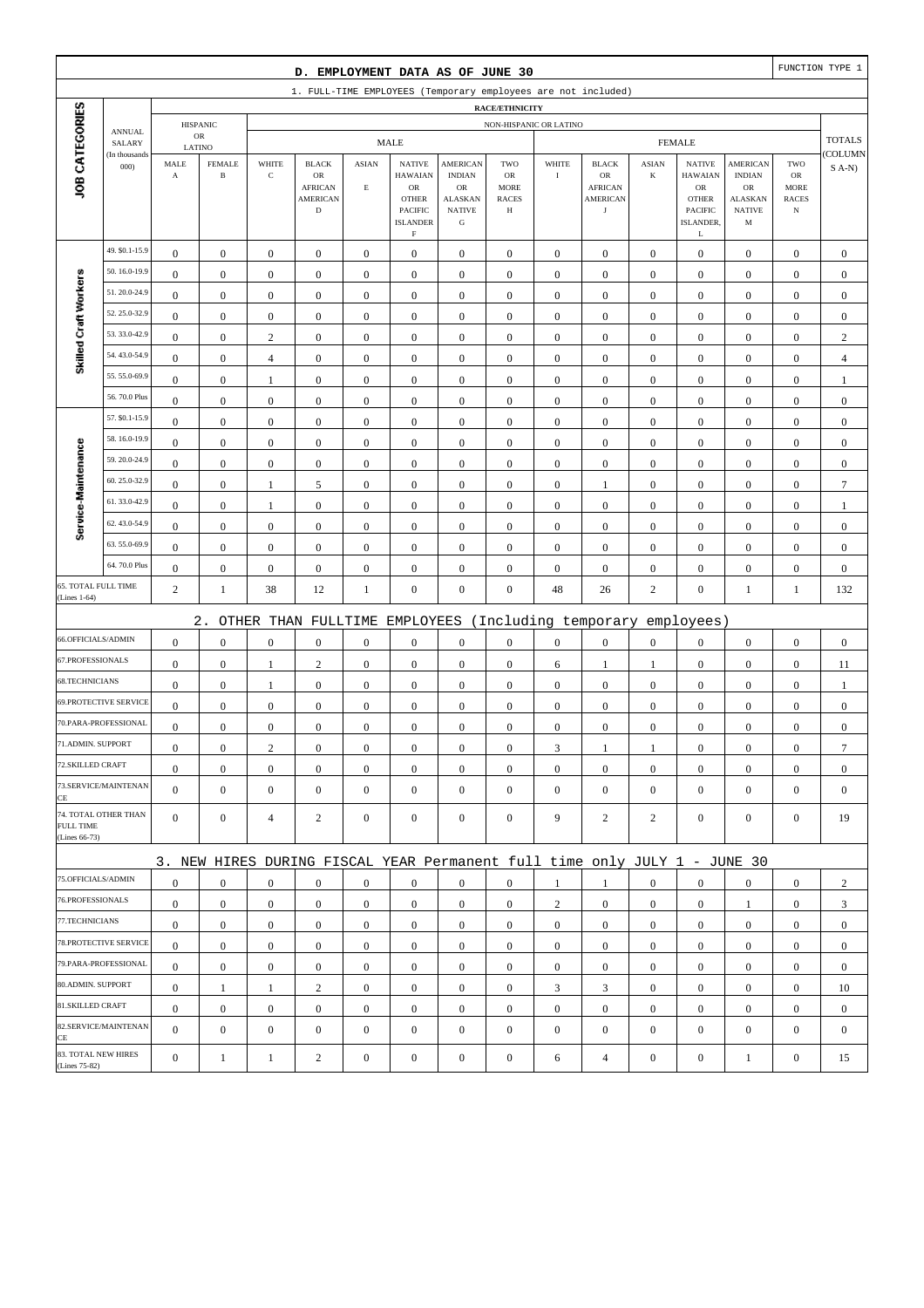|                                                               |                                                                                                                                                                                                                                                                                          |  | FUNCTION TYPE 1                         |     |                                               |              |  |  |  |  |  |  |
|---------------------------------------------------------------|------------------------------------------------------------------------------------------------------------------------------------------------------------------------------------------------------------------------------------------------------------------------------------------|--|-----------------------------------------|-----|-----------------------------------------------|--------------|--|--|--|--|--|--|
|                                                               | REMARKS (List National Crime Information Center (NCIC) number assigned to any Criminal Justice Agencies whose data are included in this report)                                                                                                                                          |  |                                         |     |                                               |              |  |  |  |  |  |  |
| ***LIST AGENCIES INCLUDED ON THIS FORM***                     |                                                                                                                                                                                                                                                                                          |  |                                         |     |                                               |              |  |  |  |  |  |  |
|                                                               | City of Gainesville B&F City Atty Office; City Mgr Office; Office of EO; Clerk's Office; Strategic Initiatives; HR; Risk Mgt; Auditor's Office                                                                                                                                           |  |                                         |     |                                               |              |  |  |  |  |  |  |
|                                                               | CERTIFICATION. I certify that the information given in this report is correct and true to the best of my knowledge and was reported in accordance with accompanying<br>instructions. (Willfully false statements on this report are punishable by law, US Code, Title 18, Section 1001.) |  |                                         |     |                                               |              |  |  |  |  |  |  |
| NAME OF PERSON TO CONTACT REGARDING THIS FORM<br><b>TITLE</b> |                                                                                                                                                                                                                                                                                          |  |                                         |     |                                               |              |  |  |  |  |  |  |
|                                                               | Gwendolyn Saffo                                                                                                                                                                                                                                                                          |  |                                         |     | Affirmative Action Manager Chief Investigator |              |  |  |  |  |  |  |
|                                                               | ADDRESS (Number and Street, City, State, Zip Code)                                                                                                                                                                                                                                       |  | <b>TELEPHONE NUMBER</b>                 | Ext | <b>FAX NUMBER</b>                             |              |  |  |  |  |  |  |
|                                                               | 222 East University Avenue, Gainesville, Florida, 32601                                                                                                                                                                                                                                  |  | 352-334-5051                            |     |                                               | 352-334-2088 |  |  |  |  |  |  |
| <b>DATE</b>                                                   | <b>EMAIL</b>                                                                                                                                                                                                                                                                             |  | TYPED NAME/TITLE OF AUTHORIZED OFFICIAL |     | <b>SIGNATURE</b>                              |              |  |  |  |  |  |  |
| 2017-09-25                                                    | alstontl@cityofgainesville.org                                                                                                                                                                                                                                                           |  | Torey Alston Equal Opportunity Director |     |                                               |              |  |  |  |  |  |  |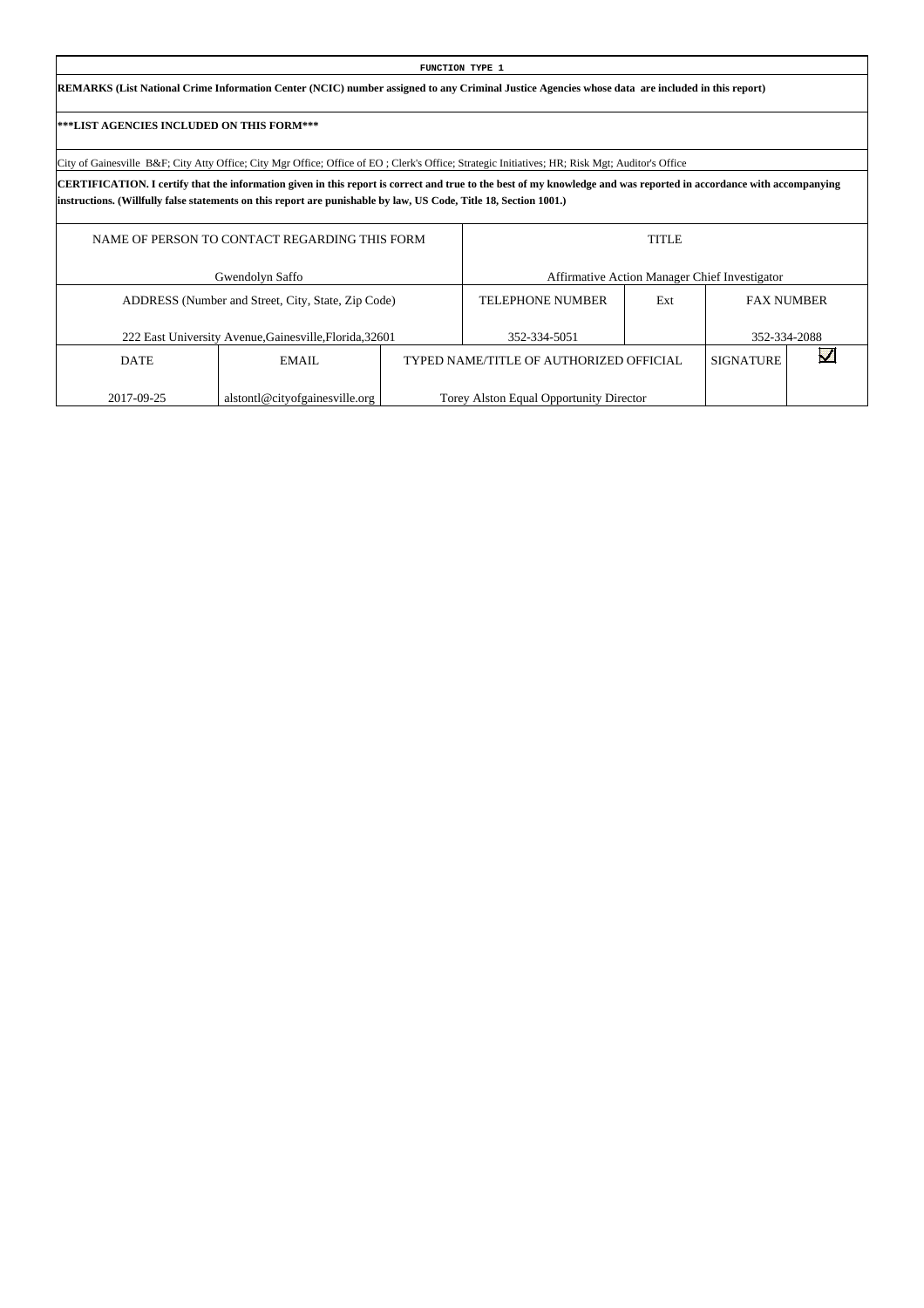|                              |                                |                                               |                                         |                                      | D. EMPLOYMENT DATA AS OF JUNE 30                                               |                                      |                                                                                                                   |                                                                                                 |                                                                 |                                      |                                                                               |                                      |                                                                                                             |                                                                                                  |                                                          | FUNCTION TYPE 2                      |
|------------------------------|--------------------------------|-----------------------------------------------|-----------------------------------------|--------------------------------------|--------------------------------------------------------------------------------|--------------------------------------|-------------------------------------------------------------------------------------------------------------------|-------------------------------------------------------------------------------------------------|-----------------------------------------------------------------|--------------------------------------|-------------------------------------------------------------------------------|--------------------------------------|-------------------------------------------------------------------------------------------------------------|--------------------------------------------------------------------------------------------------|----------------------------------------------------------|--------------------------------------|
|                              |                                |                                               |                                         |                                      |                                                                                |                                      |                                                                                                                   |                                                                                                 |                                                                 |                                      | 1. FULL-TIME EMPLOYEES (Temporary employees are not included)                 |                                      |                                                                                                             |                                                                                                  |                                                          |                                      |
|                              |                                |                                               | <b>HISPANIC</b>                         |                                      |                                                                                |                                      |                                                                                                                   |                                                                                                 | RACE/ETHNICITY<br>NON-HISPANIC OR LATINO                        |                                      |                                                                               |                                      |                                                                                                             |                                                                                                  |                                                          |                                      |
|                              | <b>ANNUAL</b><br>SALARY        |                                               | ${\sf OR}$                              |                                      |                                                                                |                                      | <b>MALE</b>                                                                                                       |                                                                                                 |                                                                 |                                      |                                                                               |                                      | <b>FEMALE</b>                                                                                               |                                                                                                  |                                                          | <b>TOTALS</b>                        |
| JOB CATEGORIES               | (In thousands<br>000           | $\operatorname{\mathsf{MALE}}$<br>$\mathbf A$ | LATINO<br><b>FEMALE</b><br>$\, {\bf B}$ | WHITE<br>$\mathbf C$                 | <b>BLACK</b><br>${\sf OR}$<br><b>AFRICAN</b><br><b>AMERICAN</b><br>$\mathbf D$ | <b>ASIAN</b><br>$\mathbf E$          | <b>NATIVE</b><br><b>HAWAIAN</b><br>${\sf OR}$<br><b>OTHER</b><br><b>PACIFIC</b><br><b>ISLANDER</b><br>$\mathbf F$ | <b>AMERICAN</b><br><b>INDIAN</b><br>$_{\rm OR}$<br><b>ALASKAN</b><br><b>NATIVE</b><br>${\bf G}$ | TWO<br>$_{\rm OR}$<br><b>MORE</b><br><b>RACES</b><br>$_{\rm H}$ | WHITE<br>$\rm I$                     | <b>BLACK</b><br>${\sf OR}$<br><b>AFRICAN</b><br><b>AMERICAN</b><br>$_{\rm J}$ | <b>ASIAN</b><br>$\bf K$              | <b>NATIVE</b><br><b>HAWAIAN</b><br>${\sf OR}$<br><b>OTHER</b><br><b>PACIFIC</b><br>ISLANDER,<br>$\mathbf L$ | <b>AMERICAN</b><br><b>INDIAN</b><br>${\rm OR}$<br><b>ALASKAN</b><br><b>NATIVE</b><br>$\mathbf M$ | TWO<br>$_{\rm OR}$<br>MORE<br><b>RACES</b><br>$_{\rm N}$ | <b>COLUMN</b><br>$S$ A-N)            |
|                              | 1. \$0.1-15.9                  | $\boldsymbol{0}$                              | $\boldsymbol{0}$                        | $\boldsymbol{0}$                     | $\boldsymbol{0}$                                                               | $\boldsymbol{0}$                     | $\mathbf{0}$                                                                                                      | $\boldsymbol{0}$                                                                                | $\boldsymbol{0}$                                                | $\boldsymbol{0}$                     | $\boldsymbol{0}$                                                              | $\boldsymbol{0}$                     | $\boldsymbol{0}$                                                                                            | $\boldsymbol{0}$                                                                                 | $\boldsymbol{0}$                                         | $\boldsymbol{0}$                     |
|                              | 2.16.0-19.9                    | $\boldsymbol{0}$                              | $\boldsymbol{0}$                        | $\boldsymbol{0}$                     | $\boldsymbol{0}$                                                               | $\boldsymbol{0}$                     | $\boldsymbol{0}$                                                                                                  | $\boldsymbol{0}$                                                                                | $\boldsymbol{0}$                                                | $\boldsymbol{0}$                     | $\boldsymbol{0}$                                                              | $\boldsymbol{0}$                     | $\boldsymbol{0}$                                                                                            | $\boldsymbol{0}$                                                                                 | $\boldsymbol{0}$                                         | $\boldsymbol{0}$                     |
|                              | 3.20.0-24.9                    | $\boldsymbol{0}$                              | $\boldsymbol{0}$                        | $\boldsymbol{0}$                     | $\boldsymbol{0}$                                                               | $\boldsymbol{0}$                     | $\boldsymbol{0}$                                                                                                  | $\boldsymbol{0}$                                                                                | $\boldsymbol{0}$                                                | $\boldsymbol{0}$                     | $\boldsymbol{0}$                                                              | $\boldsymbol{0}$                     | $\boldsymbol{0}$                                                                                            | $\boldsymbol{0}$                                                                                 | $\boldsymbol{0}$                                         | $\boldsymbol{0}$                     |
|                              | 4.25.0-32.9                    | $\boldsymbol{0}$                              | $\boldsymbol{0}$                        | $\boldsymbol{0}$                     | $\boldsymbol{0}$                                                               | $\boldsymbol{0}$                     | $\boldsymbol{0}$                                                                                                  | $\boldsymbol{0}$                                                                                | $\boldsymbol{0}$                                                | $\boldsymbol{0}$                     | $\boldsymbol{0}$                                                              | $\boldsymbol{0}$                     | $\boldsymbol{0}$                                                                                            | $\boldsymbol{0}$                                                                                 | $\boldsymbol{0}$                                         | $\boldsymbol{0}$                     |
| Officials and Administrators | 5.33.0-42.9                    | $\boldsymbol{0}$                              | $\boldsymbol{0}$                        | $\boldsymbol{0}$                     | $\boldsymbol{0}$                                                               | $\boldsymbol{0}$                     | $\mathbf{0}$                                                                                                      | $\boldsymbol{0}$                                                                                | $\boldsymbol{0}$                                                | $\boldsymbol{0}$                     | $\boldsymbol{0}$                                                              | $\boldsymbol{0}$                     | $\boldsymbol{0}$                                                                                            | $\boldsymbol{0}$                                                                                 | $\boldsymbol{0}$                                         | $\boldsymbol{0}$                     |
|                              | 6.43.0-54.9                    | $\boldsymbol{0}$                              | $\boldsymbol{0}$                        | $\boldsymbol{0}$                     | $\boldsymbol{0}$                                                               | $\boldsymbol{0}$                     | $\boldsymbol{0}$                                                                                                  | $\boldsymbol{0}$                                                                                | $\boldsymbol{0}$                                                | $\boldsymbol{0}$                     | 1                                                                             | $\boldsymbol{0}$                     | $\boldsymbol{0}$                                                                                            | $\boldsymbol{0}$                                                                                 | $\boldsymbol{0}$                                         | $\mathbf{1}$                         |
|                              | 7.55.0-69.9                    | $\boldsymbol{0}$                              | $\boldsymbol{0}$                        | $\boldsymbol{0}$                     | $\boldsymbol{0}$                                                               | $\boldsymbol{0}$                     | $\boldsymbol{0}$                                                                                                  | $\boldsymbol{0}$                                                                                | $\boldsymbol{0}$                                                | $\mathbf{1}$                         | $\boldsymbol{0}$                                                              | $\boldsymbol{0}$                     | $\boldsymbol{0}$                                                                                            | $\boldsymbol{0}$                                                                                 | $\boldsymbol{0}$                                         | 1                                    |
|                              | 8.70.0 Plus                    | $\boldsymbol{0}$                              | $\boldsymbol{0}$                        | $\mathbf{1}$                         | $\boldsymbol{0}$                                                               | 1                                    | $\mathbf{0}$                                                                                                      | $\boldsymbol{0}$                                                                                | $\boldsymbol{0}$                                                | $\mathbf{1}$                         | $\boldsymbol{0}$                                                              | $\boldsymbol{0}$                     | $\boldsymbol{0}$                                                                                            | $\boldsymbol{0}$                                                                                 | $\boldsymbol{0}$                                         | $\mathfrak{Z}$                       |
|                              | 9. \$0.1-15.9                  | $\boldsymbol{0}$                              | $\boldsymbol{0}$                        | $\boldsymbol{0}$                     | $\boldsymbol{0}$                                                               | $\boldsymbol{0}$                     | $\mathbf{0}$                                                                                                      | $\boldsymbol{0}$                                                                                | $\boldsymbol{0}$                                                | $\boldsymbol{0}$                     | $\boldsymbol{0}$                                                              | $\boldsymbol{0}$                     | $\boldsymbol{0}$                                                                                            | $\boldsymbol{0}$                                                                                 | $\boldsymbol{0}$                                         | $\boldsymbol{0}$                     |
|                              | 10.16.0-19.9                   | $\boldsymbol{0}$                              | $\boldsymbol{0}$                        | $\boldsymbol{0}$                     | $\boldsymbol{0}$                                                               | $\boldsymbol{0}$                     | $\boldsymbol{0}$                                                                                                  | $\boldsymbol{0}$                                                                                | $\boldsymbol{0}$                                                | $\boldsymbol{0}$                     | $\boldsymbol{0}$                                                              | $\boldsymbol{0}$                     | $\boldsymbol{0}$                                                                                            | $\boldsymbol{0}$                                                                                 | $\boldsymbol{0}$                                         | $\boldsymbol{0}$                     |
|                              | 11.20.0-24.9                   | $\boldsymbol{0}$                              | $\boldsymbol{0}$                        | $\boldsymbol{0}$                     | $\boldsymbol{0}$                                                               | $\mathbf{0}$                         | $\boldsymbol{0}$                                                                                                  | $\boldsymbol{0}$                                                                                | $\boldsymbol{0}$                                                | $\boldsymbol{0}$                     | $\boldsymbol{0}$                                                              | $\boldsymbol{0}$                     | $\boldsymbol{0}$                                                                                            | $\boldsymbol{0}$                                                                                 | $\boldsymbol{0}$                                         | $\boldsymbol{0}$                     |
| Professionals                | 12.25.0-32.9                   | $\boldsymbol{0}$                              | $\boldsymbol{0}$                        | $\boldsymbol{0}$                     | $\boldsymbol{0}$                                                               | $\boldsymbol{0}$                     | $\boldsymbol{0}$                                                                                                  | $\boldsymbol{0}$                                                                                | $\boldsymbol{0}$                                                | $\boldsymbol{0}$                     | $\boldsymbol{0}$                                                              | $\boldsymbol{0}$                     | $\boldsymbol{0}$                                                                                            | $\boldsymbol{0}$                                                                                 | $\boldsymbol{0}$                                         | $\boldsymbol{0}$                     |
|                              | 13.33.0-42.9                   | $\boldsymbol{0}$                              | $\boldsymbol{0}$                        | $\boldsymbol{0}$                     | $\boldsymbol{0}$                                                               | $\boldsymbol{0}$                     | $\boldsymbol{0}$                                                                                                  | $\boldsymbol{0}$                                                                                | $\boldsymbol{0}$                                                | $\boldsymbol{0}$                     | $\boldsymbol{0}$                                                              | $\boldsymbol{0}$                     | $\boldsymbol{0}$                                                                                            | $\boldsymbol{0}$                                                                                 | $\boldsymbol{0}$                                         | $\boldsymbol{0}$                     |
|                              | 14.43.0-54.9                   | $\boldsymbol{0}$                              | $\boldsymbol{0}$                        | $\mathbf{1}$                         | $\boldsymbol{0}$                                                               | $\boldsymbol{0}$                     | $\boldsymbol{0}$                                                                                                  | $\boldsymbol{0}$                                                                                | $\boldsymbol{0}$                                                | $\mathbf{1}$                         | $\boldsymbol{0}$                                                              | $\boldsymbol{0}$                     | $\boldsymbol{0}$                                                                                            | $\boldsymbol{0}$                                                                                 | $\boldsymbol{0}$                                         | $\sqrt{2}$                           |
|                              | 15.55.0-69.9                   | $\boldsymbol{0}$                              | $\boldsymbol{0}$                        | $\boldsymbol{0}$                     | $\boldsymbol{0}$                                                               | $\boldsymbol{0}$                     | $\mathbf{0}$                                                                                                      | $\boldsymbol{0}$                                                                                | $\boldsymbol{0}$                                                | $\boldsymbol{0}$                     | 1                                                                             | $\boldsymbol{0}$                     | $\boldsymbol{0}$                                                                                            | $\boldsymbol{0}$                                                                                 | $\boldsymbol{0}$                                         | 1                                    |
|                              | 16.70.0 Plus                   | $\boldsymbol{0}$                              | $\boldsymbol{0}$                        | $\overline{4}$                       | $\boldsymbol{0}$                                                               | $\boldsymbol{0}$                     | $\boldsymbol{0}$                                                                                                  | $\boldsymbol{0}$                                                                                | $\boldsymbol{0}$                                                | $\overline{c}$                       | $\boldsymbol{0}$                                                              | $\boldsymbol{0}$                     | $\boldsymbol{0}$                                                                                            | $\boldsymbol{0}$                                                                                 | $\boldsymbol{0}$                                         | 6                                    |
|                              | 17. \$0.1-15.9                 | $\boldsymbol{0}$                              | $\boldsymbol{0}$                        | $\boldsymbol{0}$                     | $\boldsymbol{0}$                                                               | $\boldsymbol{0}$                     | $\boldsymbol{0}$                                                                                                  | $\boldsymbol{0}$                                                                                | $\boldsymbol{0}$                                                | $\boldsymbol{0}$                     | $\boldsymbol{0}$                                                              | $\boldsymbol{0}$                     | $\boldsymbol{0}$                                                                                            | $\boldsymbol{0}$                                                                                 | $\boldsymbol{0}$                                         | $\boldsymbol{0}$                     |
|                              | 18.16.0-19.9                   | $\boldsymbol{0}$                              | $\boldsymbol{0}$                        | $\boldsymbol{0}$                     | $\boldsymbol{0}$                                                               | $\boldsymbol{0}$                     | $\boldsymbol{0}$                                                                                                  | $\boldsymbol{0}$                                                                                | $\boldsymbol{0}$                                                | $\boldsymbol{0}$                     | $\boldsymbol{0}$                                                              | $\boldsymbol{0}$                     | $\boldsymbol{0}$                                                                                            | $\boldsymbol{0}$                                                                                 | $\boldsymbol{0}$                                         | $\boldsymbol{0}$                     |
|                              | 19.20.0-24.9                   | $\boldsymbol{0}$                              | $\boldsymbol{0}$                        | $\boldsymbol{0}$                     | $\boldsymbol{0}$                                                               | $\boldsymbol{0}$                     | $\boldsymbol{0}$                                                                                                  | $\boldsymbol{0}$                                                                                | $\boldsymbol{0}$                                                | $\boldsymbol{0}$                     | $\boldsymbol{0}$                                                              | $\boldsymbol{0}$                     | $\boldsymbol{0}$                                                                                            | $\boldsymbol{0}$                                                                                 | $\boldsymbol{0}$                                         | $\boldsymbol{0}$                     |
| Technicians                  | 20.25.0-32.9                   | $\boldsymbol{0}$                              | $\boldsymbol{0}$                        | $\boldsymbol{0}$                     | $\boldsymbol{0}$                                                               | $\mathbf{0}$                         | $\mathbf{0}$                                                                                                      | $\boldsymbol{0}$                                                                                | $\boldsymbol{0}$                                                | $\boldsymbol{0}$                     | $\boldsymbol{0}$                                                              | $\boldsymbol{0}$                     | $\boldsymbol{0}$                                                                                            | $\boldsymbol{0}$                                                                                 | $\boldsymbol{0}$                                         | $\boldsymbol{0}$                     |
|                              | 21.33.0-42.9                   | 1                                             | $\boldsymbol{0}$                        | $\mathbf{1}$                         | $\boldsymbol{0}$                                                               | $\boldsymbol{0}$                     | $\boldsymbol{0}$                                                                                                  | $\boldsymbol{0}$                                                                                | $\boldsymbol{0}$                                                | $\boldsymbol{0}$                     | $\boldsymbol{0}$                                                              | $\boldsymbol{0}$                     | $\boldsymbol{0}$                                                                                            | $\boldsymbol{0}$                                                                                 | $\boldsymbol{0}$                                         | $\sqrt{2}$                           |
|                              | 22.43.0-54.9                   | $\boldsymbol{0}$                              | $\boldsymbol{0}$                        | $\sqrt{5}$                           | $\mathbf{1}$                                                                   | $\boldsymbol{0}$                     | $\boldsymbol{0}$                                                                                                  | $\boldsymbol{0}$                                                                                | 1                                                               | $\boldsymbol{0}$                     | $\boldsymbol{0}$                                                              | $\boldsymbol{0}$                     | $\boldsymbol{0}$                                                                                            | $\boldsymbol{0}$                                                                                 | $\boldsymbol{0}$                                         | $\boldsymbol{7}$                     |
|                              | 23.55.0-69.9                   | $\boldsymbol{0}$                              | $\boldsymbol{0}$                        | $\,$ 8 $\,$                          | $\boldsymbol{0}$                                                               | $\boldsymbol{0}$                     | $\mathbf{0}$                                                                                                      | $\boldsymbol{0}$                                                                                | $\boldsymbol{0}$                                                | $\boldsymbol{0}$                     | $\boldsymbol{0}$                                                              | $\boldsymbol{0}$                     | $\boldsymbol{0}$                                                                                            | $\boldsymbol{0}$                                                                                 | $\boldsymbol{0}$                                         | $\,$ 8 $\,$                          |
|                              | 24.70.0 Plus                   | $\boldsymbol{0}$                              | $\boldsymbol{0}$                        | $\boldsymbol{0}$                     | $\boldsymbol{0}$                                                               | $\boldsymbol{0}$                     | $\boldsymbol{0}$                                                                                                  | $\boldsymbol{0}$                                                                                | $\boldsymbol{0}$                                                | $\boldsymbol{0}$                     | $\boldsymbol{0}$                                                              | $\boldsymbol{0}$                     | $\boldsymbol{0}$                                                                                            | $\boldsymbol{0}$                                                                                 | $\boldsymbol{0}$                                         | $\boldsymbol{0}$                     |
|                              | 25. \$0.1-15.9<br>26.16.0-19.9 | $\boldsymbol{0}$                              | $\bf{0}$                                | $\boldsymbol{0}$                     | $\boldsymbol{0}$                                                               | $\boldsymbol{0}$                     | $\boldsymbol{0}$                                                                                                  | $\boldsymbol{0}$                                                                                | $\boldsymbol{0}$                                                | 0                                    | $\boldsymbol{0}$                                                              | $\boldsymbol{0}$                     | $\boldsymbol{0}$                                                                                            | 0                                                                                                | $\boldsymbol{0}$                                         | $\boldsymbol{0}$                     |
|                              | 27.20.0-24.9                   | $\boldsymbol{0}$                              | $\boldsymbol{0}$                        | $\boldsymbol{0}$                     | $\boldsymbol{0}$                                                               | $\boldsymbol{0}$                     | $\boldsymbol{0}$                                                                                                  | $\boldsymbol{0}$                                                                                | $\boldsymbol{0}$                                                | $\boldsymbol{0}$                     | $\boldsymbol{0}$                                                              | $\boldsymbol{0}$                     | $\boldsymbol{0}$                                                                                            | $\boldsymbol{0}$                                                                                 | $\boldsymbol{0}$                                         | $\boldsymbol{0}$                     |
|                              | 28.25.0-32.9                   | $\boldsymbol{0}$                              | $\boldsymbol{0}$                        | $\boldsymbol{0}$                     | $\boldsymbol{0}$                                                               | $\overline{0}$                       | $\boldsymbol{0}$                                                                                                  | $\boldsymbol{0}$                                                                                | $\boldsymbol{0}$                                                | $\boldsymbol{0}$                     | $\boldsymbol{0}$                                                              | $\boldsymbol{0}$                     | $\boldsymbol{0}$                                                                                            | $\boldsymbol{0}$                                                                                 | $\boldsymbol{0}$                                         | $\boldsymbol{0}$                     |
| Protective Service Workers   | 29.33.0-42.9                   | $\boldsymbol{0}$                              | $\boldsymbol{0}$                        | $\boldsymbol{0}$                     | $\boldsymbol{0}$                                                               | $\mathbf{0}$                         | $\boldsymbol{0}$                                                                                                  | $\boldsymbol{0}$                                                                                | $\boldsymbol{0}$                                                | $\boldsymbol{0}$                     | $\boldsymbol{0}$                                                              | $\boldsymbol{0}$                     | $\boldsymbol{0}$                                                                                            | $\boldsymbol{0}$                                                                                 | $\boldsymbol{0}$                                         | $\boldsymbol{0}$                     |
|                              | 30.43.0-54.9                   | $\boldsymbol{0}$<br>$\boldsymbol{0}$          | $\boldsymbol{0}$                        | $\boldsymbol{0}$                     | $\boldsymbol{0}$                                                               | $\boldsymbol{0}$<br>$\boldsymbol{0}$ | $\boldsymbol{0}$<br>$\boldsymbol{0}$                                                                              | $\boldsymbol{0}$                                                                                | $\boldsymbol{0}$                                                | $\boldsymbol{0}$                     | $\boldsymbol{0}$<br>$\boldsymbol{0}$                                          | $\boldsymbol{0}$                     | $\boldsymbol{0}$                                                                                            | $\boldsymbol{0}$                                                                                 | $\boldsymbol{0}$                                         | $\boldsymbol{0}$<br>$\boldsymbol{0}$ |
|                              | 31.55.0-69.9                   | $\boldsymbol{0}$                              | $\boldsymbol{0}$<br>$\boldsymbol{0}$    | $\boldsymbol{0}$<br>$\boldsymbol{0}$ | $\boldsymbol{0}$<br>$\boldsymbol{0}$                                           | $\boldsymbol{0}$                     | $\boldsymbol{0}$                                                                                                  | $\boldsymbol{0}$<br>$\boldsymbol{0}$                                                            | $\boldsymbol{0}$<br>$\boldsymbol{0}$                            | $\boldsymbol{0}$<br>$\boldsymbol{0}$ | $\boldsymbol{0}$                                                              | $\boldsymbol{0}$<br>$\boldsymbol{0}$ | $\boldsymbol{0}$<br>$\boldsymbol{0}$                                                                        | $\boldsymbol{0}$<br>$\boldsymbol{0}$                                                             | $\boldsymbol{0}$<br>$\boldsymbol{0}$                     | $\boldsymbol{0}$                     |
|                              | 32.70.0 Plus                   | $\boldsymbol{0}$                              | $\boldsymbol{0}$                        | $\boldsymbol{0}$                     | $\boldsymbol{0}$                                                               | $\boldsymbol{0}$                     | $\boldsymbol{0}$                                                                                                  | $\boldsymbol{0}$                                                                                | $\boldsymbol{0}$                                                | $\boldsymbol{0}$                     | $\boldsymbol{0}$                                                              | $\boldsymbol{0}$                     | $\boldsymbol{0}$                                                                                            | $\boldsymbol{0}$                                                                                 | $\boldsymbol{0}$                                         | $\boldsymbol{0}$                     |
|                              | 33. \$0.1-15.9                 | $\boldsymbol{0}$                              | $\boldsymbol{0}$                        | $\boldsymbol{0}$                     | $\boldsymbol{0}$                                                               | $\boldsymbol{0}$                     | $\boldsymbol{0}$                                                                                                  | $\boldsymbol{0}$                                                                                | $\boldsymbol{0}$                                                | $\boldsymbol{0}$                     | $\boldsymbol{0}$                                                              | $\boldsymbol{0}$                     | $\boldsymbol{0}$                                                                                            | $\boldsymbol{0}$                                                                                 | $\boldsymbol{0}$                                         | $\boldsymbol{0}$                     |
|                              | 34.16.0-19.9                   | $\boldsymbol{0}$                              | $\boldsymbol{0}$                        | $\boldsymbol{0}$                     | $\boldsymbol{0}$                                                               | $\boldsymbol{0}$                     | $\boldsymbol{0}$                                                                                                  | $\boldsymbol{0}$                                                                                | $\boldsymbol{0}$                                                | $\boldsymbol{0}$                     | $\boldsymbol{0}$                                                              | $\boldsymbol{0}$                     | $\boldsymbol{0}$                                                                                            | $\boldsymbol{0}$                                                                                 | $\boldsymbol{0}$                                         | $\boldsymbol{0}$                     |
| Paraprofessionals            | 35.20.0-24.9                   | $\boldsymbol{0}$                              | $\boldsymbol{0}$                        | $\boldsymbol{0}$                     | $\boldsymbol{0}$                                                               | $\boldsymbol{0}$                     | $\boldsymbol{0}$                                                                                                  | $\boldsymbol{0}$                                                                                | $\boldsymbol{0}$                                                | $\boldsymbol{0}$                     | $\boldsymbol{0}$                                                              | $\boldsymbol{0}$                     | $\boldsymbol{0}$                                                                                            | $\boldsymbol{0}$                                                                                 | $\boldsymbol{0}$                                         | $\boldsymbol{0}$                     |
|                              | 36.25.0-32.9                   | $\boldsymbol{0}$                              | $\boldsymbol{0}$                        | $\boldsymbol{0}$                     | $\boldsymbol{0}$                                                               | $\mathbf{0}$                         | $\boldsymbol{0}$                                                                                                  | $\boldsymbol{0}$                                                                                | $\boldsymbol{0}$                                                | $\boldsymbol{0}$                     | $\boldsymbol{0}$                                                              | $\boldsymbol{0}$                     | $\boldsymbol{0}$                                                                                            | $\boldsymbol{0}$                                                                                 | $\boldsymbol{0}$                                         | $\boldsymbol{0}$                     |
|                              | 37.33.0-42.9                   | $\boldsymbol{0}$                              | $\boldsymbol{0}$                        | $\boldsymbol{0}$                     | $\boldsymbol{0}$                                                               | $\boldsymbol{0}$                     | $\mathbf{0}$                                                                                                      | $\boldsymbol{0}$                                                                                | $\boldsymbol{0}$                                                | $\boldsymbol{0}$                     | $\boldsymbol{0}$                                                              | $\boldsymbol{0}$                     | $\boldsymbol{0}$                                                                                            | $\boldsymbol{0}$                                                                                 | $\boldsymbol{0}$                                         | $\boldsymbol{0}$                     |
|                              | 38.43.0-54.9                   | $\boldsymbol{0}$                              | $\boldsymbol{0}$                        | $\boldsymbol{0}$                     | $\boldsymbol{0}$                                                               | $\boldsymbol{0}$                     | $\boldsymbol{0}$                                                                                                  | $\boldsymbol{0}$                                                                                | $\boldsymbol{0}$                                                | $\boldsymbol{0}$                     | $\boldsymbol{0}$                                                              | $\boldsymbol{0}$                     | $\boldsymbol{0}$                                                                                            | $\boldsymbol{0}$                                                                                 | $\boldsymbol{0}$                                         | $\boldsymbol{0}$                     |
|                              | 39.55.0-69.9                   | $\boldsymbol{0}$                              | $\boldsymbol{0}$                        | $\boldsymbol{0}$                     | $\boldsymbol{0}$                                                               | $\boldsymbol{0}$                     | $\boldsymbol{0}$                                                                                                  | $\boldsymbol{0}$                                                                                | $\boldsymbol{0}$                                                | $\boldsymbol{0}$                     | $\boldsymbol{0}$                                                              | $\boldsymbol{0}$                     | $\boldsymbol{0}$                                                                                            | $\boldsymbol{0}$                                                                                 | $\boldsymbol{0}$                                         | $\boldsymbol{0}$                     |
|                              | 40.70.0 Plus                   | $\boldsymbol{0}$                              | $\boldsymbol{0}$                        | $\boldsymbol{0}$                     | $\boldsymbol{0}$                                                               | $\boldsymbol{0}$                     | $\boldsymbol{0}$                                                                                                  | $\boldsymbol{0}$                                                                                | $\boldsymbol{0}$                                                | $\boldsymbol{0}$                     | $\boldsymbol{0}$                                                              | $\boldsymbol{0}$                     | $\boldsymbol{0}$                                                                                            | $\boldsymbol{0}$                                                                                 | $\boldsymbol{0}$                                         | $\boldsymbol{0}$                     |
|                              | 41. \$0.1-15.9                 | $\boldsymbol{0}$                              | $\boldsymbol{0}$                        | $\boldsymbol{0}$                     | $\boldsymbol{0}$                                                               | $\boldsymbol{0}$                     | $\boldsymbol{0}$                                                                                                  | $\boldsymbol{0}$                                                                                | $\boldsymbol{0}$                                                | $\boldsymbol{0}$                     | $\boldsymbol{0}$                                                              | $\boldsymbol{0}$                     | $\boldsymbol{0}$                                                                                            | $\boldsymbol{0}$                                                                                 | $\boldsymbol{0}$                                         | $\boldsymbol{0}$                     |
|                              | 42.16.0-19.9                   | $\boldsymbol{0}$                              | $\boldsymbol{0}$                        | $\boldsymbol{0}$                     | $\boldsymbol{0}$                                                               | $\boldsymbol{0}$                     | $\boldsymbol{0}$                                                                                                  | $\boldsymbol{0}$                                                                                | $\boldsymbol{0}$                                                | $\boldsymbol{0}$                     | $\boldsymbol{0}$                                                              | $\boldsymbol{0}$                     | $\boldsymbol{0}$                                                                                            | $\boldsymbol{0}$                                                                                 | $\boldsymbol{0}$                                         | $\boldsymbol{0}$                     |
|                              | 43.20.0-24.9                   | $\boldsymbol{0}$                              | $\boldsymbol{0}$                        | $\boldsymbol{0}$                     | $\boldsymbol{0}$                                                               | $\boldsymbol{0}$                     | $\boldsymbol{0}$                                                                                                  | $\boldsymbol{0}$                                                                                | $\boldsymbol{0}$                                                | $\boldsymbol{0}$                     | $\boldsymbol{0}$                                                              | $\boldsymbol{0}$                     | $\boldsymbol{0}$                                                                                            | $\boldsymbol{0}$                                                                                 | $\boldsymbol{0}$                                         | $\boldsymbol{0}$                     |
|                              | 44.25.0-32.9                   | $\boldsymbol{0}$                              | $\boldsymbol{0}$                        | $\boldsymbol{0}$                     | $\boldsymbol{0}$                                                               | $\mathbf{0}$                         | $\boldsymbol{0}$                                                                                                  | $\boldsymbol{0}$                                                                                | $\boldsymbol{0}$                                                | $\,1$                                | $\boldsymbol{0}$                                                              | $\boldsymbol{0}$                     | $\boldsymbol{0}$                                                                                            | $\boldsymbol{0}$                                                                                 | $\boldsymbol{0}$                                         | $\mathbf{1}$                         |
|                              | 45.33.0-42.9                   | $\boldsymbol{0}$                              | $\boldsymbol{0}$                        | $\boldsymbol{0}$                     | $\boldsymbol{0}$                                                               | $\boldsymbol{0}$                     | $\boldsymbol{0}$                                                                                                  | $\boldsymbol{0}$                                                                                | $\boldsymbol{0}$                                                | $\overline{4}$                       | $\mathbf{1}$                                                                  | $\boldsymbol{0}$                     | $\boldsymbol{0}$                                                                                            | $\boldsymbol{0}$                                                                                 | $\boldsymbol{0}$                                         | 5                                    |
| Administrative Support       | 46.43.0-54.9                   | $\boldsymbol{0}$                              | $\boldsymbol{0}$                        | $\sqrt{2}$                           | $\mathbf{1}$                                                                   | $\boldsymbol{0}$                     | $\boldsymbol{0}$                                                                                                  | $\boldsymbol{0}$                                                                                | $\boldsymbol{0}$                                                | $\overline{4}$                       | $\mathbf{1}$                                                                  | $\boldsymbol{0}$                     | $\boldsymbol{0}$                                                                                            | $\boldsymbol{0}$                                                                                 | $\boldsymbol{0}$                                         | $\,8\,$                              |
|                              | 47.55.0-69.9                   | $\boldsymbol{0}$                              | $\boldsymbol{0}$                        | $\mathbf{1}$                         | $\boldsymbol{0}$                                                               | $\boldsymbol{0}$                     | $\boldsymbol{0}$                                                                                                  | $\boldsymbol{0}$                                                                                | $\boldsymbol{0}$                                                | $\boldsymbol{0}$                     | $\boldsymbol{0}$                                                              | $\boldsymbol{0}$                     | $\boldsymbol{0}$                                                                                            | $\boldsymbol{0}$                                                                                 | $\boldsymbol{0}$                                         | $\mathbf{1}$                         |
|                              | 48.70.0 Plus                   | $\boldsymbol{0}$                              | $\boldsymbol{0}$                        | $\boldsymbol{0}$                     | $\boldsymbol{0}$                                                               | $\boldsymbol{0}$                     | $\boldsymbol{0}$                                                                                                  | $\boldsymbol{0}$                                                                                | $\boldsymbol{0}$                                                | $\boldsymbol{0}$                     | $\boldsymbol{0}$                                                              | $\boldsymbol{0}$                     | $\boldsymbol{0}$                                                                                            | $\boldsymbol{0}$                                                                                 | $\boldsymbol{0}$                                         | $\boldsymbol{0}$                     |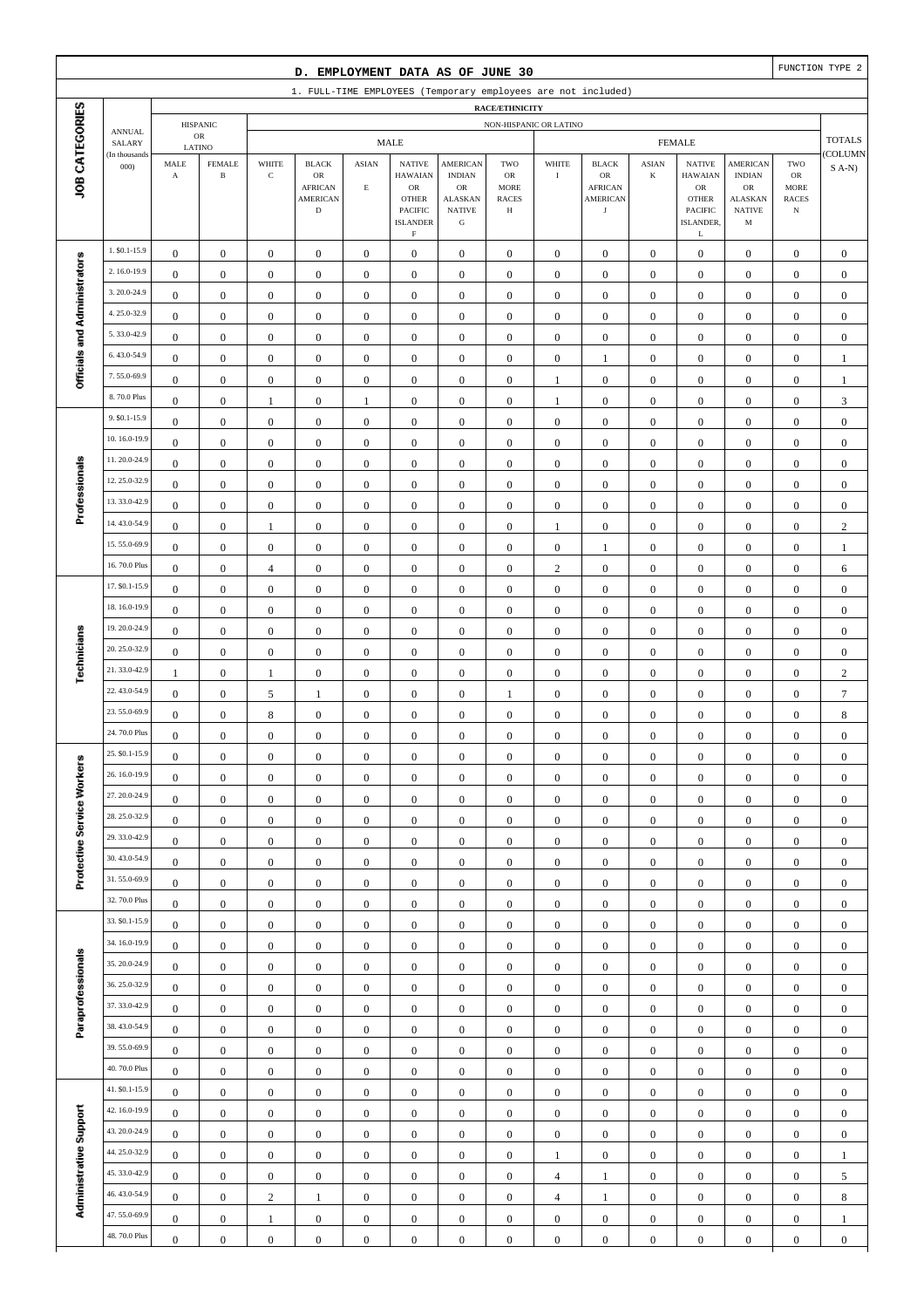|                                      |                              |                       |                  |                  | D. EMPLOYMENT DATA AS OF JUNE 30                                          |                  |                                                                               |                                                                     |                                                          |                  |                                                       |                  |                                                                                  |                                                      |                                                  | FUNCTION TYPE 2  |
|--------------------------------------|------------------------------|-----------------------|------------------|------------------|---------------------------------------------------------------------------|------------------|-------------------------------------------------------------------------------|---------------------------------------------------------------------|----------------------------------------------------------|------------------|-------------------------------------------------------|------------------|----------------------------------------------------------------------------------|------------------------------------------------------|--------------------------------------------------|------------------|
|                                      |                              |                       |                  |                  | 1. FULL-TIME EMPLOYEES (Temporary employees are not included)             |                  |                                                                               |                                                                     |                                                          |                  |                                                       |                  |                                                                                  |                                                      |                                                  |                  |
|                                      |                              |                       | <b>HISPANIC</b>  |                  |                                                                           |                  |                                                                               |                                                                     | <b>RACE/ETHNICITY</b><br>NON-HISPANIC OR LATINO          |                  |                                                       |                  |                                                                                  |                                                      |                                                  |                  |
|                                      | <b>ANNUAL</b><br>SALARY      |                       | ${\sf OR}$       |                  |                                                                           |                  | <b>MALE</b>                                                                   |                                                                     |                                                          |                  |                                                       |                  | <b>FEMALE</b>                                                                    |                                                      |                                                  | <b>TOTALS</b>    |
|                                      | (In thousands                | LATINO<br>MALE        | <b>FEMALE</b>    | WHITE            | <b>BLACK</b>                                                              | <b>ASIAN</b>     | <b>NATIVE</b>                                                                 | <b>AMERICAN</b>                                                     | TWO                                                      | WHITE            | <b>BLACK</b>                                          | <b>ASIAN</b>     | <b>NATIVE</b>                                                                    | <b>AMERICAN</b>                                      | TWO                                              | COLUMN           |
| JOB CATEGORIES                       | 000                          | $\boldsymbol{\rm{A}}$ | $\, {\bf B}$     | $\mathbf C$      | $_{\rm OR}$<br><b>AFRICAN</b><br><b>AMERICAN</b><br>$\mathbf D$           | $\mathbf E$      | <b>HAWAIAN</b><br>OR<br><b>OTHER</b><br>PACIFIC<br><b>ISLANDER</b><br>$\rm F$ | <b>INDIAN</b><br>OR<br><b>ALASKAN</b><br><b>NATIVE</b><br>${\bf G}$ | <b>OR</b><br><b>MORE</b><br><b>RACES</b><br>$\, {\rm H}$ | $\rm I$          | OR<br><b>AFRICAN</b><br><b>AMERICAN</b><br>$_{\rm J}$ | $\bf K$          | <b>HAWAIAN</b><br>${\rm OR}$<br><b>OTHER</b><br><b>PACIFIC</b><br>ISLANDER.<br>L | <b>INDIAN</b><br>OR<br>ALASKAN<br><b>NATIVE</b><br>M | ${\rm OR}$<br>MORE<br><b>RACES</b><br>$_{\rm N}$ | $S$ A-N)         |
|                                      | 49. \$0.1-15.9               | $\boldsymbol{0}$      | $\mathbf{0}$     | $\boldsymbol{0}$ | $\boldsymbol{0}$                                                          | $\boldsymbol{0}$ | $\boldsymbol{0}$                                                              | $\boldsymbol{0}$                                                    | $\boldsymbol{0}$                                         | $\boldsymbol{0}$ | $\boldsymbol{0}$                                      | $\mathbf{0}$     | $\mathbf{0}$                                                                     | $\boldsymbol{0}$                                     | $\boldsymbol{0}$                                 | $\boldsymbol{0}$ |
|                                      | 50.16.0-19.9                 | $\mathbf{0}$          | $\boldsymbol{0}$ | $\boldsymbol{0}$ | $\boldsymbol{0}$                                                          | $\boldsymbol{0}$ | $\boldsymbol{0}$                                                              | $\boldsymbol{0}$                                                    | $\boldsymbol{0}$                                         | $\boldsymbol{0}$ | $\boldsymbol{0}$                                      | $\boldsymbol{0}$ | $\boldsymbol{0}$                                                                 | $\boldsymbol{0}$                                     | $\boldsymbol{0}$                                 | $\mathbf{0}$     |
| Skilled Craft Workers                | 51.20.0-24.9                 | $\mathbf{0}$          | $\boldsymbol{0}$ | $\boldsymbol{0}$ | $\boldsymbol{0}$                                                          | $\mathbf{0}$     | $\boldsymbol{0}$                                                              | $\mathbf{0}$                                                        | $\mathbf{0}$                                             | $\boldsymbol{0}$ | $\boldsymbol{0}$                                      | $\boldsymbol{0}$ | $\boldsymbol{0}$                                                                 | $\boldsymbol{0}$                                     | $\boldsymbol{0}$                                 | $\mathbf{0}$     |
|                                      | 52.25.0-32.9                 | $\boldsymbol{0}$      | $\boldsymbol{0}$ | $\mathfrak{Z}$   | $\mathbf{1}$                                                              | $\boldsymbol{0}$ | $\boldsymbol{0}$                                                              | $\boldsymbol{0}$                                                    | $\boldsymbol{0}$                                         | $\boldsymbol{0}$ | $\boldsymbol{0}$                                      | $\boldsymbol{0}$ | $\boldsymbol{0}$                                                                 | $\boldsymbol{0}$                                     | $\boldsymbol{0}$                                 | $\overline{4}$   |
|                                      | 53.33.0-42.9                 | $\boldsymbol{0}$      | $\boldsymbol{0}$ | 9                | $\boldsymbol{7}$                                                          | 1                | $\boldsymbol{0}$                                                              | $\boldsymbol{0}$                                                    | $\boldsymbol{0}$                                         | $\boldsymbol{0}$ | $\boldsymbol{0}$                                      | $\boldsymbol{0}$ | $\boldsymbol{0}$                                                                 | $\boldsymbol{0}$                                     | $\boldsymbol{0}$                                 | 17               |
|                                      | 54.43.0-54.9                 | $\boldsymbol{0}$      | $\boldsymbol{0}$ | 8                | $\mathbf{1}$                                                              | $\boldsymbol{0}$ | $\boldsymbol{0}$                                                              | $\boldsymbol{0}$                                                    | $\boldsymbol{0}$                                         | $\boldsymbol{0}$ | $\boldsymbol{0}$                                      | $\boldsymbol{0}$ | $\boldsymbol{0}$                                                                 | $\boldsymbol{0}$                                     | $\boldsymbol{0}$                                 | 9                |
|                                      | 55.55.0-69.9                 | $\mathbf{0}$          | $\boldsymbol{0}$ | 1                | $\boldsymbol{0}$                                                          | $\mathbf{0}$     | $\boldsymbol{0}$                                                              | $\mathbf{0}$                                                        | $\boldsymbol{0}$                                         | $\boldsymbol{0}$ | $\boldsymbol{0}$                                      | $\boldsymbol{0}$ | $\boldsymbol{0}$                                                                 | $\boldsymbol{0}$                                     | $\boldsymbol{0}$                                 | $\mathbf{1}$     |
|                                      | 56.70.0 Plus                 | $\boldsymbol{0}$      | $\boldsymbol{0}$ | $\boldsymbol{0}$ | $\boldsymbol{0}$                                                          | $\boldsymbol{0}$ | $\boldsymbol{0}$                                                              | $\boldsymbol{0}$                                                    | $\boldsymbol{0}$                                         | $\boldsymbol{0}$ | $\boldsymbol{0}$                                      | $\boldsymbol{0}$ | $\boldsymbol{0}$                                                                 | $\boldsymbol{0}$                                     | $\boldsymbol{0}$                                 | $\boldsymbol{0}$ |
|                                      | 57. \$0.1-15.9               | $\boldsymbol{0}$      | $\boldsymbol{0}$ | $\boldsymbol{0}$ | $\boldsymbol{0}$                                                          | $\boldsymbol{0}$ | $\mathbf{0}$                                                                  | $\boldsymbol{0}$                                                    | $\boldsymbol{0}$                                         | $\boldsymbol{0}$ | $\boldsymbol{0}$                                      | $\boldsymbol{0}$ | $\boldsymbol{0}$                                                                 | $\boldsymbol{0}$                                     | $\boldsymbol{0}$                                 | $\boldsymbol{0}$ |
|                                      | 58.16.0-19.9                 | $\boldsymbol{0}$      | $\boldsymbol{0}$ | $\boldsymbol{0}$ | $\boldsymbol{0}$                                                          | $\boldsymbol{0}$ | $\boldsymbol{0}$                                                              | $\boldsymbol{0}$                                                    | $\boldsymbol{0}$                                         | $\boldsymbol{0}$ | $\boldsymbol{0}$                                      | $\boldsymbol{0}$ | $\boldsymbol{0}$                                                                 | $\boldsymbol{0}$                                     | $\boldsymbol{0}$                                 | $\boldsymbol{0}$ |
|                                      | 59.20.0-24.9                 | $\mathbf{0}$          | $\boldsymbol{0}$ | $\boldsymbol{0}$ | $\boldsymbol{0}$                                                          | $\mathbf{0}$     | $\boldsymbol{0}$                                                              | $\boldsymbol{0}$                                                    | $\mathbf{0}$                                             | $\boldsymbol{0}$ | $\boldsymbol{0}$                                      | $\boldsymbol{0}$ | $\boldsymbol{0}$                                                                 | $\boldsymbol{0}$                                     | $\boldsymbol{0}$                                 | $\mathbf{0}$     |
|                                      | 60.25.0-32.9                 | $\boldsymbol{0}$      | $\boldsymbol{0}$ | $\sqrt{2}$       | $\sqrt{2}$                                                                | $\boldsymbol{0}$ | $\boldsymbol{0}$                                                              | $\boldsymbol{0}$                                                    | $\boldsymbol{0}$                                         | $\mathbf{1}$     | $\boldsymbol{0}$                                      | $\boldsymbol{0}$ | $\boldsymbol{0}$                                                                 | $\boldsymbol{0}$                                     | $\boldsymbol{0}$                                 | 5                |
|                                      | 61.33.0-42.9                 | $\boldsymbol{0}$      | $\boldsymbol{0}$ | $\sqrt{2}$       | $\mathbf{2}$                                                              | $\boldsymbol{0}$ | $\boldsymbol{0}$                                                              | $\boldsymbol{0}$                                                    | $\boldsymbol{0}$                                         | $\boldsymbol{0}$ | $\boldsymbol{0}$                                      | $\boldsymbol{0}$ | $\boldsymbol{0}$                                                                 | $\boldsymbol{0}$                                     | $\boldsymbol{0}$                                 | $\overline{4}$   |
| Service-Maintenance                  | 62.43.0-54.9                 | $\bf{0}$              | $\boldsymbol{0}$ | $\boldsymbol{0}$ | $\boldsymbol{0}$                                                          | $\boldsymbol{0}$ | $\boldsymbol{0}$                                                              | $\boldsymbol{0}$                                                    | $\boldsymbol{0}$                                         | $\boldsymbol{0}$ | $\boldsymbol{0}$                                      | $\boldsymbol{0}$ | $\boldsymbol{0}$                                                                 | $\boldsymbol{0}$                                     | $\boldsymbol{0}$                                 | $\mathbf{0}$     |
|                                      | 63.55.0-69.9                 | $\boldsymbol{0}$      | $\boldsymbol{0}$ | $\boldsymbol{0}$ | $\boldsymbol{0}$                                                          | $\boldsymbol{0}$ | $\boldsymbol{0}$                                                              | $\boldsymbol{0}$                                                    | $\boldsymbol{0}$                                         | $\boldsymbol{0}$ | $\boldsymbol{0}$                                      | $\boldsymbol{0}$ | $\boldsymbol{0}$                                                                 | $\boldsymbol{0}$                                     | $\boldsymbol{0}$                                 | $\mathbf{0}$     |
|                                      | 64.70.0 Plus                 | $\boldsymbol{0}$      | $\boldsymbol{0}$ | $\boldsymbol{0}$ | $\boldsymbol{0}$                                                          | $\boldsymbol{0}$ | $\boldsymbol{0}$                                                              | $\boldsymbol{0}$                                                    | $\boldsymbol{0}$                                         | $\boldsymbol{0}$ | $\boldsymbol{0}$                                      | $\boldsymbol{0}$ | $\boldsymbol{0}$                                                                 | $\boldsymbol{0}$                                     | $\boldsymbol{0}$                                 | $\mathbf{0}$     |
| 65. TOTAL FULL TIME<br>(Lines 1-64)  |                              | $\mathbf{1}$          | $\boldsymbol{0}$ | 48               | 15                                                                        | $\overline{c}$   | $\boldsymbol{0}$                                                              | $\boldsymbol{0}$                                                    | 1                                                        | 15               | $\overline{4}$                                        | $\boldsymbol{0}$ | $\boldsymbol{0}$                                                                 | $\overline{0}$                                       | $\boldsymbol{0}$                                 | 86               |
|                                      |                              |                       | $2$ .            |                  | OTHER THAN FULLTIME                                                       |                  | EMPLOYEES                                                                     |                                                                     |                                                          |                  | (Including temporary                                  |                  | employees)                                                                       |                                                      |                                                  |                  |
| 66.OFFICIALS/ADMIN                   |                              | $\mathbf{0}$          | $\boldsymbol{0}$ | $\boldsymbol{0}$ | $\boldsymbol{0}$                                                          | $\boldsymbol{0}$ | $\boldsymbol{0}$                                                              | $\boldsymbol{0}$                                                    | $\boldsymbol{0}$                                         | $\boldsymbol{0}$ | $\boldsymbol{0}$                                      | $\boldsymbol{0}$ | $\boldsymbol{0}$                                                                 | $\boldsymbol{0}$                                     | $\boldsymbol{0}$                                 | $\boldsymbol{0}$ |
| 67.PROFESSIONALS                     |                              | $\boldsymbol{0}$      | $\boldsymbol{0}$ | $\overline{4}$   | $\mathbf{1}$                                                              | 1                | $\boldsymbol{0}$                                                              | $\boldsymbol{0}$                                                    | $\boldsymbol{0}$                                         | $\overline{c}$   | $\boldsymbol{0}$                                      | 1                | $\boldsymbol{0}$                                                                 | $\boldsymbol{0}$                                     | $\boldsymbol{0}$                                 | 9                |
| 68.TECHNICIANS                       |                              | $\boldsymbol{0}$      | $\boldsymbol{0}$ | $\sqrt{2}$       | $\boldsymbol{0}$                                                          | $\boldsymbol{0}$ | $\boldsymbol{0}$                                                              | $\boldsymbol{0}$                                                    | $\boldsymbol{0}$                                         | $\mathbf{1}$     | $\boldsymbol{0}$                                      | $\boldsymbol{0}$ | $\boldsymbol{0}$                                                                 | $\boldsymbol{0}$                                     | $\boldsymbol{0}$                                 | 3                |
|                                      | <b>69.PROTECTIVE SERVICE</b> | $\boldsymbol{0}$      | $\boldsymbol{0}$ | $\boldsymbol{0}$ | $\boldsymbol{0}$                                                          | $\boldsymbol{0}$ | $\boldsymbol{0}$                                                              | $\mathbf{0}$                                                        | $\mathbf{0}$                                             | $\boldsymbol{0}$ | $\boldsymbol{0}$                                      | $\mathbf{0}$     | $\boldsymbol{0}$                                                                 | $\boldsymbol{0}$                                     | $\boldsymbol{0}$                                 | $\mathbf{0}$     |
|                                      | 70.PARA-PROFESSIONAL         | $\boldsymbol{0}$      | $\boldsymbol{0}$ | $\boldsymbol{0}$ | $\boldsymbol{0}$                                                          | $\boldsymbol{0}$ | $\boldsymbol{0}$                                                              | $\mathbf{0}$                                                        | $\mathbf{0}$                                             | $\boldsymbol{0}$ | $\boldsymbol{0}$                                      | $\boldsymbol{0}$ | $\boldsymbol{0}$                                                                 | $\boldsymbol{0}$                                     | $\boldsymbol{0}$                                 | $\mathbf{0}$     |
| 71.ADMIN. SUPPORT                    |                              | $\boldsymbol{0}$      | $\boldsymbol{0}$ | $\boldsymbol{0}$ | $\Omega$                                                                  | $\mathbf{0}$     | $\boldsymbol{0}$                                                              | $\boldsymbol{0}$                                                    | $\mathbf{0}$                                             | $\boldsymbol{0}$ | $\boldsymbol{0}$                                      | $\boldsymbol{0}$ | $\boldsymbol{0}$                                                                 | $\theta$                                             | $\boldsymbol{0}$                                 | $\theta$         |
| 72.SKILLED CRAFT                     |                              | $\mathbf{0}$          | $\boldsymbol{0}$ | $\boldsymbol{0}$ | $\mathbf{0}$                                                              | $\boldsymbol{0}$ | $\boldsymbol{0}$                                                              | $\boldsymbol{0}$                                                    | $\boldsymbol{0}$                                         | $\mathbf{0}$     | $\mathbf{0}$                                          | $\mathbf{0}$     | $\mathbf{0}$                                                                     | $\mathbf{0}$                                         | $\overline{0}$                                   | $\mathbf{0}$     |
| CE                                   | 73.SERVICE/MAINTENAN         | $\overline{0}$        | $\mathbf{0}$     | $\boldsymbol{0}$ | $\boldsymbol{0}$                                                          | $\mathbf{0}$     | $\overline{0}$                                                                | $\mathbf{0}$                                                        | $\boldsymbol{0}$                                         | $\boldsymbol{0}$ | $\boldsymbol{0}$                                      | $\mathbf{0}$     | $\mathbf{0}$                                                                     | $\overline{0}$                                       | $\mathbf{0}$                                     | $\mathbf{0}$     |
| <b>FULL TIME</b><br>(Lines 66-73)    | 74. TOTAL OTHER THAN         | $\overline{0}$        | $\mathbf{0}$     | 6                | $\mathbf{1}$                                                              | $\mathbf{1}$     | $\mathbf{0}$                                                                  | $\boldsymbol{0}$                                                    | $\boldsymbol{0}$                                         | 3                | $\boldsymbol{0}$                                      | 1                | $\mathbf{0}$                                                                     | $\overline{0}$                                       | $\boldsymbol{0}$                                 | 12               |
|                                      |                              |                       |                  |                  | 3. NEW HIRES DURING FISCAL YEAR Permanent full time only JULY 1 - JUNE 30 |                  |                                                                               |                                                                     |                                                          |                  |                                                       |                  |                                                                                  |                                                      |                                                  |                  |
| 75.OFFICIALS/ADMIN                   |                              | $\boldsymbol{0}$      | $\mathbf{0}$     | $\boldsymbol{0}$ | $\mathbf{0}$                                                              | $\mathbf{0}$     | $\mathbf{0}$                                                                  | $\mathbf{0}$                                                        | $\overline{0}$                                           | 1                | $\boldsymbol{0}$                                      | $\mathbf{0}$     | $\mathbf{0}$                                                                     | $\overline{0}$                                       | $\mathbf{0}$                                     | 1                |
| 76.PROFESSIONALS                     |                              | $\mathbf{0}$          | $\boldsymbol{0}$ | 1                | $\boldsymbol{0}$                                                          | $\mathbf{0}$     | $\mathbf{0}$                                                                  | $\boldsymbol{0}$                                                    | $\boldsymbol{0}$                                         | $\mathbf{0}$     | $\mathbf{0}$                                          | $\mathbf{0}$     | $\mathbf{0}$                                                                     | $\mathbf{0}$                                         | $\mathbf{0}$                                     | $\mathbf{1}$     |
| 77.TECHNICIANS                       |                              | $\mathbf{1}$          | $\boldsymbol{0}$ | $\mathbf{1}$     | $\boldsymbol{0}$                                                          | $\boldsymbol{0}$ | $\boldsymbol{0}$                                                              | $\boldsymbol{0}$                                                    | $\boldsymbol{0}$                                         | $\mathbf{0}$     | $\boldsymbol{0}$                                      | $\overline{0}$   | $\mathbf{0}$                                                                     | $\boldsymbol{0}$                                     | $\boldsymbol{0}$                                 | $\overline{c}$   |
|                                      | 78.PROTECTIVE SERVICE        | $\mathbf{0}$          | $\boldsymbol{0}$ | $\boldsymbol{0}$ | $\mathbf{0}$                                                              | $\boldsymbol{0}$ | $\mathbf{0}$                                                                  | $\mathbf{0}$                                                        | $\overline{0}$                                           | $\overline{0}$   | $\boldsymbol{0}$                                      | $\overline{0}$   | $\mathbf{0}$                                                                     | $\overline{0}$                                       | $\overline{0}$                                   | $\mathbf{0}$     |
|                                      | 79.PARA-PROFESSIONAL         | $\mathbf{0}$          | $\mathbf{0}$     | $\mathbf{0}$     | $\mathbf{0}$                                                              | $\mathbf{0}$     | $\boldsymbol{0}$                                                              | $\mathbf{0}$                                                        | $\overline{0}$                                           | $\mathbf{0}$     | $\boldsymbol{0}$                                      | $\overline{0}$   | $\overline{0}$                                                                   | $\overline{0}$                                       | $\mathbf{0}$                                     | $\mathbf{0}$     |
| 80.ADMIN. SUPPORT                    |                              | $\mathbf{1}$          | $\bf{0}$         | $\boldsymbol{0}$ | $\mathbf{0}$                                                              | $\mathbf{0}$     | $\boldsymbol{0}$                                                              | $\boldsymbol{0}$                                                    | $\boldsymbol{0}$                                         | $\mathbf{0}$     | $\boldsymbol{0}$                                      | $\mathbf{0}$     | $\mathbf{0}$                                                                     | $\boldsymbol{0}$                                     | $\boldsymbol{0}$                                 | $\mathbf{1}$     |
| 81.SKILLED CRAFT                     |                              | $\mathbf{0}$          | $\mathbf{0}$     | $\boldsymbol{0}$ | $\mathbf{1}$                                                              | $\boldsymbol{0}$ | $\mathbf{0}$                                                                  | $\boldsymbol{0}$                                                    | $\boldsymbol{0}$                                         | $\mathbf{0}$     | $\boldsymbol{0}$                                      | $\overline{0}$   | $\mathbf{0}$                                                                     | $\boldsymbol{0}$                                     | $\boldsymbol{0}$                                 | 1                |
| CE                                   | 82.SERVICE/MAINTENAN         | $\overline{0}$        | $\boldsymbol{0}$ | $\boldsymbol{0}$ | 5                                                                         | $\mathbf{0}$     | $\boldsymbol{0}$                                                              | $\mathbf{0}$                                                        | $\mathbf{0}$                                             | $\mathbf{0}$     | $\boldsymbol{0}$                                      | $\mathbf{0}$     | $\mathbf{0}$                                                                     | $\overline{0}$                                       | $\mathbf{0}$                                     | 5                |
| 83. TOTAL NEW HIRES<br>(Lines 75-82) |                              | 2                     | $\boldsymbol{0}$ | $\boldsymbol{2}$ | 6                                                                         | $\boldsymbol{0}$ | $\boldsymbol{0}$                                                              | $\boldsymbol{0}$                                                    | $\boldsymbol{0}$                                         | $\mathbf{1}$     | $\boldsymbol{0}$                                      | $\boldsymbol{0}$ | $\boldsymbol{0}$                                                                 | $\boldsymbol{0}$                                     | $\boldsymbol{0}$                                 | 11               |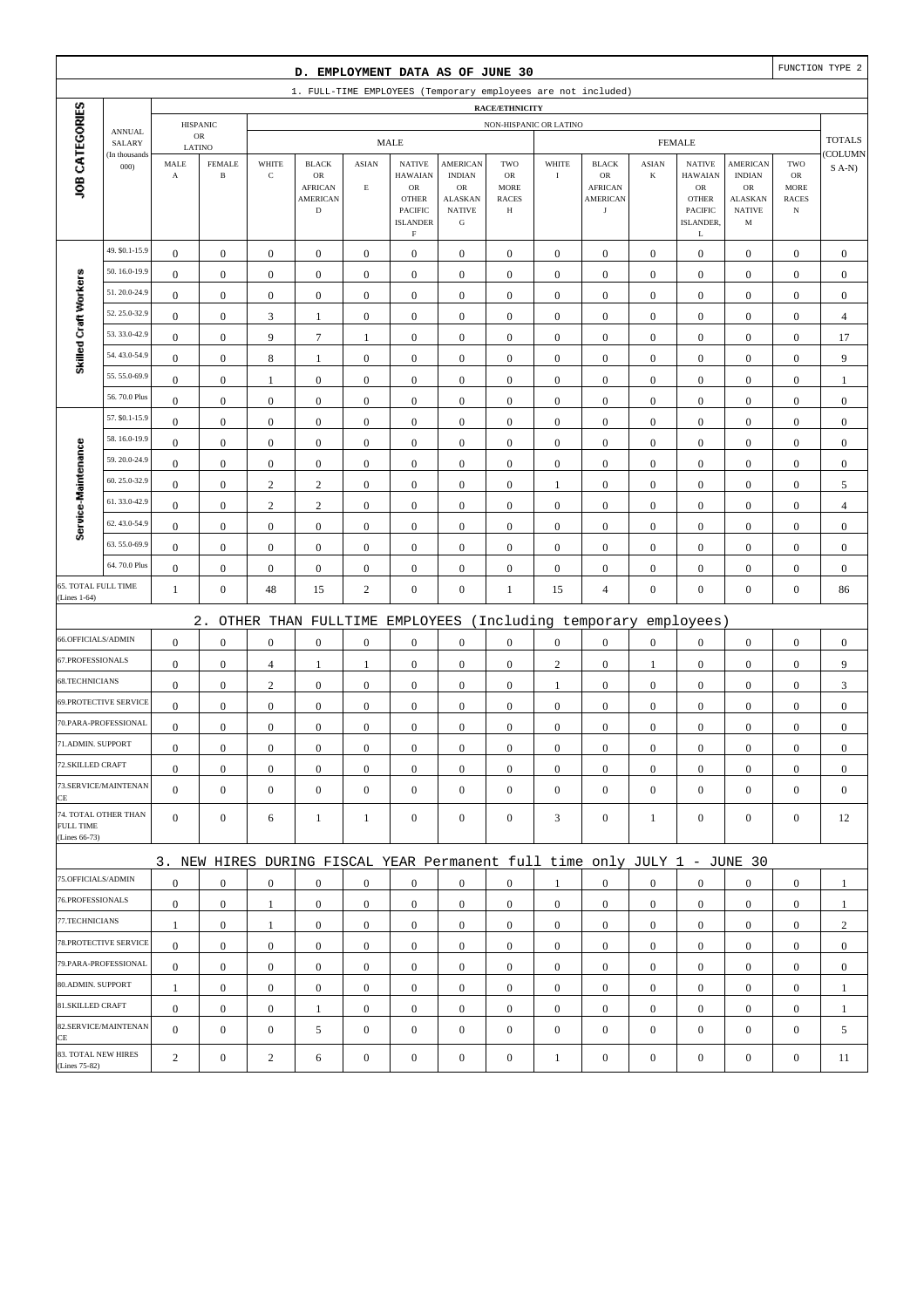| <b>FUNCTION TYPE 2</b>                                                                                                                                                                                                                                                                   |                  |              |                                               |
|------------------------------------------------------------------------------------------------------------------------------------------------------------------------------------------------------------------------------------------------------------------------------------------|------------------|--------------|-----------------------------------------------|
| REMARKS (List National Crime Information Center (NCIC) number assigned to any Criminal Justice Agencies whose data are included in this report)                                                                                                                                          |                  |              |                                               |
| ***LIST AGENCIES INCLUDED ON THIS FORM***                                                                                                                                                                                                                                                |                  |              |                                               |
| City of Gainesville Public Works (maintenance, construction and administration)                                                                                                                                                                                                          |                  |              |                                               |
| CERTIFICATION. I certify that the information given in this report is correct and true to the best of my knowledge and was reported in accordance with accompanying<br>instructions. (Willfully false statements on this report are punishable by law, US Code, Title 18, Section 1001.) |                  |              |                                               |
| NAME OF PERSON TO CONTACT REGARDING THIS FORM                                                                                                                                                                                                                                            |                  | <b>TITLE</b> |                                               |
| Gwendolyn Saffo                                                                                                                                                                                                                                                                          |                  |              | Affirmative Action Manager Chief Investigator |
| ADDRESS (Number and Street, City, State, Zip Code)                                                                                                                                                                                                                                       | TELEPHONE NUMBER | Ext          | <b>FAX NUMBER</b>                             |

352-334-5051

TYPED NAME/TITLE OF AUTHORIZED OFFICIAL

Torey Alston Equal Opportunity Director

352-334-2088

 $\overline{\mathbf{v}}$ 

SIGNATURE

222 East University Avenue,Gainesville,Florida,32601

EMAIL

alstontl@cityofgainesville.org

DATE

2017-09-25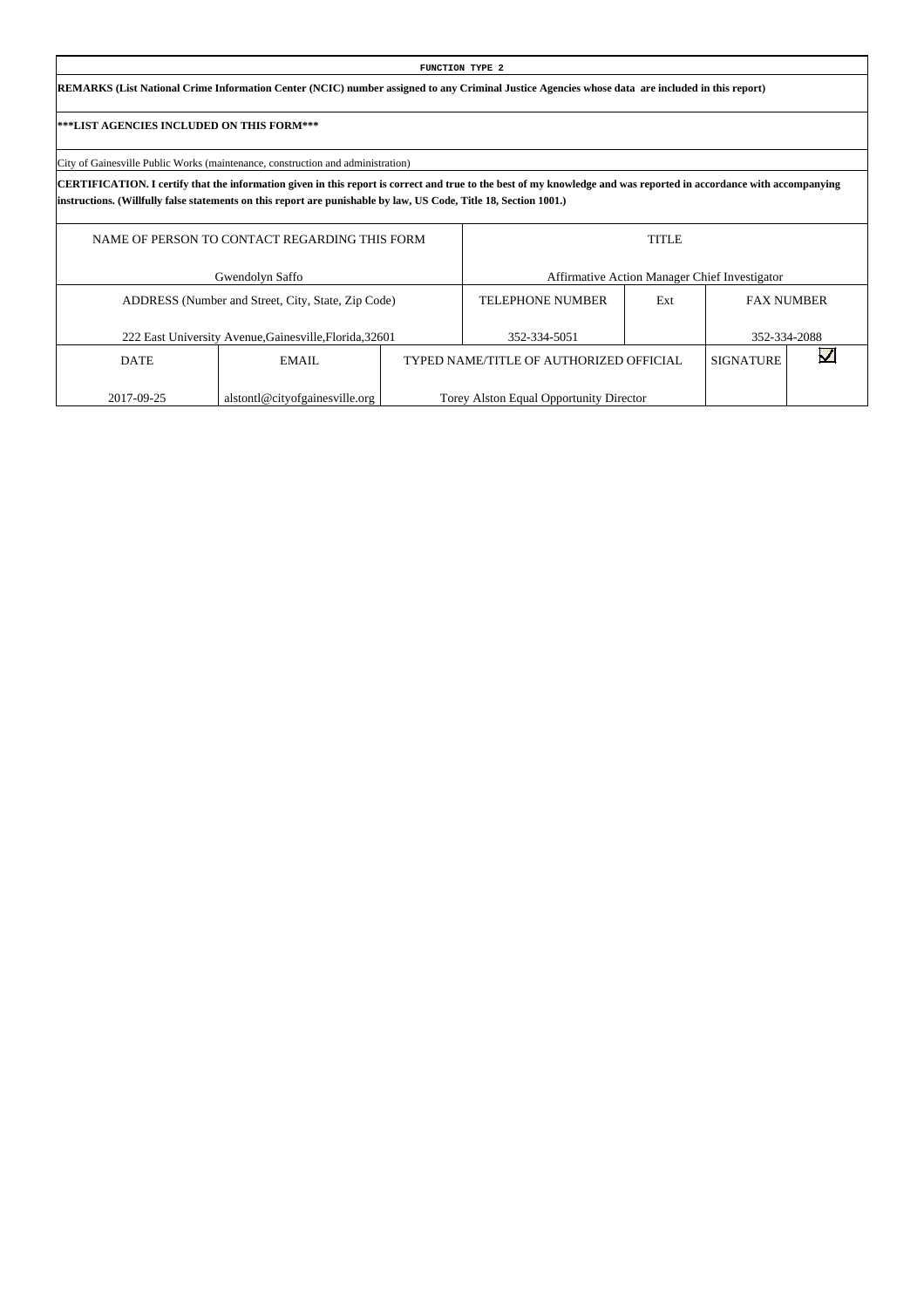|                              |                                |                                                         |                                      |                                      | D. EMPLOYMENT DATA AS OF JUNE 30                                               |                                      |                                                                                                                   |                                                                                                 |                                                                 |                                      |                                                                               |                                      |                                                                                                             |                                                                                                  |                                                          | FUNCTION TYPE 4                      |
|------------------------------|--------------------------------|---------------------------------------------------------|--------------------------------------|--------------------------------------|--------------------------------------------------------------------------------|--------------------------------------|-------------------------------------------------------------------------------------------------------------------|-------------------------------------------------------------------------------------------------|-----------------------------------------------------------------|--------------------------------------|-------------------------------------------------------------------------------|--------------------------------------|-------------------------------------------------------------------------------------------------------------|--------------------------------------------------------------------------------------------------|----------------------------------------------------------|--------------------------------------|
|                              |                                |                                                         |                                      |                                      |                                                                                |                                      |                                                                                                                   |                                                                                                 |                                                                 |                                      | 1. FULL-TIME EMPLOYEES (Temporary employees are not included)                 |                                      |                                                                                                             |                                                                                                  |                                                          |                                      |
|                              |                                |                                                         |                                      |                                      |                                                                                |                                      |                                                                                                                   |                                                                                                 | RACE/ETHNICITY                                                  |                                      |                                                                               |                                      |                                                                                                             |                                                                                                  |                                                          |                                      |
|                              | <b>ANNUAL</b><br>SALARY        |                                                         | <b>HISPANIC</b><br>${\sf OR}$        |                                      |                                                                                |                                      | <b>MALE</b>                                                                                                       |                                                                                                 | NON-HISPANIC OR LATINO                                          |                                      |                                                                               |                                      | <b>FEMALE</b>                                                                                               |                                                                                                  |                                                          | <b>TOTALS</b>                        |
| JOB CATEGORIES               | (In thousands<br>000           | LATINO<br>$\operatorname{\mathsf{MALE}}$<br>$\mathbf A$ | <b>FEMALE</b><br>$\, {\bf B}$        | WHITE<br>$\mathbf C$                 | <b>BLACK</b><br>${\sf OR}$<br><b>AFRICAN</b><br><b>AMERICAN</b><br>$\mathbf D$ | <b>ASIAN</b><br>$\mathbf E$          | <b>NATIVE</b><br><b>HAWAIAN</b><br>${\sf OR}$<br><b>OTHER</b><br><b>PACIFIC</b><br><b>ISLANDER</b><br>$\mathbf F$ | <b>AMERICAN</b><br><b>INDIAN</b><br>$_{\rm OR}$<br><b>ALASKAN</b><br><b>NATIVE</b><br>${\bf G}$ | TWO<br>$_{\rm OR}$<br><b>MORE</b><br><b>RACES</b><br>$_{\rm H}$ | WHITE<br>$\rm I$                     | <b>BLACK</b><br>${\sf OR}$<br><b>AFRICAN</b><br><b>AMERICAN</b><br>$_{\rm J}$ | <b>ASIAN</b><br>$\bf K$              | <b>NATIVE</b><br><b>HAWAIAN</b><br>${\sf OR}$<br><b>OTHER</b><br><b>PACIFIC</b><br>ISLANDER,<br>$\mathbf L$ | <b>AMERICAN</b><br><b>INDIAN</b><br>${\rm OR}$<br><b>ALASKAN</b><br><b>NATIVE</b><br>$\mathbf M$ | TWO<br>$_{\rm OR}$<br>MORE<br><b>RACES</b><br>$_{\rm N}$ | <b>COLUMN</b><br>$S$ A-N)            |
|                              | 1. \$0.1-15.9                  | $\boldsymbol{0}$                                        | $\boldsymbol{0}$                     | $\boldsymbol{0}$                     | $\boldsymbol{0}$                                                               | $\boldsymbol{0}$                     | $\mathbf{0}$                                                                                                      | $\boldsymbol{0}$                                                                                | $\boldsymbol{0}$                                                | $\boldsymbol{0}$                     | $\boldsymbol{0}$                                                              | $\boldsymbol{0}$                     | $\boldsymbol{0}$                                                                                            | $\boldsymbol{0}$                                                                                 | $\boldsymbol{0}$                                         | $\boldsymbol{0}$                     |
|                              | 2.16.0-19.9                    | $\boldsymbol{0}$                                        | $\boldsymbol{0}$                     | $\boldsymbol{0}$                     | $\boldsymbol{0}$                                                               | $\boldsymbol{0}$                     | $\boldsymbol{0}$                                                                                                  | $\boldsymbol{0}$                                                                                | $\boldsymbol{0}$                                                | $\boldsymbol{0}$                     | $\boldsymbol{0}$                                                              | $\boldsymbol{0}$                     | $\boldsymbol{0}$                                                                                            | $\boldsymbol{0}$                                                                                 | $\boldsymbol{0}$                                         | $\boldsymbol{0}$                     |
|                              | 3.20.0-24.9                    | $\boldsymbol{0}$                                        | $\boldsymbol{0}$                     | $\boldsymbol{0}$                     | $\boldsymbol{0}$                                                               | $\boldsymbol{0}$                     | $\mathbf{0}$                                                                                                      | $\boldsymbol{0}$                                                                                | $\boldsymbol{0}$                                                | $\boldsymbol{0}$                     | $\boldsymbol{0}$                                                              | $\boldsymbol{0}$                     | $\boldsymbol{0}$                                                                                            | $\boldsymbol{0}$                                                                                 | $\boldsymbol{0}$                                         | $\boldsymbol{0}$                     |
|                              | 4.25.0-32.9                    | $\boldsymbol{0}$                                        | $\boldsymbol{0}$                     | $\boldsymbol{0}$                     | $\boldsymbol{0}$                                                               | $\boldsymbol{0}$                     | $\boldsymbol{0}$                                                                                                  | $\boldsymbol{0}$                                                                                | $\boldsymbol{0}$                                                | $\boldsymbol{0}$                     | $\boldsymbol{0}$                                                              | $\boldsymbol{0}$                     | $\boldsymbol{0}$                                                                                            | $\boldsymbol{0}$                                                                                 | $\boldsymbol{0}$                                         | $\boldsymbol{0}$                     |
| Officials and Administrators | 5.33.0-42.9                    | $\boldsymbol{0}$                                        | $\boldsymbol{0}$                     | $\boldsymbol{0}$                     | 1                                                                              | $\boldsymbol{0}$                     | $\boldsymbol{0}$                                                                                                  | $\boldsymbol{0}$                                                                                | $\boldsymbol{0}$                                                | $\boldsymbol{0}$                     | $\boldsymbol{0}$                                                              | $\boldsymbol{0}$                     | $\boldsymbol{0}$                                                                                            | $\boldsymbol{0}$                                                                                 | $\boldsymbol{0}$                                         | $\mathbf{1}$                         |
|                              | 6.43.0-54.9                    | $\boldsymbol{0}$                                        | $\boldsymbol{0}$                     | $\boldsymbol{0}$                     | 3                                                                              | $\boldsymbol{0}$                     | $\boldsymbol{0}$                                                                                                  | $\boldsymbol{0}$                                                                                | $\boldsymbol{0}$                                                | $\boldsymbol{0}$                     | $\boldsymbol{0}$                                                              | $\boldsymbol{0}$                     | $\boldsymbol{0}$                                                                                            | $\boldsymbol{0}$                                                                                 | $\boldsymbol{0}$                                         | $\sqrt{3}$                           |
|                              | 7.55.0-69.9                    | $\boldsymbol{0}$                                        | $\boldsymbol{0}$                     | $\boldsymbol{0}$                     | $\sqrt{2}$                                                                     | $\boldsymbol{0}$                     | $\boldsymbol{0}$                                                                                                  | $\boldsymbol{0}$                                                                                | $\boldsymbol{0}$                                                | $\boldsymbol{0}$                     | $\boldsymbol{0}$                                                              | $\boldsymbol{0}$                     | $\boldsymbol{0}$                                                                                            | $\boldsymbol{0}$                                                                                 | $\boldsymbol{0}$                                         | $\overline{c}$                       |
|                              | 8.70.0 Plus                    | $\mathbf{1}$                                            | $\boldsymbol{0}$                     | $\mathbf{2}$                         | $\mathbf{1}$                                                                   | $\boldsymbol{0}$                     | $\boldsymbol{0}$                                                                                                  | $\boldsymbol{0}$                                                                                | $\boldsymbol{0}$                                                | $\boldsymbol{0}$                     | $\boldsymbol{0}$                                                              | $\boldsymbol{0}$                     | $\boldsymbol{0}$                                                                                            | $\boldsymbol{0}$                                                                                 | $\boldsymbol{0}$                                         | $\overline{4}$                       |
|                              | 9. \$0.1-15.9                  | $\boldsymbol{0}$                                        | $\boldsymbol{0}$                     | $\boldsymbol{0}$                     | $\boldsymbol{0}$                                                               | $\boldsymbol{0}$                     | $\boldsymbol{0}$                                                                                                  | $\boldsymbol{0}$                                                                                | $\boldsymbol{0}$                                                | $\boldsymbol{0}$                     | $\boldsymbol{0}$                                                              | $\boldsymbol{0}$                     | $\boldsymbol{0}$                                                                                            | $\boldsymbol{0}$                                                                                 | $\boldsymbol{0}$                                         | $\boldsymbol{0}$                     |
|                              | 10.16.0-19.9                   | $\boldsymbol{0}$                                        | $\boldsymbol{0}$                     | $\boldsymbol{0}$                     | $\boldsymbol{0}$                                                               | $\boldsymbol{0}$                     | $\boldsymbol{0}$                                                                                                  | $\boldsymbol{0}$                                                                                | $\boldsymbol{0}$                                                | $\boldsymbol{0}$                     | $\boldsymbol{0}$                                                              | $\boldsymbol{0}$                     | $\boldsymbol{0}$                                                                                            | $\boldsymbol{0}$                                                                                 | $\boldsymbol{0}$                                         | $\boldsymbol{0}$                     |
|                              | 11.20.0-24.9                   | $\boldsymbol{0}$                                        | $\boldsymbol{0}$                     | $\boldsymbol{0}$                     | $\boldsymbol{0}$                                                               | $\mathbf{0}$                         | $\boldsymbol{0}$                                                                                                  | $\boldsymbol{0}$                                                                                | $\boldsymbol{0}$                                                | $\boldsymbol{0}$                     | $\boldsymbol{0}$                                                              | $\boldsymbol{0}$                     | $\boldsymbol{0}$                                                                                            | $\boldsymbol{0}$                                                                                 | $\boldsymbol{0}$                                         | $\boldsymbol{0}$                     |
| Professionals                | 12.25.0-32.9                   | $\boldsymbol{0}$                                        | $\boldsymbol{0}$                     | $\boldsymbol{0}$                     | $\boldsymbol{0}$                                                               | $\boldsymbol{0}$                     | $\boldsymbol{0}$                                                                                                  | $\boldsymbol{0}$                                                                                | $\boldsymbol{0}$                                                | $\boldsymbol{0}$                     | $\boldsymbol{0}$                                                              | $\boldsymbol{0}$                     | $\boldsymbol{0}$                                                                                            | $\boldsymbol{0}$                                                                                 | $\boldsymbol{0}$                                         | $\boldsymbol{0}$                     |
|                              | 13.33.0-42.9                   | $\boldsymbol{0}$                                        | $\boldsymbol{0}$                     | $\boldsymbol{0}$                     | $\boldsymbol{0}$                                                               | $\boldsymbol{0}$                     | $\mathbf{0}$                                                                                                      | $\boldsymbol{0}$                                                                                | $\boldsymbol{0}$                                                | $\boldsymbol{0}$                     | $\boldsymbol{0}$                                                              | $\boldsymbol{0}$                     | $\boldsymbol{0}$                                                                                            | $\boldsymbol{0}$                                                                                 | $\boldsymbol{0}$                                         | $\boldsymbol{0}$                     |
|                              | 14.43.0-54.9                   | $\boldsymbol{0}$                                        | $\boldsymbol{0}$                     | $\mathbf{1}$                         | $\boldsymbol{0}$                                                               | $\boldsymbol{0}$                     | $\boldsymbol{0}$                                                                                                  | $\boldsymbol{0}$                                                                                | $\boldsymbol{0}$                                                | $\boldsymbol{0}$                     | $\boldsymbol{0}$                                                              | $\boldsymbol{0}$                     | $\boldsymbol{0}$                                                                                            | $\boldsymbol{0}$                                                                                 | $\boldsymbol{0}$                                         | $\mathbf{1}$                         |
|                              | 15.55.0-69.9                   | $\boldsymbol{0}$                                        | $\boldsymbol{0}$                     | $\mathbf{1}$                         | $\boldsymbol{0}$                                                               | $\boldsymbol{0}$                     | $\mathbf{0}$                                                                                                      | $\boldsymbol{0}$                                                                                | $\boldsymbol{0}$                                                | $\boldsymbol{0}$                     | $\boldsymbol{0}$                                                              | 1                                    | $\boldsymbol{0}$                                                                                            | $\boldsymbol{0}$                                                                                 | $\boldsymbol{0}$                                         | $\boldsymbol{2}$                     |
|                              | 16.70.0 Plus                   | $\boldsymbol{0}$                                        | $\boldsymbol{0}$                     | $\boldsymbol{2}$                     | $\boldsymbol{0}$                                                               | $\boldsymbol{0}$                     | $\mathbf{0}$                                                                                                      | $\boldsymbol{0}$                                                                                | $\boldsymbol{0}$                                                | $\boldsymbol{0}$                     | $\boldsymbol{0}$                                                              | $\boldsymbol{0}$                     | $\boldsymbol{0}$                                                                                            | $\boldsymbol{0}$                                                                                 | $\boldsymbol{0}$                                         | $\sqrt{2}$                           |
|                              | 17. \$0.1-15.9                 | $\boldsymbol{0}$                                        | $\boldsymbol{0}$                     | $\boldsymbol{0}$                     | $\boldsymbol{0}$                                                               | $\boldsymbol{0}$                     | $\mathbf{0}$                                                                                                      | $\boldsymbol{0}$                                                                                | $\boldsymbol{0}$                                                | $\boldsymbol{0}$                     | $\boldsymbol{0}$                                                              | $\boldsymbol{0}$                     | $\boldsymbol{0}$                                                                                            | $\boldsymbol{0}$                                                                                 | $\boldsymbol{0}$                                         | $\boldsymbol{0}$                     |
|                              | 18.16.0-19.9                   | $\boldsymbol{0}$                                        | $\boldsymbol{0}$                     | $\boldsymbol{0}$                     | $\boldsymbol{0}$                                                               | $\boldsymbol{0}$                     | $\boldsymbol{0}$                                                                                                  | $\boldsymbol{0}$                                                                                | $\boldsymbol{0}$                                                | $\boldsymbol{0}$                     | $\boldsymbol{0}$                                                              | $\boldsymbol{0}$                     | $\boldsymbol{0}$                                                                                            | $\boldsymbol{0}$                                                                                 | $\boldsymbol{0}$                                         | $\boldsymbol{0}$                     |
|                              | 19.20.0-24.9                   | $\boldsymbol{0}$                                        | $\boldsymbol{0}$                     | $\boldsymbol{0}$                     | $\boldsymbol{0}$                                                               | $\boldsymbol{0}$                     | $\boldsymbol{0}$                                                                                                  | $\boldsymbol{0}$                                                                                | $\boldsymbol{0}$                                                | $\boldsymbol{0}$                     | $\boldsymbol{0}$                                                              | $\boldsymbol{0}$                     | $\boldsymbol{0}$                                                                                            | $\boldsymbol{0}$                                                                                 | $\boldsymbol{0}$                                         | $\boldsymbol{0}$                     |
| Technicians                  | 20.25.0-32.9                   | $\boldsymbol{0}$                                        | $\boldsymbol{0}$                     | $\mathbf{1}$                         | $\boldsymbol{0}$                                                               | $\mathbf{0}$                         | $\boldsymbol{0}$                                                                                                  | $\boldsymbol{0}$                                                                                | $\boldsymbol{0}$                                                | $\boldsymbol{0}$                     | $\boldsymbol{0}$                                                              | $\boldsymbol{0}$                     | $\boldsymbol{0}$                                                                                            | $\boldsymbol{0}$                                                                                 | $\boldsymbol{0}$                                         | 1                                    |
|                              | 21.33.0-42.9                   | $\boldsymbol{0}$                                        | $\boldsymbol{0}$                     | $\boldsymbol{0}$                     | $\boldsymbol{0}$                                                               | $\boldsymbol{0}$                     | $\boldsymbol{0}$                                                                                                  | $\boldsymbol{0}$                                                                                | $\boldsymbol{0}$                                                | $\boldsymbol{0}$                     | 1                                                                             | $\boldsymbol{0}$                     | $\boldsymbol{0}$                                                                                            | $\boldsymbol{0}$                                                                                 | $\mathbf{1}$                                             | $\sqrt{2}$                           |
|                              | 22.43.0-54.9                   | $\boldsymbol{0}$                                        | $\boldsymbol{0}$                     | $\boldsymbol{0}$                     | $\boldsymbol{0}$                                                               | $\boldsymbol{0}$                     | $\boldsymbol{0}$                                                                                                  | $\boldsymbol{0}$                                                                                | $\boldsymbol{0}$                                                | $\mathbf{1}$                         | $\boldsymbol{0}$                                                              | $\boldsymbol{0}$                     | $\boldsymbol{0}$                                                                                            | $\boldsymbol{0}$                                                                                 | $\boldsymbol{0}$                                         | $\mathbf{1}$                         |
|                              | 23.55.0-69.9                   | $\boldsymbol{0}$                                        | $\boldsymbol{0}$                     | $\boldsymbol{0}$                     | $\boldsymbol{0}$                                                               | $\boldsymbol{0}$                     | $\boldsymbol{0}$                                                                                                  | $\boldsymbol{0}$                                                                                | $\boldsymbol{0}$                                                | $\mathbf{1}$                         | $\boldsymbol{0}$                                                              | $\boldsymbol{0}$                     | $\boldsymbol{0}$                                                                                            | $\boldsymbol{0}$                                                                                 | $\boldsymbol{0}$                                         | 1                                    |
|                              | 24.70.0 Plus                   | $\boldsymbol{0}$                                        | $\boldsymbol{0}$                     | $\boldsymbol{0}$                     | $\boldsymbol{0}$                                                               | $\boldsymbol{0}$                     | $\boldsymbol{0}$                                                                                                  | $\boldsymbol{0}$                                                                                | $\boldsymbol{0}$                                                | $\boldsymbol{0}$                     | $\boldsymbol{0}$                                                              | $\boldsymbol{0}$                     | $\boldsymbol{0}$                                                                                            | $\boldsymbol{0}$                                                                                 | $\boldsymbol{0}$                                         | $\boldsymbol{0}$                     |
|                              | 25. \$0.1-15.9                 | $\boldsymbol{0}$                                        | $\bf{0}$                             | $\boldsymbol{0}$                     | $\boldsymbol{0}$                                                               | $\boldsymbol{0}$                     | $\boldsymbol{0}$                                                                                                  | $\boldsymbol{0}$                                                                                | $\boldsymbol{0}$                                                | 0                                    | $\boldsymbol{0}$                                                              | $\boldsymbol{0}$                     | $\boldsymbol{0}$                                                                                            | 0                                                                                                | $\boldsymbol{0}$                                         | $\boldsymbol{0}$                     |
|                              | 26.16.0-19.9                   | $\boldsymbol{0}$                                        | $\boldsymbol{0}$                     | $\boldsymbol{0}$                     | $\boldsymbol{0}$                                                               | $\boldsymbol{0}$                     | $\boldsymbol{0}$                                                                                                  | $\boldsymbol{0}$                                                                                | $\boldsymbol{0}$                                                | $\boldsymbol{0}$                     | $\boldsymbol{0}$                                                              | $\boldsymbol{0}$                     | $\boldsymbol{0}$                                                                                            | $\boldsymbol{0}$                                                                                 | $\boldsymbol{0}$                                         | $\boldsymbol{0}$                     |
|                              | 27.20.0-24.9                   | $\boldsymbol{0}$                                        | $\boldsymbol{0}$                     | $\boldsymbol{0}$                     | $\boldsymbol{0}$                                                               | $\overline{0}$                       | $\boldsymbol{0}$                                                                                                  | $\boldsymbol{0}$                                                                                | $\mathbf{0}$                                                    | $\boldsymbol{0}$                     | $\boldsymbol{0}$                                                              | $\boldsymbol{0}$                     | $\boldsymbol{0}$                                                                                            | $\boldsymbol{0}$                                                                                 | $\boldsymbol{0}$                                         | $\boldsymbol{0}$                     |
|                              | 28.25.0-32.9                   | $\boldsymbol{0}$                                        | $\boldsymbol{0}$                     | $\sqrt{2}$                           | $\boldsymbol{0}$                                                               | $\boldsymbol{0}$                     | $\boldsymbol{0}$                                                                                                  | $\boldsymbol{0}$                                                                                | $\boldsymbol{0}$                                                | $\boldsymbol{0}$                     | $\overline{c}$                                                                | $\boldsymbol{0}$                     | $\boldsymbol{0}$                                                                                            | $\boldsymbol{0}$                                                                                 | $\boldsymbol{0}$                                         | $\overline{4}$                       |
|                              | 29.33.0-42.9                   | $\mathbf{1}$                                            | $\mathbf{1}$                         | $\overline{4}$                       | $\overline{4}$                                                                 | $\mathbf{1}$                         | $\boldsymbol{0}$                                                                                                  | $\boldsymbol{0}$                                                                                | $\boldsymbol{0}$                                                | $\boldsymbol{7}$                     | $\sqrt{2}$                                                                    | $\boldsymbol{0}$                     | $\boldsymbol{0}$                                                                                            | $\boldsymbol{0}$                                                                                 | $\boldsymbol{0}$                                         | 20                                   |
| Protective Service Workers   | 30.43.0-54.9                   | 9                                                       | $\boldsymbol{2}$                     | 100                                  | 23                                                                             | $\mathbf{1}$                         | $\boldsymbol{0}$                                                                                                  | $\boldsymbol{0}$                                                                                | $\overline{c}$                                                  | 31                                   | $\overline{4}$                                                                | $\mathbf{1}$                         | $\boldsymbol{0}$                                                                                            | $\boldsymbol{0}$                                                                                 | $\boldsymbol{0}$                                         | 173                                  |
|                              | 31.55.0-69.9                   | $\overline{4}$                                          | $\mathbf{1}$                         | 41                                   | 9                                                                              | $\mathbf{1}$                         | $\boldsymbol{0}$                                                                                                  | $\boldsymbol{0}$                                                                                | $\boldsymbol{0}$                                                | 8                                    | 6                                                                             | $\boldsymbol{0}$                     | $\boldsymbol{0}$                                                                                            | $\boldsymbol{0}$                                                                                 | $\boldsymbol{0}$                                         | 70                                   |
|                              | 32.70.0 Plus<br>33. \$0.1-15.9 | $\boldsymbol{0}$                                        | $\mathbf{1}$                         | 23                                   | $\mathfrak{Z}$                                                                 | $\boldsymbol{0}$                     | $\boldsymbol{0}$                                                                                                  | $\boldsymbol{0}$                                                                                | $\boldsymbol{0}$                                                | 3                                    | $\mathbf{1}$                                                                  | $\boldsymbol{0}$                     | $\boldsymbol{0}$                                                                                            | $\boldsymbol{0}$                                                                                 | $\boldsymbol{0}$                                         | 31                                   |
|                              | 34.16.0-19.9                   | $\boldsymbol{0}$                                        | $\boldsymbol{0}$                     | $\boldsymbol{0}$                     | $\boldsymbol{0}$                                                               | $\boldsymbol{0}$                     | $\boldsymbol{0}$                                                                                                  | $\boldsymbol{0}$                                                                                | $\boldsymbol{0}$                                                | $\boldsymbol{0}$                     | $\boldsymbol{0}$                                                              | $\boldsymbol{0}$                     | $\boldsymbol{0}$                                                                                            | $\boldsymbol{0}$                                                                                 | $\boldsymbol{0}$                                         | $\boldsymbol{0}$                     |
|                              | 35.20.0-24.9                   | $\boldsymbol{0}$<br>$\boldsymbol{0}$                    | $\boldsymbol{0}$<br>$\boldsymbol{0}$ | $\boldsymbol{0}$<br>$\boldsymbol{0}$ | $\boldsymbol{0}$<br>$\boldsymbol{0}$                                           | $\boldsymbol{0}$<br>$\boldsymbol{0}$ | $\boldsymbol{0}$<br>$\boldsymbol{0}$                                                                              | $\boldsymbol{0}$<br>$\boldsymbol{0}$                                                            | $\boldsymbol{0}$<br>$\boldsymbol{0}$                            | $\boldsymbol{0}$<br>$\boldsymbol{0}$ | $\boldsymbol{0}$<br>$\boldsymbol{0}$                                          | $\boldsymbol{0}$<br>$\boldsymbol{0}$ | $\boldsymbol{0}$<br>$\boldsymbol{0}$                                                                        | $\boldsymbol{0}$<br>$\boldsymbol{0}$                                                             | $\boldsymbol{0}$                                         | $\boldsymbol{0}$<br>$\boldsymbol{0}$ |
|                              | 36.25.0-32.9                   | $\boldsymbol{0}$                                        | $\boldsymbol{0}$                     | $\boldsymbol{0}$                     | $\boldsymbol{0}$                                                               | $\mathbf{0}$                         | $\boldsymbol{0}$                                                                                                  | $\boldsymbol{0}$                                                                                | $\boldsymbol{0}$                                                | $\boldsymbol{0}$                     | $\boldsymbol{0}$                                                              | $\boldsymbol{0}$                     | $\boldsymbol{0}$                                                                                            | $\boldsymbol{0}$                                                                                 | $\boldsymbol{0}$<br>$\boldsymbol{0}$                     | $\boldsymbol{0}$                     |
| Paraprofessionals            | 37.33.0-42.9                   | $\boldsymbol{0}$                                        | $\boldsymbol{0}$                     | $\boldsymbol{0}$                     | $\boldsymbol{0}$                                                               | $\boldsymbol{0}$                     | $\mathbf{0}$                                                                                                      | $\boldsymbol{0}$                                                                                | $\boldsymbol{0}$                                                | $\boldsymbol{0}$                     | $\boldsymbol{0}$                                                              | $\boldsymbol{0}$                     | $\boldsymbol{0}$                                                                                            | $\boldsymbol{0}$                                                                                 | $\boldsymbol{0}$                                         | $\boldsymbol{0}$                     |
|                              | 38.43.0-54.9                   | $\boldsymbol{0}$                                        | $\boldsymbol{0}$                     | $\boldsymbol{0}$                     | $\boldsymbol{0}$                                                               | $\boldsymbol{0}$                     | $\boldsymbol{0}$                                                                                                  | $\boldsymbol{0}$                                                                                | $\boldsymbol{0}$                                                | $\boldsymbol{0}$                     | $\boldsymbol{0}$                                                              | $\boldsymbol{0}$                     | $\boldsymbol{0}$                                                                                            | $\boldsymbol{0}$                                                                                 | $\boldsymbol{0}$                                         | $\boldsymbol{0}$                     |
|                              | 39.55.0-69.9                   | $\boldsymbol{0}$                                        | $\boldsymbol{0}$                     | $\boldsymbol{0}$                     | $\boldsymbol{0}$                                                               | $\boldsymbol{0}$                     | $\boldsymbol{0}$                                                                                                  | $\boldsymbol{0}$                                                                                | $\boldsymbol{0}$                                                | $\boldsymbol{0}$                     | $\boldsymbol{0}$                                                              | $\boldsymbol{0}$                     | $\boldsymbol{0}$                                                                                            | $\boldsymbol{0}$                                                                                 | $\boldsymbol{0}$                                         | $\boldsymbol{0}$                     |
|                              | 40.70.0 Plus                   | $\boldsymbol{0}$                                        | $\boldsymbol{0}$                     | $\boldsymbol{0}$                     | $\boldsymbol{0}$                                                               | $\boldsymbol{0}$                     | $\boldsymbol{0}$                                                                                                  | $\boldsymbol{0}$                                                                                | $\boldsymbol{0}$                                                | $\boldsymbol{0}$                     | $\boldsymbol{0}$                                                              | $\boldsymbol{0}$                     | $\boldsymbol{0}$                                                                                            | $\boldsymbol{0}$                                                                                 | $\boldsymbol{0}$                                         | $\boldsymbol{0}$                     |
|                              | 41. \$0.1-15.9                 | $\boldsymbol{0}$                                        | $\boldsymbol{0}$                     | $\boldsymbol{0}$                     | $\boldsymbol{0}$                                                               | $\boldsymbol{0}$                     | $\boldsymbol{0}$                                                                                                  | $\boldsymbol{0}$                                                                                | $\boldsymbol{0}$                                                | $\boldsymbol{0}$                     | $\boldsymbol{0}$                                                              | $\boldsymbol{0}$                     | $\boldsymbol{0}$                                                                                            | $\boldsymbol{0}$                                                                                 | $\boldsymbol{0}$                                         | $\boldsymbol{0}$                     |
|                              | 42.16.0-19.9                   | $\boldsymbol{0}$                                        | $\boldsymbol{0}$                     | $\boldsymbol{0}$                     | $\boldsymbol{0}$                                                               | $\boldsymbol{0}$                     | $\boldsymbol{0}$                                                                                                  | $\boldsymbol{0}$                                                                                | $\boldsymbol{0}$                                                | $\boldsymbol{0}$                     | $\boldsymbol{0}$                                                              | $\boldsymbol{0}$                     | $\boldsymbol{0}$                                                                                            | $\boldsymbol{0}$                                                                                 | $\boldsymbol{0}$                                         | $\boldsymbol{0}$                     |
| Administrative Support       | 43.20.0-24.9                   | $\boldsymbol{0}$                                        | $\boldsymbol{0}$                     | $\boldsymbol{0}$                     | $\boldsymbol{0}$                                                               | $\boldsymbol{0}$                     | $\boldsymbol{0}$                                                                                                  | $\boldsymbol{0}$                                                                                | $\boldsymbol{0}$                                                | $\boldsymbol{0}$                     | $\boldsymbol{0}$                                                              | $\boldsymbol{0}$                     | $\boldsymbol{0}$                                                                                            | $\boldsymbol{0}$                                                                                 | $\boldsymbol{0}$                                         | $\boldsymbol{0}$                     |
|                              | 44.25.0-32.9                   | $\boldsymbol{0}$                                        | $\mathbf{1}$                         | $\sqrt{2}$                           | $\boldsymbol{0}$                                                               | $\mathbf{0}$                         | $\boldsymbol{0}$                                                                                                  | $\boldsymbol{0}$                                                                                | $\boldsymbol{0}$                                                | $\sqrt{5}$                           | 3                                                                             | $\boldsymbol{0}$                     | $\boldsymbol{0}$                                                                                            | $\boldsymbol{0}$                                                                                 | $\boldsymbol{0}$                                         | 11                                   |
|                              | 45.33.0-42.9                   | $\boldsymbol{0}$                                        | $\boldsymbol{0}$                     | $\mathbf{1}$                         | $\sqrt{2}$                                                                     | $\boldsymbol{0}$                     | $\boldsymbol{0}$                                                                                                  | $\boldsymbol{0}$                                                                                | $\boldsymbol{0}$                                                | 9                                    | $\boldsymbol{7}$                                                              | $\boldsymbol{0}$                     | $\boldsymbol{0}$                                                                                            | $\boldsymbol{0}$                                                                                 | $\boldsymbol{0}$                                         | 19                                   |
|                              | 46.43.0-54.9                   | $\boldsymbol{0}$                                        | $\boldsymbol{0}$                     | $\mathbf{1}$                         | $\mathbf{1}$                                                                   | $\boldsymbol{0}$                     | $\boldsymbol{0}$                                                                                                  | $\boldsymbol{0}$                                                                                | $\boldsymbol{0}$                                                | $\mathbf{1}$                         | $\boldsymbol{0}$                                                              | $\boldsymbol{0}$                     | $\boldsymbol{0}$                                                                                            | $\boldsymbol{0}$                                                                                 | $\boldsymbol{0}$                                         | 3                                    |
|                              | 47.55.0-69.9                   | $\boldsymbol{0}$                                        | $\boldsymbol{0}$                     | $\boldsymbol{0}$                     | $\boldsymbol{0}$                                                               | $\boldsymbol{0}$                     | $\boldsymbol{0}$                                                                                                  | $\boldsymbol{0}$                                                                                | $\boldsymbol{0}$                                                | $\mathbf{1}$                         | $\boldsymbol{0}$                                                              | $\boldsymbol{0}$                     | $\boldsymbol{0}$                                                                                            | $\boldsymbol{0}$                                                                                 | $\boldsymbol{0}$                                         | $\mathbf{1}$                         |
|                              | 48.70.0 Plus                   | $\boldsymbol{0}$                                        | $\boldsymbol{0}$                     | $\boldsymbol{0}$                     | $\boldsymbol{0}$                                                               | $\boldsymbol{0}$                     | $\boldsymbol{0}$                                                                                                  | $\boldsymbol{0}$                                                                                | $\boldsymbol{0}$                                                | $\boldsymbol{0}$                     | $\boldsymbol{0}$                                                              | $\boldsymbol{0}$                     | $\boldsymbol{0}$                                                                                            | $\boldsymbol{0}$                                                                                 | $\boldsymbol{0}$                                         | $\boldsymbol{0}$                     |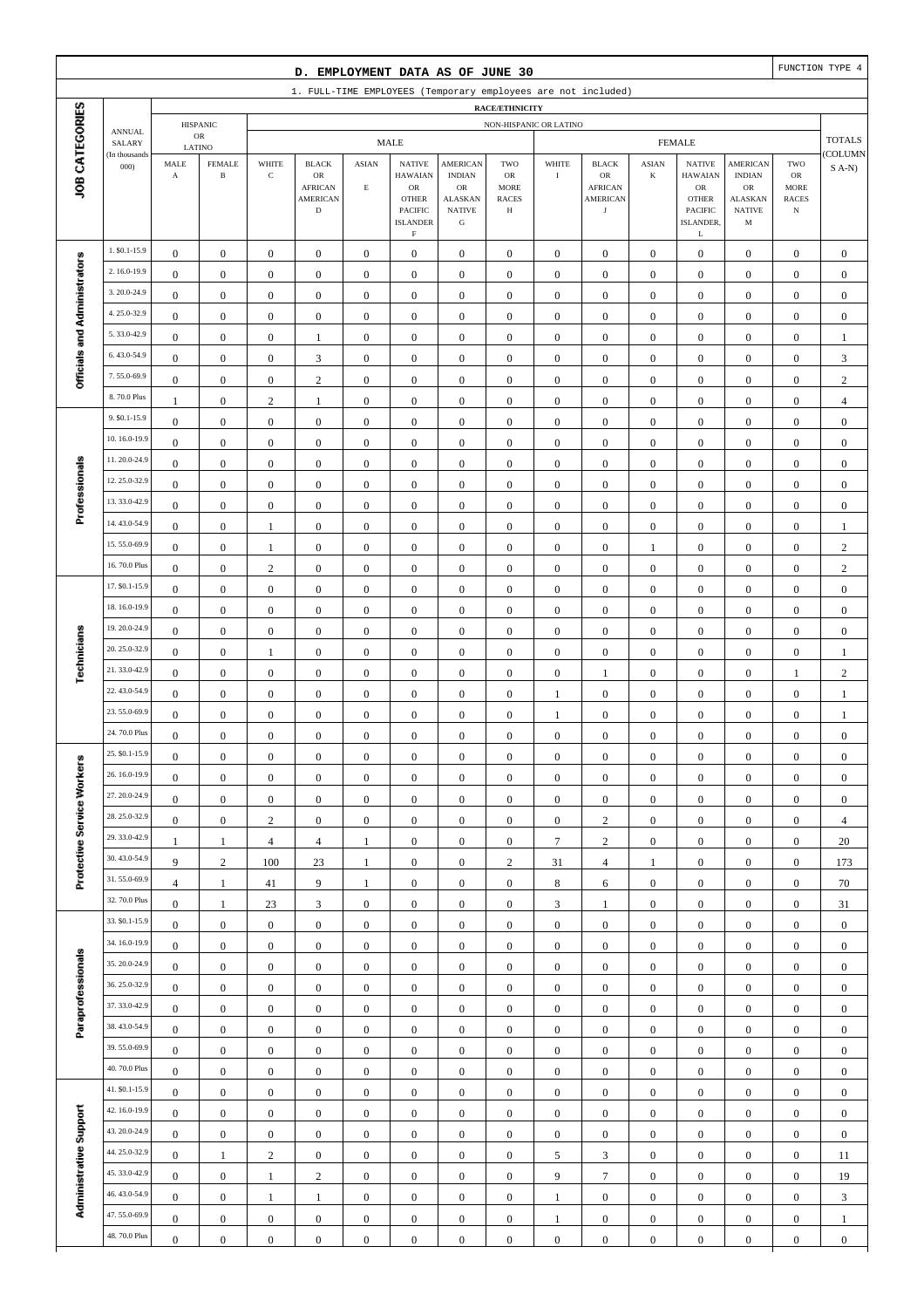|                                     |                         |                               |                               |                                      | D. EMPLOYMENT DATA AS OF JUNE 30                                          |                                      |                                                                          |                                                                    |                                               |                                |                                                  |                                    |                                                                          |                                                                    |                                                        | FUNCTION TYPE 4                |
|-------------------------------------|-------------------------|-------------------------------|-------------------------------|--------------------------------------|---------------------------------------------------------------------------|--------------------------------------|--------------------------------------------------------------------------|--------------------------------------------------------------------|-----------------------------------------------|--------------------------------|--------------------------------------------------|------------------------------------|--------------------------------------------------------------------------|--------------------------------------------------------------------|--------------------------------------------------------|--------------------------------|
|                                     |                         |                               |                               |                                      | 1. FULL-TIME EMPLOYEES (Temporary employees are not included)             |                                      |                                                                          |                                                                    |                                               |                                |                                                  |                                    |                                                                          |                                                                    |                                                        |                                |
|                                     |                         |                               |                               |                                      |                                                                           |                                      |                                                                          |                                                                    | RACE/ETHNICITY                                |                                |                                                  |                                    |                                                                          |                                                                    |                                                        |                                |
|                                     | <b>ANNUAL</b>           |                               | <b>HISPANIC</b><br>${\sf OR}$ |                                      |                                                                           |                                      | <b>MALE</b>                                                              |                                                                    | NON-HISPANIC OR LATINO                        |                                |                                                  |                                    | <b>FEMALE</b>                                                            |                                                                    |                                                        | <b>TOTALS</b>                  |
|                                     | SALARY<br>(In thousands | LATINO                        |                               |                                      |                                                                           |                                      |                                                                          |                                                                    |                                               |                                |                                                  |                                    |                                                                          |                                                                    |                                                        | COLUMN                         |
| JOB CATEGORIES                      | 000                     | MALE<br>$\boldsymbol{\rm{A}}$ | <b>FEMALE</b><br>$\, {\bf B}$ | WHITE<br>$\mathbf C$                 | <b>BLACK</b><br>OR<br><b>AFRICAN</b><br><b>AMERICAN</b>                   | <b>ASIAN</b><br>$\mathbf E$          | <b>NATIVE</b><br><b>HAWAIAN</b><br>${\sf OR}$<br><b>OTHER</b><br>PACIFIC | AMERICAN<br><b>INDIAN</b><br>OR<br><b>ALASKAN</b><br><b>NATIVE</b> | TWO<br>OR<br><b>MORE</b><br><b>RACES</b><br>Н | WHITE<br>$\bf I$               | <b>BLACK</b><br>OR<br><b>AFRICAN</b><br>AMERICAN | <b>ASIAN</b><br>$\bf K$            | <b>NATIVE</b><br><b>HAWAIAN</b><br>${\sf OR}$<br><b>OTHER</b><br>PACIFIC | <b>AMERICAN</b><br><b>INDIAN</b><br>OR<br>ALASKAN<br><b>NATIVE</b> | TWO<br>OR<br><b>MORE</b><br><b>RACES</b><br>$_{\rm N}$ | $S(A-N)$                       |
|                                     |                         |                               |                               |                                      | $\mathbf D$                                                               |                                      | <b>ISLANDER</b><br>$\mathbf F$                                           | ${\bf G}$                                                          |                                               |                                | $_{\rm J}$                                       |                                    | ISLANDER,<br>L                                                           | M                                                                  |                                                        |                                |
|                                     | 49. \$0.1-15.9          | $\boldsymbol{0}$              | $\boldsymbol{0}$              | $\boldsymbol{0}$                     | $\boldsymbol{0}$                                                          | $\boldsymbol{0}$                     | $\boldsymbol{0}$                                                         | $\boldsymbol{0}$                                                   | $\boldsymbol{0}$                              | $\boldsymbol{0}$               | $\boldsymbol{0}$                                 | $\mathbf{0}$                       | $\boldsymbol{0}$                                                         | $\boldsymbol{0}$                                                   | $\boldsymbol{0}$                                       | $\boldsymbol{0}$               |
|                                     | 50.16.0-19.9            | $\boldsymbol{0}$              | $\boldsymbol{0}$              | $\boldsymbol{0}$                     | $\boldsymbol{0}$                                                          | $\boldsymbol{0}$                     | $\boldsymbol{0}$                                                         | $\boldsymbol{0}$                                                   | $\boldsymbol{0}$                              | $\boldsymbol{0}$               | $\boldsymbol{0}$                                 | $\boldsymbol{0}$                   | $\boldsymbol{0}$                                                         | $\boldsymbol{0}$                                                   | $\boldsymbol{0}$                                       | $\boldsymbol{0}$               |
| Skilled Craft Workers               | 51.20.0-24.9            | $\mathbf{0}$                  | $\boldsymbol{0}$              | $\boldsymbol{0}$                     | $\boldsymbol{0}$                                                          | $\mathbf{0}$                         | $\mathbf{0}$                                                             | $\boldsymbol{0}$                                                   | $\boldsymbol{0}$                              | $\mathbf{0}$                   | $\mathbf{0}$                                     | $\boldsymbol{0}$                   | $\boldsymbol{0}$                                                         | $\boldsymbol{0}$                                                   | $\boldsymbol{0}$                                       | $\boldsymbol{0}$               |
|                                     | 52.25.0-32.9            | $\boldsymbol{0}$              | $\boldsymbol{0}$              | $\boldsymbol{0}$                     | $\boldsymbol{0}$                                                          | $\mathbf{0}$                         | $\mathbf{0}$                                                             | $\boldsymbol{0}$                                                   | $\boldsymbol{0}$                              | $\boldsymbol{0}$               | $\mathbf{0}$                                     | $\boldsymbol{0}$                   | $\boldsymbol{0}$                                                         | $\boldsymbol{0}$                                                   | $\boldsymbol{0}$                                       | $\boldsymbol{0}$               |
|                                     | 53.33.0-42.9            | $\boldsymbol{0}$              | $\boldsymbol{0}$              | $\boldsymbol{0}$                     | $\boldsymbol{0}$                                                          | $\boldsymbol{0}$                     | $\boldsymbol{0}$                                                         | $\boldsymbol{0}$                                                   | $\boldsymbol{0}$                              | $\boldsymbol{0}$               | $\boldsymbol{0}$                                 | $\boldsymbol{0}$                   | $\boldsymbol{0}$                                                         | $\boldsymbol{0}$                                                   | $\boldsymbol{0}$                                       | $\boldsymbol{0}$               |
|                                     | 54.43.0-54.9            | $\boldsymbol{0}$              | $\boldsymbol{0}$              | $\boldsymbol{0}$                     | $\boldsymbol{0}$                                                          | $\boldsymbol{0}$                     | $\boldsymbol{0}$                                                         | $\boldsymbol{0}$                                                   | $\boldsymbol{0}$                              | $\boldsymbol{0}$               | $\boldsymbol{0}$                                 | $\boldsymbol{0}$                   | $\boldsymbol{0}$                                                         | $\boldsymbol{0}$                                                   | $\boldsymbol{0}$                                       | $\boldsymbol{0}$               |
|                                     | 55.55.0-69.9            | $\boldsymbol{0}$              | $\boldsymbol{0}$              | $\boldsymbol{0}$                     | $\mathbf{0}$                                                              | $\mathbf{0}$                         | $\mathbf{0}$                                                             | $\boldsymbol{0}$                                                   | $\boldsymbol{0}$                              | $\mathbf{0}$                   | $\mathbf{0}$                                     | $\boldsymbol{0}$                   | $\boldsymbol{0}$                                                         | $\boldsymbol{0}$                                                   | $\boldsymbol{0}$                                       | $\boldsymbol{0}$               |
|                                     | 56.70.0 Plus            | $\boldsymbol{0}$              | $\boldsymbol{0}$              | $\boldsymbol{0}$                     | $\boldsymbol{0}$                                                          | $\boldsymbol{0}$                     | $\mathbf{0}$                                                             | $\boldsymbol{0}$                                                   | $\boldsymbol{0}$                              | $\boldsymbol{0}$               | $\boldsymbol{0}$                                 | $\boldsymbol{0}$                   | $\boldsymbol{0}$                                                         | $\boldsymbol{0}$                                                   | $\boldsymbol{0}$                                       | $\boldsymbol{0}$               |
|                                     | 57. \$0.1-15.9          | $\boldsymbol{0}$              | $\boldsymbol{0}$              | $\boldsymbol{0}$                     | $\boldsymbol{0}$                                                          | $\boldsymbol{0}$                     | $\mathbf{0}$                                                             | $\boldsymbol{0}$                                                   | $\boldsymbol{0}$                              | $\boldsymbol{0}$               | $\boldsymbol{0}$                                 | $\boldsymbol{0}$                   | $\boldsymbol{0}$                                                         | $\boldsymbol{0}$                                                   | $\boldsymbol{0}$                                       | $\boldsymbol{0}$               |
|                                     | 58.16.0-19.9            | $\boldsymbol{0}$              | $\boldsymbol{0}$              | $\boldsymbol{0}$                     | $\boldsymbol{0}$                                                          | $\boldsymbol{0}$                     | $\mathbf{0}$                                                             | $\boldsymbol{0}$                                                   | $\boldsymbol{0}$                              | $\boldsymbol{0}$               | $\boldsymbol{0}$                                 | $\boldsymbol{0}$                   | $\boldsymbol{0}$                                                         | $\boldsymbol{0}$                                                   | $\boldsymbol{0}$                                       | $\boldsymbol{0}$               |
| Service-Maintenance                 | 59.20.0-24.9            | $\boldsymbol{0}$              | $\boldsymbol{0}$              | $\boldsymbol{0}$                     | $\boldsymbol{0}$                                                          | $\boldsymbol{0}$                     | $\mathbf{0}$                                                             | $\boldsymbol{0}$                                                   | $\boldsymbol{0}$                              | $\mathbf{0}$                   | $\mathbf{0}$                                     | $\boldsymbol{0}$                   | $\boldsymbol{0}$                                                         | $\boldsymbol{0}$                                                   | $\boldsymbol{0}$                                       | $\boldsymbol{0}$               |
|                                     | 60.25.0-32.9            | $\boldsymbol{0}$              | $\boldsymbol{0}$              | $\boldsymbol{0}$                     | $\boldsymbol{0}$                                                          | $\boldsymbol{0}$                     | $\boldsymbol{0}$                                                         | $\boldsymbol{0}$                                                   | $\boldsymbol{0}$                              | $\boldsymbol{0}$               | $\mathbf{0}$                                     | $\boldsymbol{0}$                   | $\boldsymbol{0}$                                                         | $\boldsymbol{0}$                                                   | $\boldsymbol{0}$                                       | $\boldsymbol{0}$               |
|                                     | 61.33.0-42.9            | $\boldsymbol{0}$              | $\boldsymbol{0}$              | $\boldsymbol{0}$                     | $\boldsymbol{0}$                                                          | $\boldsymbol{0}$                     | $\boldsymbol{0}$                                                         | $\boldsymbol{0}$                                                   | $\boldsymbol{0}$                              | $\boldsymbol{0}$               | $\boldsymbol{0}$                                 | $\boldsymbol{0}$                   | $\boldsymbol{0}$                                                         | $\boldsymbol{0}$                                                   | $\boldsymbol{0}$                                       | $\boldsymbol{0}$               |
|                                     | 62.43.0-54.9            | $\boldsymbol{0}$              | $\boldsymbol{0}$              | $\boldsymbol{0}$                     | $\boldsymbol{0}$                                                          | $\boldsymbol{0}$                     | $\mathbf{0}$                                                             | $\boldsymbol{0}$                                                   | $\boldsymbol{0}$                              | $\boldsymbol{0}$               | $\mathbf{0}$                                     | $\boldsymbol{0}$                   | $\boldsymbol{0}$                                                         | $\boldsymbol{0}$                                                   | $\boldsymbol{0}$                                       | $\boldsymbol{0}$               |
|                                     | 63.55.0-69.9            | $\boldsymbol{0}$              | $\boldsymbol{0}$              | $\boldsymbol{0}$                     | $\boldsymbol{0}$                                                          | $\mathbf{0}$                         | $\mathbf{0}$                                                             | $\boldsymbol{0}$                                                   | $\boldsymbol{0}$                              | $\mathbf{0}$                   | $\mathbf{0}$                                     | $\boldsymbol{0}$                   | $\boldsymbol{0}$                                                         | $\boldsymbol{0}$                                                   | $\boldsymbol{0}$                                       | $\boldsymbol{0}$               |
|                                     | 64.70.0 Plus            | $\boldsymbol{0}$              | $\boldsymbol{0}$              | $\boldsymbol{0}$                     | $\boldsymbol{0}$                                                          | $\boldsymbol{0}$                     | $\boldsymbol{0}$                                                         | $\boldsymbol{0}$                                                   | $\boldsymbol{0}$                              | $\boldsymbol{0}$               | $\boldsymbol{0}$                                 | $\boldsymbol{0}$                   | $\boldsymbol{0}$                                                         | $\boldsymbol{0}$                                                   | $\boldsymbol{0}$                                       | $\boldsymbol{0}$               |
| 65. TOTAL FULL TIME<br>(Lines 1-64) |                         | 15                            | 6                             | 181                                  | 49                                                                        | 3                                    | $\mathbf{0}$                                                             | $\boldsymbol{0}$                                                   | $\overline{c}$                                | 67                             | 26                                               | $\overline{c}$                     | $\boldsymbol{0}$                                                         | $\boldsymbol{0}$                                                   | $\mathbf{1}$                                           | 352                            |
|                                     |                         |                               | $2$ .                         |                                      |                                                                           |                                      |                                                                          |                                                                    |                                               |                                |                                                  |                                    |                                                                          |                                                                    |                                                        |                                |
| 66.OFFICIALS/ADMIN                  |                         | $\boldsymbol{0}$              | $\boldsymbol{0}$              | $\boldsymbol{0}$                     | OTHER THAN FULLTIME<br>$\boldsymbol{0}$                                   | $\boldsymbol{0}$                     | EMPLOYEES<br>$\mathbf{0}$                                                | $\boldsymbol{0}$                                                   | $\boldsymbol{0}$                              | $\boldsymbol{0}$               | (Including temporary<br>$\boldsymbol{0}$         | $\boldsymbol{0}$                   | employees)<br>$\boldsymbol{0}$                                           |                                                                    | $\boldsymbol{0}$                                       | $\boldsymbol{0}$               |
| 67.PROFESSIONALS                    |                         | $\boldsymbol{0}$              | $\boldsymbol{0}$              | $\mathfrak{Z}$                       | $\sqrt{2}$                                                                | $\boldsymbol{0}$                     | $\boldsymbol{0}$                                                         | $\boldsymbol{0}$                                                   | $\boldsymbol{0}$                              |                                | $\sqrt{2}$                                       | $\boldsymbol{0}$                   | $\boldsymbol{0}$                                                         | $\boldsymbol{0}$                                                   | $\boldsymbol{0}$                                       |                                |
| 68.TECHNICIANS                      |                         | $\boldsymbol{0}$              | $\boldsymbol{0}$              | $\sqrt{2}$                           | $\boldsymbol{0}$                                                          | $\boldsymbol{0}$                     | $\mathbf{0}$                                                             | $\boldsymbol{0}$                                                   | $\boldsymbol{0}$                              | $\overline{4}$<br>$\mathbf{0}$ | $\boldsymbol{0}$                                 | $\boldsymbol{0}$                   | $\boldsymbol{0}$                                                         | $\boldsymbol{0}$<br>$\boldsymbol{0}$                               | $\boldsymbol{0}$                                       | 11<br>$\sqrt{2}$               |
|                                     | 69.PROTECTIVE SERVICE   | $\mathbf{1}$                  | $\mathbf{1}$                  | $\mathbf{2}$                         | $7\phantom{.0}$                                                           | $\mathbf{0}$                         |                                                                          | $\boldsymbol{0}$                                                   | $\boldsymbol{0}$                              |                                |                                                  |                                    | $\boldsymbol{0}$                                                         |                                                                    |                                                        |                                |
|                                     | 70.PARA-PROFESSIONAL    | $\boldsymbol{0}$              | $\boldsymbol{0}$              |                                      |                                                                           |                                      | $\boldsymbol{0}$<br>$\mathbf{0}$                                         | $\boldsymbol{0}$                                                   |                                               | 8<br>$\boldsymbol{0}$          | $\,8\,$                                          | $\boldsymbol{0}$                   | $\boldsymbol{0}$                                                         | $\boldsymbol{0}$                                                   | $\mathbf{1}$                                           | 28<br>$\boldsymbol{0}$         |
| 71.ADMIN. SUPPORT                   |                         | $\boldsymbol{0}$              | $\boldsymbol{0}$              | $\boldsymbol{0}$<br>$\Omega$         | $\boldsymbol{0}$<br>$\boldsymbol{0}$                                      | $\boldsymbol{0}$<br>$\boldsymbol{0}$ |                                                                          |                                                                    | $\boldsymbol{0}$<br>$\Omega$                  | $\Omega$                       | $\boldsymbol{0}$<br>$\boldsymbol{0}$             | $\boldsymbol{0}$<br>$\overline{0}$ |                                                                          | $\boldsymbol{0}$<br>$\Omega$                                       | $\boldsymbol{0}$                                       |                                |
| 72.SKILLED CRAFT                    |                         | $\boldsymbol{0}$              | $\boldsymbol{0}$              |                                      | $\mathbf{0}$                                                              |                                      | $\boldsymbol{0}$                                                         | $\boldsymbol{0}$                                                   |                                               |                                |                                                  |                                    | $\boldsymbol{0}$<br>$\boldsymbol{0}$                                     |                                                                    | $\boldsymbol{0}$                                       | $\boldsymbol{0}$               |
|                                     | 73.SERVICE/MAINTENAN    | $\mathbf{0}$                  | $\boldsymbol{0}$              | $\boldsymbol{0}$<br>$\boldsymbol{0}$ | $\mathbf{0}$                                                              | $\boldsymbol{0}$<br>$\mathbf{0}$     | $\boldsymbol{0}$<br>$\overline{0}$                                       | $\mathbf{0}$<br>$\boldsymbol{0}$                                   | $\mathbf{0}$<br>$\mathbf{0}$                  | $\mathbf{0}$<br>$\mathbf{0}$   | $\mathbf{0}$<br>$\mathbf{0}$                     | $\mathbf{0}$<br>$\mathbf{0}$       | $\boldsymbol{0}$                                                         | $\boldsymbol{0}$<br>$\boldsymbol{0}$                               | $\mathbf{0}$<br>$\mathbf{0}$                           | $\mathbf{0}$<br>$\overline{0}$ |
| CE                                  |                         |                               |                               |                                      |                                                                           |                                      |                                                                          |                                                                    |                                               |                                |                                                  |                                    |                                                                          |                                                                    |                                                        |                                |
| <b>FULL TIME</b><br>(Lines 66-73)   | 74. TOTAL OTHER THAN    | $\mathbf{1}$                  | $\mathbf{1}$                  | $\tau$                               | 9                                                                         | $\mathbf{0}$                         | $\boldsymbol{0}$                                                         | $\boldsymbol{0}$                                                   | $\boldsymbol{0}$                              | 12                             | 10                                               | $\mathbf{0}$                       | $\mathbf{0}$                                                             | $\boldsymbol{0}$                                                   | 1                                                      | 41                             |
|                                     |                         |                               |                               |                                      | 3. NEW HIRES DURING FISCAL YEAR Permanent full time only JULY 1 - JUNE 30 |                                      |                                                                          |                                                                    |                                               |                                |                                                  |                                    |                                                                          |                                                                    |                                                        |                                |
| 75.OFFICIALS/ADMIN                  |                         | $\boldsymbol{0}$              | $\boldsymbol{0}$              | $\boldsymbol{0}$                     | $\mathbf{0}$                                                              | $\mathbf{0}$                         | $\mathbf{0}$                                                             | $\mathbf{0}$                                                       | $\mathbf{0}$                                  | $\overline{0}$                 | $\mathbf{0}$                                     | $\overline{0}$                     | $\boldsymbol{0}$                                                         | $\mathbf{0}$                                                       | $\mathbf{0}$                                           | $\mathbf{0}$                   |
| 76.PROFESSIONALS                    |                         | $\boldsymbol{0}$              | $\boldsymbol{0}$              | $\overline{c}$                       | 3                                                                         | $\boldsymbol{0}$                     | $\overline{0}$                                                           | $\boldsymbol{0}$                                                   | $\boldsymbol{0}$                              | 1                              | 1                                                | $\mathbf{0}$                       | $\mathbf{0}$                                                             | $\boldsymbol{0}$                                                   | $\mathbf{0}$                                           | $\tau$                         |
| 77.TECHNICIANS                      |                         | $\boldsymbol{0}$              | $\boldsymbol{0}$              | $\boldsymbol{0}$                     | $\mathbf{0}$                                                              | $\boldsymbol{0}$                     | $\overline{0}$                                                           | $\boldsymbol{0}$                                                   | $\boldsymbol{0}$                              | $\overline{0}$                 | 1                                                | $\mathbf{0}$                       | $\mathbf{0}$                                                             | $\boldsymbol{0}$                                                   | $\boldsymbol{0}$                                       | $\mathbf{1}$                   |
|                                     | 78.PROTECTIVE SERVICE   | $\mathbf{1}$                  | $\mathbf{1}$                  | 8                                    | $\overline{4}$                                                            | 1                                    | $\overline{0}$                                                           | $\mathbf{0}$                                                       | $\boldsymbol{0}$                              | 5                              | $\overline{c}$                                   | $\mathbf{0}$                       | $\boldsymbol{0}$                                                         | $\mathbf{0}$                                                       | $\mathbf{0}$                                           | 22                             |
|                                     | 79.PARA-PROFESSIONAL    | $\boldsymbol{0}$              | $\boldsymbol{0}$              | $\mathbf{0}$                         | $\overline{0}$                                                            | $\overline{0}$                       | $\boldsymbol{0}$                                                         | $\mathbf{0}$                                                       | $\mathbf{0}$                                  | $\mathbf{0}$                   | $\mathbf{0}$                                     | $\overline{0}$                     | $\mathbf{0}$                                                             | $\overline{0}$                                                     | $\mathbf{0}$                                           | $\mathbf{0}$                   |
| 80.ADMIN. SUPPORT                   |                         | $\boldsymbol{0}$              | $\mathbf{1}$                  | $\mathbf{1}$                         | $\mathbf{0}$                                                              | $\boldsymbol{0}$                     | $\boldsymbol{0}$                                                         | $\mathbf{0}$                                                       | $\mathbf{0}$                                  | 3                              | 3                                                | $\mathbf{0}$                       | $\mathbf{0}$                                                             | $\boldsymbol{0}$                                                   | $\mathbf{0}$                                           | 8                              |
| 81.SKILLED CRAFT                    |                         | $\boldsymbol{0}$              | $\boldsymbol{0}$              | $\boldsymbol{0}$                     | $\boldsymbol{0}$                                                          | $\boldsymbol{0}$                     | $\overline{0}$                                                           | $\boldsymbol{0}$                                                   | $\boldsymbol{0}$                              | $\boldsymbol{0}$               | $\boldsymbol{0}$                                 | $\mathbf{0}$                       | $\mathbf{0}$                                                             | $\boldsymbol{0}$                                                   | $\boldsymbol{0}$                                       | $\boldsymbol{0}$               |
|                                     | 82.SERVICE/MAINTENAN    | $\overline{0}$                | $\boldsymbol{0}$              | $\boldsymbol{0}$                     | $\boldsymbol{0}$                                                          | $\mathbf{0}$                         | $\overline{0}$                                                           | $\boldsymbol{0}$                                                   | $\mathbf{0}$                                  | $\boldsymbol{0}$               | $\mathbf{0}$                                     | $\mathbf{0}$                       | $\boldsymbol{0}$                                                         | $\overline{0}$                                                     | $\mathbf{0}$                                           | $\mathbf{0}$                   |
| CE<br>83. TOTAL NEW HIRES           |                         |                               |                               |                                      |                                                                           |                                      |                                                                          |                                                                    |                                               |                                |                                                  |                                    |                                                                          |                                                                    |                                                        |                                |
| (Lines 75-82)                       |                         | $\mathbf{1}$                  | $\overline{c}$                | 11                                   | $\tau$                                                                    | 1                                    | $\boldsymbol{0}$                                                         | $\boldsymbol{0}$                                                   | $\boldsymbol{0}$                              | 9                              | $\tau$                                           | $\boldsymbol{0}$                   | $\boldsymbol{0}$                                                         | $\boldsymbol{0}$                                                   | $\boldsymbol{0}$                                       | 38                             |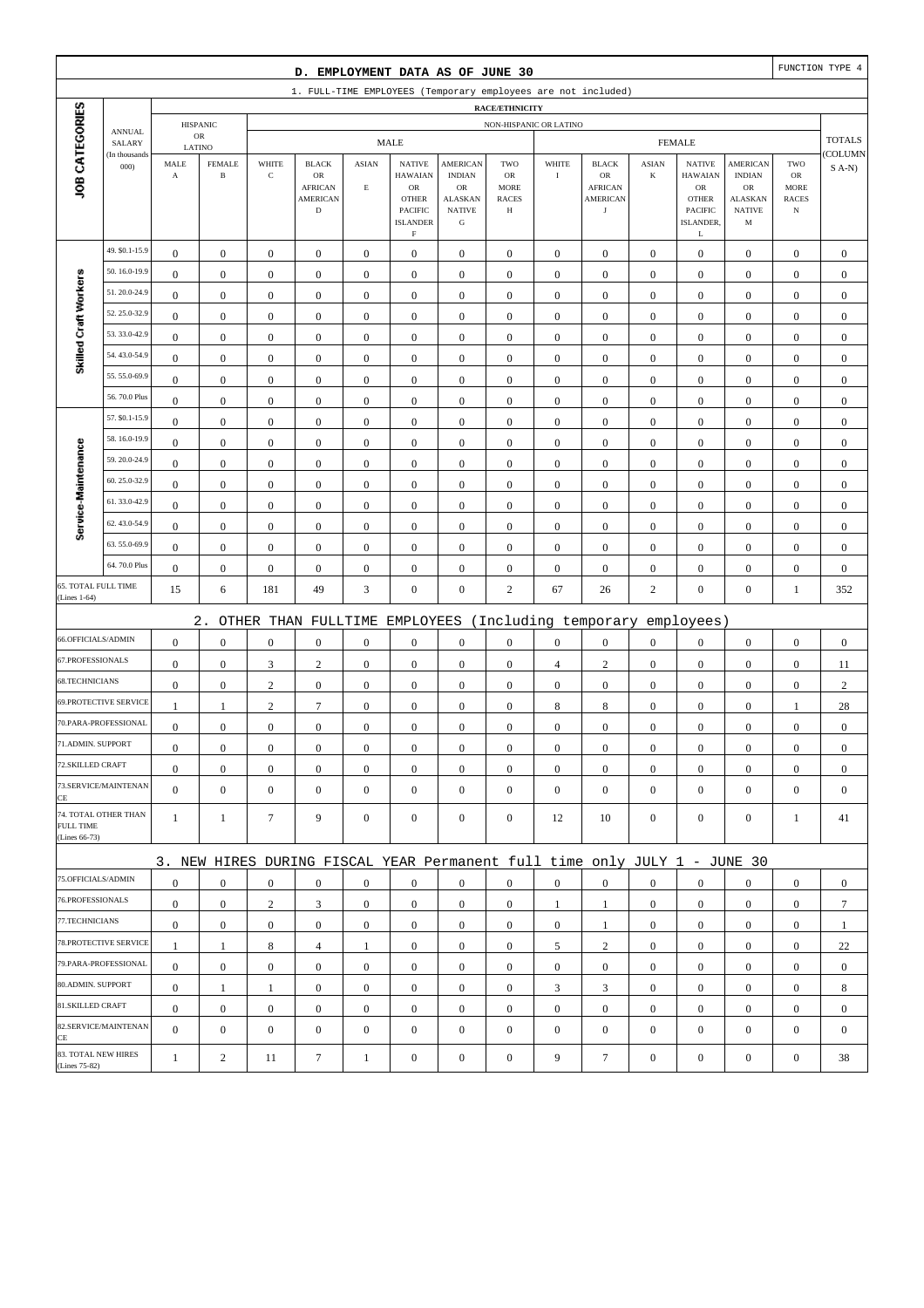# **REMARKS (List National Crime Information Center (NCIC) number assigned to any Criminal Justice Agencies whose data are included in this report)**

# **\*\*\*LIST AGENCIES INCLUDED ON THIS FORM\*\*\***

# City of Gainesville Police Department

**CERTIFICATION. I certify that the information given in this report is correct and true to the best of my knowledge and was reported in accordance with accompanying instructions. (Willfully false statements on this report are punishable by law, US Code, Title 18, Section 1001.)**

**FUNCTION TYPE 4**

|             | NAME OF PERSON TO CONTACT REGARDING THIS FORM           |                                         | <b>TITLE</b> |                                               |  |
|-------------|---------------------------------------------------------|-----------------------------------------|--------------|-----------------------------------------------|--|
|             | Gwendolyn Saffo                                         |                                         |              | Affirmative Action Manager Chief Investigator |  |
|             | ADDRESS (Number and Street, City, State, Zip Code)      | <b>TELEPHONE NUMBER</b>                 | Ext          | <b>FAX NUMBER</b>                             |  |
|             | 222 East University Avenue, Gainesville, Florida, 32601 | 352-334-5051                            |              | 352-334-2088                                  |  |
| <b>DATE</b> | EMAIL                                                   | TYPED NAME/TITLE OF AUTHORIZED OFFICIAL |              | <b>SIGNATURE</b>                              |  |
| 2017-09-25  | alstontl@cityofgainesville.org                          | Torey Alston Equal Opportunity Director |              |                                               |  |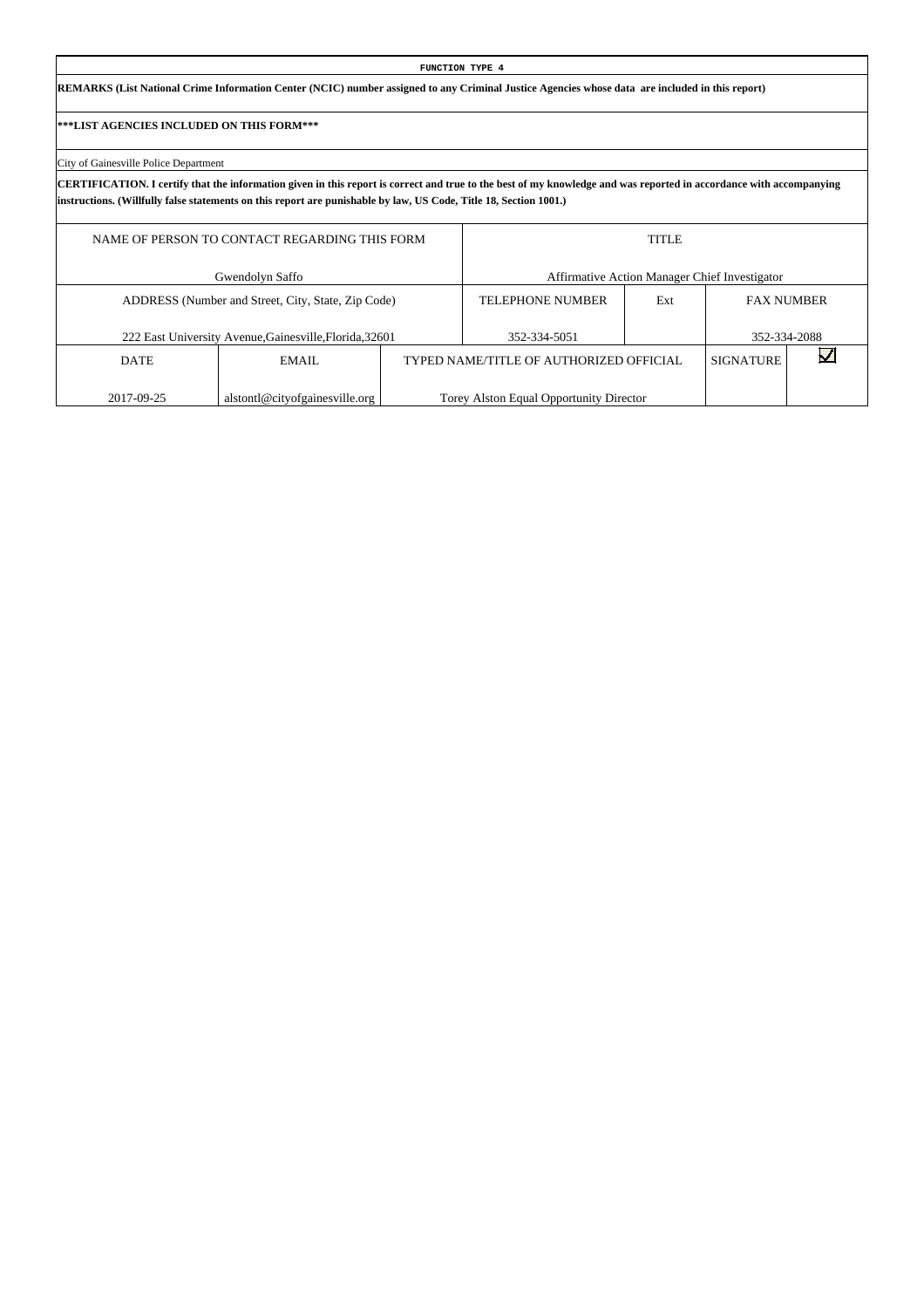|                              |                              |                                      |                                         |                                      | D. EMPLOYMENT DATA AS OF JUNE 30                              |                                    |                                                           |                                                 |                                  |                                      |                                      |                                      |                                                  |                                               |                                      | FUNCTION TYPE 5                      |
|------------------------------|------------------------------|--------------------------------------|-----------------------------------------|--------------------------------------|---------------------------------------------------------------|------------------------------------|-----------------------------------------------------------|-------------------------------------------------|----------------------------------|--------------------------------------|--------------------------------------|--------------------------------------|--------------------------------------------------|-----------------------------------------------|--------------------------------------|--------------------------------------|
|                              |                              |                                      |                                         |                                      | 1. FULL-TIME EMPLOYEES (Temporary employees are not included) |                                    |                                                           |                                                 |                                  |                                      |                                      |                                      |                                                  |                                               |                                      |                                      |
|                              |                              |                                      |                                         |                                      |                                                               |                                    |                                                           |                                                 | RACE/ETHNICITY                   |                                      |                                      |                                      |                                                  |                                               |                                      |                                      |
|                              | <b>ANNUAL</b><br>SALARY      |                                      | <b>HISPANIC</b><br>$_{\rm OR}$          |                                      |                                                               |                                    | <b>MALE</b>                                               |                                                 | NON-HISPANIC OR LATINO           |                                      |                                      |                                      | <b>FEMALE</b>                                    |                                               |                                      | <b>TOTALS</b>                        |
| JOB CATEGORIES               | (In thousands<br>000         | MALE<br>$\mathbf A$                  | LATINO<br><b>FEMALE</b><br>$\, {\bf B}$ | WHITE<br>$\mathbf C$                 | <b>BLACK</b><br>OR<br><b>AFRICAN</b>                          | <b>ASIAN</b><br>$\mathbf E$        | <b>NATIVE</b><br><b>HAWAIAN</b><br>$_{\rm OR}$            | <b>AMERICAN</b><br><b>INDIAN</b><br>$_{\rm OR}$ | TWO<br>OR<br><b>MORE</b>         | WHITE<br>$\mathbf I$                 | <b>BLACK</b><br>OR<br><b>AFRICAN</b> | <b>ASIAN</b><br>K                    | <b>NATIVE</b><br><b>HAWAIAN</b><br>${\rm OR}$    | <b>AMERICAN</b><br><b>INDIAN</b><br><b>OR</b> | TWO<br>${\sf OR}$<br><b>MORE</b>     | COLUMN<br>$S(A-N)$                   |
|                              |                              |                                      |                                         |                                      | <b>AMERICAN</b><br>$\mathbf D$                                |                                    | <b>OTHER</b><br>PACIFIC<br><b>ISLANDER</b><br>$\mathbf F$ | <b>ALASKAN</b><br><b>NATIVE</b><br>${\bf G}$    | <b>RACES</b><br>Н                |                                      | <b>AMERICAN</b><br>$_{\rm J}$        |                                      | <b>OTHER</b><br><b>PACIFIC</b><br>ISLANDER,<br>L | <b>ALASKAN</b><br><b>NATIVE</b><br>M          | <b>RACES</b><br>$_{\rm N}$           |                                      |
|                              | 1. \$0.1-15.9                | $\boldsymbol{0}$                     | $\boldsymbol{0}$                        | $\boldsymbol{0}$                     | $\boldsymbol{0}$                                              | $\boldsymbol{0}$                   | $\boldsymbol{0}$                                          | $\mathbf{0}$                                    | $\boldsymbol{0}$                 | $\boldsymbol{0}$                     | $\boldsymbol{0}$                     | $\boldsymbol{0}$                     | $\boldsymbol{0}$                                 | $\boldsymbol{0}$                              | $\boldsymbol{0}$                     | $\mathbf{0}$                         |
|                              | 2.16.0-19.9                  | $\boldsymbol{0}$                     | $\boldsymbol{0}$                        | $\boldsymbol{0}$                     | $\boldsymbol{0}$                                              | $\boldsymbol{0}$                   | $\mathbf{0}$                                              | $\boldsymbol{0}$                                | $\boldsymbol{0}$                 | $\boldsymbol{0}$                     | $\boldsymbol{0}$                     | $\boldsymbol{0}$                     | $\boldsymbol{0}$                                 | $\boldsymbol{0}$                              | $\boldsymbol{0}$                     | $\boldsymbol{0}$                     |
|                              | 3.20.0-24.9                  | $\boldsymbol{0}$                     | $\mathbf{0}$                            | $\boldsymbol{0}$                     | $\boldsymbol{0}$                                              | $\boldsymbol{0}$                   | $\boldsymbol{0}$                                          | $\boldsymbol{0}$                                | $\boldsymbol{0}$                 | $\boldsymbol{0}$                     | $\boldsymbol{0}$                     | $\boldsymbol{0}$                     | $\boldsymbol{0}$                                 | $\boldsymbol{0}$                              | $\boldsymbol{0}$                     | $\boldsymbol{0}$                     |
|                              | 4.25.0-32.9                  | $\boldsymbol{0}$                     | $\mathbf{0}$                            | $\boldsymbol{0}$                     | $\boldsymbol{0}$                                              | $\boldsymbol{0}$                   | $\boldsymbol{0}$                                          | $\boldsymbol{0}$                                | $\mathbf{0}$                     | $\boldsymbol{0}$                     | $\boldsymbol{0}$                     | $\boldsymbol{0}$                     | $\boldsymbol{0}$                                 | $\boldsymbol{0}$                              | $\boldsymbol{0}$                     | $\boldsymbol{0}$                     |
| Officials and Administrators | 5.33.0-42.9                  | $\boldsymbol{0}$                     | $\mathbf{0}$                            | $\boldsymbol{0}$                     | $\boldsymbol{0}$                                              | $\boldsymbol{0}$                   | $\boldsymbol{0}$                                          | $\boldsymbol{0}$                                | $\boldsymbol{0}$                 | $\boldsymbol{0}$                     | $\boldsymbol{0}$                     | $\boldsymbol{0}$                     | $\boldsymbol{0}$                                 | $\boldsymbol{0}$                              | $\boldsymbol{0}$                     | $\boldsymbol{0}$                     |
|                              | 6.43.0-54.9                  | $\boldsymbol{0}$                     | $\boldsymbol{0}$                        | $\boldsymbol{0}$                     | $\boldsymbol{0}$                                              | $\boldsymbol{0}$                   | $\boldsymbol{0}$                                          | $\boldsymbol{0}$                                | $\boldsymbol{0}$                 | $\boldsymbol{0}$                     | $\boldsymbol{0}$                     | $\boldsymbol{0}$                     | $\boldsymbol{0}$                                 | $\boldsymbol{0}$                              | $\boldsymbol{0}$                     | $\boldsymbol{0}$                     |
|                              | 7.55.0-69.9                  | $\boldsymbol{0}$                     | $\boldsymbol{0}$                        | $\sqrt{2}$                           | $\sqrt{2}$                                                    | $\boldsymbol{0}$                   | $\boldsymbol{0}$                                          | $\boldsymbol{0}$                                | $\boldsymbol{0}$                 | $\mathbf{0}$                         | $\boldsymbol{0}$                     | $\boldsymbol{0}$                     | $\boldsymbol{0}$                                 | $\boldsymbol{0}$                              | $\boldsymbol{0}$                     | $\overline{4}$                       |
|                              | 8.70.0 Plus                  | $\boldsymbol{0}$                     | $\boldsymbol{0}$                        | 6                                    | $\boldsymbol{0}$                                              | $\boldsymbol{0}$                   | $\boldsymbol{0}$                                          | $\boldsymbol{0}$                                | $\mathbf{0}$                     | $\mathbf{1}$                         | $\boldsymbol{0}$                     | $\boldsymbol{0}$                     | $\boldsymbol{0}$                                 | $\overline{0}$                                | $\boldsymbol{0}$                     | $\overline{7}$                       |
|                              | 9. \$0.1-15.9                | $\boldsymbol{0}$                     | $\mathbf{0}$                            | $\boldsymbol{0}$                     | $\boldsymbol{0}$                                              | $\boldsymbol{0}$                   | $\boldsymbol{0}$                                          | $\boldsymbol{0}$                                | $\boldsymbol{0}$                 | $\boldsymbol{0}$                     | $\boldsymbol{0}$                     | $\boldsymbol{0}$                     | $\boldsymbol{0}$                                 | $\boldsymbol{0}$                              | $\boldsymbol{0}$                     | $\boldsymbol{0}$                     |
|                              | 10.16.0-19.9                 | $\boldsymbol{0}$                     | $\mathbf{0}$                            | $\boldsymbol{0}$                     | $\boldsymbol{0}$                                              | $\boldsymbol{0}$                   | $\mathbf{0}$                                              | $\boldsymbol{0}$                                | $\boldsymbol{0}$                 | $\mathbf{0}$                         | $\boldsymbol{0}$                     | $\boldsymbol{0}$                     | $\boldsymbol{0}$                                 | $\boldsymbol{0}$                              | $\boldsymbol{0}$                     | $\boldsymbol{0}$                     |
| Professionals                | 11.20.0-24.9                 | $\boldsymbol{0}$                     | $\mathbf{0}$                            | $\boldsymbol{0}$                     | $\boldsymbol{0}$                                              | $\boldsymbol{0}$                   | $\mathbf{0}$                                              | $\boldsymbol{0}$                                | $\boldsymbol{0}$                 | $\mathbf{0}$                         | $\boldsymbol{0}$                     | $\boldsymbol{0}$                     | $\boldsymbol{0}$                                 | $\boldsymbol{0}$                              | $\boldsymbol{0}$                     | $\boldsymbol{0}$                     |
|                              | 12.25.0-32.9                 | $\boldsymbol{0}$                     | $\mathbf{0}$                            | $\boldsymbol{0}$                     | $\boldsymbol{0}$                                              | $\boldsymbol{0}$                   | $\mathbf{0}$                                              | $\boldsymbol{0}$                                | $\mathbf{0}$                     | $\boldsymbol{0}$                     | $\boldsymbol{0}$                     | $\boldsymbol{0}$                     | $\boldsymbol{0}$                                 | $\boldsymbol{0}$                              | $\boldsymbol{0}$                     | $\boldsymbol{0}$                     |
|                              | 13.33.0-42.9                 | $\boldsymbol{0}$                     | $\mathbf{0}$                            | $\boldsymbol{0}$                     | $\boldsymbol{0}$                                              | $\boldsymbol{0}$                   | $\mathbf{0}$                                              | $\boldsymbol{0}$                                | $\boldsymbol{0}$                 | $\boldsymbol{0}$                     | $\boldsymbol{0}$                     | $\boldsymbol{0}$                     | $\boldsymbol{0}$                                 | $\boldsymbol{0}$                              | $\boldsymbol{0}$                     | $\boldsymbol{0}$                     |
|                              | 14.43.0-54.9                 | $\boldsymbol{0}$                     | $\boldsymbol{0}$                        | $\boldsymbol{0}$                     | $\boldsymbol{0}$                                              | $\boldsymbol{0}$                   | $\mathbf{0}$                                              | $\boldsymbol{0}$                                | $\boldsymbol{0}$                 | $\mathbf{0}$                         | $\boldsymbol{0}$                     | $\boldsymbol{0}$                     | $\boldsymbol{0}$                                 | $\boldsymbol{0}$                              | $\boldsymbol{0}$                     | $\boldsymbol{0}$                     |
|                              | 15.55.0-69.9                 | $\boldsymbol{0}$                     | $\boldsymbol{0}$                        | $\boldsymbol{0}$                     | $\boldsymbol{0}$                                              | $\boldsymbol{0}$                   | $\mathbf{0}$                                              | $\boldsymbol{0}$                                | $\boldsymbol{0}$                 | $\,1$                                | $\boldsymbol{0}$                     | $\boldsymbol{0}$                     | $\boldsymbol{0}$                                 | $\boldsymbol{0}$                              | $\boldsymbol{0}$                     | $\mathbf{1}$                         |
|                              | 16.70.0 Plus                 | $\boldsymbol{0}$                     | $\boldsymbol{0}$                        | 1                                    | $\boldsymbol{0}$                                              | $\boldsymbol{0}$                   | $\mathbf{0}$                                              | $\boldsymbol{0}$                                | $\mathbf{0}$                     | $\mathbf{0}$                         | $\boldsymbol{0}$                     | $\boldsymbol{0}$                     | $\boldsymbol{0}$                                 | $\overline{0}$                                | $\boldsymbol{0}$                     | 1                                    |
|                              | 17. \$0.1-15.9               | $\boldsymbol{0}$                     | $\mathbf{0}$                            | $\boldsymbol{0}$                     | $\boldsymbol{0}$                                              | $\boldsymbol{0}$                   | $\mathbf{0}$                                              | $\boldsymbol{0}$                                | $\boldsymbol{0}$                 | $\boldsymbol{0}$                     | $\boldsymbol{0}$                     | $\boldsymbol{0}$                     | $\boldsymbol{0}$                                 | $\boldsymbol{0}$                              | $\boldsymbol{0}$                     | $\boldsymbol{0}$                     |
|                              | 18.16.0-19.9                 | $\boldsymbol{0}$                     | $\boldsymbol{0}$                        | $\boldsymbol{0}$                     | $\boldsymbol{0}$                                              | $\boldsymbol{0}$                   | $\boldsymbol{0}$                                          | $\boldsymbol{0}$                                | $\boldsymbol{0}$                 | $\mathbf{0}$                         | $\boldsymbol{0}$                     | $\boldsymbol{0}$                     | $\boldsymbol{0}$                                 | $\boldsymbol{0}$                              | $\boldsymbol{0}$                     | $\boldsymbol{0}$                     |
|                              | 19.20.0-24.9                 | $\boldsymbol{0}$                     | $\mathbf{0}$                            | $\boldsymbol{0}$                     | $\boldsymbol{0}$                                              | $\boldsymbol{0}$                   | $\boldsymbol{0}$                                          | $\boldsymbol{0}$                                | $\boldsymbol{0}$                 | $\mathbf{0}$                         | $\boldsymbol{0}$                     | $\boldsymbol{0}$                     | $\boldsymbol{0}$                                 | $\boldsymbol{0}$                              | $\boldsymbol{0}$                     | $\boldsymbol{0}$                     |
| Technicians                  | 20.25.0-32.9<br>21.33.0-42.9 | $\mathbf{0}$                         | $\boldsymbol{0}$                        | $\boldsymbol{0}$                     | $\boldsymbol{0}$                                              | $\mathbf{0}$                       | $\boldsymbol{0}$                                          | $\boldsymbol{0}$                                | $\mathbf{0}$                     | $\mathbf{0}$                         | $\boldsymbol{0}$                     | $\boldsymbol{0}$                     | $\boldsymbol{0}$                                 | $\boldsymbol{0}$                              | $\boldsymbol{0}$                     | $\boldsymbol{0}$                     |
|                              | 22.43.0-54.9                 | $\boldsymbol{0}$                     | $\mathbf{0}$                            | $\boldsymbol{0}$                     | $\boldsymbol{0}$                                              | $\boldsymbol{0}$                   | $\boldsymbol{0}$                                          | $\boldsymbol{0}$                                | $\boldsymbol{0}$                 | $\boldsymbol{0}$                     | $\boldsymbol{0}$                     | $\boldsymbol{0}$                     | $\boldsymbol{0}$                                 | $\boldsymbol{0}$                              | $\boldsymbol{0}$                     | $\boldsymbol{0}$                     |
|                              | 23.55.0-69.9                 | $\boldsymbol{0}$                     | $\boldsymbol{0}$                        | $\boldsymbol{0}$                     | $\boldsymbol{0}$                                              | $\boldsymbol{0}$                   | $\boldsymbol{0}$                                          | $\boldsymbol{0}$                                | $\boldsymbol{0}$                 | $\boldsymbol{0}$                     | $\boldsymbol{0}$                     | $\boldsymbol{0}$                     | $\boldsymbol{0}$                                 | $\boldsymbol{0}$                              | $\boldsymbol{0}$                     | $\boldsymbol{0}$                     |
|                              | 24.70.0 Plus                 | $\boldsymbol{0}$<br>$\boldsymbol{0}$ | $\mathbf{0}$<br>$\boldsymbol{0}$        | $\boldsymbol{0}$<br>$\boldsymbol{0}$ | $\boldsymbol{0}$<br>$\boldsymbol{0}$                          | $\boldsymbol{0}$<br>$\overline{0}$ | $\boldsymbol{0}$<br>$\boldsymbol{0}$                      | $\boldsymbol{0}$<br>$\boldsymbol{0}$            | $\boldsymbol{0}$<br>$\mathbf{0}$ | $\boldsymbol{0}$<br>$\boldsymbol{0}$ | $\boldsymbol{0}$<br>$\boldsymbol{0}$ | $\boldsymbol{0}$<br>$\boldsymbol{0}$ | $\boldsymbol{0}$<br>$\boldsymbol{0}$             | $\boldsymbol{0}$<br>$\overline{0}$            | $\boldsymbol{0}$<br>$\boldsymbol{0}$ | $\boldsymbol{0}$<br>$\boldsymbol{0}$ |
|                              | 25. \$0.1-15.9               | $\boldsymbol{0}$                     | $\boldsymbol{0}$                        | $\boldsymbol{0}$                     | $\boldsymbol{0}$                                              | $\boldsymbol{0}$                   | $\boldsymbol{0}$                                          | $\boldsymbol{0}$                                | $\boldsymbol{0}$                 | $\boldsymbol{0}$                     | $\boldsymbol{0}$                     | $\boldsymbol{0}$                     | $\boldsymbol{0}$                                 | 0                                             | $\bf{0}$                             | $\boldsymbol{0}$                     |
|                              | 26.16.0-19.9                 | $\boldsymbol{0}$                     | $\boldsymbol{0}$                        | $\boldsymbol{0}$                     | $\boldsymbol{0}$                                              | $\boldsymbol{0}$                   | $\boldsymbol{0}$                                          | $\boldsymbol{0}$                                | $\boldsymbol{0}$                 | $\boldsymbol{0}$                     | $\boldsymbol{0}$                     | $\mathbf{0}$                         | $\boldsymbol{0}$                                 | $\boldsymbol{0}$                              | $\boldsymbol{0}$                     | $\boldsymbol{0}$                     |
|                              | 27.20.0-24.9                 | $\boldsymbol{0}$                     | $\boldsymbol{0}$                        | $\boldsymbol{0}$                     | $\boldsymbol{0}$                                              | $\boldsymbol{0}$                   | $\boldsymbol{0}$                                          | $\boldsymbol{0}$                                | $\boldsymbol{0}$                 | $\boldsymbol{0}$                     | $\boldsymbol{0}$                     | $\mathbf{0}$                         | $\boldsymbol{0}$                                 | $\boldsymbol{0}$                              | $\boldsymbol{0}$                     | $\boldsymbol{0}$                     |
|                              | 28.25.0-32.9                 | $\boldsymbol{0}$                     | $\boldsymbol{0}$                        | $\boldsymbol{0}$                     | $\overline{0}$                                                | $\mathbf{0}$                       | $\boldsymbol{0}$                                          | $\boldsymbol{0}$                                | $\boldsymbol{0}$                 | $\mathbf{0}$                         | $\boldsymbol{0}$                     | $\boldsymbol{0}$                     | $\boldsymbol{0}$                                 | $\boldsymbol{0}$                              | $\boldsymbol{0}$                     | $\boldsymbol{0}$                     |
|                              | 29.33.0-42.9                 | $\overline{4}$                       | $\boldsymbol{0}$                        | 15                                   | $\sqrt{3}$                                                    | $\mathfrak{Z}$                     | $\boldsymbol{0}$                                          | $\boldsymbol{0}$                                | $\boldsymbol{0}$                 | $\boldsymbol{0}$                     | $\boldsymbol{0}$                     | $\boldsymbol{0}$                     | $\boldsymbol{0}$                                 | $\boldsymbol{0}$                              | $\boldsymbol{0}$                     | 25                                   |
|                              | 30.43.0-54.9                 | $\overline{4}$                       | $\boldsymbol{0}$                        | 49                                   | 5                                                             | $\boldsymbol{0}$                   | $\boldsymbol{0}$                                          | 1                                               | 1                                | $\mathfrak{Z}$                       | $\boldsymbol{0}$                     | $\boldsymbol{0}$                     | $\boldsymbol{0}$                                 | $\boldsymbol{0}$                              | $\boldsymbol{0}$                     | 63                                   |
| Protective Service Workers   | 31.55.0-69.9                 | 5                                    | $\boldsymbol{0}$                        | 33                                   | 10                                                            | $\mathbf{1}$                       | $\boldsymbol{0}$                                          | $\mathbf{1}$                                    | $\boldsymbol{0}$                 | 6                                    | $\boldsymbol{0}$                     | $\boldsymbol{0}$                     | $\boldsymbol{0}$                                 | $\boldsymbol{0}$                              | $\boldsymbol{0}$                     | 56                                   |
|                              | 32.70.0 Plus                 | $\boldsymbol{0}$                     | $\boldsymbol{0}$                        | $\tau$                               | $\overline{4}$                                                | $\mathbf{0}$                       | $\boldsymbol{0}$                                          | $\mathbf{0}$                                    | $\boldsymbol{0}$                 | $\mathbf{1}$                         | $\boldsymbol{0}$                     | $\boldsymbol{0}$                     | $\boldsymbol{0}$                                 | $\boldsymbol{0}$                              | $\boldsymbol{0}$                     | 12                                   |
|                              | 33. \$0.1-15.9               | $\boldsymbol{0}$                     | $\boldsymbol{0}$                        | $\boldsymbol{0}$                     | $\boldsymbol{0}$                                              | $\mathbf{0}$                       | $\boldsymbol{0}$                                          | $\boldsymbol{0}$                                | $\boldsymbol{0}$                 | $\boldsymbol{0}$                     | $\boldsymbol{0}$                     | $\boldsymbol{0}$                     | $\boldsymbol{0}$                                 | $\boldsymbol{0}$                              | $\boldsymbol{0}$                     | $\boldsymbol{0}$                     |
|                              | 34.16.0-19.9                 | $\boldsymbol{0}$                     | $\boldsymbol{0}$                        | $\boldsymbol{0}$                     | $\boldsymbol{0}$                                              | $\boldsymbol{0}$                   | $\boldsymbol{0}$                                          | $\boldsymbol{0}$                                | $\boldsymbol{0}$                 | $\boldsymbol{0}$                     | $\boldsymbol{0}$                     | $\boldsymbol{0}$                     | $\boldsymbol{0}$                                 | $\boldsymbol{0}$                              | $\boldsymbol{0}$                     | $\boldsymbol{0}$                     |
| Paraprofessionals            | 35.20.0-24.9                 | $\boldsymbol{0}$                     | $\boldsymbol{0}$                        | $\boldsymbol{0}$                     | $\boldsymbol{0}$                                              | $\boldsymbol{0}$                   | $\boldsymbol{0}$                                          | $\boldsymbol{0}$                                | $\boldsymbol{0}$                 | $\boldsymbol{0}$                     | $\boldsymbol{0}$                     | $\boldsymbol{0}$                     | $\boldsymbol{0}$                                 | $\boldsymbol{0}$                              | $\boldsymbol{0}$                     | $\boldsymbol{0}$                     |
|                              | 36.25.0-32.9                 | $\boldsymbol{0}$                     | $\boldsymbol{0}$                        | $\boldsymbol{0}$                     | $\overline{0}$                                                | $\mathbf{0}$                       | $\boldsymbol{0}$                                          | $\boldsymbol{0}$                                | $\boldsymbol{0}$                 | $\mathbf{0}$                         | $\boldsymbol{0}$                     | $\boldsymbol{0}$                     | $\boldsymbol{0}$                                 | $\boldsymbol{0}$                              | $\boldsymbol{0}$                     | $\boldsymbol{0}$                     |
|                              | 37.33.0-42.9                 | $\boldsymbol{0}$                     | $\boldsymbol{0}$                        | $\boldsymbol{0}$                     | $\boldsymbol{0}$                                              | $\boldsymbol{0}$                   | $\boldsymbol{0}$                                          | $\boldsymbol{0}$                                | $\boldsymbol{0}$                 | $\boldsymbol{0}$                     | $\boldsymbol{0}$                     | $\boldsymbol{0}$                     | $\boldsymbol{0}$                                 | $\boldsymbol{0}$                              | $\boldsymbol{0}$                     | $\boldsymbol{0}$                     |
|                              | 38.43.0-54.9                 | $\boldsymbol{0}$                     | $\boldsymbol{0}$                        | $\boldsymbol{0}$                     | $\boldsymbol{0}$                                              | $\boldsymbol{0}$                   | $\boldsymbol{0}$                                          | $\boldsymbol{0}$                                | $\boldsymbol{0}$                 | $\boldsymbol{0}$                     | $\boldsymbol{0}$                     | $\boldsymbol{0}$                     | $\boldsymbol{0}$                                 | $\boldsymbol{0}$                              | $\boldsymbol{0}$                     | $\boldsymbol{0}$                     |
|                              | 39.55.0-69.9                 | $\boldsymbol{0}$                     | $\boldsymbol{0}$                        | $\boldsymbol{0}$                     | $\boldsymbol{0}$                                              | $\boldsymbol{0}$                   | $\boldsymbol{0}$                                          | $\boldsymbol{0}$                                | $\boldsymbol{0}$                 | $\boldsymbol{0}$                     | $\boldsymbol{0}$                     | $\boldsymbol{0}$                     | $\boldsymbol{0}$                                 | $\boldsymbol{0}$                              | $\boldsymbol{0}$                     | $\boldsymbol{0}$                     |
|                              | $40.\,70.0$ Plus             | $\boldsymbol{0}$                     | $\boldsymbol{0}$                        | $\boldsymbol{0}$                     | $\boldsymbol{0}$                                              | $\mathbf{0}$                       | $\boldsymbol{0}$                                          | $\boldsymbol{0}$                                | $\boldsymbol{0}$                 | $\mathbf{0}$                         | $\boldsymbol{0}$                     | $\boldsymbol{0}$                     | $\boldsymbol{0}$                                 | $\boldsymbol{0}$                              | $\boldsymbol{0}$                     | $\boldsymbol{0}$                     |
|                              | 41. \$0.1-15.9               | $\boldsymbol{0}$                     | $\boldsymbol{0}$                        | $\boldsymbol{0}$                     | $\boldsymbol{0}$                                              | $\boldsymbol{0}$                   | $\boldsymbol{0}$                                          | $\boldsymbol{0}$                                | $\boldsymbol{0}$                 | $\boldsymbol{0}$                     | $\boldsymbol{0}$                     | $\boldsymbol{0}$                     | $\boldsymbol{0}$                                 | $\boldsymbol{0}$                              | $\boldsymbol{0}$                     | $\boldsymbol{0}$                     |
|                              | 42.16.0-19.9                 | $\boldsymbol{0}$                     | $\boldsymbol{0}$                        | $\boldsymbol{0}$                     | $\mathbf{0}$                                                  | $\overline{0}$                     | $\boldsymbol{0}$                                          | $\boldsymbol{0}$                                | $\boldsymbol{0}$                 | $\boldsymbol{0}$                     | $\boldsymbol{0}$                     | $\boldsymbol{0}$                     | $\boldsymbol{0}$                                 | $\boldsymbol{0}$                              | $\boldsymbol{0}$                     | $\boldsymbol{0}$                     |
| Administrative Support       | 43.20.0-24.9                 | $\boldsymbol{0}$                     | $\boldsymbol{0}$                        | $\boldsymbol{0}$                     | $\boldsymbol{0}$                                              | $\boldsymbol{0}$                   | $\boldsymbol{0}$                                          | $\boldsymbol{0}$                                | $\boldsymbol{0}$                 | $\mathbf{0}$                         | $\boldsymbol{0}$                     | $\boldsymbol{0}$                     | $\boldsymbol{0}$                                 | $\boldsymbol{0}$                              | $\boldsymbol{0}$                     | $\boldsymbol{0}$                     |
|                              | 44.25.0-32.9                 | $\boldsymbol{0}$                     | $\boldsymbol{0}$                        | $\boldsymbol{0}$                     | $\boldsymbol{0}$                                              | $\mathbf{0}$                       | $\boldsymbol{0}$                                          | $\boldsymbol{0}$                                | $\boldsymbol{0}$                 | $\,1$                                | $\boldsymbol{0}$                     | $\boldsymbol{0}$                     | $\boldsymbol{0}$                                 | $\boldsymbol{0}$                              | $\boldsymbol{0}$                     | 1                                    |
|                              | 45.33.0-42.9                 | $\boldsymbol{0}$                     | $\boldsymbol{0}$                        | $\boldsymbol{0}$                     | $\boldsymbol{0}$                                              | $\boldsymbol{0}$                   | $\boldsymbol{0}$                                          | $\boldsymbol{0}$                                | $\boldsymbol{0}$                 | $\sqrt{2}$                           | $\boldsymbol{0}$                     | $\boldsymbol{0}$                     | $\boldsymbol{0}$                                 | $\boldsymbol{0}$                              | $\boldsymbol{0}$                     | $\overline{c}$                       |
|                              | 46.43.0-54.9                 | $\boldsymbol{0}$                     | $\boldsymbol{0}$                        | $\boldsymbol{0}$                     | $\boldsymbol{0}$                                              | $\boldsymbol{0}$                   | $\boldsymbol{0}$                                          | $\boldsymbol{0}$                                | $\boldsymbol{0}$                 | $\sqrt{2}$                           | $\boldsymbol{0}$                     | $\boldsymbol{0}$                     | $\boldsymbol{0}$                                 | $\boldsymbol{0}$                              | $\boldsymbol{0}$                     | $\sqrt{2}$                           |
|                              | 47.55.0-69.9                 | $\boldsymbol{0}$                     | $\boldsymbol{0}$                        | $\boldsymbol{0}$                     | $\boldsymbol{0}$                                              | $\boldsymbol{0}$                   | $\boldsymbol{0}$                                          | $\boldsymbol{0}$                                | $\boldsymbol{0}$                 | $\boldsymbol{0}$                     | $\boldsymbol{0}$                     | $\boldsymbol{0}$                     | $\boldsymbol{0}$                                 | $\boldsymbol{0}$                              | $\boldsymbol{0}$                     | $\boldsymbol{0}$                     |
|                              | 48.70.0 Plus                 | $\boldsymbol{0}$                     | $\boldsymbol{0}$                        | $\boldsymbol{0}$                     | $\boldsymbol{0}$                                              | $\boldsymbol{0}$                   | $\boldsymbol{0}$                                          | $\boldsymbol{0}$                                | $\boldsymbol{0}$                 | $\boldsymbol{0}$                     | $\boldsymbol{0}$                     | $\boldsymbol{0}$                     | $\boldsymbol{0}$                                 | $\boldsymbol{0}$                              | $\boldsymbol{0}$                     | $\boldsymbol{0}$                     |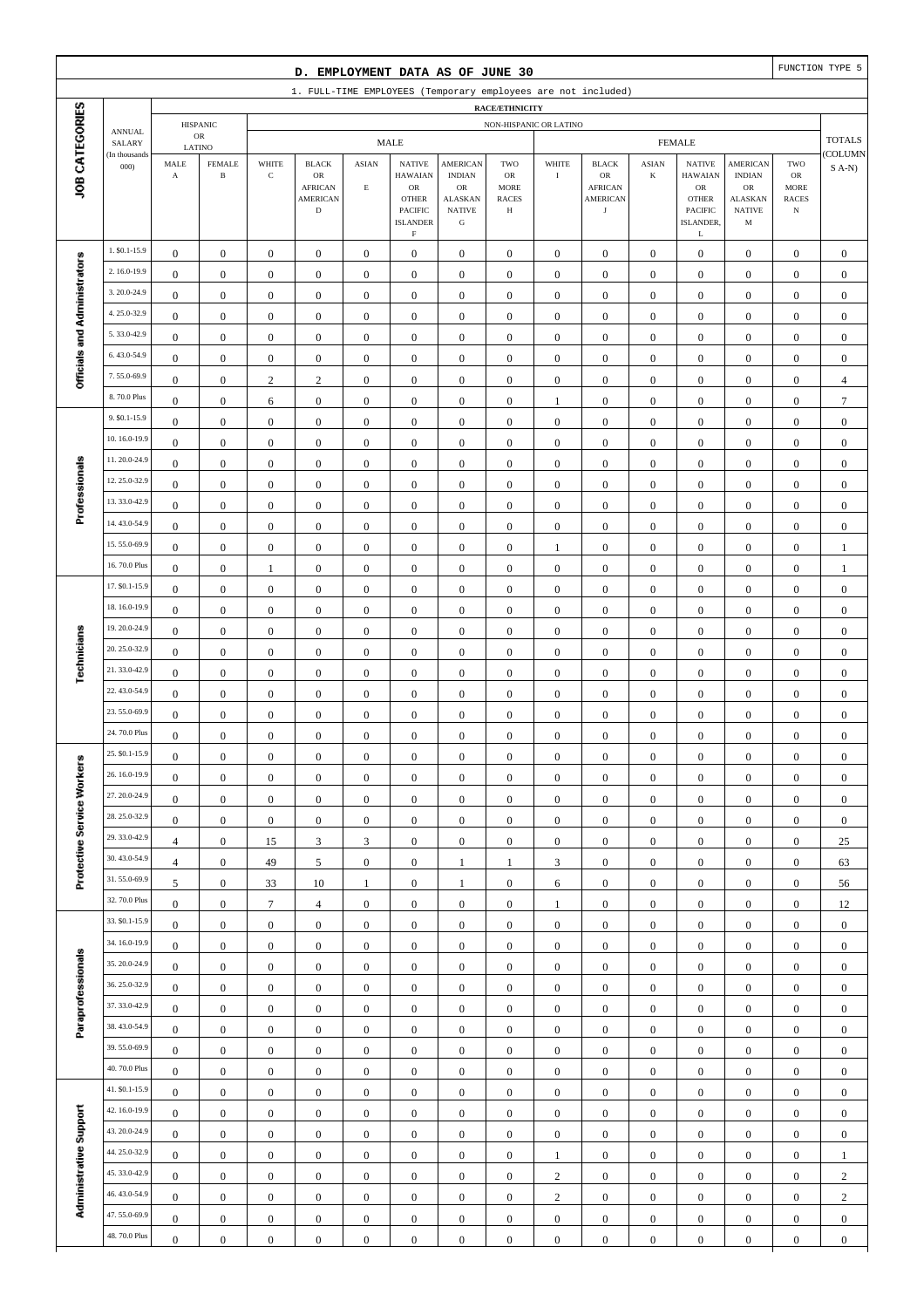|                                     |                         |                       |                               |                  | D. EMPLOYMENT DATA AS OF JUNE 30                                          |                  |                                                         |                                                        |                                        |                        |                                                |                  |                                                         |                                                 |                                                         | FUNCTION TYPE 5  |
|-------------------------------------|-------------------------|-----------------------|-------------------------------|------------------|---------------------------------------------------------------------------|------------------|---------------------------------------------------------|--------------------------------------------------------|----------------------------------------|------------------------|------------------------------------------------|------------------|---------------------------------------------------------|-------------------------------------------------|---------------------------------------------------------|------------------|
|                                     |                         |                       |                               |                  | 1. FULL-TIME EMPLOYEES (Temporary employees are not included)             |                  |                                                         |                                                        |                                        |                        |                                                |                  |                                                         |                                                 |                                                         |                  |
|                                     |                         |                       |                               |                  |                                                                           |                  |                                                         |                                                        | RACE/ETHNICITY                         |                        |                                                |                  |                                                         |                                                 |                                                         |                  |
|                                     | <b>ANNUAL</b><br>SALARY |                       | <b>HISPANIC</b><br>${\sf OR}$ |                  |                                                                           |                  | <b>MALE</b>                                             |                                                        |                                        | NON-HISPANIC OR LATINO |                                                |                  | <b>FEMALE</b>                                           |                                                 |                                                         | <b>TOTALS</b>    |
|                                     | (In thousands           | LATINO<br>MALE        | <b>FEMALE</b>                 | WHITE            | <b>BLACK</b>                                                              | <b>ASIAN</b>     | <b>NATIVE</b>                                           | AMERICAN                                               | TWO                                    | WHITE                  | <b>BLACK</b>                                   | <b>ASIAN</b>     | <b>NATIVE</b>                                           | <b>AMERICAN</b>                                 | TWO                                                     | COLUMN           |
| JOB CATEGORIES                      | 000                     | $\boldsymbol{\rm{A}}$ | $\, {\bf B}$                  | $\mathbf C$      | OR<br><b>AFRICAN</b><br><b>AMERICAN</b><br>$\mathbf D$                    | $\mathbf E$      | <b>HAWAIAN</b><br>${\sf OR}$<br><b>OTHER</b><br>PACIFIC | <b>INDIAN</b><br>OR<br><b>ALASKAN</b><br><b>NATIVE</b> | OR<br><b>MORE</b><br><b>RACES</b><br>Н | $\bf I$                | OR<br><b>AFRICAN</b><br>AMERICAN<br>$_{\rm J}$ | $\bf K$          | <b>HAWAIAN</b><br>${\sf OR}$<br><b>OTHER</b><br>PACIFIC | <b>INDIAN</b><br>OR<br>ALASKAN<br><b>NATIVE</b> | ${\rm OR}$<br><b>MORE</b><br><b>RACES</b><br>$_{\rm N}$ | $S(A-N)$         |
|                                     |                         |                       |                               |                  |                                                                           |                  | <b>ISLANDER</b><br>$\mathbf F$                          | ${\bf G}$                                              |                                        |                        |                                                |                  | ISLANDER,<br>L                                          | M                                               |                                                         |                  |
|                                     | 49. \$0.1-15.9          | $\boldsymbol{0}$      | $\boldsymbol{0}$              | $\boldsymbol{0}$ | $\boldsymbol{0}$                                                          | $\boldsymbol{0}$ | $\boldsymbol{0}$                                        | $\boldsymbol{0}$                                       | $\boldsymbol{0}$                       | $\boldsymbol{0}$       | $\boldsymbol{0}$                               | $\mathbf{0}$     | $\boldsymbol{0}$                                        | $\boldsymbol{0}$                                | $\boldsymbol{0}$                                        | $\boldsymbol{0}$ |
|                                     | 50.16.0-19.9            | $\boldsymbol{0}$      | $\boldsymbol{0}$              | $\boldsymbol{0}$ | $\boldsymbol{0}$                                                          | $\boldsymbol{0}$ | $\boldsymbol{0}$                                        | $\boldsymbol{0}$                                       | $\boldsymbol{0}$                       | $\boldsymbol{0}$       | $\boldsymbol{0}$                               | $\boldsymbol{0}$ | $\boldsymbol{0}$                                        | $\boldsymbol{0}$                                | $\boldsymbol{0}$                                        | $\boldsymbol{0}$ |
| Skilled Craft Workers               | 51.20.0-24.9            | $\mathbf{0}$          | $\boldsymbol{0}$              | $\boldsymbol{0}$ | $\boldsymbol{0}$                                                          | $\boldsymbol{0}$ | $\mathbf{0}$                                            | $\boldsymbol{0}$                                       | $\boldsymbol{0}$                       | $\boldsymbol{0}$       | $\boldsymbol{0}$                               | $\boldsymbol{0}$ | $\boldsymbol{0}$                                        | $\boldsymbol{0}$                                | $\boldsymbol{0}$                                        | $\boldsymbol{0}$ |
|                                     | 52.25.0-32.9            | $\boldsymbol{0}$      | $\boldsymbol{0}$              | $\boldsymbol{0}$ | $\boldsymbol{0}$                                                          | $\boldsymbol{0}$ | $\mathbf{0}$                                            | $\boldsymbol{0}$                                       | $\boldsymbol{0}$                       | $\boldsymbol{0}$       | $\mathbf{0}$                                   | $\boldsymbol{0}$ | $\boldsymbol{0}$                                        | $\boldsymbol{0}$                                | $\boldsymbol{0}$                                        | $\boldsymbol{0}$ |
|                                     | 53.33.0-42.9            | $\boldsymbol{0}$      | $\boldsymbol{0}$              | $\boldsymbol{0}$ | $\boldsymbol{0}$                                                          | $\boldsymbol{0}$ | $\boldsymbol{0}$                                        | $\boldsymbol{0}$                                       | $\boldsymbol{0}$                       | $\boldsymbol{0}$       | $\boldsymbol{0}$                               | $\boldsymbol{0}$ | $\boldsymbol{0}$                                        | $\boldsymbol{0}$                                | $\boldsymbol{0}$                                        | $\boldsymbol{0}$ |
|                                     | 54.43.0-54.9            | $\boldsymbol{0}$      | $\boldsymbol{0}$              | $\boldsymbol{0}$ | $\boldsymbol{0}$                                                          | $\boldsymbol{0}$ | $\boldsymbol{0}$                                        | $\boldsymbol{0}$                                       | $\boldsymbol{0}$                       | $\boldsymbol{0}$       | $\boldsymbol{0}$                               | $\boldsymbol{0}$ | $\boldsymbol{0}$                                        | $\boldsymbol{0}$                                | $\boldsymbol{0}$                                        | $\boldsymbol{0}$ |
|                                     | 55.55.0-69.9            | $\boldsymbol{0}$      | $\boldsymbol{0}$              | $\boldsymbol{0}$ | $\mathbf{0}$                                                              | $\mathbf{0}$     | $\mathbf{0}$                                            | $\boldsymbol{0}$                                       | $\boldsymbol{0}$                       | $\mathbf{0}$           | $\mathbf{0}$                                   | $\boldsymbol{0}$ | $\boldsymbol{0}$                                        | $\boldsymbol{0}$                                | $\boldsymbol{0}$                                        | $\boldsymbol{0}$ |
|                                     | 56.70.0 Plus            | $\boldsymbol{0}$      | $\boldsymbol{0}$              | $\boldsymbol{0}$ | $\boldsymbol{0}$                                                          | $\mathbf{0}$     | $\mathbf{0}$                                            | $\boldsymbol{0}$                                       | $\boldsymbol{0}$                       | $\mathbf{0}$           | $\mathbf{0}$                                   | $\boldsymbol{0}$ | $\boldsymbol{0}$                                        | $\boldsymbol{0}$                                | $\boldsymbol{0}$                                        | $\boldsymbol{0}$ |
|                                     | 57. \$0.1-15.9          | $\boldsymbol{0}$      | $\boldsymbol{0}$              | $\boldsymbol{0}$ | $\boldsymbol{0}$                                                          | $\boldsymbol{0}$ | $\mathbf{0}$                                            | $\boldsymbol{0}$                                       | $\boldsymbol{0}$                       | $\boldsymbol{0}$       | $\boldsymbol{0}$                               | $\boldsymbol{0}$ | $\boldsymbol{0}$                                        | $\boldsymbol{0}$                                | $\boldsymbol{0}$                                        | $\boldsymbol{0}$ |
|                                     | 58.16.0-19.9            | $\boldsymbol{0}$      | $\boldsymbol{0}$              | $\boldsymbol{0}$ | $\boldsymbol{0}$                                                          | $\boldsymbol{0}$ | $\mathbf{0}$                                            | $\boldsymbol{0}$                                       | $\boldsymbol{0}$                       | $\mathbf{0}$           | $\boldsymbol{0}$                               | $\boldsymbol{0}$ | $\boldsymbol{0}$                                        | $\boldsymbol{0}$                                | $\boldsymbol{0}$                                        | $\boldsymbol{0}$ |
|                                     | 59.20.0-24.9            | $\boldsymbol{0}$      | $\boldsymbol{0}$              | $\boldsymbol{0}$ | $\boldsymbol{0}$                                                          | $\boldsymbol{0}$ | $\mathbf{0}$                                            | $\boldsymbol{0}$                                       | $\boldsymbol{0}$                       | $\boldsymbol{0}$       | $\boldsymbol{0}$                               | $\boldsymbol{0}$ | $\boldsymbol{0}$                                        | $\boldsymbol{0}$                                | $\boldsymbol{0}$                                        | $\boldsymbol{0}$ |
|                                     | 60.25.0-32.9            | $\boldsymbol{0}$      | $\boldsymbol{0}$              | $\boldsymbol{0}$ | $\boldsymbol{0}$                                                          | $\boldsymbol{0}$ | $\mathbf{0}$                                            | $\boldsymbol{0}$                                       | $\boldsymbol{0}$                       | $\boldsymbol{0}$       | $\boldsymbol{0}$                               | $\boldsymbol{0}$ | $\boldsymbol{0}$                                        | $\boldsymbol{0}$                                | $\boldsymbol{0}$                                        | $\boldsymbol{0}$ |
| Service-Maintenance                 | 61.33.0-42.9            | $\boldsymbol{0}$      | $\boldsymbol{0}$              | $\boldsymbol{0}$ | $\boldsymbol{0}$                                                          | $\boldsymbol{0}$ | $\boldsymbol{0}$                                        | $\boldsymbol{0}$                                       | $\boldsymbol{0}$                       | $\boldsymbol{0}$       | $\boldsymbol{0}$                               | $\boldsymbol{0}$ | $\boldsymbol{0}$                                        | $\boldsymbol{0}$                                | $\boldsymbol{0}$                                        | $\boldsymbol{0}$ |
|                                     | 62.43.0-54.9            | $\boldsymbol{0}$      | $\boldsymbol{0}$              | $\boldsymbol{0}$ | $\boldsymbol{0}$                                                          | $\boldsymbol{0}$ | $\mathbf{0}$                                            | $\boldsymbol{0}$                                       | $\boldsymbol{0}$                       | $\boldsymbol{0}$       | $\boldsymbol{0}$                               | $\boldsymbol{0}$ | $\boldsymbol{0}$                                        | $\boldsymbol{0}$                                | $\boldsymbol{0}$                                        | $\boldsymbol{0}$ |
|                                     | 63.55.0-69.9            | $\boldsymbol{0}$      | $\boldsymbol{0}$              | $\boldsymbol{0}$ | $\boldsymbol{0}$                                                          | $\boldsymbol{0}$ | $\mathbf{0}$                                            | $\boldsymbol{0}$                                       | $\boldsymbol{0}$                       | $\boldsymbol{0}$       | $\boldsymbol{0}$                               | $\boldsymbol{0}$ | $\boldsymbol{0}$                                        | $\boldsymbol{0}$                                | $\boldsymbol{0}$                                        | $\boldsymbol{0}$ |
|                                     | 64.70.0 Plus            | $\boldsymbol{0}$      | $\boldsymbol{0}$              | $\boldsymbol{0}$ | $\boldsymbol{0}$                                                          | $\boldsymbol{0}$ | $\boldsymbol{0}$                                        | $\boldsymbol{0}$                                       | $\boldsymbol{0}$                       | $\boldsymbol{0}$       | $\boldsymbol{0}$                               | $\boldsymbol{0}$ | $\boldsymbol{0}$                                        | $\boldsymbol{0}$                                | $\boldsymbol{0}$                                        | $\boldsymbol{0}$ |
| 65. TOTAL FULL TIME<br>(Lines 1-64) |                         | 13                    | $\boldsymbol{0}$              | 113              | 24                                                                        | $\overline{4}$   | $\mathbf{0}$                                            | $\sqrt{2}$                                             | $\mathbf{1}$                           | 17                     | $\boldsymbol{0}$                               | $\boldsymbol{0}$ | $\boldsymbol{0}$                                        | $\boldsymbol{0}$                                | $\boldsymbol{0}$                                        | 174              |
|                                     |                         |                       | $2$ .                         |                  | OTHER THAN FULLTIME                                                       |                  | EMPLOYEES                                               |                                                        |                                        |                        | (Including temporary                           |                  | employees)                                              |                                                 |                                                         |                  |
| 66.OFFICIALS/ADMIN                  |                         | $\boldsymbol{0}$      | $\boldsymbol{0}$              | $\boldsymbol{0}$ | $\boldsymbol{0}$                                                          | $\boldsymbol{0}$ | $\mathbf{0}$                                            | $\boldsymbol{0}$                                       | $\boldsymbol{0}$                       | $\boldsymbol{0}$       | $\boldsymbol{0}$                               | $\boldsymbol{0}$ | $\boldsymbol{0}$                                        | $\boldsymbol{0}$                                | $\boldsymbol{0}$                                        | $\boldsymbol{0}$ |
| 67.PROFESSIONALS                    |                         | $\boldsymbol{0}$      | $\boldsymbol{0}$              | $\boldsymbol{0}$ | $\boldsymbol{0}$                                                          | $\boldsymbol{0}$ | $\boldsymbol{0}$                                        | $\boldsymbol{0}$                                       | $\boldsymbol{0}$                       | $\boldsymbol{0}$       | $\boldsymbol{0}$                               | $\boldsymbol{0}$ | $\boldsymbol{0}$                                        | $\boldsymbol{0}$                                | $\boldsymbol{0}$                                        | $\boldsymbol{0}$ |
| 68.TECHNICIANS                      |                         | $\boldsymbol{0}$      | $\boldsymbol{0}$              | 3                | $\boldsymbol{0}$                                                          | $\boldsymbol{0}$ | $\mathbf{0}$                                            | $\boldsymbol{0}$                                       | $\boldsymbol{0}$                       | $\mathbf{0}$           | $\boldsymbol{0}$                               | $\boldsymbol{0}$ | $\boldsymbol{0}$                                        | $\boldsymbol{0}$                                | $\boldsymbol{0}$                                        | 3                |
|                                     | 69.PROTECTIVE SERVICE   | $\boldsymbol{0}$      | $\boldsymbol{0}$              | $\boldsymbol{0}$ | $\boldsymbol{0}$                                                          | $\mathbf{0}$     | $\boldsymbol{0}$                                        | $\boldsymbol{0}$                                       | $\boldsymbol{0}$                       | $\boldsymbol{0}$       | $\mathbf{0}$                                   | $\boldsymbol{0}$ | $\boldsymbol{0}$                                        | $\boldsymbol{0}$                                | $\boldsymbol{0}$                                        | $\boldsymbol{0}$ |
|                                     | 70.PARA-PROFESSIONAL    | $\boldsymbol{0}$      | $\boldsymbol{0}$              | $\boldsymbol{0}$ | $\boldsymbol{0}$                                                          | $\boldsymbol{0}$ | $\mathbf{0}$                                            | $\boldsymbol{0}$                                       | $\boldsymbol{0}$                       | $\boldsymbol{0}$       | $\boldsymbol{0}$                               | $\boldsymbol{0}$ | $\boldsymbol{0}$                                        | $\boldsymbol{0}$                                | $\boldsymbol{0}$                                        | $\boldsymbol{0}$ |
| 71.ADMIN. SUPPORT                   |                         | $\boldsymbol{0}$      | $\boldsymbol{0}$              | $\boldsymbol{0}$ | $\boldsymbol{0}$                                                          | $\boldsymbol{0}$ | $\boldsymbol{0}$                                        | $\boldsymbol{0}$                                       | $\Omega$                               | $\Omega$               | $\boldsymbol{0}$                               | $\overline{0}$   | $\boldsymbol{0}$                                        | $\Omega$                                        | $\boldsymbol{0}$                                        | $\boldsymbol{0}$ |
| 72.SKILLED CRAFT                    |                         | $\boldsymbol{0}$      | $\boldsymbol{0}$              | $\boldsymbol{0}$ | $\mathbf{0}$                                                              | $\boldsymbol{0}$ | $\boldsymbol{0}$                                        | $\mathbf{0}$                                           | $\mathbf{0}$                           | $\mathbf{0}$           | $\mathbf{0}$                                   | $\mathbf{0}$     | $\boldsymbol{0}$                                        | $\boldsymbol{0}$                                | $\mathbf{0}$                                            | $\mathbf{0}$     |
| CE                                  | 73.SERVICE/MAINTENAN    | $\mathbf{0}$          | $\boldsymbol{0}$              | $\boldsymbol{0}$ | $\mathbf{0}$                                                              | $\mathbf{0}$     | $\overline{0}$                                          | $\boldsymbol{0}$                                       | $\mathbf{0}$                           | $\mathbf{0}$           | $\mathbf{0}$                                   | $\overline{0}$   | $\boldsymbol{0}$                                        | $\boldsymbol{0}$                                | $\mathbf{0}$                                            | $\mathbf{0}$     |
| <b>FULL TIME</b><br>(Lines 66-73)   | 74. TOTAL OTHER THAN    | $\mathbf{0}$          | $\boldsymbol{0}$              | 3                | $\boldsymbol{0}$                                                          | $\boldsymbol{0}$ | $\mathbf{0}$                                            | $\boldsymbol{0}$                                       | $\boldsymbol{0}$                       | $\boldsymbol{0}$       | $\mathbf{0}$                                   | $\overline{0}$   | $\mathbf{0}$                                            | $\mathbf{0}$                                    | $\mathbf{0}$                                            | 3                |
|                                     |                         |                       |                               |                  | 3. NEW HIRES DURING FISCAL YEAR Permanent full time only JULY 1 - JUNE 30 |                  |                                                         |                                                        |                                        |                        |                                                |                  |                                                         |                                                 |                                                         |                  |
| 75.OFFICIALS/ADMIN                  |                         | $\boldsymbol{0}$      | $\boldsymbol{0}$              | $\boldsymbol{0}$ | $\mathbf{0}$                                                              | $\boldsymbol{0}$ | $\mathbf{0}$                                            | $\boldsymbol{0}$                                       | $\mathbf{0}$                           | $\overline{0}$         | $\mathbf{0}$                                   | $\overline{0}$   | $\boldsymbol{0}$                                        | $\mathbf{0}$                                    | $\mathbf{0}$                                            | $\mathbf{0}$     |
| 76.PROFESSIONALS                    |                         | $\boldsymbol{0}$      | $\boldsymbol{0}$              | $\boldsymbol{0}$ | $\mathbf{0}$                                                              | $\boldsymbol{0}$ | $\overline{0}$                                          | $\mathbf{0}$                                           | $\mathbf{0}$                           | $\mathbf{0}$           | $\mathbf{0}$                                   | $\mathbf{0}$     | $\mathbf{0}$                                            | $\boldsymbol{0}$                                | $\boldsymbol{0}$                                        | $\mathbf{0}$     |
| 77.TECHNICIANS                      |                         | $\boldsymbol{0}$      | $\boldsymbol{0}$              | $\mathbf{1}$     | $\boldsymbol{0}$                                                          | $\boldsymbol{0}$ | $\boldsymbol{0}$                                        | $\boldsymbol{0}$                                       | $\boldsymbol{0}$                       | $\overline{0}$         | $\boldsymbol{0}$                               | $\overline{0}$   | $\mathbf{0}$                                            | $\boldsymbol{0}$                                | $\boldsymbol{0}$                                        | 1                |
|                                     | 78.PROTECTIVE SERVICE   | $\overline{c}$        | $\boldsymbol{0}$              | 6                | $\overline{c}$                                                            | $\overline{c}$   | $\overline{0}$                                          | $\boldsymbol{0}$                                       | $\boldsymbol{0}$                       | $\mathbf{0}$           | $\boldsymbol{0}$                               | $\overline{0}$   | $\boldsymbol{0}$                                        | $\mathbf{0}$                                    | $\mathbf{0}$                                            | 12               |
|                                     | 79.PARA-PROFESSIONAL    | $\boldsymbol{0}$      | $\boldsymbol{0}$              | $\mathbf{0}$     | $\mathbf{0}$                                                              | $\mathbf{0}$     | $\overline{0}$                                          | $\mathbf{0}$                                           | $\mathbf{0}$                           | $\mathbf{0}$           | $\mathbf{0}$                                   | $\overline{0}$   | $\mathbf{0}$                                            | $\overline{0}$                                  | $\mathbf{0}$                                            | $\mathbf{0}$     |
| 80.ADMIN. SUPPORT                   |                         | $\boldsymbol{0}$      | $\boldsymbol{0}$              | $\boldsymbol{0}$ | $\mathbf{0}$                                                              | $\mathbf{0}$     | $\overline{0}$                                          | $\mathbf{0}$                                           | $\mathbf{0}$                           | $\mathbf{0}$           | $\mathbf{0}$                                   | $\mathbf{0}$     | $\mathbf{0}$                                            | $\boldsymbol{0}$                                | $\mathbf{0}$                                            | $\mathbf{0}$     |
| 81.SKILLED CRAFT                    |                         | $\boldsymbol{0}$      | $\boldsymbol{0}$              | $\boldsymbol{0}$ | $\boldsymbol{0}$                                                          | $\boldsymbol{0}$ | $\overline{0}$                                          | $\boldsymbol{0}$                                       | $\boldsymbol{0}$                       | $\boldsymbol{0}$       | $\boldsymbol{0}$                               | $\mathbf{0}$     | $\mathbf{0}$                                            | $\boldsymbol{0}$                                | $\boldsymbol{0}$                                        | $\boldsymbol{0}$ |
| CE                                  | 82.SERVICE/MAINTENAN    | $\overline{0}$        | $\boldsymbol{0}$              | $\boldsymbol{0}$ | $\mathbf{0}$                                                              | $\mathbf{0}$     | $\overline{0}$                                          | $\boldsymbol{0}$                                       | $\mathbf{0}$                           | $\mathbf{0}$           | $\mathbf{0}$                                   | $\mathbf{0}$     | $\boldsymbol{0}$                                        | $\overline{0}$                                  | $\mathbf{0}$                                            | $\mathbf{0}$     |
| (Lines 75-82)                       | 83. TOTAL NEW HIRES     | 2                     | $\boldsymbol{0}$              | $\tau$           | $\sqrt{2}$                                                                | $\overline{2}$   | $\boldsymbol{0}$                                        | $\boldsymbol{0}$                                       | $\boldsymbol{0}$                       | $\boldsymbol{0}$       | $\boldsymbol{0}$                               | $\boldsymbol{0}$ | $\boldsymbol{0}$                                        | $\boldsymbol{0}$                                | $\boldsymbol{0}$                                        | 13               |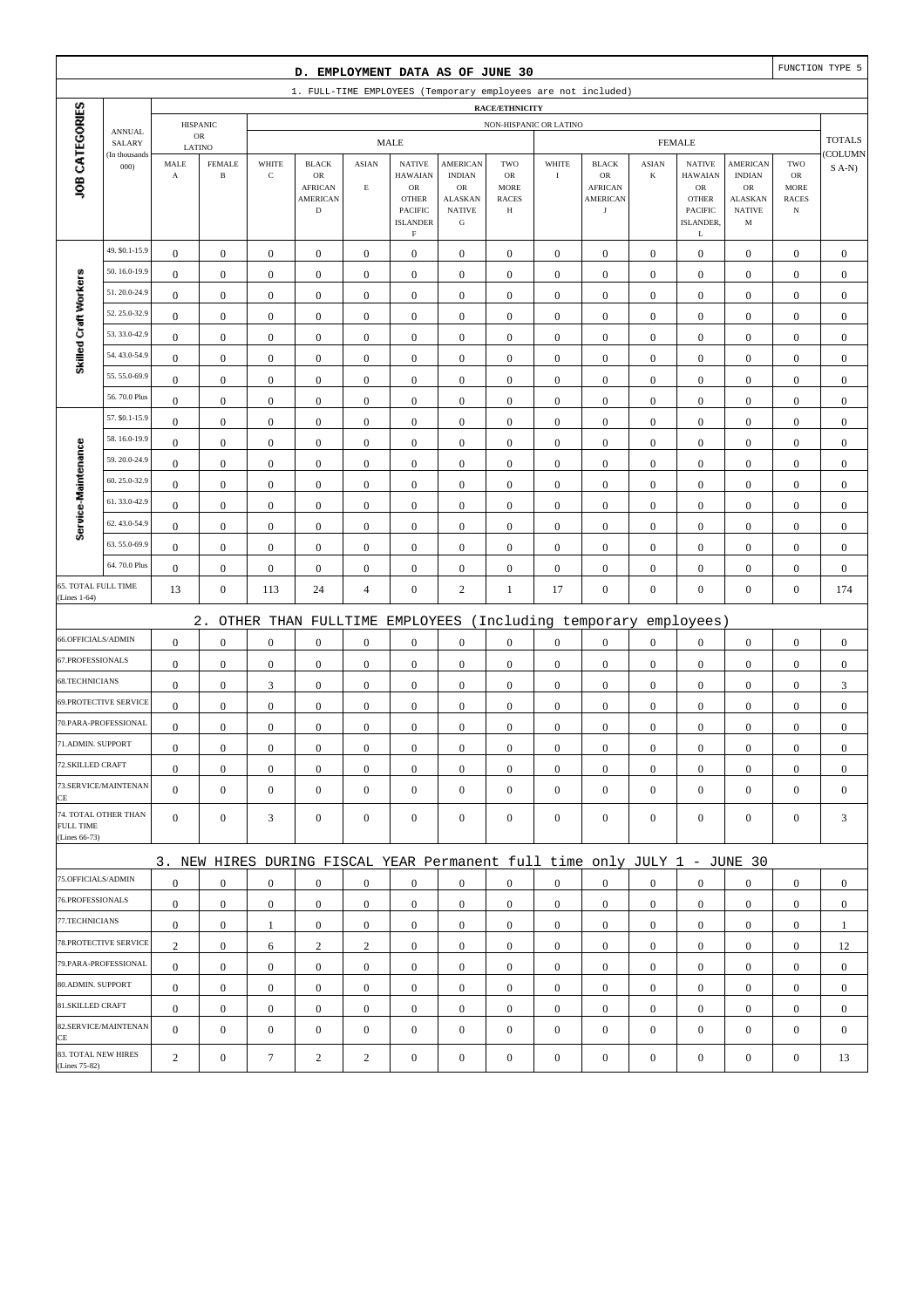# **FUNCTION TYPE 5 REMARKS (List National Crime Information Center (NCIC) number assigned to any Criminal Justice Agencies whose data are included in this report)**

# **\*\*\*LIST AGENCIES INCLUDED ON THIS FORM\*\*\***

# City of Gainesville Fire Rescue

**CERTIFICATION. I certify that the information given in this report is correct and true to the best of my knowledge and was reported in accordance with accompanying instructions. (Willfully false statements on this report are punishable by law, US Code, Title 18, Section 1001.)**

|             | NAME OF PERSON TO CONTACT REGARDING THIS FORM           |                                         | <b>TITLE</b> |                                               |  |
|-------------|---------------------------------------------------------|-----------------------------------------|--------------|-----------------------------------------------|--|
|             | Gwendolyn Saffo                                         |                                         |              | Affirmative Action Manager Chief Investigator |  |
|             | ADDRESS (Number and Street, City, State, Zip Code)      | <b>TELEPHONE NUMBER</b>                 | Ext          | <b>FAX NUMBER</b>                             |  |
|             | 222 East University Avenue, Gainesville, Florida, 32601 | 352-334-5051                            |              | 352-334-2088                                  |  |
| <b>DATE</b> | EMAIL                                                   | TYPED NAME/TITLE OF AUTHORIZED OFFICIAL |              | <b>SIGNATURE</b>                              |  |
| 2017-09-25  | alstontl@cityofgainesville.org                          | Torey Alston Equal Opportunity Director |              |                                               |  |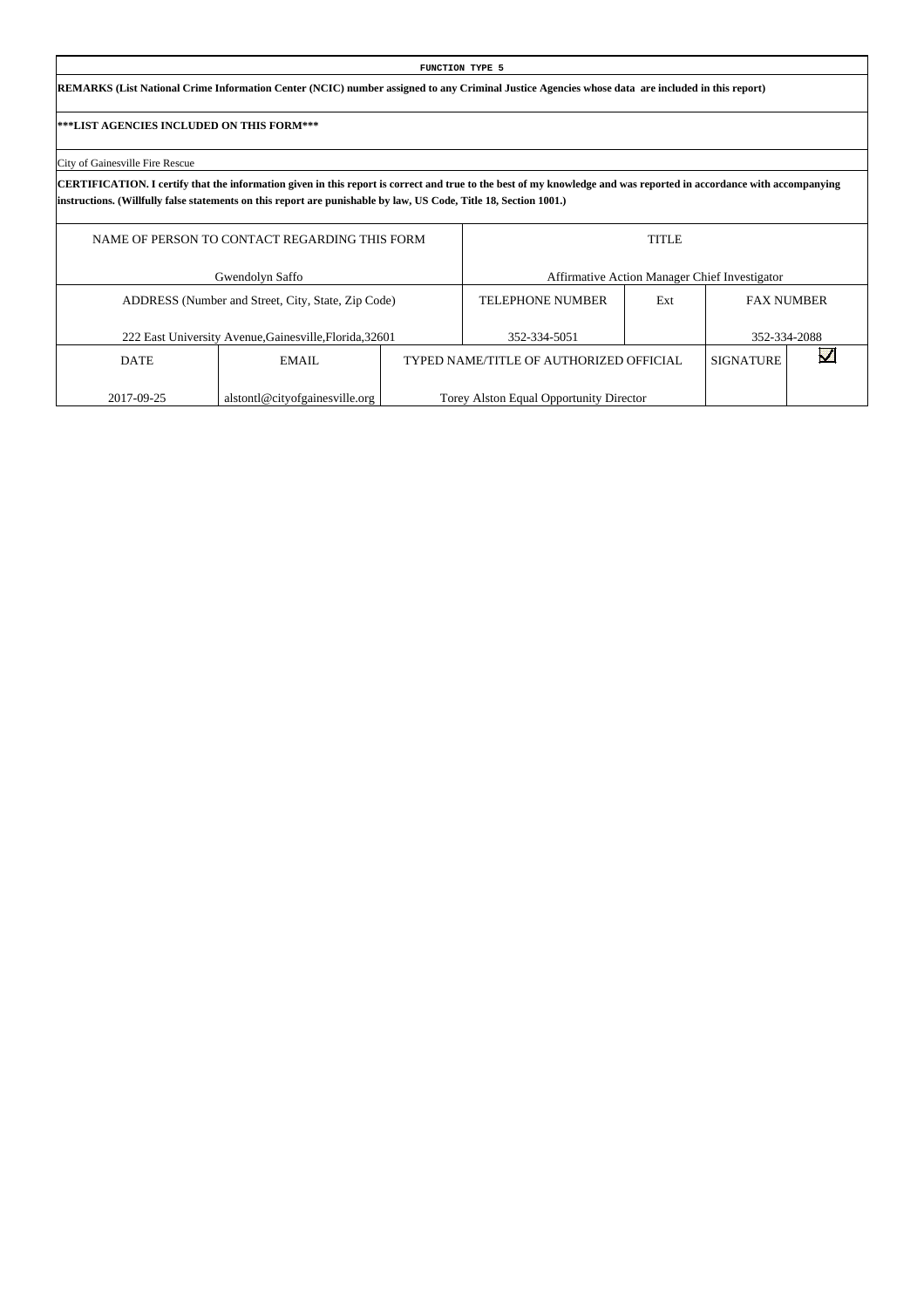|                              |                              |                                      |                                      |                                      | D. EMPLOYMENT DATA AS OF JUNE 30                                       |                                      |                                                                                              |                                                                                                 |                                               |                                      |                                                                       |                                      |                                                                                              |                                                                                       |                                                                | FUNCTION TYPE 6                      |
|------------------------------|------------------------------|--------------------------------------|--------------------------------------|--------------------------------------|------------------------------------------------------------------------|--------------------------------------|----------------------------------------------------------------------------------------------|-------------------------------------------------------------------------------------------------|-----------------------------------------------|--------------------------------------|-----------------------------------------------------------------------|--------------------------------------|----------------------------------------------------------------------------------------------|---------------------------------------------------------------------------------------|----------------------------------------------------------------|--------------------------------------|
|                              |                              |                                      |                                      |                                      | 1. FULL-TIME EMPLOYEES (Temporary employees are not included)          |                                      |                                                                                              |                                                                                                 |                                               |                                      |                                                                       |                                      |                                                                                              |                                                                                       |                                                                |                                      |
|                              |                              |                                      |                                      |                                      |                                                                        |                                      |                                                                                              |                                                                                                 | RACE/ETHNICITY                                |                                      |                                                                       |                                      |                                                                                              |                                                                                       |                                                                |                                      |
|                              | <b>ANNUAL</b><br>SALARY      |                                      | <b>HISPANIC</b><br>$_{\rm OR}$       |                                      |                                                                        |                                      | <b>MALE</b>                                                                                  |                                                                                                 | NON-HISPANIC OR LATINO                        |                                      |                                                                       |                                      | <b>FEMALE</b>                                                                                |                                                                                       |                                                                | <b>TOTALS</b>                        |
| JOB CATEGORIES               | (In thousands<br>000         | LATINO<br>MALE<br>$\mathbf A$        | <b>FEMALE</b><br>$\, {\bf B}$        | WHITE<br>$\mathbf C$                 | <b>BLACK</b><br>OR<br><b>AFRICAN</b><br><b>AMERICAN</b><br>$\mathbf D$ | <b>ASIAN</b><br>$\mathbf E$          | <b>NATIVE</b><br><b>HAWAIAN</b><br>$_{\rm OR}$<br><b>OTHER</b><br>PACIFIC<br><b>ISLANDER</b> | <b>AMERICAN</b><br><b>INDIAN</b><br>$_{\rm OR}$<br><b>ALASKAN</b><br><b>NATIVE</b><br>${\bf G}$ | TWO<br>OR<br><b>MORE</b><br><b>RACES</b><br>Н | WHITE<br>$\mathbf I$                 | <b>BLACK</b><br>OR<br><b>AFRICAN</b><br><b>AMERICAN</b><br>$_{\rm J}$ | <b>ASIAN</b><br>K                    | <b>NATIVE</b><br><b>HAWAIAN</b><br>${\rm OR}$<br><b>OTHER</b><br><b>PACIFIC</b><br>ISLANDER, | <b>AMERICAN</b><br><b>INDIAN</b><br><b>OR</b><br><b>ALASKAN</b><br><b>NATIVE</b><br>M | TWO<br>${\sf OR}$<br><b>MORE</b><br><b>RACES</b><br>$_{\rm N}$ | COLUMN<br>$S(A-N)$                   |
|                              |                              |                                      |                                      |                                      |                                                                        |                                      | $\mathbf F$                                                                                  |                                                                                                 |                                               |                                      |                                                                       |                                      | L                                                                                            |                                                                                       |                                                                |                                      |
|                              | 1. \$0.1-15.9                | $\boldsymbol{0}$                     | $\boldsymbol{0}$                     | $\boldsymbol{0}$                     | $\boldsymbol{0}$                                                       | $\boldsymbol{0}$                     | $\boldsymbol{0}$                                                                             | $\mathbf{0}$                                                                                    | $\boldsymbol{0}$                              | $\boldsymbol{0}$                     | $\boldsymbol{0}$                                                      | $\boldsymbol{0}$                     | $\boldsymbol{0}$                                                                             | $\boldsymbol{0}$                                                                      | $\boldsymbol{0}$                                               | $\mathbf{0}$                         |
|                              | 2.16.0-19.9                  | $\boldsymbol{0}$                     | $\boldsymbol{0}$                     | $\boldsymbol{0}$                     | $\boldsymbol{0}$                                                       | $\boldsymbol{0}$                     | $\boldsymbol{0}$                                                                             | $\boldsymbol{0}$                                                                                | $\boldsymbol{0}$                              | $\boldsymbol{0}$                     | $\boldsymbol{0}$                                                      | $\boldsymbol{0}$                     | $\boldsymbol{0}$                                                                             | $\boldsymbol{0}$                                                                      | $\boldsymbol{0}$                                               | $\boldsymbol{0}$                     |
|                              | 3.20.0-24.9                  | $\boldsymbol{0}$                     | $\mathbf{0}$                         | $\boldsymbol{0}$                     | $\boldsymbol{0}$                                                       | $\boldsymbol{0}$                     | $\boldsymbol{0}$                                                                             | $\boldsymbol{0}$                                                                                | $\boldsymbol{0}$                              | $\boldsymbol{0}$                     | $\boldsymbol{0}$                                                      | $\boldsymbol{0}$                     | $\boldsymbol{0}$                                                                             | $\boldsymbol{0}$                                                                      | $\boldsymbol{0}$                                               | $\boldsymbol{0}$                     |
|                              | 4.25.0-32.9                  | $\boldsymbol{0}$                     | $\mathbf{0}$                         | $\boldsymbol{0}$                     | $\boldsymbol{0}$                                                       | $\boldsymbol{0}$                     | $\boldsymbol{0}$                                                                             | $\boldsymbol{0}$                                                                                | $\mathbf{0}$                                  | $\boldsymbol{0}$                     | $\boldsymbol{0}$                                                      | $\boldsymbol{0}$                     | $\boldsymbol{0}$                                                                             | $\boldsymbol{0}$                                                                      | $\boldsymbol{0}$                                               | $\boldsymbol{0}$                     |
| Officials and Administrators | 5.33.0-42.9<br>6.43.0-54.9   | $\boldsymbol{0}$                     | $\mathbf{0}$                         | $\boldsymbol{0}$                     | $\boldsymbol{0}$                                                       | $\boldsymbol{0}$                     | $\boldsymbol{0}$                                                                             | $\boldsymbol{0}$                                                                                | $\boldsymbol{0}$                              | $\boldsymbol{0}$                     | $\boldsymbol{0}$                                                      | $\boldsymbol{0}$                     | $\boldsymbol{0}$                                                                             | $\boldsymbol{0}$                                                                      | $\boldsymbol{0}$                                               | $\boldsymbol{0}$                     |
|                              | 7.55.0-69.9                  | $\boldsymbol{0}$                     | $\boldsymbol{0}$                     | $\boldsymbol{0}$                     | $\boldsymbol{0}$                                                       | $\boldsymbol{0}$                     | $\boldsymbol{0}$                                                                             | $\boldsymbol{0}$                                                                                | $\boldsymbol{0}$                              | $\boldsymbol{0}$                     | $\boldsymbol{0}$                                                      | $\boldsymbol{0}$                     | $\boldsymbol{0}$                                                                             | $\boldsymbol{0}$                                                                      | $\boldsymbol{0}$                                               | $\boldsymbol{0}$                     |
|                              | 8.70.0 Plus                  | $\boldsymbol{0}$                     | $\boldsymbol{0}$                     | $\overline{4}$                       | $\mathbf{1}$                                                           | $\boldsymbol{0}$                     | $\boldsymbol{0}$                                                                             | $\boldsymbol{0}$                                                                                | $\boldsymbol{0}$                              | $\sqrt{2}$                           | $\boldsymbol{0}$                                                      | $\boldsymbol{0}$                     | $\boldsymbol{0}$                                                                             | $\boldsymbol{0}$                                                                      | $\boldsymbol{0}$                                               | $\boldsymbol{7}$                     |
|                              | 9. \$0.1-15.9                | $\boldsymbol{0}$                     | $\boldsymbol{0}$                     | 1                                    | $\boldsymbol{0}$                                                       | $\boldsymbol{0}$                     | $\boldsymbol{0}$                                                                             | $\boldsymbol{0}$                                                                                | $\mathbf{0}$                                  | $\overline{c}$                       | $\boldsymbol{0}$                                                      | $\boldsymbol{0}$                     | $\boldsymbol{0}$                                                                             | $\overline{0}$                                                                        | $\boldsymbol{0}$                                               | $\mathfrak{Z}$                       |
|                              | 10.16.0-19.9                 | $\boldsymbol{0}$<br>$\boldsymbol{0}$ | $\mathbf{0}$<br>$\mathbf{0}$         | $\boldsymbol{0}$<br>$\boldsymbol{0}$ | $\boldsymbol{0}$<br>$\boldsymbol{0}$                                   | $\boldsymbol{0}$<br>$\boldsymbol{0}$ | $\mathbf{0}$<br>$\mathbf{0}$                                                                 | $\boldsymbol{0}$<br>$\boldsymbol{0}$                                                            | $\boldsymbol{0}$<br>$\boldsymbol{0}$          | $\boldsymbol{0}$<br>$\mathbf{0}$     | $\boldsymbol{0}$<br>$\boldsymbol{0}$                                  | $\boldsymbol{0}$<br>$\boldsymbol{0}$ | $\boldsymbol{0}$<br>$\boldsymbol{0}$                                                         | $\boldsymbol{0}$<br>$\boldsymbol{0}$                                                  | $\boldsymbol{0}$<br>$\boldsymbol{0}$                           | $\boldsymbol{0}$<br>$\boldsymbol{0}$ |
|                              | 11.20.0-24.9                 | $\boldsymbol{0}$                     | $\mathbf{0}$                         | $\boldsymbol{0}$                     | $\boldsymbol{0}$                                                       | $\boldsymbol{0}$                     | $\mathbf{0}$                                                                                 | $\boldsymbol{0}$                                                                                | $\boldsymbol{0}$                              | $\mathbf{0}$                         | $\boldsymbol{0}$                                                      | $\boldsymbol{0}$                     | $\boldsymbol{0}$                                                                             | $\boldsymbol{0}$                                                                      | $\boldsymbol{0}$                                               | $\boldsymbol{0}$                     |
|                              | 12.25.0-32.9                 | $\boldsymbol{0}$                     | $\mathbf{0}$                         | $\boldsymbol{0}$                     | $\boldsymbol{0}$                                                       | $\boldsymbol{0}$                     | $\mathbf{0}$                                                                                 | $\boldsymbol{0}$                                                                                | $\mathbf{0}$                                  | $\boldsymbol{0}$                     | $\boldsymbol{0}$                                                      | $\boldsymbol{0}$                     | $\boldsymbol{0}$                                                                             | $\boldsymbol{0}$                                                                      | $\boldsymbol{0}$                                               | $\boldsymbol{0}$                     |
| Professionals                | 13.33.0-42.9                 | $\boldsymbol{0}$                     | $\mathbf{0}$                         | $\boldsymbol{0}$                     | $\boldsymbol{0}$                                                       | $\boldsymbol{0}$                     | $\mathbf{0}$                                                                                 | $\boldsymbol{0}$                                                                                | $\boldsymbol{0}$                              | $\boldsymbol{0}$                     | $\boldsymbol{0}$                                                      | $\boldsymbol{0}$                     | $\boldsymbol{0}$                                                                             | $\boldsymbol{0}$                                                                      | $\boldsymbol{0}$                                               | $\boldsymbol{0}$                     |
|                              | 14.43.0-54.9                 | $\boldsymbol{0}$                     | $\boldsymbol{0}$                     | $\boldsymbol{0}$                     | $\mathbf{1}$                                                           | $\boldsymbol{0}$                     | $\mathbf{0}$                                                                                 | $\boldsymbol{0}$                                                                                | $\boldsymbol{0}$                              | $\mathbf{0}$                         | $\boldsymbol{0}$                                                      | $\boldsymbol{0}$                     | $\boldsymbol{0}$                                                                             | $\boldsymbol{0}$                                                                      | $\boldsymbol{0}$                                               | 1                                    |
|                              | 15.55.0-69.9                 | $\boldsymbol{0}$                     | $\boldsymbol{0}$                     | $\overline{4}$                       | $\boldsymbol{0}$                                                       | $\boldsymbol{0}$                     | $\mathbf{0}$                                                                                 | $\boldsymbol{0}$                                                                                | $\boldsymbol{0}$                              | $\,1$                                | $\boldsymbol{0}$                                                      | $\boldsymbol{0}$                     | $\boldsymbol{0}$                                                                             | $\boldsymbol{0}$                                                                      | $\boldsymbol{0}$                                               | 5                                    |
|                              | 16.70.0 Plus                 | $\boldsymbol{0}$                     | $\boldsymbol{0}$                     | $\boldsymbol{0}$                     | $\boldsymbol{0}$                                                       | $\boldsymbol{0}$                     | $\mathbf{0}$                                                                                 | $\boldsymbol{0}$                                                                                | $\mathbf{0}$                                  | $\mathbf{0}$                         | $\boldsymbol{0}$                                                      | $\boldsymbol{0}$                     | $\boldsymbol{0}$                                                                             | $\overline{0}$                                                                        | $\boldsymbol{0}$                                               | $\boldsymbol{0}$                     |
|                              | 17. \$0.1-15.9               | $\boldsymbol{0}$                     | $\mathbf{0}$                         | $\boldsymbol{0}$                     | $\boldsymbol{0}$                                                       | $\boldsymbol{0}$                     | $\boldsymbol{0}$                                                                             | $\boldsymbol{0}$                                                                                | $\boldsymbol{0}$                              | $\boldsymbol{0}$                     | $\boldsymbol{0}$                                                      | $\boldsymbol{0}$                     | $\boldsymbol{0}$                                                                             | $\boldsymbol{0}$                                                                      | $\boldsymbol{0}$                                               | $\boldsymbol{0}$                     |
|                              | 18.16.0-19.9                 | $\boldsymbol{0}$                     | $\boldsymbol{0}$                     | $\boldsymbol{0}$                     | $\boldsymbol{0}$                                                       | $\boldsymbol{0}$                     | $\boldsymbol{0}$                                                                             | $\boldsymbol{0}$                                                                                | $\boldsymbol{0}$                              | $\mathbf{0}$                         | $\boldsymbol{0}$                                                      | $\boldsymbol{0}$                     | $\boldsymbol{0}$                                                                             | $\boldsymbol{0}$                                                                      | $\boldsymbol{0}$                                               | $\boldsymbol{0}$                     |
|                              | 19.20.0-24.9                 | $\boldsymbol{0}$                     | $\mathbf{0}$                         | $\boldsymbol{0}$                     | $\boldsymbol{0}$                                                       | $\boldsymbol{0}$                     | $\boldsymbol{0}$                                                                             | $\boldsymbol{0}$                                                                                | $\boldsymbol{0}$                              | $\boldsymbol{0}$                     | $\boldsymbol{0}$                                                      | $\boldsymbol{0}$                     | $\boldsymbol{0}$                                                                             | $\boldsymbol{0}$                                                                      | $\boldsymbol{0}$                                               | $\boldsymbol{0}$                     |
|                              | 20.25.0-32.9                 | $\boldsymbol{0}$                     | $\boldsymbol{0}$                     | $\boldsymbol{0}$                     | $\boldsymbol{0}$                                                       | $\mathbf{0}$                         | $\boldsymbol{0}$                                                                             | $\boldsymbol{0}$                                                                                | $\mathbf{0}$                                  | $\mathbf{0}$                         | $\boldsymbol{0}$                                                      | $\boldsymbol{0}$                     | $\boldsymbol{0}$                                                                             | $\boldsymbol{0}$                                                                      | $\boldsymbol{0}$                                               | $\boldsymbol{0}$                     |
| Technicians                  | 21.33.0-42.9                 | $\boldsymbol{0}$                     | $\mathbf{0}$                         | $\boldsymbol{0}$                     | $\boldsymbol{0}$                                                       | $\boldsymbol{0}$                     | $\boldsymbol{0}$                                                                             | $\boldsymbol{0}$                                                                                | $\boldsymbol{0}$                              | $\mathbf{1}$                         | $\boldsymbol{0}$                                                      | $\boldsymbol{0}$                     | $\boldsymbol{0}$                                                                             | $\boldsymbol{0}$                                                                      | $\boldsymbol{0}$                                               | $\mathbf{1}$                         |
|                              | 22.43.0-54.9                 | $\boldsymbol{0}$                     | $\boldsymbol{0}$                     | $\boldsymbol{0}$                     | $\boldsymbol{0}$                                                       | $\boldsymbol{0}$                     | $\boldsymbol{0}$                                                                             | $\boldsymbol{0}$                                                                                | $\boldsymbol{0}$                              | $\boldsymbol{0}$                     | $\boldsymbol{0}$                                                      | $\boldsymbol{0}$                     | $\boldsymbol{0}$                                                                             | $\boldsymbol{0}$                                                                      | $\boldsymbol{0}$                                               | $\boldsymbol{0}$                     |
|                              | 23.55.0-69.9                 | $\boldsymbol{0}$                     | $\mathbf{0}$                         | $\boldsymbol{0}$                     | $\boldsymbol{0}$                                                       | $\boldsymbol{0}$                     | $\boldsymbol{0}$                                                                             | $\boldsymbol{0}$                                                                                | $\boldsymbol{0}$                              | $\boldsymbol{0}$                     | $\boldsymbol{0}$                                                      | $\boldsymbol{0}$                     | $\boldsymbol{0}$                                                                             | $\boldsymbol{0}$                                                                      | $\boldsymbol{0}$                                               | $\boldsymbol{0}$                     |
|                              | 24.70.0 Plus                 | $\boldsymbol{0}$                     | $\boldsymbol{0}$                     | $\boldsymbol{0}$                     | $\boldsymbol{0}$                                                       | $\boldsymbol{0}$                     | $\mathbf{0}$                                                                                 | $\boldsymbol{0}$                                                                                | $\mathbf{0}$                                  | $\boldsymbol{0}$                     | $\boldsymbol{0}$                                                      | $\boldsymbol{0}$                     | $\boldsymbol{0}$                                                                             | $\overline{0}$                                                                        | $\boldsymbol{0}$                                               | $\boldsymbol{0}$                     |
|                              | 25. \$0.1-15.9               | $\boldsymbol{0}$                     | $\boldsymbol{0}$                     | $\boldsymbol{0}$                     | $\boldsymbol{0}$                                                       | $\boldsymbol{0}$                     | $\boldsymbol{0}$                                                                             | $\boldsymbol{0}$                                                                                | $\boldsymbol{0}$                              | $\boldsymbol{0}$                     | $\boldsymbol{0}$                                                      | $\boldsymbol{0}$                     | $\boldsymbol{0}$                                                                             | 0                                                                                     | $\bf{0}$                                                       | $\boldsymbol{0}$                     |
|                              | 26.16.0-19.9                 | $\boldsymbol{0}$                     | $\boldsymbol{0}$                     | $\boldsymbol{0}$                     | $\mathbf{0}$                                                           | $\boldsymbol{0}$                     | $\boldsymbol{0}$                                                                             | $\boldsymbol{0}$                                                                                | $\boldsymbol{0}$                              | $\boldsymbol{0}$                     | $\boldsymbol{0}$                                                      | $\mathbf{0}$                         | $\boldsymbol{0}$                                                                             | $\boldsymbol{0}$                                                                      | $\boldsymbol{0}$                                               | $\boldsymbol{0}$                     |
|                              | 27.20.0-24.9                 | $\boldsymbol{0}$                     | $\boldsymbol{0}$                     | $\boldsymbol{0}$                     | $\boldsymbol{0}$                                                       | $\boldsymbol{0}$                     | $\boldsymbol{0}$                                                                             | $\boldsymbol{0}$                                                                                | $\boldsymbol{0}$                              | $\mathbf{0}$                         | $\boldsymbol{0}$                                                      | $\mathbf{0}$                         | $\boldsymbol{0}$                                                                             | $\boldsymbol{0}$                                                                      | $\boldsymbol{0}$                                               | $\boldsymbol{0}$                     |
|                              | 28.25.0-32.9                 | $\boldsymbol{0}$                     | $\boldsymbol{0}$                     | $\boldsymbol{0}$                     | $\overline{0}$                                                         | $\mathbf{0}$                         | $\boldsymbol{0}$                                                                             | $\mathbf{0}$                                                                                    | $\boldsymbol{0}$                              | $\overline{0}$                       | $\boldsymbol{0}$                                                      | $\boldsymbol{0}$                     | $\boldsymbol{0}$                                                                             | $\boldsymbol{0}$                                                                      | $\boldsymbol{0}$                                               | $\boldsymbol{0}$                     |
|                              | 29.33.0-42.9                 | $\boldsymbol{0}$                     | $\boldsymbol{0}$                     | $\boldsymbol{0}$                     | $\boldsymbol{0}$                                                       | $\mathbf{0}$                         | $\boldsymbol{0}$                                                                             | $\boldsymbol{0}$                                                                                | $\boldsymbol{0}$                              | $\boldsymbol{0}$                     | $\boldsymbol{0}$                                                      | $\boldsymbol{0}$                     | $\boldsymbol{0}$                                                                             | $\boldsymbol{0}$                                                                      | $\boldsymbol{0}$                                               | $\boldsymbol{0}$                     |
| Protective Service Workers   | 30.43.0-54.9<br>31.55.0-69.9 | $\boldsymbol{0}$                     | $\boldsymbol{0}$                     | $\boldsymbol{0}$                     | $\boldsymbol{0}$                                                       | $\boldsymbol{0}$                     | $\boldsymbol{0}$                                                                             | $\boldsymbol{0}$                                                                                | $\boldsymbol{0}$                              | $\boldsymbol{0}$                     | $\boldsymbol{0}$                                                      | $\boldsymbol{0}$                     | $\boldsymbol{0}$                                                                             | $\boldsymbol{0}$                                                                      | $\boldsymbol{0}$                                               | $\boldsymbol{0}$                     |
|                              | 32.70.0 Plus                 | $\boldsymbol{0}$                     | $\boldsymbol{0}$                     | $\boldsymbol{0}$                     | $\boldsymbol{0}$                                                       | $\boldsymbol{0}$                     | $\boldsymbol{0}$                                                                             | $\boldsymbol{0}$                                                                                | $\boldsymbol{0}$                              | $\boldsymbol{0}$                     | $\boldsymbol{0}$                                                      | $\boldsymbol{0}$                     | $\boldsymbol{0}$                                                                             | $\boldsymbol{0}$                                                                      | $\boldsymbol{0}$                                               | $\boldsymbol{0}$                     |
|                              | 33. \$0.1-15.9               | $\boldsymbol{0}$                     | $\boldsymbol{0}$                     | $\boldsymbol{0}$                     | $\boldsymbol{0}$                                                       | $\mathbf{0}$                         | $\boldsymbol{0}$                                                                             | $\boldsymbol{0}$                                                                                | $\boldsymbol{0}$                              | $\mathbf{0}$                         | $\boldsymbol{0}$                                                      | $\boldsymbol{0}$                     | $\boldsymbol{0}$                                                                             | $\boldsymbol{0}$                                                                      | $\boldsymbol{0}$                                               | $\boldsymbol{0}$                     |
|                              | 34.16.0-19.9                 | $\boldsymbol{0}$                     | $\boldsymbol{0}$                     | $\boldsymbol{0}$                     | $\boldsymbol{0}$                                                       | $\boldsymbol{0}$                     | $\boldsymbol{0}$                                                                             | $\boldsymbol{0}$                                                                                | $\boldsymbol{0}$                              | $\boldsymbol{0}$                     | $\boldsymbol{0}$                                                      | $\boldsymbol{0}$                     | $\boldsymbol{0}$                                                                             | $\boldsymbol{0}$                                                                      | $\boldsymbol{0}$                                               | $\boldsymbol{0}$                     |
|                              | 35.20.0-24.9                 | $\boldsymbol{0}$<br>$\boldsymbol{0}$ | $\boldsymbol{0}$<br>$\boldsymbol{0}$ | $\boldsymbol{0}$<br>$\boldsymbol{0}$ | $\boldsymbol{0}$<br>$\boldsymbol{0}$                                   | $\boldsymbol{0}$<br>$\boldsymbol{0}$ | $\boldsymbol{0}$<br>$\boldsymbol{0}$                                                         | $\boldsymbol{0}$<br>$\boldsymbol{0}$                                                            | $\boldsymbol{0}$<br>$\boldsymbol{0}$          | $\boldsymbol{0}$<br>$\boldsymbol{0}$ | $\boldsymbol{0}$<br>$\boldsymbol{0}$                                  | $\boldsymbol{0}$<br>$\boldsymbol{0}$ | $\boldsymbol{0}$<br>$\boldsymbol{0}$                                                         | $\boldsymbol{0}$<br>$\boldsymbol{0}$                                                  | $\boldsymbol{0}$<br>$\boldsymbol{0}$                           | $\boldsymbol{0}$<br>$\boldsymbol{0}$ |
|                              | 36.25.0-32.9                 | $\boldsymbol{0}$                     | $\boldsymbol{0}$                     | $\boldsymbol{0}$                     | $\overline{0}$                                                         | $\mathbf{0}$                         | $\boldsymbol{0}$                                                                             | $\boldsymbol{0}$                                                                                | $\boldsymbol{0}$                              | $\overline{0}$                       | $\boldsymbol{0}$                                                      | $\boldsymbol{0}$                     | $\boldsymbol{0}$                                                                             | $\boldsymbol{0}$                                                                      | $\boldsymbol{0}$                                               | $\boldsymbol{0}$                     |
| Paraprofessionals            | 37.33.0-42.9                 | $\boldsymbol{0}$                     | $\boldsymbol{0}$                     | $\boldsymbol{0}$                     | $\boldsymbol{0}$                                                       | $\boldsymbol{0}$                     | $\boldsymbol{0}$                                                                             | $\boldsymbol{0}$                                                                                | $\boldsymbol{0}$                              | $\boldsymbol{0}$                     | $\boldsymbol{0}$                                                      | $\boldsymbol{0}$                     | $\boldsymbol{0}$                                                                             | $\boldsymbol{0}$                                                                      | $\boldsymbol{0}$                                               | $\boldsymbol{0}$                     |
|                              | 38.43.0-54.9                 | $\boldsymbol{0}$                     | $\boldsymbol{0}$                     | $\boldsymbol{0}$                     | $\boldsymbol{0}$                                                       | $\boldsymbol{0}$                     | $\boldsymbol{0}$                                                                             | $\boldsymbol{0}$                                                                                | $\boldsymbol{0}$                              | $\boldsymbol{0}$                     | $\boldsymbol{0}$                                                      | $\boldsymbol{0}$                     | $\boldsymbol{0}$                                                                             | $\boldsymbol{0}$                                                                      | $\boldsymbol{0}$                                               | $\boldsymbol{0}$                     |
|                              | 39.55.0-69.9                 | $\boldsymbol{0}$                     | $\boldsymbol{0}$                     | $\boldsymbol{0}$                     | $\boldsymbol{0}$                                                       | $\boldsymbol{0}$                     | $\boldsymbol{0}$                                                                             | $\boldsymbol{0}$                                                                                | $\boldsymbol{0}$                              | $\boldsymbol{0}$                     | $\boldsymbol{0}$                                                      | $\boldsymbol{0}$                     | $\boldsymbol{0}$                                                                             | $\boldsymbol{0}$                                                                      | $\boldsymbol{0}$                                               | $\boldsymbol{0}$                     |
|                              | 40.70.0 Plus                 | $\boldsymbol{0}$                     | $\boldsymbol{0}$                     | $\boldsymbol{0}$                     | $\boldsymbol{0}$                                                       | $\mathbf{0}$                         | $\boldsymbol{0}$                                                                             | $\boldsymbol{0}$                                                                                | $\boldsymbol{0}$                              | $\mathbf{0}$                         | $\boldsymbol{0}$                                                      | $\boldsymbol{0}$                     | $\boldsymbol{0}$                                                                             | $\boldsymbol{0}$                                                                      | $\boldsymbol{0}$                                               | $\boldsymbol{0}$                     |
|                              | 41. \$0.1-15.9               | $\boldsymbol{0}$                     | $\boldsymbol{0}$                     | $\boldsymbol{0}$                     | $\boldsymbol{0}$                                                       | $\boldsymbol{0}$                     | $\boldsymbol{0}$                                                                             | $\boldsymbol{0}$                                                                                | $\boldsymbol{0}$                              | $\boldsymbol{0}$                     | $\boldsymbol{0}$                                                      | $\boldsymbol{0}$                     | $\boldsymbol{0}$                                                                             | $\boldsymbol{0}$                                                                      | $\boldsymbol{0}$                                               | $\boldsymbol{0}$                     |
|                              | 42.16.0-19.9                 | $\boldsymbol{0}$                     | $\boldsymbol{0}$                     | $\boldsymbol{0}$                     | $\boldsymbol{0}$                                                       | $\boldsymbol{0}$                     | $\boldsymbol{0}$                                                                             | $\boldsymbol{0}$                                                                                | $\boldsymbol{0}$                              | $\boldsymbol{0}$                     | $\boldsymbol{0}$                                                      | $\boldsymbol{0}$                     | $\boldsymbol{0}$                                                                             | $\boldsymbol{0}$                                                                      | $\boldsymbol{0}$                                               | $\boldsymbol{0}$                     |
|                              | 43.20.0-24.9                 | $\boldsymbol{0}$                     | $\boldsymbol{0}$                     | $\boldsymbol{0}$                     | $\boldsymbol{0}$                                                       | $\boldsymbol{0}$                     | $\boldsymbol{0}$                                                                             | $\boldsymbol{0}$                                                                                | $\boldsymbol{0}$                              | $\mathbf{0}$                         | $\boldsymbol{0}$                                                      | $\boldsymbol{0}$                     | $\boldsymbol{0}$                                                                             | $\boldsymbol{0}$                                                                      | $\boldsymbol{0}$                                               | $\boldsymbol{0}$                     |
|                              | 44.25.0-32.9                 | $\boldsymbol{0}$                     | $\boldsymbol{0}$                     | $\,1$                                | $\boldsymbol{0}$                                                       | $\mathbf{0}$                         | $\boldsymbol{0}$                                                                             | $\boldsymbol{0}$                                                                                | $\boldsymbol{0}$                              | $\,1$                                | $\boldsymbol{0}$                                                      | $\boldsymbol{0}$                     | $\boldsymbol{0}$                                                                             | $\boldsymbol{0}$                                                                      | $\boldsymbol{0}$                                               | $\mathbf{2}$                         |
|                              | 45.33.0-42.9                 | -1                                   | $\boldsymbol{0}$                     | $\mathbf{1}$                         | $\sqrt{2}$                                                             | $\boldsymbol{0}$                     | $\boldsymbol{0}$                                                                             | $\boldsymbol{0}$                                                                                | $\boldsymbol{0}$                              | $\boldsymbol{7}$                     | $\ensuremath{\mathfrak{Z}}$                                           | $\boldsymbol{0}$                     | $\boldsymbol{0}$                                                                             | $\boldsymbol{0}$                                                                      | $\boldsymbol{0}$                                               | 14                                   |
| Administrative Support       | 46.43.0-54.9                 | $\boldsymbol{0}$                     | $\boldsymbol{0}$                     | $\mathbf{1}$                         | $\boldsymbol{0}$                                                       | $\boldsymbol{0}$                     | $\boldsymbol{0}$                                                                             | $\boldsymbol{0}$                                                                                | $\boldsymbol{0}$                              | $\sqrt{2}$                           | $\mathfrak{Z}$                                                        | $\boldsymbol{0}$                     | $\boldsymbol{0}$                                                                             | $\boldsymbol{0}$                                                                      | $\boldsymbol{0}$                                               | 6                                    |
|                              | 47.55.0-69.9                 | $\boldsymbol{0}$                     | $\boldsymbol{0}$                     | $\mathbf{1}$                         | $\boldsymbol{0}$                                                       | $\boldsymbol{0}$                     | $\boldsymbol{0}$                                                                             | $\boldsymbol{0}$                                                                                | $\boldsymbol{0}$                              | $\boldsymbol{0}$                     | $\boldsymbol{0}$                                                      | $\boldsymbol{0}$                     | $\boldsymbol{0}$                                                                             | $\boldsymbol{0}$                                                                      | $\boldsymbol{0}$                                               | $\mathbf{1}$                         |
|                              | 48.70.0 Plus                 | $\boldsymbol{0}$                     | $\boldsymbol{0}$                     | $\boldsymbol{0}$                     | $\boldsymbol{0}$                                                       | $\boldsymbol{0}$                     | $\boldsymbol{0}$                                                                             | $\boldsymbol{0}$                                                                                | $\boldsymbol{0}$                              | $\boldsymbol{0}$                     | $\boldsymbol{0}$                                                      | $\boldsymbol{0}$                     | $\boldsymbol{0}$                                                                             | $\boldsymbol{0}$                                                                      | $\boldsymbol{0}$                                               | $\boldsymbol{0}$                     |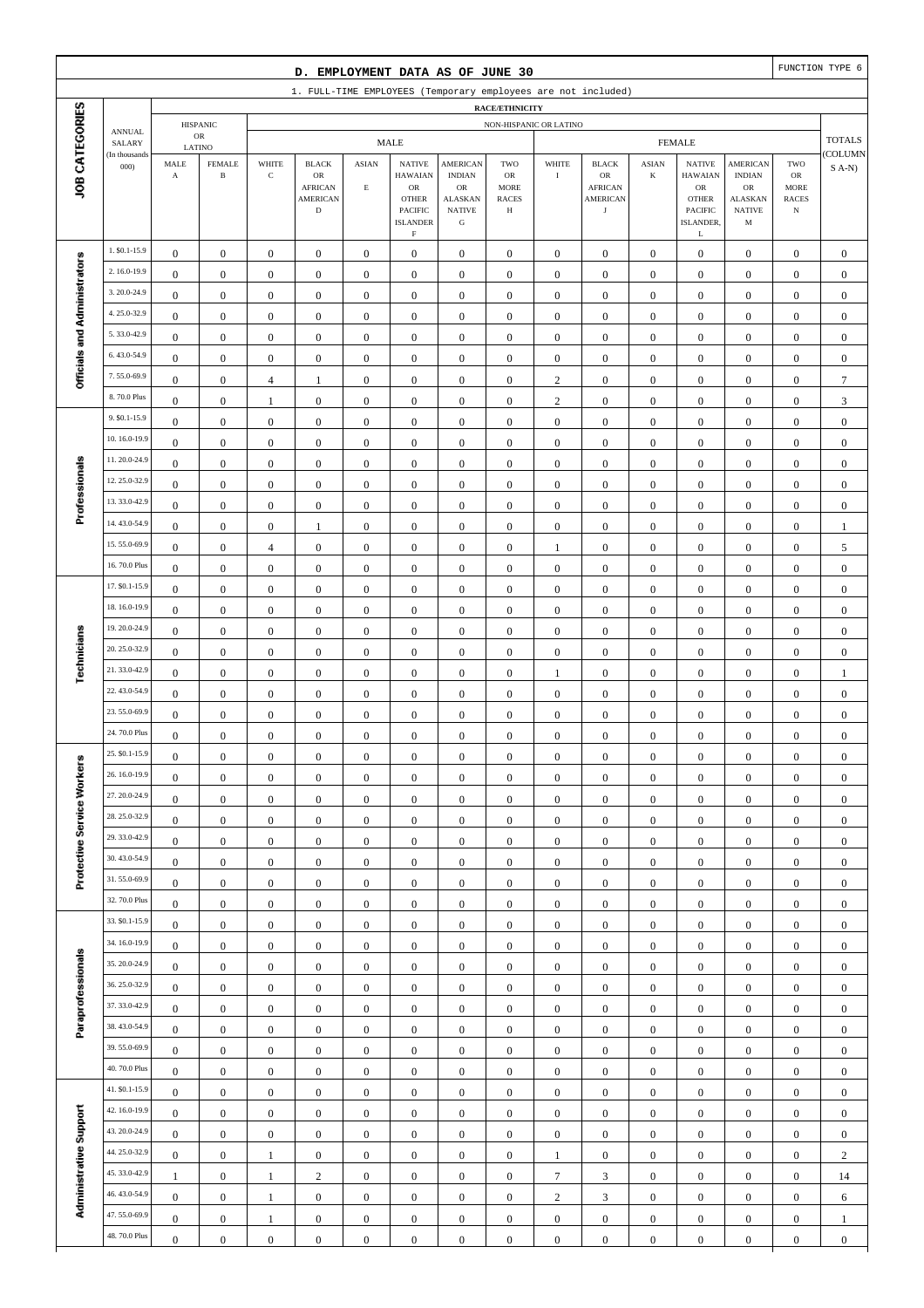|                                      |                              |                    |                                |                      | D. EMPLOYMENT DATA AS OF JUNE 30                                                |                             |                                                                                                   |                                                                                        |                                               |                  |                                                                       |                         |                                                                                              |                                                                         |                                                        | FUNCTION TYPE 6  |
|--------------------------------------|------------------------------|--------------------|--------------------------------|----------------------|---------------------------------------------------------------------------------|-----------------------------|---------------------------------------------------------------------------------------------------|----------------------------------------------------------------------------------------|-----------------------------------------------|------------------|-----------------------------------------------------------------------|-------------------------|----------------------------------------------------------------------------------------------|-------------------------------------------------------------------------|--------------------------------------------------------|------------------|
|                                      |                              |                    |                                |                      | 1. FULL-TIME EMPLOYEES (Temporary employees are not included)                   |                             |                                                                                                   |                                                                                        |                                               |                  |                                                                       |                         |                                                                                              |                                                                         |                                                        |                  |
|                                      |                              |                    |                                |                      |                                                                                 |                             |                                                                                                   |                                                                                        | RACE/ETHNICITY                                |                  |                                                                       |                         |                                                                                              |                                                                         |                                                        |                  |
|                                      | <b>ANNUAL</b>                |                    | <b>HISPANIC</b><br>$_{\rm OR}$ |                      |                                                                                 |                             | <b>MALE</b>                                                                                       |                                                                                        | NON-HISPANIC OR LATINO                        |                  |                                                                       |                         | <b>FEMALE</b>                                                                                |                                                                         |                                                        | <b>TOTALS</b>    |
|                                      | SALARY<br>(In thousands      | LATINO             |                                |                      |                                                                                 |                             |                                                                                                   |                                                                                        |                                               |                  |                                                                       |                         |                                                                                              |                                                                         |                                                        | <b>COLUMN</b>    |
| JOB CATEGORIES                       | 000)                         | MALE<br>$_{\rm A}$ | <b>FEMALE</b><br>$\, {\bf B}$  | WHITE<br>$\mathbf C$ | <b>BLACK</b><br>$_{\rm OR}$<br><b>AFRICAN</b><br><b>AMERICAN</b><br>$\mathbf D$ | <b>ASIAN</b><br>$\mathbf E$ | <b>NATIVE</b><br><b>HAWAIAN</b><br><b>OR</b><br><b>OTHER</b><br><b>PACIFIC</b><br><b>ISLANDER</b> | <b>AMERICAN</b><br><b>INDIAN</b><br>${\rm OR}$<br><b>ALASKAN</b><br><b>NATIVE</b><br>G | TWO<br>OR<br><b>MORE</b><br><b>RACES</b><br>Н | WHITE<br>$\rm I$ | <b>BLACK</b><br>OR<br><b>AFRICAN</b><br><b>AMERICAN</b><br>$_{\rm J}$ | <b>ASIAN</b><br>$\bf K$ | <b>NATIVE</b><br><b>HAWAIAN</b><br>${\sf OR}$<br><b>OTHER</b><br><b>PACIFIC</b><br>ISLANDER, | <b>AMERICAN</b><br><b>INDIAN</b><br>OR<br>ALASKAN<br><b>NATIVE</b><br>M | TWO<br>OR<br><b>MORE</b><br><b>RACES</b><br>$_{\rm N}$ | $S(A-N)$         |
|                                      | 49. \$0.1-15.9               | $\boldsymbol{0}$   | $\mathbf{0}$                   | $\boldsymbol{0}$     | $\mathbf{0}$                                                                    | $\boldsymbol{0}$            | F<br>$\boldsymbol{0}$                                                                             | $\boldsymbol{0}$                                                                       | $\boldsymbol{0}$                              | $\boldsymbol{0}$ | $\boldsymbol{0}$                                                      | $\mathbf{0}$            | L<br>$\mathbf{0}$                                                                            | $\boldsymbol{0}$                                                        | $\boldsymbol{0}$                                       | $\boldsymbol{0}$ |
|                                      | 50.16.0-19.9                 | $\boldsymbol{0}$   | $\boldsymbol{0}$               | $\boldsymbol{0}$     | $\boldsymbol{0}$                                                                | $\boldsymbol{0}$            | $\boldsymbol{0}$                                                                                  | $\boldsymbol{0}$                                                                       | $\boldsymbol{0}$                              | $\boldsymbol{0}$ | $\boldsymbol{0}$                                                      | $\boldsymbol{0}$        | $\boldsymbol{0}$                                                                             | $\boldsymbol{0}$                                                        | $\boldsymbol{0}$                                       | $\boldsymbol{0}$ |
| Skilled Craft Workers                | 51.20.0-24.9                 | $\boldsymbol{0}$   | $\mathbf{0}$                   | $\boldsymbol{0}$     | $\boldsymbol{0}$                                                                | $\boldsymbol{0}$            | $\boldsymbol{0}$                                                                                  | $\boldsymbol{0}$                                                                       | $\mathbf{0}$                                  | $\boldsymbol{0}$ | $\boldsymbol{0}$                                                      | $\boldsymbol{0}$        | $\boldsymbol{0}$                                                                             | $\boldsymbol{0}$                                                        | $\boldsymbol{0}$                                       | $\boldsymbol{0}$ |
|                                      | 52.25.0-32.9                 | $\boldsymbol{0}$   | $\boldsymbol{0}$               | 6                    | $\sqrt{2}$                                                                      | $\boldsymbol{0}$            | $\boldsymbol{0}$                                                                                  | $\boldsymbol{0}$                                                                       | $\boldsymbol{0}$                              | $\boldsymbol{0}$ | $\boldsymbol{0}$                                                      | $\boldsymbol{0}$        | $\boldsymbol{0}$                                                                             | $\boldsymbol{0}$                                                        | $\boldsymbol{0}$                                       | $\,$ 8 $\,$      |
|                                      | 53.33.0-42.9                 | $\boldsymbol{0}$   | $\boldsymbol{0}$               | $\overline{4}$       | $\mathbf{1}$                                                                    | $\boldsymbol{0}$            | $\boldsymbol{0}$                                                                                  | $\boldsymbol{0}$                                                                       | $\boldsymbol{0}$                              | $\boldsymbol{0}$ | $\boldsymbol{0}$                                                      | $\boldsymbol{0}$        | $\boldsymbol{0}$                                                                             | $\boldsymbol{0}$                                                        | $\boldsymbol{0}$                                       | 5                |
|                                      | 54.43.0-54.9                 | $\boldsymbol{0}$   | $\boldsymbol{0}$               | $\mathbf{1}$         | $\mathbf{1}$                                                                    | $\boldsymbol{0}$            | $\boldsymbol{0}$                                                                                  | $\boldsymbol{0}$                                                                       | $\boldsymbol{0}$                              | $\boldsymbol{0}$ | $\boldsymbol{0}$                                                      | $\boldsymbol{0}$        | $\boldsymbol{0}$                                                                             | $\boldsymbol{0}$                                                        | $\boldsymbol{0}$                                       | $\sqrt{2}$       |
|                                      | 55.55.0-69.9                 | $\boldsymbol{0}$   | $\mathbf{0}$                   | $\boldsymbol{0}$     | $\boldsymbol{0}$                                                                | $\boldsymbol{0}$            | $\boldsymbol{0}$                                                                                  | $\boldsymbol{0}$                                                                       | $\mathbf{0}$                                  | $\boldsymbol{0}$ | $\boldsymbol{0}$                                                      | $\boldsymbol{0}$        | $\boldsymbol{0}$                                                                             | $\boldsymbol{0}$                                                        | $\boldsymbol{0}$                                       | $\boldsymbol{0}$ |
|                                      | 56.70.0 Plus                 | $\boldsymbol{0}$   | $\boldsymbol{0}$               | $\boldsymbol{0}$     | $\boldsymbol{0}$                                                                | $\boldsymbol{0}$            | $\boldsymbol{0}$                                                                                  | $\boldsymbol{0}$                                                                       | $\boldsymbol{0}$                              | $\boldsymbol{0}$ | $\boldsymbol{0}$                                                      | $\boldsymbol{0}$        | $\boldsymbol{0}$                                                                             | $\boldsymbol{0}$                                                        | $\boldsymbol{0}$                                       | $\boldsymbol{0}$ |
|                                      | 57. \$0.1-15.9               | $\boldsymbol{0}$   | $\mathbf{0}$                   | $\boldsymbol{0}$     | $\boldsymbol{0}$                                                                | $\boldsymbol{0}$            | $\boldsymbol{0}$                                                                                  | $\mathbf{0}$                                                                           | $\boldsymbol{0}$                              | $\boldsymbol{0}$ | $\boldsymbol{0}$                                                      | $\boldsymbol{0}$        | $\boldsymbol{0}$                                                                             | $\boldsymbol{0}$                                                        | $\boldsymbol{0}$                                       | $\boldsymbol{0}$ |
|                                      | 58.16.0-19.9                 | $\boldsymbol{0}$   | $\mathbf{0}$                   | $\boldsymbol{0}$     | $\boldsymbol{0}$                                                                | $\boldsymbol{0}$            | $\boldsymbol{0}$                                                                                  | $\boldsymbol{0}$                                                                       | $\boldsymbol{0}$                              | $\boldsymbol{0}$ | $\boldsymbol{0}$                                                      | $\boldsymbol{0}$        | $\boldsymbol{0}$                                                                             | $\boldsymbol{0}$                                                        | $\boldsymbol{0}$                                       | $\boldsymbol{0}$ |
| Service-Maintenance                  | 59.20.0-24.9                 | $\boldsymbol{0}$   | $\mathbf{0}$                   | $\boldsymbol{0}$     | $\boldsymbol{0}$                                                                | $\boldsymbol{0}$            | $\boldsymbol{0}$                                                                                  | $\mathbf{0}$                                                                           | $\mathbf{0}$                                  | $\boldsymbol{0}$ | $\boldsymbol{0}$                                                      | $\boldsymbol{0}$        | $\boldsymbol{0}$                                                                             | $\boldsymbol{0}$                                                        | $\boldsymbol{0}$                                       | $\boldsymbol{0}$ |
|                                      | 60.25.0-32.9                 | $\boldsymbol{0}$   | $\boldsymbol{0}$               | 6                    | 6                                                                               | $\boldsymbol{0}$            | $\boldsymbol{0}$                                                                                  | $\boldsymbol{0}$                                                                       | $\mathbf{0}$                                  | $\mathbf{1}$     | 1                                                                     | $\boldsymbol{0}$        | $\boldsymbol{0}$                                                                             | $\boldsymbol{0}$                                                        | $\boldsymbol{0}$                                       | 14               |
|                                      | 61.33.0-42.9                 | $\boldsymbol{0}$   | $\mathbf{0}$                   | $\boldsymbol{0}$     | $\mathbf{1}$                                                                    | $\boldsymbol{0}$            | $\boldsymbol{0}$                                                                                  | $\boldsymbol{0}$                                                                       | $\boldsymbol{0}$                              | $\sqrt{2}$       | $\boldsymbol{0}$                                                      | $\boldsymbol{0}$        | $\boldsymbol{0}$                                                                             | $\boldsymbol{0}$                                                        | $\boldsymbol{0}$                                       | $\mathfrak{Z}$   |
|                                      | 62.43.0-54.9                 | $\boldsymbol{0}$   | $\mathbf{0}$                   | $\boldsymbol{0}$     | $\boldsymbol{0}$                                                                | $\boldsymbol{0}$            | $\boldsymbol{0}$                                                                                  | $\boldsymbol{0}$                                                                       | $\boldsymbol{0}$                              | $\boldsymbol{0}$ | $\boldsymbol{0}$                                                      | $\boldsymbol{0}$        | $\boldsymbol{0}$                                                                             | $\boldsymbol{0}$                                                        | $\boldsymbol{0}$                                       | $\boldsymbol{0}$ |
|                                      | 63.55.0-69.9<br>64.70.0 Plus | $\boldsymbol{0}$   | $\mathbf{0}$                   | $\boldsymbol{0}$     | $\boldsymbol{0}$                                                                | $\boldsymbol{0}$            | $\boldsymbol{0}$                                                                                  | $\mathbf{0}$                                                                           | $\mathbf{0}$                                  | $\boldsymbol{0}$ | $\boldsymbol{0}$                                                      | $\boldsymbol{0}$        | $\boldsymbol{0}$                                                                             | $\boldsymbol{0}$                                                        | $\boldsymbol{0}$                                       | $\boldsymbol{0}$ |
| 65. TOTAL FULL TIME                  |                              | $\boldsymbol{0}$   | $\mathbf{0}$                   | $\boldsymbol{0}$     | $\boldsymbol{0}$                                                                | $\boldsymbol{0}$            | $\boldsymbol{0}$                                                                                  | $\boldsymbol{0}$                                                                       | $\boldsymbol{0}$                              | $\boldsymbol{0}$ | $\boldsymbol{0}$                                                      | $\boldsymbol{0}$        | $\boldsymbol{0}$                                                                             | $\boldsymbol{0}$                                                        | $\boldsymbol{0}$                                       | $\boldsymbol{0}$ |
| (Lines 1-64)                         |                              | $\mathbf{1}$       | $\mathbf{0}$                   | 30                   | 15                                                                              | $\boldsymbol{0}$            | $\boldsymbol{0}$                                                                                  | $\boldsymbol{0}$                                                                       | $\boldsymbol{0}$                              | 19               | $\boldsymbol{7}$                                                      | $\boldsymbol{0}$        | $\boldsymbol{0}$                                                                             | $\boldsymbol{0}$                                                        | $\boldsymbol{0}$                                       | 72               |
|                                      |                              |                    | $2$ .                          |                      | OTHER THAN FULLTIME                                                             |                             | EMPLOYEES                                                                                         |                                                                                        |                                               |                  | (Including temporary                                                  |                         | employees)                                                                                   |                                                                         |                                                        |                  |
| 66.OFFICIALS/ADMIN                   |                              | $\boldsymbol{0}$   | $\boldsymbol{0}$               | $\boldsymbol{0}$     | $\boldsymbol{0}$                                                                | $\boldsymbol{0}$            | $\boldsymbol{0}$                                                                                  | $\boldsymbol{0}$                                                                       | $\boldsymbol{0}$                              | 1                | $\boldsymbol{0}$                                                      | $\boldsymbol{0}$        | $\boldsymbol{0}$                                                                             | $\boldsymbol{0}$                                                        | $\boldsymbol{0}$                                       | $\mathbf{1}$     |
| 67.PROFESSIONALS                     |                              | $\boldsymbol{0}$   | $\mathbf{0}$                   | 10                   | $\mathbf{1}$                                                                    | $\boldsymbol{0}$            | $\boldsymbol{0}$                                                                                  | $\mathbf{0}$                                                                           | $\boldsymbol{0}$                              | 15               | 14                                                                    | $\boldsymbol{0}$        | $\boldsymbol{0}$                                                                             | $\boldsymbol{0}$                                                        | $\boldsymbol{0}$                                       | 40               |
| 68.TECHNICIANS                       |                              | $\boldsymbol{0}$   | $\mathbf{0}$                   | 11                   | 9                                                                               | $\boldsymbol{0}$            | $\boldsymbol{0}$                                                                                  | $\boldsymbol{0}$                                                                       | 1                                             | $\overline{4}$   | $\mathbf{1}$                                                          | $\boldsymbol{0}$        | $\boldsymbol{0}$                                                                             | $\boldsymbol{0}$                                                        | $\boldsymbol{0}$                                       | 26               |
|                                      | 69.PROTECTIVE SERVICE        | $\boldsymbol{0}$   | $\mathbf{0}$                   | $\boldsymbol{0}$     | $\boldsymbol{0}$                                                                | $\boldsymbol{0}$            | $\boldsymbol{0}$                                                                                  | $\boldsymbol{0}$                                                                       | $\mathbf{0}$                                  | $\boldsymbol{0}$ | $\boldsymbol{0}$                                                      | $\boldsymbol{0}$        | $\boldsymbol{0}$                                                                             | $\boldsymbol{0}$                                                        | $\boldsymbol{0}$                                       | $\boldsymbol{0}$ |
|                                      | 70.PARA-PROFESSIONAL         | $\sqrt{2}$         | $\boldsymbol{0}$               | $\boldsymbol{0}$     | 21                                                                              | $\sqrt{2}$                  | $\boldsymbol{0}$                                                                                  | $\boldsymbol{0}$                                                                       | $\boldsymbol{0}$                              | 27               | 1                                                                     | $\mathbf{2}$            | $\boldsymbol{0}$                                                                             | $\boldsymbol{0}$                                                        | $\boldsymbol{0}$                                       | 55               |
| 71.ADMIN. SUPPORT                    |                              | $\boldsymbol{0}$   | $\boldsymbol{0}$               | $\boldsymbol{0}$     | $\Omega$                                                                        | $\mathbf{0}$                | $\boldsymbol{0}$                                                                                  | $\boldsymbol{0}$                                                                       | $\mathbf{0}$                                  | $\boldsymbol{0}$ | 1                                                                     | $\Omega$                | $\boldsymbol{0}$                                                                             | $\Omega$                                                                | $\boldsymbol{0}$                                       | 1                |
| 72.SKILLED CRAFT                     |                              | $\boldsymbol{0}$   | $\mathbf{0}$                   | -1                   | $\overline{0}$                                                                  | $\boldsymbol{0}$            | $\boldsymbol{0}$                                                                                  | $\boldsymbol{0}$                                                                       | $\boldsymbol{0}$                              | $\boldsymbol{0}$ | $\mathbf{0}$                                                          | $\mathbf{0}$            | $\mathbf{0}$                                                                                 | $\mathbf{0}$                                                            | $\mathbf{0}$                                           | -1               |
| CE                                   | 73.SERVICE/MAINTENAN         | $\overline{0}$     | $\mathbf{0}$                   | 9                    | 10                                                                              | $\boldsymbol{0}$            | $\overline{0}$                                                                                    | 1                                                                                      | $\overline{0}$                                | $\boldsymbol{0}$ | 5                                                                     | $\overline{0}$          | $\mathbf{0}$                                                                                 | $\boldsymbol{0}$                                                        | $\boldsymbol{0}$                                       | 25               |
| <b>FULL TIME</b><br>(Lines 66-73)    | 74. TOTAL OTHER THAN         | $\overline{2}$     | $\mathbf{0}$                   | 31                   | 41                                                                              | $\overline{c}$              | $\overline{0}$                                                                                    | 1                                                                                      | 1                                             | 47               | 22                                                                    | 2                       | $\mathbf{0}$                                                                                 | $\boldsymbol{0}$                                                        | $\mathbf{0}$                                           | 149              |
|                                      |                              |                    |                                |                      | 3. NEW HIRES DURING FISCAL YEAR Permanent full time only JULY 1 - JUNE 30       |                             |                                                                                                   |                                                                                        |                                               |                  |                                                                       |                         |                                                                                              |                                                                         |                                                        |                  |
| 75.OFFICIALS/ADMIN                   |                              | $\boldsymbol{0}$   | $\overline{0}$                 | $\mathbf{0}$         | $\overline{0}$                                                                  | $\boldsymbol{0}$            | $\overline{0}$                                                                                    | $\boldsymbol{0}$                                                                       | $\overline{0}$                                | $\mathbf{0}$     | $\boldsymbol{0}$                                                      | $\overline{0}$          | $\mathbf{0}$                                                                                 | $\overline{0}$                                                          | $\mathbf{0}$                                           | $\mathbf{0}$     |
| 76.PROFESSIONALS                     |                              | $\mathbf{0}$       | $\mathbf{0}$                   | $\boldsymbol{0}$     | $\mathbf{0}$                                                                    | $\boldsymbol{0}$            | $\mathbf{0}$                                                                                      | $\boldsymbol{0}$                                                                       | $\boldsymbol{0}$                              | 1                | 2                                                                     | $\mathbf{0}$            | $\mathbf{0}$                                                                                 | $\boldsymbol{0}$                                                        | $\mathbf{0}$                                           | 3                |
| 77.TECHNICIANS                       |                              | $\mathbf{0}$       | $\mathbf{0}$                   | $\boldsymbol{0}$     | $\overline{0}$                                                                  | $\boldsymbol{0}$            | $\mathbf{0}$                                                                                      | $\mathbf{0}$                                                                           | $\overline{0}$                                | $\mathbf{0}$     | $\boldsymbol{0}$                                                      | $\mathbf{0}$            | $\mathbf{0}$                                                                                 | $\boldsymbol{0}$                                                        | $\boldsymbol{0}$                                       | $\mathbf{0}$     |
|                                      | 78.PROTECTIVE SERVICE        | $\overline{0}$     | $\mathbf{0}$                   | $\boldsymbol{0}$     | $\overline{0}$                                                                  | $\boldsymbol{0}$            | $\mathbf{0}$                                                                                      | $\boldsymbol{0}$                                                                       | $\overline{0}$                                | $\mathbf{0}$     | $\boldsymbol{0}$                                                      | $\overline{0}$          | $\mathbf{0}$                                                                                 | $\overline{0}$                                                          | $\mathbf{0}$                                           | $\mathbf{0}$     |
|                                      | 79.PARA-PROFESSIONAL         | $\overline{0}$     | $\overline{0}$                 | $\mathbf{0}$         | $\overline{0}$                                                                  | $\boldsymbol{0}$            | $\mathbf{0}$                                                                                      | $\mathbf{0}$                                                                           | $\overline{0}$                                | $\boldsymbol{0}$ | $\mathbf{0}$                                                          | $\overline{0}$          | $\mathbf{0}$                                                                                 | $\overline{0}$                                                          | $\mathbf{0}$                                           | $\mathbf{0}$     |
| 80.ADMIN. SUPPORT                    |                              | $\boldsymbol{0}$   | $\mathbf{0}$                   | $\boldsymbol{0}$     | $\overline{c}$                                                                  | $\boldsymbol{0}$            | $\boldsymbol{0}$                                                                                  | $\boldsymbol{0}$                                                                       | $\boldsymbol{0}$                              | $\sqrt{2}$       | 1                                                                     | $\mathbf{0}$            | $\mathbf{0}$                                                                                 | $\boldsymbol{0}$                                                        | $\mathbf{0}$                                           | 5                |
| 81.SKILLED CRAFT                     |                              | $\mathbf{0}$       | $\boldsymbol{0}$               | $\boldsymbol{0}$     | $\boldsymbol{0}$                                                                | $\boldsymbol{0}$            | $\mathbf{0}$                                                                                      | $\boldsymbol{0}$                                                                       | $\boldsymbol{0}$                              | $\boldsymbol{0}$ | $\boldsymbol{0}$                                                      | $\mathbf{0}$            | $\mathbf{0}$                                                                                 | $\boldsymbol{0}$                                                        | $\boldsymbol{0}$                                       | $\boldsymbol{0}$ |
| CE                                   | 82.SERVICE/MAINTENAN         | $\Omega$           | $\mathbf{0}$                   | 5                    | $\overline{c}$                                                                  | $\boldsymbol{0}$            | $\mathbf{0}$                                                                                      | $\mathbf{0}$                                                                           | $\mathbf{0}$                                  | $\mathbf{0}$     | $\boldsymbol{0}$                                                      | $\mathbf{0}$            | $\boldsymbol{0}$                                                                             | $\boldsymbol{0}$                                                        | $\boldsymbol{0}$                                       | $\tau$           |
| 83. TOTAL NEW HIRES<br>(Lines 75-82) |                              | $\boldsymbol{0}$   | $\boldsymbol{0}$               | 5                    | $\overline{4}$                                                                  | $\boldsymbol{0}$            | $\boldsymbol{0}$                                                                                  | $\boldsymbol{0}$                                                                       | $\boldsymbol{0}$                              | $\sqrt{3}$       | 3                                                                     | $\boldsymbol{0}$        | $\boldsymbol{0}$                                                                             | $\boldsymbol{0}$                                                        | $\boldsymbol{0}$                                       | 15               |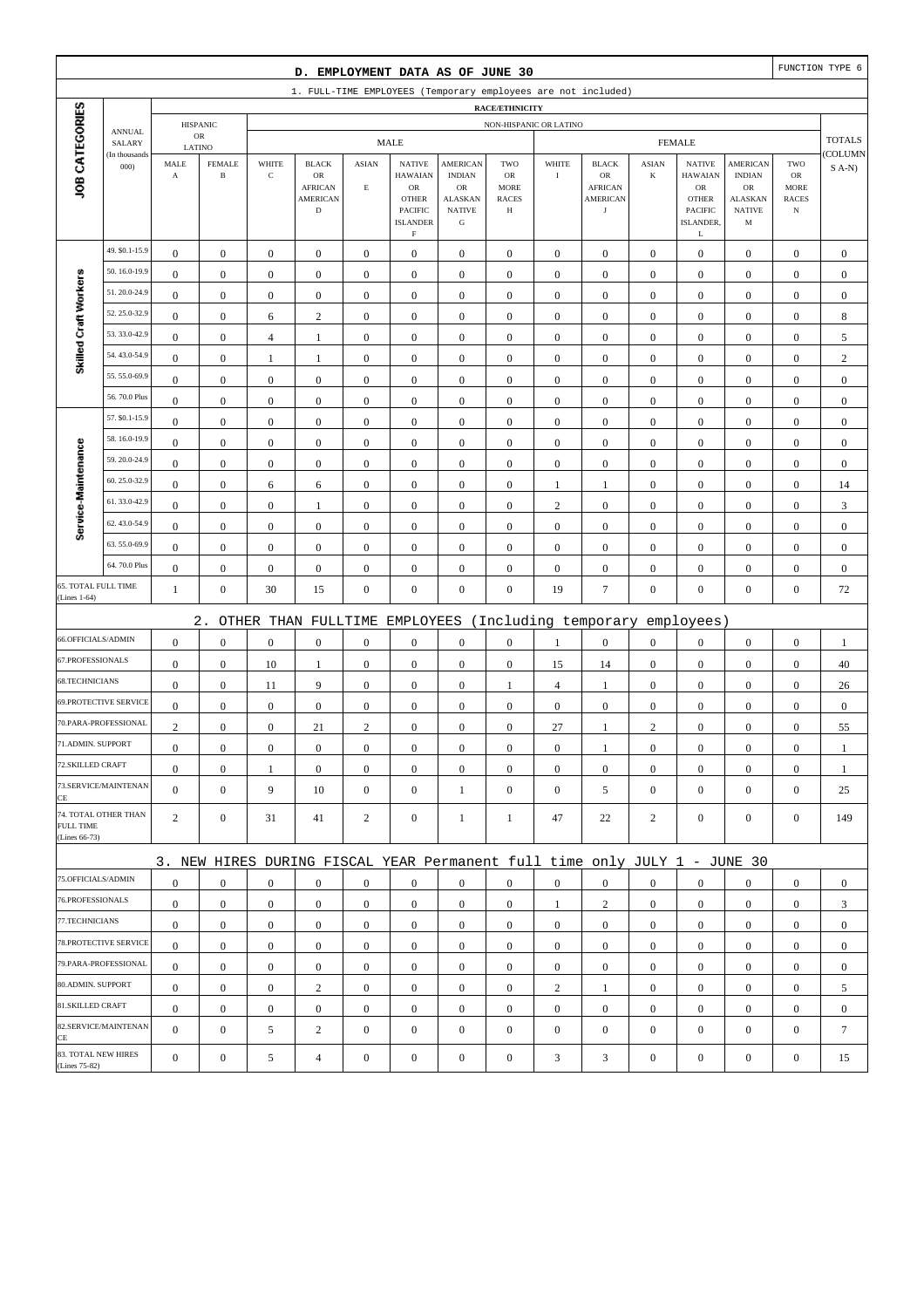# **FUNCTION TYPE 6 REMARKS (List National Crime Information Center (NCIC) number assigned to any Criminal Justice Agencies whose data are included in this report) \*\*\*LIST AGENCIES INCLUDED ON THIS FORM\*\*\*** City of Gainesville Parks Recreation & Cultural Affairs **CERTIFICATION. I certify that the information given in this report is correct and true to the best of my knowledge and was reported in accordance with accompanying instructions. (Willfully false statements on this report are punishable by law, US Code, Title 18, Section 1001.)** NAME OF PERSON TO CONTACT REGARDING THIS FORM Gwendolyn Saffo TITLE Affirmative Action Manager Chief Investigator

|             | ADDRESS (Number and Street, City, State, Zip Code)      | <b>TELEPHONE NUMBER</b>                 | Ext | <b>FAX NUMBER</b> |  |
|-------------|---------------------------------------------------------|-----------------------------------------|-----|-------------------|--|
|             | 222 East University Avenue, Gainesville, Florida, 32601 | 352-334-5051                            |     | 352-334-2088      |  |
| <b>DATE</b> | EMAIL                                                   | TYPED NAME/TITLE OF AUTHORIZED OFFICIAL |     | SIGNATURE         |  |
| 2017-09-25  | alstontl@cityofgainesville.org                          | Torey Alston Equal Opportunity Director |     |                   |  |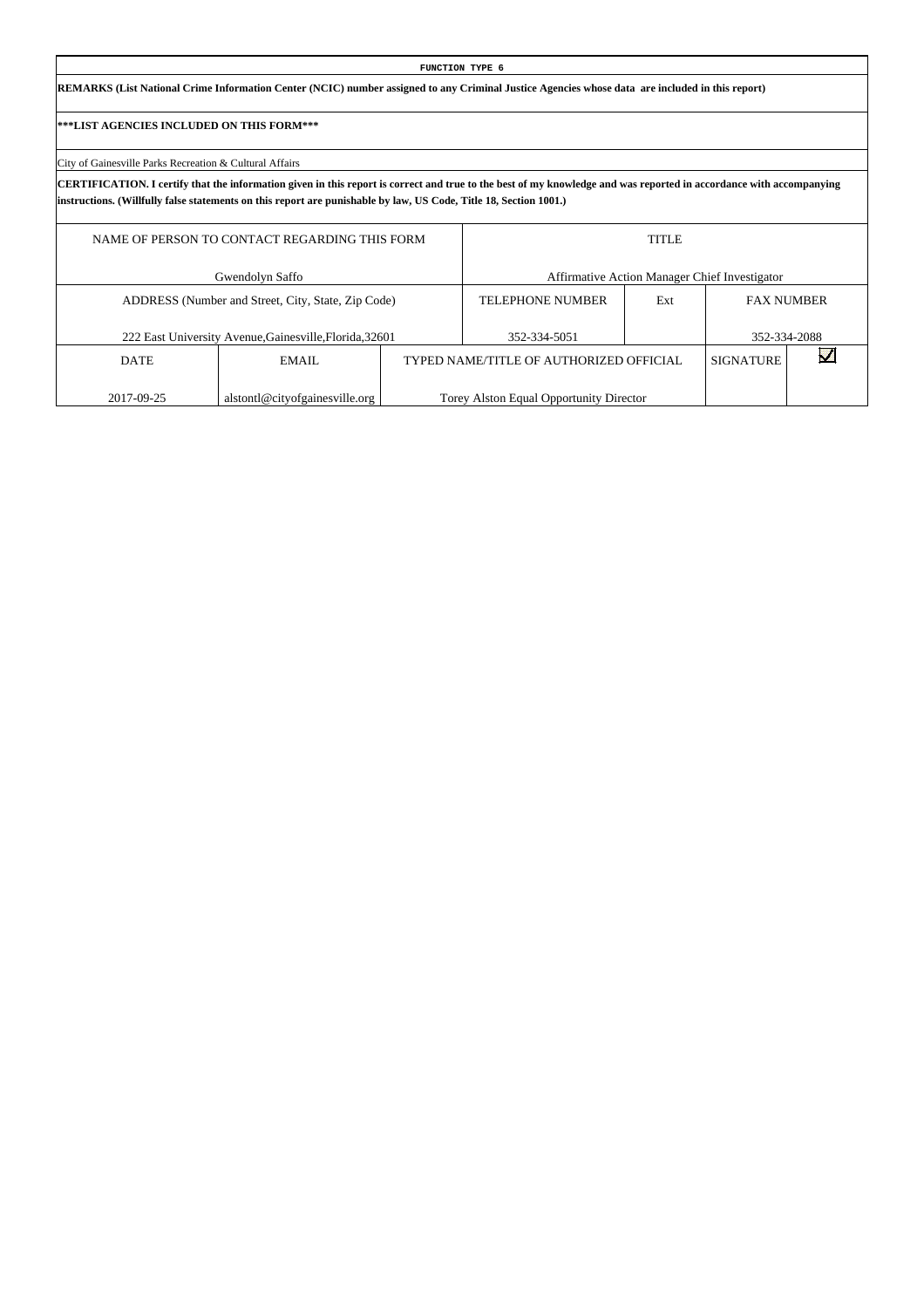|                              |                              |                                      |                                      |                                      | D. EMPLOYMENT DATA AS OF JUNE 30                              |                                      |                                      |                                      |                                      |                                      |                                      |                                  |                                      |                                 |                              | FUNCTION TYPE 9                      |
|------------------------------|------------------------------|--------------------------------------|--------------------------------------|--------------------------------------|---------------------------------------------------------------|--------------------------------------|--------------------------------------|--------------------------------------|--------------------------------------|--------------------------------------|--------------------------------------|----------------------------------|--------------------------------------|---------------------------------|------------------------------|--------------------------------------|
|                              |                              |                                      |                                      |                                      | 1. FULL-TIME EMPLOYEES (Temporary employees are not included) |                                      |                                      |                                      |                                      |                                      |                                      |                                  |                                      |                                 |                              |                                      |
|                              |                              |                                      |                                      |                                      |                                                               |                                      |                                      |                                      | RACE/ETHNICITY                       |                                      |                                      |                                  |                                      |                                 |                              |                                      |
|                              | <b>ANNUAL</b><br>SALARY      |                                      | <b>HISPANIC</b><br>$_{\rm OR}$       |                                      |                                                               |                                      | <b>MALE</b>                          |                                      | NON-HISPANIC OR LATINO               |                                      |                                      |                                  | <b>FEMALE</b>                        |                                 |                              | <b>TOTALS</b>                        |
| JOB CATEGORIES               | (In thousands<br>000         | LATINO<br>MALE                       | <b>FEMALE</b>                        | WHITE                                | <b>BLACK</b>                                                  | <b>ASIAN</b>                         | <b>NATIVE</b>                        | <b>AMERICAN</b>                      | TWO                                  | WHITE                                | <b>BLACK</b>                         | <b>ASIAN</b>                     | <b>NATIVE</b>                        | <b>AMERICAN</b>                 | TWO                          | COLUMN<br>$S(A-N)$                   |
|                              |                              | $\mathbf A$                          | $\, {\bf B}$                         | $\mathbf C$                          | OR<br><b>AFRICAN</b>                                          | $\mathbf E$                          | <b>HAWAIAN</b><br>$_{\rm OR}$        | <b>INDIAN</b><br>$_{\rm OR}$         | OR<br><b>MORE</b>                    | $\mathbf I$                          | OR<br><b>AFRICAN</b>                 | K                                | <b>HAWAIAN</b><br>${\rm OR}$         | <b>INDIAN</b><br><b>OR</b>      | ${\sf OR}$<br><b>MORE</b>    |                                      |
|                              |                              |                                      |                                      |                                      | <b>AMERICAN</b><br>$\mathbf D$                                |                                      | <b>OTHER</b><br>PACIFIC              | <b>ALASKAN</b><br><b>NATIVE</b>      | <b>RACES</b><br>Н                    |                                      | <b>AMERICAN</b><br>$_{\rm J}$        |                                  | <b>OTHER</b><br><b>PACIFIC</b>       | <b>ALASKAN</b><br><b>NATIVE</b> | <b>RACES</b><br>$_{\rm N}$   |                                      |
|                              |                              |                                      |                                      |                                      |                                                               |                                      | <b>ISLANDER</b><br>$\mathbf F$       | ${\bf G}$                            |                                      |                                      |                                      |                                  | ISLANDER,<br>L                       | M                               |                              |                                      |
|                              | 1. \$0.1-15.9                | $\boldsymbol{0}$                     | $\boldsymbol{0}$                     | $\boldsymbol{0}$                     | $\boldsymbol{0}$                                              | $\boldsymbol{0}$                     | $\boldsymbol{0}$                     | $\mathbf{0}$                         | $\boldsymbol{0}$                     | $\boldsymbol{0}$                     | $\boldsymbol{0}$                     | $\boldsymbol{0}$                 | $\boldsymbol{0}$                     | $\boldsymbol{0}$                | $\boldsymbol{0}$             | $\mathbf{0}$                         |
|                              | 2.16.0-19.9                  | $\boldsymbol{0}$                     | $\boldsymbol{0}$                     | $\boldsymbol{0}$                     | $\boldsymbol{0}$                                              | $\boldsymbol{0}$                     | $\boldsymbol{0}$                     | $\boldsymbol{0}$                     | $\boldsymbol{0}$                     | $\boldsymbol{0}$                     | $\boldsymbol{0}$                     | $\boldsymbol{0}$                 | $\boldsymbol{0}$                     | $\boldsymbol{0}$                | $\boldsymbol{0}$             | $\boldsymbol{0}$                     |
|                              | 3.20.0-24.9                  | $\boldsymbol{0}$                     | $\mathbf{0}$                         | $\boldsymbol{0}$                     | $\boldsymbol{0}$                                              | $\boldsymbol{0}$                     | $\boldsymbol{0}$                     | $\boldsymbol{0}$                     | $\boldsymbol{0}$                     | $\boldsymbol{0}$                     | $\boldsymbol{0}$                     | $\boldsymbol{0}$                 | $\boldsymbol{0}$                     | $\boldsymbol{0}$                | $\boldsymbol{0}$             | $\boldsymbol{0}$                     |
|                              | 4.25.0-32.9                  | $\boldsymbol{0}$                     | $\mathbf{0}$                         | $\boldsymbol{0}$                     | $\boldsymbol{0}$                                              | $\boldsymbol{0}$                     | $\boldsymbol{0}$                     | $\boldsymbol{0}$                     | $\mathbf{0}$                         | $\boldsymbol{0}$                     | $\boldsymbol{0}$                     | $\boldsymbol{0}$                 | $\boldsymbol{0}$                     | $\boldsymbol{0}$                | $\boldsymbol{0}$             | $\boldsymbol{0}$                     |
| Officials and Administrators | 5.33.0-42.9                  | $\boldsymbol{0}$                     | $\mathbf{0}$                         | $\boldsymbol{0}$                     | $\boldsymbol{0}$                                              | $\boldsymbol{0}$                     | $\mathbf{0}$                         | $\boldsymbol{0}$                     | $\boldsymbol{0}$                     | $\boldsymbol{0}$                     | $\boldsymbol{0}$                     | $\boldsymbol{0}$                 | $\boldsymbol{0}$                     | $\boldsymbol{0}$                | $\boldsymbol{0}$             | $\boldsymbol{0}$                     |
|                              | 6.43.0-54.9                  | $\boldsymbol{0}$                     | $\boldsymbol{0}$                     | $\boldsymbol{0}$                     | $\boldsymbol{0}$                                              | $\boldsymbol{0}$                     | $\mathbf{0}$                         | $\boldsymbol{0}$                     | $\boldsymbol{0}$                     | $\boldsymbol{0}$                     | $\boldsymbol{0}$                     | $\boldsymbol{0}$                 | $\boldsymbol{0}$                     | $\boldsymbol{0}$                | $\boldsymbol{0}$             | $\boldsymbol{0}$                     |
|                              | 7.55.0-69.9                  | $\boldsymbol{0}$                     | $\boldsymbol{0}$                     | $\boldsymbol{0}$                     | $\boldsymbol{0}$                                              | $\boldsymbol{0}$                     | $\mathbf{0}$                         | $\boldsymbol{0}$                     | $\boldsymbol{0}$                     | $\mathbf{0}$                         | $\boldsymbol{0}$                     | $\boldsymbol{0}$                 | $\boldsymbol{0}$                     | $\boldsymbol{0}$                | $\boldsymbol{0}$             | $\boldsymbol{0}$                     |
|                              | 8.70.0 Plus                  | $\boldsymbol{0}$                     | $\boldsymbol{0}$                     | 1                                    | $\boldsymbol{0}$                                              | $\boldsymbol{0}$                     | $\mathbf{0}$                         | $\boldsymbol{0}$                     | $\mathbf{0}$                         | $\mathbf{0}$                         | 1                                    | $\boldsymbol{0}$                 | $\boldsymbol{0}$                     | $\overline{0}$                  | $\boldsymbol{0}$             | $\mathbf{2}$                         |
|                              | 9. \$0.1-15.9                | $\boldsymbol{0}$                     | $\mathbf{0}$                         | $\boldsymbol{0}$                     | $\boldsymbol{0}$                                              | $\boldsymbol{0}$                     | $\mathbf{0}$                         | $\boldsymbol{0}$                     | $\boldsymbol{0}$                     | $\boldsymbol{0}$                     | $\boldsymbol{0}$                     | $\boldsymbol{0}$                 | $\boldsymbol{0}$                     | $\boldsymbol{0}$                | $\boldsymbol{0}$             | $\boldsymbol{0}$                     |
|                              | 10.16.0-19.9                 | $\boldsymbol{0}$                     | $\mathbf{0}$                         | $\boldsymbol{0}$                     | $\boldsymbol{0}$                                              | $\boldsymbol{0}$                     | $\mathbf{0}$                         | $\boldsymbol{0}$                     | $\boldsymbol{0}$                     | $\mathbf{0}$                         | $\boldsymbol{0}$                     | $\boldsymbol{0}$                 | $\boldsymbol{0}$                     | $\boldsymbol{0}$                | $\boldsymbol{0}$             | $\boldsymbol{0}$                     |
|                              | 11.20.0-24.9                 | $\boldsymbol{0}$                     | $\mathbf{0}$                         | $\boldsymbol{0}$                     | $\boldsymbol{0}$                                              | $\boldsymbol{0}$                     | $\mathbf{0}$                         | $\boldsymbol{0}$                     | $\boldsymbol{0}$                     | $\boldsymbol{0}$                     | $\boldsymbol{0}$                     | $\boldsymbol{0}$                 | $\boldsymbol{0}$                     | $\boldsymbol{0}$                | $\boldsymbol{0}$             | $\boldsymbol{0}$                     |
| Professionals                | 12.25.0-32.9                 | $\boldsymbol{0}$                     | $\mathbf{0}$                         | $\boldsymbol{0}$                     | $\boldsymbol{0}$                                              | $\boldsymbol{0}$                     | $\mathbf{0}$                         | $\boldsymbol{0}$                     | $\mathbf{0}$                         | $\boldsymbol{0}$                     | $\boldsymbol{0}$                     | $\boldsymbol{0}$                 | $\boldsymbol{0}$                     | $\boldsymbol{0}$                | $\boldsymbol{0}$             | $\boldsymbol{0}$                     |
|                              | 13.33.0-42.9                 | $\boldsymbol{0}$                     | $\mathbf{0}$                         | $\boldsymbol{0}$                     | $\boldsymbol{0}$                                              | $\boldsymbol{0}$                     | $\mathbf{0}$                         | $\boldsymbol{0}$                     | $\boldsymbol{0}$                     | $\boldsymbol{0}$                     | $\boldsymbol{0}$                     | $\boldsymbol{0}$                 | $\boldsymbol{0}$                     | $\boldsymbol{0}$                | $\boldsymbol{0}$             | $\boldsymbol{0}$                     |
|                              | 14.43.0-54.9                 | $\boldsymbol{0}$                     | $\boldsymbol{0}$                     | $\boldsymbol{0}$                     | $\boldsymbol{0}$                                              | $\boldsymbol{0}$                     | $\boldsymbol{0}$                     | $\boldsymbol{0}$                     | $\boldsymbol{0}$                     | $\mathbf{0}$                         | $\boldsymbol{0}$                     | $\boldsymbol{0}$                 | $\boldsymbol{0}$                     | $\boldsymbol{0}$                | $\boldsymbol{0}$             | $\boldsymbol{0}$                     |
|                              | 15.55.0-69.9                 | $\boldsymbol{0}$                     | $\boldsymbol{0}$                     | $\boldsymbol{0}$                     | $\boldsymbol{0}$                                              | $\boldsymbol{0}$                     | $\boldsymbol{0}$                     | $\boldsymbol{0}$                     | $\boldsymbol{0}$                     | $\mathbf{0}$                         | $\boldsymbol{0}$                     | $\boldsymbol{0}$                 | $\boldsymbol{0}$                     | $\boldsymbol{0}$                | $\boldsymbol{0}$             | $\boldsymbol{0}$                     |
|                              | 16.70.0 Plus                 | $\boldsymbol{0}$                     | $\boldsymbol{0}$                     | 1                                    | $\boldsymbol{0}$                                              | $\boldsymbol{0}$                     | $\boldsymbol{0}$                     | $\boldsymbol{0}$                     | $\mathbf{0}$                         | $\mathbf{0}$                         | $\boldsymbol{0}$                     | $\boldsymbol{0}$                 | $\boldsymbol{0}$                     | $\overline{0}$                  | $\boldsymbol{0}$             | 1                                    |
|                              | 17. \$0.1-15.9               | $\boldsymbol{0}$                     | $\mathbf{0}$                         | $\boldsymbol{0}$                     | $\boldsymbol{0}$                                              | $\boldsymbol{0}$                     | $\boldsymbol{0}$                     | $\boldsymbol{0}$                     | $\boldsymbol{0}$                     | $\boldsymbol{0}$                     | $\boldsymbol{0}$                     | $\boldsymbol{0}$                 | $\boldsymbol{0}$                     | $\boldsymbol{0}$                | $\boldsymbol{0}$             | $\boldsymbol{0}$                     |
|                              | 18.16.0-19.9                 | $\boldsymbol{0}$                     | $\boldsymbol{0}$                     | $\boldsymbol{0}$                     | $\boldsymbol{0}$                                              | $\boldsymbol{0}$                     | $\boldsymbol{0}$                     | $\boldsymbol{0}$                     | $\boldsymbol{0}$                     | $\mathbf{0}$                         | $\boldsymbol{0}$                     | $\boldsymbol{0}$                 | $\boldsymbol{0}$                     | $\boldsymbol{0}$                | $\boldsymbol{0}$             | $\boldsymbol{0}$                     |
|                              | 19.20.0-24.9                 | $\boldsymbol{0}$                     | $\mathbf{0}$                         | $\boldsymbol{0}$                     | $\boldsymbol{0}$                                              | $\boldsymbol{0}$                     | $\mathbf{0}$                         | $\boldsymbol{0}$                     | $\boldsymbol{0}$                     | $\mathbf{0}$                         | $\boldsymbol{0}$                     | $\boldsymbol{0}$                 | $\boldsymbol{0}$                     | $\boldsymbol{0}$                | $\boldsymbol{0}$             | $\boldsymbol{0}$                     |
| Technicians                  | 20.25.0-32.9                 | $\boldsymbol{0}$                     | $\boldsymbol{0}$                     | $\boldsymbol{0}$                     | $\boldsymbol{0}$                                              | $\mathbf{0}$                         | $\mathbf{0}$                         | $\boldsymbol{0}$                     | $\mathbf{0}$                         | $\boldsymbol{0}$                     | $\boldsymbol{0}$                     | $\boldsymbol{0}$                 | $\boldsymbol{0}$                     | $\boldsymbol{0}$                | $\boldsymbol{0}$             | $\boldsymbol{0}$                     |
|                              | 21.33.0-42.9                 | $\boldsymbol{0}$                     | $\mathbf{0}$                         | $\boldsymbol{0}$                     | $\boldsymbol{0}$                                              | $\boldsymbol{0}$                     | $\mathbf{0}$                         | $\boldsymbol{0}$                     | $\boldsymbol{0}$                     | $\sqrt{2}$                           | $\boldsymbol{0}$                     | $\boldsymbol{0}$                 | $\boldsymbol{0}$                     | $\boldsymbol{0}$                | $\boldsymbol{0}$             | $\sqrt{2}$                           |
|                              | 22.43.0-54.9<br>23.55.0-69.9 | $\boldsymbol{0}$                     | $\boldsymbol{0}$                     | 6                                    | $\mathbf{1}$                                                  | $\boldsymbol{0}$                     | $\boldsymbol{0}$                     | $\boldsymbol{0}$                     | $\boldsymbol{0}$                     | 3                                    | $\boldsymbol{0}$                     | $\boldsymbol{0}$                 | $\boldsymbol{0}$                     | $\boldsymbol{0}$                | $\boldsymbol{0}$             | 10                                   |
|                              | 24.70.0 Plus                 | $\boldsymbol{0}$                     | $\mathbf{0}$                         | $\boldsymbol{0}$                     | $\boldsymbol{0}$                                              | $\boldsymbol{0}$                     | $\mathbf{0}$                         | $\boldsymbol{0}$                     | $\boldsymbol{0}$                     | $\,1$                                | $\boldsymbol{0}$                     | $\boldsymbol{0}$                 | $\boldsymbol{0}$                     | $\boldsymbol{0}$                | $\boldsymbol{0}$             | $\mathbf{1}$                         |
|                              | 25. \$0.1-15.9               | $\boldsymbol{0}$                     | $\boldsymbol{0}$                     | $\boldsymbol{0}$                     | $\boldsymbol{0}$                                              | $\boldsymbol{0}$                     | $\mathbf{0}$                         | $\boldsymbol{0}$                     | $\mathbf{0}$                         | $\boldsymbol{0}$                     | $\boldsymbol{0}$                     | $\boldsymbol{0}$                 | $\boldsymbol{0}$                     | $\overline{0}$                  | $\boldsymbol{0}$             | $\boldsymbol{0}$                     |
|                              | 26.16.0-19.9                 | $\boldsymbol{0}$<br>$\boldsymbol{0}$ | $\boldsymbol{0}$<br>$\boldsymbol{0}$ | $\boldsymbol{0}$<br>$\boldsymbol{0}$ | $\boldsymbol{0}$<br>$\mathbf{0}$                              | $\boldsymbol{0}$<br>$\boldsymbol{0}$ | $\boldsymbol{0}$<br>$\boldsymbol{0}$ | $\boldsymbol{0}$<br>$\boldsymbol{0}$ | $\boldsymbol{0}$<br>$\boldsymbol{0}$ | $\boldsymbol{0}$<br>$\boldsymbol{0}$ | $\boldsymbol{0}$<br>$\boldsymbol{0}$ | $\boldsymbol{0}$<br>$\mathbf{0}$ | $\boldsymbol{0}$<br>$\boldsymbol{0}$ | 0<br>$\boldsymbol{0}$           | $\bf{0}$<br>$\boldsymbol{0}$ | $\boldsymbol{0}$<br>$\boldsymbol{0}$ |
|                              | 27.20.0-24.9                 | $\boldsymbol{0}$                     | $\boldsymbol{0}$                     | $\boldsymbol{0}$                     | $\boldsymbol{0}$                                              | $\boldsymbol{0}$                     | $\boldsymbol{0}$                     | $\boldsymbol{0}$                     | $\boldsymbol{0}$                     | $\mathbf{0}$                         | $\boldsymbol{0}$                     | $\boldsymbol{0}$                 | $\boldsymbol{0}$                     | $\boldsymbol{0}$                | $\boldsymbol{0}$             | $\boldsymbol{0}$                     |
|                              | 28.25.0-32.9                 | $\boldsymbol{0}$                     | $\boldsymbol{0}$                     | $\boldsymbol{0}$                     | $\overline{0}$                                                | $\mathbf{0}$                         | $\boldsymbol{0}$                     | $\mathbf{0}$                         | $\boldsymbol{0}$                     | $\overline{0}$                       | $\boldsymbol{0}$                     | $\boldsymbol{0}$                 | $\boldsymbol{0}$                     | $\boldsymbol{0}$                | $\boldsymbol{0}$             | $\boldsymbol{0}$                     |
|                              | 29.33.0-42.9                 | $\boldsymbol{0}$                     | $\boldsymbol{0}$                     | $\boldsymbol{0}$                     | $\boldsymbol{0}$                                              | $\mathbf{0}$                         | $\boldsymbol{0}$                     | $\boldsymbol{0}$                     | $\boldsymbol{0}$                     | $\boldsymbol{0}$                     | $\boldsymbol{0}$                     | $\boldsymbol{0}$                 | $\boldsymbol{0}$                     | $\boldsymbol{0}$                | $\boldsymbol{0}$             | $\boldsymbol{0}$                     |
|                              | 30.43.0-54.9                 | $\boldsymbol{0}$                     | $\boldsymbol{0}$                     | $\boldsymbol{0}$                     | $\boldsymbol{0}$                                              | $\boldsymbol{0}$                     | $\boldsymbol{0}$                     | $\boldsymbol{0}$                     | $\boldsymbol{0}$                     | $\boldsymbol{0}$                     | $\boldsymbol{0}$                     | $\boldsymbol{0}$                 | $\boldsymbol{0}$                     | $\boldsymbol{0}$                | $\boldsymbol{0}$             | $\boldsymbol{0}$                     |
| Protective Service Workers   | 31.55.0-69.9                 | $\boldsymbol{0}$                     | $\boldsymbol{0}$                     | $\boldsymbol{0}$                     | $\boldsymbol{0}$                                              | $\boldsymbol{0}$                     | $\boldsymbol{0}$                     | $\boldsymbol{0}$                     | $\boldsymbol{0}$                     | $\boldsymbol{0}$                     | $\boldsymbol{0}$                     | $\boldsymbol{0}$                 | $\boldsymbol{0}$                     | $\boldsymbol{0}$                | $\boldsymbol{0}$             | $\boldsymbol{0}$                     |
|                              | 32.70.0 Plus                 | $\boldsymbol{0}$                     | $\boldsymbol{0}$                     | $\boldsymbol{0}$                     | $\boldsymbol{0}$                                              | $\mathbf{0}$                         | $\boldsymbol{0}$                     | $\boldsymbol{0}$                     | $\boldsymbol{0}$                     | $\mathbf{0}$                         | $\boldsymbol{0}$                     | $\boldsymbol{0}$                 | $\boldsymbol{0}$                     | $\boldsymbol{0}$                | $\boldsymbol{0}$             | $\boldsymbol{0}$                     |
|                              | 33. \$0.1-15.9               | $\boldsymbol{0}$                     | $\boldsymbol{0}$                     | $\boldsymbol{0}$                     | $\boldsymbol{0}$                                              | $\boldsymbol{0}$                     | $\boldsymbol{0}$                     | $\boldsymbol{0}$                     | $\boldsymbol{0}$                     | $\boldsymbol{0}$                     | $\boldsymbol{0}$                     | $\boldsymbol{0}$                 | $\boldsymbol{0}$                     | $\boldsymbol{0}$                | $\boldsymbol{0}$             | $\boldsymbol{0}$                     |
|                              | 34.16.0-19.9                 | $\boldsymbol{0}$                     | $\boldsymbol{0}$                     | $\boldsymbol{0}$                     | $\boldsymbol{0}$                                              | $\boldsymbol{0}$                     | $\boldsymbol{0}$                     | $\boldsymbol{0}$                     | $\boldsymbol{0}$                     | $\boldsymbol{0}$                     | $\boldsymbol{0}$                     | $\boldsymbol{0}$                 | $\boldsymbol{0}$                     | $\boldsymbol{0}$                | $\boldsymbol{0}$             | $\boldsymbol{0}$                     |
| Paraprofessionals            | 35.20.0-24.9                 | $\boldsymbol{0}$                     | $\boldsymbol{0}$                     | $\boldsymbol{0}$                     | $\boldsymbol{0}$                                              | $\boldsymbol{0}$                     | $\boldsymbol{0}$                     | $\boldsymbol{0}$                     | $\boldsymbol{0}$                     | $\boldsymbol{0}$                     | $\boldsymbol{0}$                     | $\boldsymbol{0}$                 | $\boldsymbol{0}$                     | $\boldsymbol{0}$                | $\boldsymbol{0}$             | $\boldsymbol{0}$                     |
|                              | 36.25.0-32.9                 | $\boldsymbol{0}$                     | $\boldsymbol{0}$                     | $\boldsymbol{0}$                     | $\overline{0}$                                                | $\mathbf{0}$                         | $\boldsymbol{0}$                     | $\boldsymbol{0}$                     | $\boldsymbol{0}$                     | $\overline{0}$                       | $\boldsymbol{0}$                     | $\boldsymbol{0}$                 | $\boldsymbol{0}$                     | $\boldsymbol{0}$                | $\boldsymbol{0}$             | $\boldsymbol{0}$                     |
|                              | 37.33.0-42.9                 | $\boldsymbol{0}$                     | $\boldsymbol{0}$                     | $\boldsymbol{0}$                     | $\boldsymbol{0}$                                              | $\boldsymbol{0}$                     | $\boldsymbol{0}$                     | $\boldsymbol{0}$                     | $\boldsymbol{0}$                     | $\boldsymbol{0}$                     | $\boldsymbol{0}$                     | $\boldsymbol{0}$                 | $\boldsymbol{0}$                     | $\boldsymbol{0}$                | $\boldsymbol{0}$             | $\boldsymbol{0}$                     |
|                              | 38.43.0-54.9                 | $\boldsymbol{0}$                     | $\boldsymbol{0}$                     | $\boldsymbol{0}$                     | $\boldsymbol{0}$                                              | $\boldsymbol{0}$                     | $\boldsymbol{0}$                     | $\boldsymbol{0}$                     | $\boldsymbol{0}$                     | $\boldsymbol{0}$                     | $\boldsymbol{0}$                     | $\boldsymbol{0}$                 | $\boldsymbol{0}$                     | $\boldsymbol{0}$                | $\boldsymbol{0}$             | $\boldsymbol{0}$                     |
|                              | 39.55.0-69.9                 | $\boldsymbol{0}$                     | $\boldsymbol{0}$                     | $\boldsymbol{0}$                     | $\boldsymbol{0}$                                              | $\boldsymbol{0}$                     | $\boldsymbol{0}$                     | $\boldsymbol{0}$                     | $\boldsymbol{0}$                     | $\boldsymbol{0}$                     | $\boldsymbol{0}$                     | $\boldsymbol{0}$                 | $\boldsymbol{0}$                     | $\boldsymbol{0}$                | $\boldsymbol{0}$             | $\boldsymbol{0}$                     |
|                              | 40.70.0 Plus                 | $\boldsymbol{0}$                     | $\boldsymbol{0}$                     | $\boldsymbol{0}$                     | $\boldsymbol{0}$                                              | $\mathbf{0}$                         | $\boldsymbol{0}$                     | $\boldsymbol{0}$                     | $\boldsymbol{0}$                     | $\mathbf{0}$                         | $\boldsymbol{0}$                     | $\boldsymbol{0}$                 | $\boldsymbol{0}$                     | $\boldsymbol{0}$                | $\boldsymbol{0}$             | $\boldsymbol{0}$                     |
|                              | 41. \$0.1-15.9               | $\boldsymbol{0}$                     | $\boldsymbol{0}$                     | $\boldsymbol{0}$                     | $\boldsymbol{0}$                                              | $\boldsymbol{0}$                     | $\boldsymbol{0}$                     | $\boldsymbol{0}$                     | $\boldsymbol{0}$                     | $\boldsymbol{0}$                     | $\boldsymbol{0}$                     | $\boldsymbol{0}$                 | $\boldsymbol{0}$                     | $\boldsymbol{0}$                | $\boldsymbol{0}$             | $\boldsymbol{0}$                     |
| Administrative Support       | 42.16.0-19.9                 | $\boldsymbol{0}$                     | $\boldsymbol{0}$                     | $\boldsymbol{0}$                     | $\mathbf{0}$                                                  | $\boldsymbol{0}$                     | $\boldsymbol{0}$                     | $\boldsymbol{0}$                     | $\boldsymbol{0}$                     | $\boldsymbol{0}$                     | $\boldsymbol{0}$                     | $\boldsymbol{0}$                 | $\boldsymbol{0}$                     | $\boldsymbol{0}$                | $\boldsymbol{0}$             | $\boldsymbol{0}$                     |
|                              | 43.20.0-24.9                 | $\boldsymbol{0}$                     | $\boldsymbol{0}$                     | $\boldsymbol{0}$                     | $\boldsymbol{0}$                                              | $\boldsymbol{0}$                     | $\boldsymbol{0}$                     | $\boldsymbol{0}$                     | $\boldsymbol{0}$                     | $\boldsymbol{0}$                     | $\boldsymbol{0}$                     | $\boldsymbol{0}$                 | $\boldsymbol{0}$                     | $\boldsymbol{0}$                | $\boldsymbol{0}$             | $\boldsymbol{0}$                     |
|                              | 44.25.0-32.9                 | $\boldsymbol{0}$                     | $\boldsymbol{0}$                     | $\boldsymbol{0}$                     | $\boldsymbol{0}$                                              | $\mathbf{0}$                         | $\boldsymbol{0}$                     | $\boldsymbol{0}$                     | $\boldsymbol{0}$                     | $\mathbf{0}$                         | $\boldsymbol{0}$                     | $\boldsymbol{0}$                 | $\boldsymbol{0}$                     | $\boldsymbol{0}$                | $\boldsymbol{0}$             | $\boldsymbol{0}$                     |
|                              | 45.33.0-42.9                 | $\boldsymbol{0}$                     | $\boldsymbol{0}$                     | $\boldsymbol{0}$                     | $\boldsymbol{0}$                                              | $\boldsymbol{0}$                     | $\boldsymbol{0}$                     | $\boldsymbol{0}$                     | $\boldsymbol{0}$                     | $\mathbf{1}$                         | $\sqrt{5}$                           | $\boldsymbol{0}$                 | $\boldsymbol{0}$                     | $\boldsymbol{0}$                | $\boldsymbol{0}$             | 6                                    |
|                              | 46.43.0-54.9                 | $\boldsymbol{0}$                     | $\boldsymbol{0}$                     | $\boldsymbol{0}$                     | $\boldsymbol{0}$                                              | $\boldsymbol{0}$                     | $\boldsymbol{0}$                     | $\boldsymbol{0}$                     | $\boldsymbol{0}$                     | $\boldsymbol{0}$                     | $\boldsymbol{0}$                     | $\boldsymbol{0}$                 | $\boldsymbol{0}$                     | $\boldsymbol{0}$                | $\boldsymbol{0}$             | $\boldsymbol{0}$                     |
|                              | 47.55.0-69.9<br>48.70.0 Plus | $\boldsymbol{0}$                     | $\boldsymbol{0}$                     | $\boldsymbol{0}$                     | $\boldsymbol{0}$                                              | $\boldsymbol{0}$                     | $\boldsymbol{0}$                     | $\boldsymbol{0}$                     | $\boldsymbol{0}$                     | $\boldsymbol{0}$                     | $\boldsymbol{0}$                     | $\boldsymbol{0}$                 | $\boldsymbol{0}$                     | $\boldsymbol{0}$                | $\boldsymbol{0}$             | $\boldsymbol{0}$                     |
|                              |                              | $\boldsymbol{0}$                     | $\boldsymbol{0}$                     | $\boldsymbol{0}$                     | $\boldsymbol{0}$                                              | $\boldsymbol{0}$                     | $\boldsymbol{0}$                     | $\boldsymbol{0}$                     | $\boldsymbol{0}$                     | $\boldsymbol{0}$                     | $\boldsymbol{0}$                     | $\boldsymbol{0}$                 | $\boldsymbol{0}$                     | $\boldsymbol{0}$                | $\boldsymbol{0}$             | $\boldsymbol{0}$                     |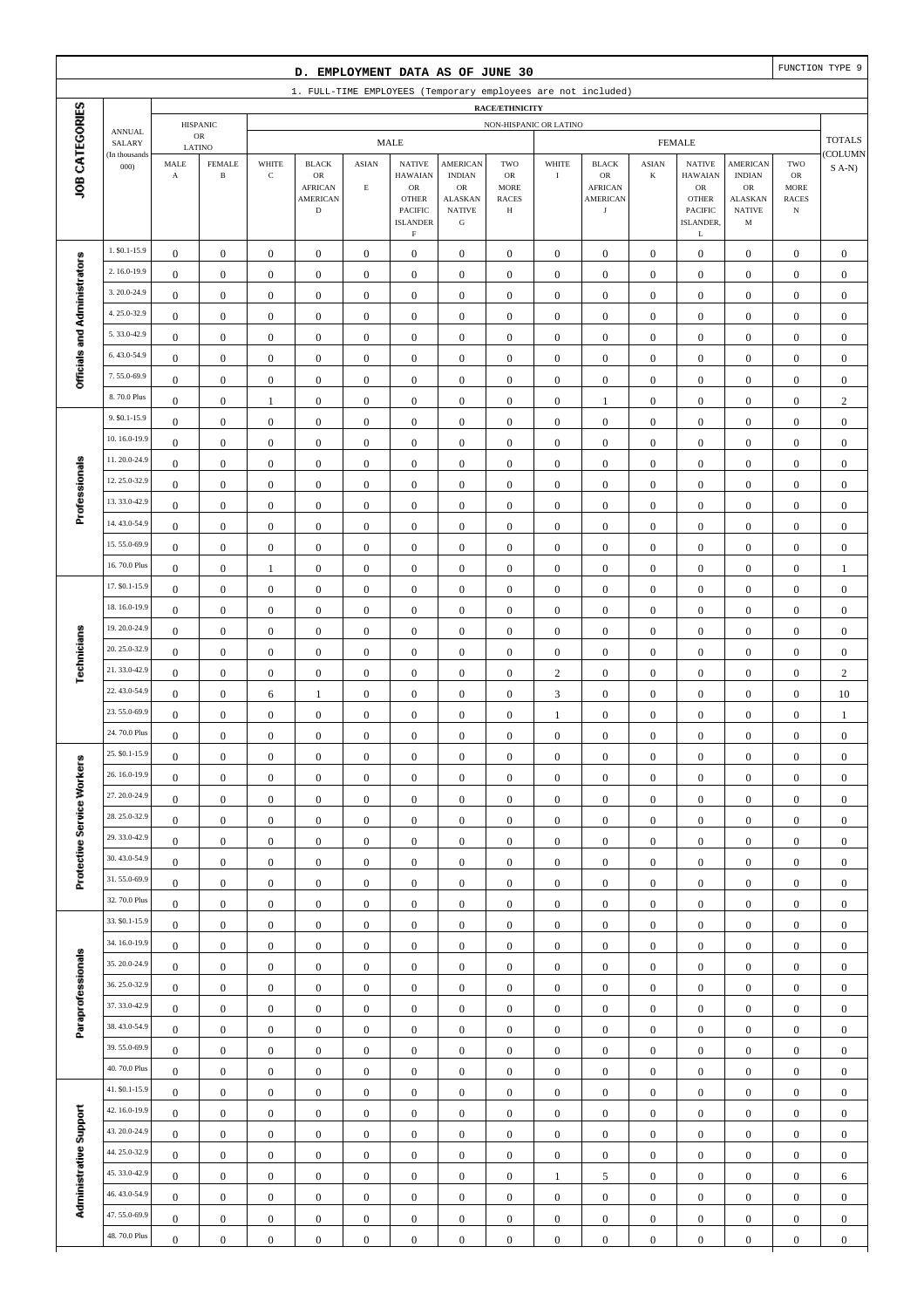|                            |                              |                                |                               |                  | D. EMPLOYMENT DATA AS OF JUNE 30                                          |                         |                                                                                      |                                                              |                                                          |                        |                                                       |                  |                                                                                  |                                                      |                                                  | FUNCTION TYPE 9  |
|----------------------------|------------------------------|--------------------------------|-------------------------------|------------------|---------------------------------------------------------------------------|-------------------------|--------------------------------------------------------------------------------------|--------------------------------------------------------------|----------------------------------------------------------|------------------------|-------------------------------------------------------|------------------|----------------------------------------------------------------------------------|------------------------------------------------------|--------------------------------------------------|------------------|
|                            |                              |                                |                               |                  | 1. FULL-TIME EMPLOYEES (Temporary employees are not included)             |                         |                                                                                      |                                                              |                                                          |                        |                                                       |                  |                                                                                  |                                                      |                                                  |                  |
|                            |                              |                                |                               |                  |                                                                           |                         |                                                                                      |                                                              | <b>RACE/ETHNICITY</b>                                    |                        |                                                       |                  |                                                                                  |                                                      |                                                  |                  |
|                            | <b>ANNUAL</b><br>SALARY      |                                | <b>HISPANIC</b><br>${\sf OR}$ |                  |                                                                           |                         | <b>MALE</b>                                                                          |                                                              |                                                          | NON-HISPANIC OR LATINO |                                                       |                  | <b>FEMALE</b>                                                                    |                                                      |                                                  | <b>TOTALS</b>    |
|                            | (In thousands                | LATINO<br>MALE                 | <b>FEMALE</b>                 | WHITE            | <b>BLACK</b>                                                              | <b>ASIAN</b>            | <b>NATIVE</b>                                                                        | <b>AMERICAN</b>                                              | TWO                                                      | WHITE                  | <b>BLACK</b>                                          | <b>ASIAN</b>     | <b>NATIVE</b>                                                                    | <b>AMERICAN</b>                                      | TWO                                              | COLUMN           |
| JOB CATEGORIES             | 000                          | $\boldsymbol{\rm{A}}$          | $\, {\bf B}$                  | $\mathbf C$      | $_{\rm OR}$<br><b>AFRICAN</b><br><b>AMERICAN</b><br>$\mathbf D$           | $\mathop{\hbox{\bf E}}$ | <b>HAWAIAN</b><br><b>OR</b><br><b>OTHER</b><br>PACIFIC<br><b>ISLANDER</b><br>$\rm F$ | <b>INDIAN</b><br>OR<br>ALASKAN<br><b>NATIVE</b><br>${\bf G}$ | <b>OR</b><br><b>MORE</b><br><b>RACES</b><br>$\, {\rm H}$ | $\rm I$                | OR<br><b>AFRICAN</b><br><b>AMERICAN</b><br>$_{\rm J}$ | $\bf K$          | <b>HAWAIAN</b><br>${\rm OR}$<br><b>OTHER</b><br><b>PACIFIC</b><br>ISLANDER,<br>L | <b>INDIAN</b><br>OR<br>ALASKAN<br><b>NATIVE</b><br>M | ${\rm OR}$<br>MORE<br><b>RACES</b><br>$_{\rm N}$ | $S$ A-N)         |
|                            | 49. \$0.1-15.9               | $\boldsymbol{0}$               | $\mathbf{0}$                  | $\boldsymbol{0}$ | $\boldsymbol{0}$                                                          | $\boldsymbol{0}$        | $\boldsymbol{0}$                                                                     | $\boldsymbol{0}$                                             | $\boldsymbol{0}$                                         | $\boldsymbol{0}$       | $\boldsymbol{0}$                                      | $\mathbf{0}$     | $\mathbf{0}$                                                                     | $\boldsymbol{0}$                                     | $\boldsymbol{0}$                                 | $\boldsymbol{0}$ |
|                            | 50.16.0-19.9                 | $\mathbf{0}$                   | $\boldsymbol{0}$              | $\boldsymbol{0}$ | $\boldsymbol{0}$                                                          | $\boldsymbol{0}$        | $\boldsymbol{0}$                                                                     | $\boldsymbol{0}$                                             | $\boldsymbol{0}$                                         | $\boldsymbol{0}$       | $\boldsymbol{0}$                                      | $\boldsymbol{0}$ | $\boldsymbol{0}$                                                                 | $\boldsymbol{0}$                                     | $\boldsymbol{0}$                                 | $\mathbf{0}$     |
| Skilled Craft Workers      | 51.20.0-24.9                 | $\mathbf{0}$                   | $\boldsymbol{0}$              | $\boldsymbol{0}$ | $\boldsymbol{0}$                                                          | $\mathbf{0}$            | $\boldsymbol{0}$                                                                     | $\mathbf{0}$                                                 | $\mathbf{0}$                                             | $\boldsymbol{0}$       | $\boldsymbol{0}$                                      | $\boldsymbol{0}$ | $\boldsymbol{0}$                                                                 | $\boldsymbol{0}$                                     | $\boldsymbol{0}$                                 | $\mathbf{0}$     |
|                            | 52.25.0-32.9                 | $\boldsymbol{0}$               | $\boldsymbol{0}$              | $\boldsymbol{0}$ | $\boldsymbol{0}$                                                          | $\boldsymbol{0}$        | $\boldsymbol{0}$                                                                     | $\boldsymbol{0}$                                             | $\boldsymbol{0}$                                         | $\boldsymbol{0}$       | $\boldsymbol{0}$                                      | $\boldsymbol{0}$ | $\boldsymbol{0}$                                                                 | $\boldsymbol{0}$                                     | $\boldsymbol{0}$                                 | $\boldsymbol{0}$ |
|                            | 53.33.0-42.9                 | $\boldsymbol{0}$               | $\boldsymbol{0}$              | $\boldsymbol{0}$ | $\boldsymbol{0}$                                                          | $\boldsymbol{0}$        | $\boldsymbol{0}$                                                                     | $\boldsymbol{0}$                                             | $\boldsymbol{0}$                                         | $\boldsymbol{0}$       | $\boldsymbol{0}$                                      | $\mathbf{0}$     | $\boldsymbol{0}$                                                                 | $\boldsymbol{0}$                                     | $\boldsymbol{0}$                                 | $\boldsymbol{0}$ |
|                            | 54.43.0-54.9                 | $\boldsymbol{0}$               | $\boldsymbol{0}$              | $\boldsymbol{0}$ | $\boldsymbol{0}$                                                          | $\boldsymbol{0}$        | $\boldsymbol{0}$                                                                     | $\boldsymbol{0}$                                             | $\boldsymbol{0}$                                         | $\boldsymbol{0}$       | $\boldsymbol{0}$                                      | $\boldsymbol{0}$ | $\boldsymbol{0}$                                                                 | $\boldsymbol{0}$                                     | $\boldsymbol{0}$                                 | $\mathbf{0}$     |
|                            | 55.55.0-69.9                 | $\mathbf{0}$                   | $\boldsymbol{0}$              | $\mathbf{2}$     | $\boldsymbol{0}$                                                          | $\mathbf{0}$            | $\boldsymbol{0}$                                                                     | $\mathbf{0}$                                                 | $\boldsymbol{0}$                                         | $\boldsymbol{0}$       | $\mathbf{2}$                                          | $\boldsymbol{0}$ | $\boldsymbol{0}$                                                                 | $\boldsymbol{0}$                                     | $\boldsymbol{0}$                                 | $\overline{4}$   |
|                            | 56.70.0 Plus                 | $\boldsymbol{0}$               | $\boldsymbol{0}$              | $\boldsymbol{0}$ | $\boldsymbol{0}$                                                          | $\boldsymbol{0}$        | $\boldsymbol{0}$                                                                     | $\boldsymbol{0}$                                             | $\boldsymbol{0}$                                         | $\boldsymbol{0}$       | $\boldsymbol{0}$                                      | $\boldsymbol{0}$ | $\boldsymbol{0}$                                                                 | $\boldsymbol{0}$                                     | $\boldsymbol{0}$                                 | $\mathbf{0}$     |
|                            | 57. \$0.1-15.9               | $\boldsymbol{0}$               | $\boldsymbol{0}$              | $\boldsymbol{0}$ | $\boldsymbol{0}$                                                          | $\boldsymbol{0}$        | $\mathbf{0}$                                                                         | $\boldsymbol{0}$                                             | $\boldsymbol{0}$                                         | $\boldsymbol{0}$       | $\boldsymbol{0}$                                      | $\mathbf{0}$     | $\boldsymbol{0}$                                                                 | $\boldsymbol{0}$                                     | $\boldsymbol{0}$                                 | $\boldsymbol{0}$ |
|                            | 58.16.0-19.9                 | $\boldsymbol{0}$               | $\boldsymbol{0}$              | $\boldsymbol{0}$ | $\boldsymbol{0}$                                                          | $\boldsymbol{0}$        | $\boldsymbol{0}$                                                                     | $\boldsymbol{0}$                                             | $\boldsymbol{0}$                                         | $\boldsymbol{0}$       | $\boldsymbol{0}$                                      | $\boldsymbol{0}$ | $\boldsymbol{0}$                                                                 | $\boldsymbol{0}$                                     | $\boldsymbol{0}$                                 | $\mathbf{0}$     |
|                            | 59.20.0-24.9                 | $\mathbf{0}$                   | $\boldsymbol{0}$              | $\boldsymbol{0}$ | $\boldsymbol{0}$                                                          | $\mathbf{0}$            | $\boldsymbol{0}$                                                                     | $\mathbf{0}$                                                 | $\mathbf{0}$                                             | $\boldsymbol{0}$       | $\boldsymbol{0}$                                      | $\boldsymbol{0}$ | $\boldsymbol{0}$                                                                 | $\boldsymbol{0}$                                     | $\boldsymbol{0}$                                 | $\mathbf{0}$     |
|                            | 60.25.0-32.9                 | $\boldsymbol{0}$               | $\boldsymbol{0}$              | $\boldsymbol{0}$ | $\boldsymbol{0}$                                                          | $\boldsymbol{0}$        | $\boldsymbol{0}$                                                                     | $\boldsymbol{0}$                                             | $\boldsymbol{0}$                                         | $\boldsymbol{0}$       | $\boldsymbol{0}$                                      | $\boldsymbol{0}$ | $\boldsymbol{0}$                                                                 | $\boldsymbol{0}$                                     | $\boldsymbol{0}$                                 | $\mathbf{0}$     |
| Service-Maintenance        | 61.33.0-42.9                 | $\boldsymbol{0}$               | $\boldsymbol{0}$              | $\boldsymbol{0}$ | $\boldsymbol{0}$                                                          | $\boldsymbol{0}$        | $\boldsymbol{0}$                                                                     | $\boldsymbol{0}$                                             | $\boldsymbol{0}$                                         | $\boldsymbol{0}$       | $\boldsymbol{0}$                                      | $\mathbf{0}$     | $\boldsymbol{0}$                                                                 | $\boldsymbol{0}$                                     | $\boldsymbol{0}$                                 | $\boldsymbol{0}$ |
|                            | 62.43.0-54.9                 | $\boldsymbol{0}$               | $\boldsymbol{0}$              | $\boldsymbol{0}$ | $\boldsymbol{0}$                                                          | $\boldsymbol{0}$        | $\boldsymbol{0}$                                                                     | $\boldsymbol{0}$                                             | $\boldsymbol{0}$                                         | $\boldsymbol{0}$       | $\boldsymbol{0}$                                      | $\boldsymbol{0}$ | $\boldsymbol{0}$                                                                 | $\boldsymbol{0}$                                     | $\boldsymbol{0}$                                 | $\mathbf{0}$     |
|                            | 63.55.0-69.9                 | $\boldsymbol{0}$               | $\boldsymbol{0}$              | $\boldsymbol{0}$ | $\boldsymbol{0}$                                                          | $\boldsymbol{0}$        | $\boldsymbol{0}$                                                                     | $\mathbf{0}$                                                 | $\boldsymbol{0}$                                         | $\boldsymbol{0}$       | $\boldsymbol{0}$                                      | $\boldsymbol{0}$ | $\boldsymbol{0}$                                                                 | $\boldsymbol{0}$                                     | $\boldsymbol{0}$                                 | $\mathbf{0}$     |
|                            | 64.70.0 Plus                 | $\boldsymbol{0}$               | $\boldsymbol{0}$              | $\boldsymbol{0}$ | $\boldsymbol{0}$                                                          | $\boldsymbol{0}$        | $\boldsymbol{0}$                                                                     | $\boldsymbol{0}$                                             | $\boldsymbol{0}$                                         | $\boldsymbol{0}$       | $\boldsymbol{0}$                                      | $\boldsymbol{0}$ | $\boldsymbol{0}$                                                                 | $\boldsymbol{0}$                                     | $\boldsymbol{0}$                                 | $\mathbf{0}$     |
|                            | 65. TOTAL FULL TIME          | $\boldsymbol{0}$               | $\boldsymbol{0}$              | 10               | $\mathbf{1}$                                                              | $\boldsymbol{0}$        | $\boldsymbol{0}$                                                                     | $\boldsymbol{0}$                                             | $\boldsymbol{0}$                                         | $\tau$                 | $\,8\,$                                               | $\boldsymbol{0}$ | $\boldsymbol{0}$                                                                 | $\mathbf{0}$                                         | $\boldsymbol{0}$                                 | 26               |
| (Lines 1-64)               |                              |                                |                               |                  |                                                                           |                         |                                                                                      |                                                              |                                                          |                        |                                                       |                  |                                                                                  |                                                      |                                                  |                  |
|                            | 66.OFFICIALS/ADMIN           |                                | $2$ .                         |                  | OTHER THAN FULLTIME                                                       |                         | EMPLOYEES                                                                            |                                                              |                                                          |                        | (Including temporary                                  |                  | employees)                                                                       |                                                      |                                                  |                  |
| 67.PROFESSIONALS           |                              | $\mathbf{0}$                   | $\boldsymbol{0}$              | $\boldsymbol{0}$ | $\boldsymbol{0}$                                                          | $\boldsymbol{0}$        | $\boldsymbol{0}$                                                                     | $\boldsymbol{0}$                                             | $\boldsymbol{0}$                                         | $\boldsymbol{0}$       | $\boldsymbol{0}$                                      | $\boldsymbol{0}$ | $\boldsymbol{0}$                                                                 | $\boldsymbol{0}$                                     | $\boldsymbol{0}$                                 | $\boldsymbol{0}$ |
| 68.TECHNICIANS             |                              | $\boldsymbol{0}$               | $\boldsymbol{0}$              | $\boldsymbol{0}$ | $\boldsymbol{0}$                                                          | $\boldsymbol{0}$        | $\boldsymbol{0}$                                                                     | $\boldsymbol{0}$                                             | $\boldsymbol{0}$                                         | $\boldsymbol{0}$       | $\sqrt{2}$                                            | $\mathbf{0}$     | $\boldsymbol{0}$                                                                 | $\boldsymbol{0}$                                     | $\boldsymbol{0}$                                 | $\sqrt{2}$       |
|                            | <b>69.PROTECTIVE SERVICE</b> | $\boldsymbol{0}$               | $\boldsymbol{0}$              | $\boldsymbol{0}$ | $\boldsymbol{0}$                                                          | $\boldsymbol{0}$        | $\boldsymbol{0}$                                                                     | $\boldsymbol{0}$                                             | $\boldsymbol{0}$                                         | $\boldsymbol{0}$       | $\boldsymbol{0}$                                      | $\boldsymbol{0}$ | $\boldsymbol{0}$                                                                 | $\boldsymbol{0}$                                     | $\boldsymbol{0}$                                 | $\mathbf{0}$     |
|                            | 70.PARA-PROFESSIONAL         | $\boldsymbol{0}$               | $\boldsymbol{0}$              | $\boldsymbol{0}$ | $\boldsymbol{0}$                                                          | $\boldsymbol{0}$        | $\boldsymbol{0}$                                                                     | $\boldsymbol{0}$                                             | $\boldsymbol{0}$                                         | $\boldsymbol{0}$       | $\boldsymbol{0}$                                      | $\mathbf{0}$     | $\mathbf{0}$                                                                     | $\boldsymbol{0}$                                     | $\boldsymbol{0}$                                 | $\mathbf{0}$     |
| 71.ADMIN. SUPPORT          |                              | $\boldsymbol{0}$               | $\boldsymbol{0}$              | $\boldsymbol{0}$ | $\boldsymbol{0}$                                                          | $\boldsymbol{0}$        | $\boldsymbol{0}$                                                                     | $\boldsymbol{0}$                                             | $\mathbf{0}$                                             | $\boldsymbol{0}$       | $\boldsymbol{0}$                                      | $\boldsymbol{0}$ | $\boldsymbol{0}$                                                                 | $\boldsymbol{0}$                                     | $\boldsymbol{0}$                                 | $\boldsymbol{0}$ |
| 72.SKILLED CRAFT           |                              | $\overline{0}$                 | $\boldsymbol{0}$              | $\boldsymbol{0}$ | $\Omega$                                                                  | $\mathbf{0}$            | $\boldsymbol{0}$                                                                     | $\boldsymbol{0}$                                             | $\Omega$                                                 | $\boldsymbol{0}$       | $\boldsymbol{0}$                                      | $\boldsymbol{0}$ | $\boldsymbol{0}$                                                                 | $\theta$                                             | $\boldsymbol{0}$                                 | $\theta$         |
|                            | 73.SERVICE/MAINTENAN         | $\mathbf{0}$<br>$\overline{0}$ | $\boldsymbol{0}$              | $\boldsymbol{0}$ | $\mathbf{0}$                                                              | $\boldsymbol{0}$        | $\boldsymbol{0}$                                                                     | $\boldsymbol{0}$                                             | $\boldsymbol{0}$                                         | $\mathbf{0}$           | $\mathbf{0}$                                          | $\mathbf{0}$     | $\mathbf{0}$                                                                     | $\overline{0}$                                       | $\mathbf{0}$                                     | $\mathbf{0}$     |
| CE                         |                              |                                | $\mathbf{0}$                  | $\boldsymbol{0}$ | $\boldsymbol{0}$                                                          | $\boldsymbol{0}$        | $\mathbf{0}$                                                                         | $\boldsymbol{0}$                                             | $\mathbf{0}$                                             | $\boldsymbol{0}$       | $\boldsymbol{0}$                                      | $\mathbf{0}$     | $\mathbf{0}$                                                                     | $\overline{0}$                                       | $\mathbf{0}$                                     | $\mathbf{0}$     |
| FULL TIME<br>(Lines 66-73) | 74. TOTAL OTHER THAN         | $\overline{0}$                 | $\mathbf{0}$                  | $\boldsymbol{0}$ | $\mathbf{0}$                                                              | $\mathbf{0}$            | $\mathbf{0}$                                                                         | $\boldsymbol{0}$                                             | $\boldsymbol{0}$                                         | $\mathbf{0}$           | $\overline{2}$                                        | $\mathbf{0}$     | $\mathbf{0}$                                                                     | $\overline{0}$                                       | $\mathbf{0}$                                     | $\overline{c}$   |
|                            |                              |                                |                               |                  | 3. NEW HIRES DURING FISCAL YEAR Permanent full time only JULY 1 - JUNE 30 |                         |                                                                                      |                                                              |                                                          |                        |                                                       |                  |                                                                                  |                                                      |                                                  |                  |
|                            | 75.OFFICIALS/ADMIN           | $\boldsymbol{0}$               | $\mathbf{0}$                  | $\boldsymbol{0}$ | $\mathbf{0}$                                                              | $\boldsymbol{0}$        | $\mathbf{0}$                                                                         | $\boldsymbol{0}$                                             | $\overline{0}$                                           | $\overline{0}$         | $\boldsymbol{0}$                                      | $\mathbf{0}$     | $\mathbf{0}$                                                                     | $\overline{0}$                                       | $\mathbf{0}$                                     | $\mathbf{0}$     |
| 76.PROFESSIONALS           |                              | $\mathbf{0}$                   | $\boldsymbol{0}$              | $\boldsymbol{0}$ | $\mathbf{0}$                                                              | $\boldsymbol{0}$        | $\mathbf{0}$                                                                         | $\boldsymbol{0}$                                             | $\boldsymbol{0}$                                         | $\mathbf{0}$           | 1                                                     | $\mathbf{0}$     | $\mathbf{0}$                                                                     | $\mathbf{0}$                                         | $\boldsymbol{0}$                                 | $\mathbf{1}$     |
| 77.TECHNICIANS             |                              | $\boldsymbol{0}$               | $\boldsymbol{0}$              | $\boldsymbol{0}$ | $\boldsymbol{0}$                                                          | $\boldsymbol{0}$        | $\boldsymbol{0}$                                                                     | $\boldsymbol{0}$                                             | $\boldsymbol{0}$                                         | $\mathbf{0}$           | $\boldsymbol{0}$                                      | $\overline{0}$   | $\mathbf{0}$                                                                     | $\boldsymbol{0}$                                     | $\boldsymbol{0}$                                 | $\boldsymbol{0}$ |
|                            | 78. PROTECTIVE SERVICE       | $\mathbf{0}$                   | $\mathbf{0}$                  | $\boldsymbol{0}$ | $\mathbf{0}$                                                              | $\boldsymbol{0}$        | $\mathbf{0}$                                                                         | $\boldsymbol{0}$                                             | $\overline{0}$                                           | $\overline{0}$         | $\boldsymbol{0}$                                      | $\mathbf{0}$     | $\mathbf{0}$                                                                     | $\overline{0}$                                       | $\overline{0}$                                   | $\boldsymbol{0}$ |
|                            | 79.PARA-PROFESSIONAL         | $\mathbf{0}$                   | $\mathbf{0}$                  | $\mathbf{0}$     | $\mathbf{0}$                                                              | $\mathbf{0}$            | $\mathbf{0}$                                                                         | $\mathbf{0}$                                                 | $\overline{0}$                                           | $\mathbf{0}$           | $\boldsymbol{0}$                                      | $\overline{0}$   | $\overline{0}$                                                                   | $\overline{0}$                                       | $\mathbf{0}$                                     | $\mathbf{0}$     |
| 80.ADMIN. SUPPORT          |                              | $\mathbf{0}$                   | $\boldsymbol{0}$              | $\boldsymbol{0}$ | $\mathbf{0}$                                                              | $\boldsymbol{0}$        | $\boldsymbol{0}$                                                                     | $\boldsymbol{0}$                                             | $\boldsymbol{0}$                                         | $\mathbf{0}$           | $\boldsymbol{0}$                                      | $\mathbf{0}$     | $\mathbf{0}$                                                                     | $\boldsymbol{0}$                                     | $\boldsymbol{0}$                                 | $\mathbf{0}$     |
| 81.SKILLED CRAFT           |                              | $\mathbf{0}$                   | $\mathbf{0}$                  | $\boldsymbol{0}$ | $\boldsymbol{0}$                                                          | $\boldsymbol{0}$        | $\mathbf{0}$                                                                         | $\boldsymbol{0}$                                             | $\boldsymbol{0}$                                         | $\boldsymbol{0}$       | 1                                                     | $\mathbf{0}$     | $\mathbf{0}$                                                                     | $\boldsymbol{0}$                                     | $\boldsymbol{0}$                                 | 1                |
| CE                         | 82.SERVICE/MAINTENAN         | $\overline{0}$                 | $\boldsymbol{0}$              | $\boldsymbol{0}$ | $\boldsymbol{0}$                                                          | $\boldsymbol{0}$        | $\boldsymbol{0}$                                                                     | $\boldsymbol{0}$                                             | $\mathbf{0}$                                             | $\boldsymbol{0}$       | $\boldsymbol{0}$                                      | $\mathbf{0}$     | $\boldsymbol{0}$                                                                 | $\overline{0}$                                       | $\mathbf{0}$                                     | $\mathbf{0}$     |
| (Lines 75-82)              | 83. TOTAL NEW HIRES          | $\mathbf{0}$                   | $\boldsymbol{0}$              | $\boldsymbol{0}$ | $\boldsymbol{0}$                                                          | $\boldsymbol{0}$        | $\boldsymbol{0}$                                                                     | $\boldsymbol{0}$                                             | $\boldsymbol{0}$                                         | $\boldsymbol{0}$       | $\sqrt{2}$                                            | $\boldsymbol{0}$ | $\boldsymbol{0}$                                                                 | $\boldsymbol{0}$                                     | $\boldsymbol{0}$                                 | $\overline{c}$   |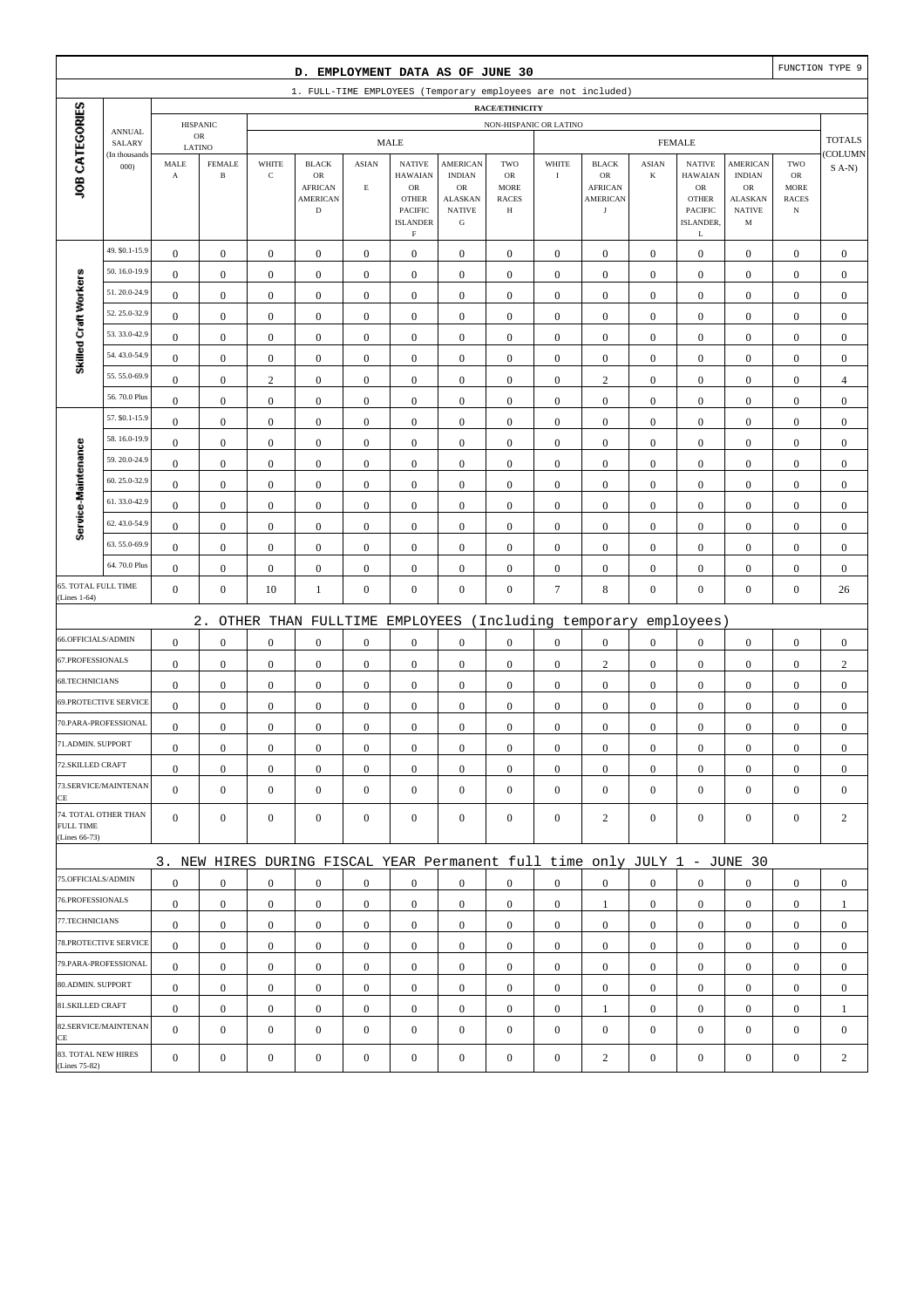|                                           |                                                                                                                   | <b>FUNCTION TYPE 9</b>                                                                                                                                              |              |                                               |  |
|-------------------------------------------|-------------------------------------------------------------------------------------------------------------------|---------------------------------------------------------------------------------------------------------------------------------------------------------------------|--------------|-----------------------------------------------|--|
|                                           |                                                                                                                   | REMARKS (List National Crime Information Center (NCIC) number assigned to any Criminal Justice Agencies whose data are included in this report)                     |              |                                               |  |
| ***LIST AGENCIES INCLUDED ON THIS FORM*** |                                                                                                                   |                                                                                                                                                                     |              |                                               |  |
|                                           | City of Gainesville Code Enforcement, Housing Rehabilitation & low income.                                        |                                                                                                                                                                     |              |                                               |  |
|                                           | instructions. (Willfully false statements on this report are punishable by law, US Code, Title 18, Section 1001.) | CERTIFICATION. I certify that the information given in this report is correct and true to the best of my knowledge and was reported in accordance with accompanying |              |                                               |  |
|                                           | NAME OF PERSON TO CONTACT REGARDING THIS FORM                                                                     |                                                                                                                                                                     | <b>TITLE</b> |                                               |  |
|                                           | Gwendolyn Saffo                                                                                                   |                                                                                                                                                                     |              | Affirmative Action Manager Chief Investigator |  |
|                                           | ADDRESS (Number and Street, City, State, Zip Code)                                                                | <b>TELEPHONE NUMBER</b>                                                                                                                                             | Ext          | <b>FAX NUMBER</b>                             |  |
|                                           | 222 East University Avenue, Gainesville, Florida, 32601                                                           | 352-334-5051                                                                                                                                                        |              | 352-334-2088                                  |  |
| <b>DATE</b>                               | <b>EMAIL</b>                                                                                                      | TYPED NAME/TITLE OF AUTHORIZED OFFICIAL                                                                                                                             |              | <b>SIGNATURE</b>                              |  |

Torey Alston Equal Opportunity Director

2017-09-25

alstontl@cityofgainesville.org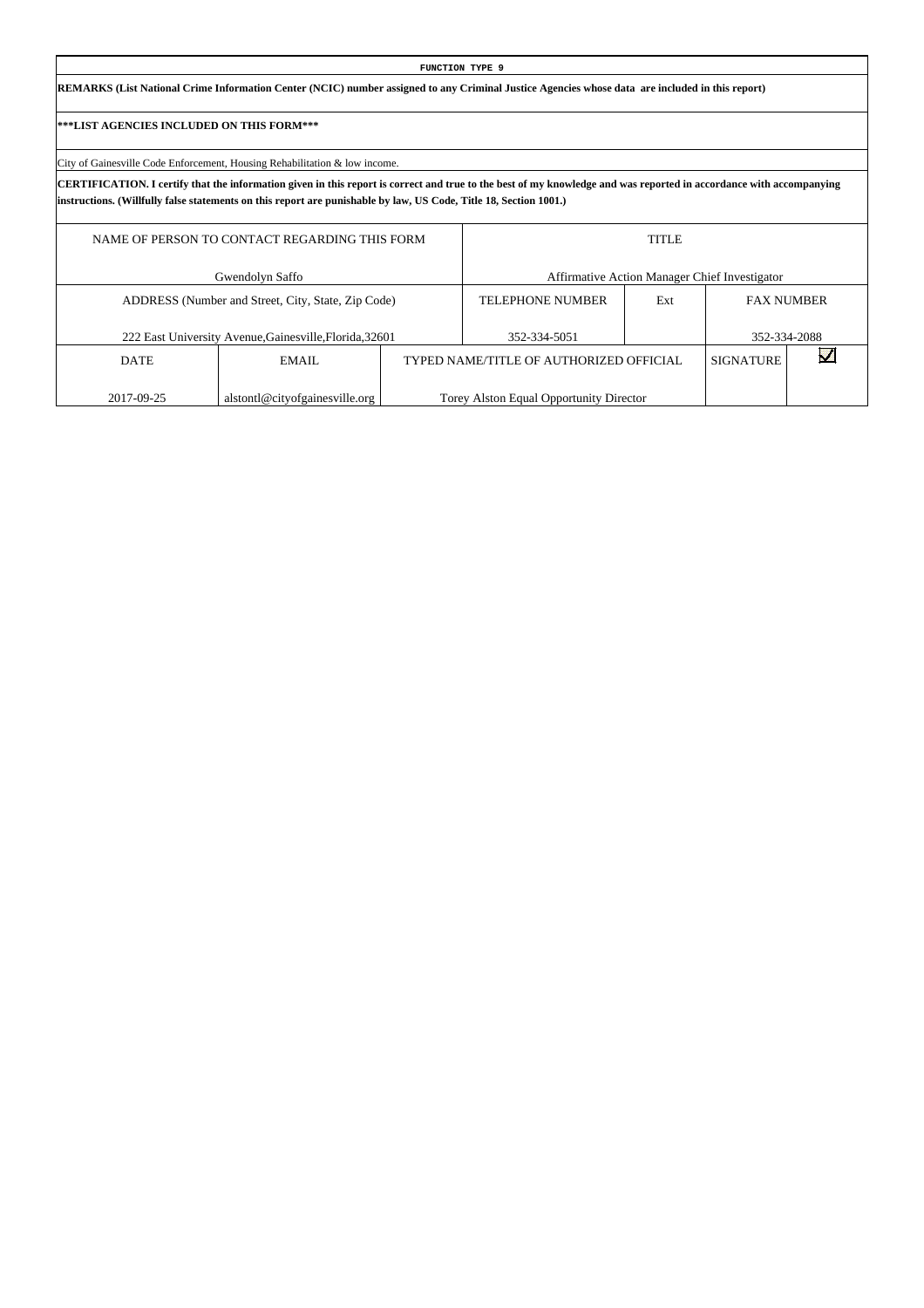|                              |                              |                                             |                               |                                      | D. EMPLOYMENT DATA AS OF JUNE 30                                       |                                      |                                                                                                                    |                                                                                |                                               |                              |                                                                               |                                   |                                                                                                      |                                                                                        |                                        | FUNCTION TYPE 10                     |
|------------------------------|------------------------------|---------------------------------------------|-------------------------------|--------------------------------------|------------------------------------------------------------------------|--------------------------------------|--------------------------------------------------------------------------------------------------------------------|--------------------------------------------------------------------------------|-----------------------------------------------|------------------------------|-------------------------------------------------------------------------------|-----------------------------------|------------------------------------------------------------------------------------------------------|----------------------------------------------------------------------------------------|----------------------------------------|--------------------------------------|
|                              |                              |                                             |                               |                                      | 1. FULL-TIME EMPLOYEES (Temporary employees are not included)          |                                      |                                                                                                                    |                                                                                |                                               |                              |                                                                               |                                   |                                                                                                      |                                                                                        |                                        |                                      |
|                              |                              |                                             | <b>HISPANIC</b>               |                                      |                                                                        |                                      |                                                                                                                    |                                                                                | RACE/ETHNICITY                                | NON-HISPANIC OR LATINO       |                                                                               |                                   |                                                                                                      |                                                                                        |                                        |                                      |
|                              | <b>ANNUAL</b><br>SALARY      |                                             | OR                            |                                      |                                                                        |                                      | MALE                                                                                                               |                                                                                |                                               |                              |                                                                               |                                   | <b>FEMALE</b>                                                                                        |                                                                                        |                                        | <b>TOTALS</b>                        |
| JOB CATEGORIES               | (In thousands<br>000)        | LATINO<br>MALE<br>$\boldsymbol{\mathrm{A}}$ | <b>FEMALE</b><br>$\, {\bf B}$ | WHITE<br>$\mathbf C$                 | <b>BLACK</b><br>OR<br><b>AFRICAN</b><br><b>AMERICAN</b><br>$\mathbf D$ | <b>ASIAN</b><br>$\mathbf E$          | <b>NATIVE</b><br><b>HAWAIAN</b><br>$_{\rm OR}$<br><b>OTHER</b><br><b>PACIFIC</b><br><b>ISLANDER</b><br>$\mathbf F$ | <b>AMERICAN</b><br><b>INDIAN</b><br>OR<br><b>ALASKAN</b><br><b>NATIVE</b><br>G | TWO<br>OR<br><b>MORE</b><br><b>RACES</b><br>Н | WHITE<br>$\;$ I              | <b>BLACK</b><br>${\sf OR}$<br><b>AFRICAN</b><br><b>AMERICAN</b><br>$_{\rm J}$ | $\operatorname{ASIAN}$<br>$\bf K$ | <b>NATIVE</b><br><b>HAWAIAN</b><br>${\sf OR}$<br><b>OTHER</b><br>PACIFIC<br>ISLANDER,<br>$\mathbf L$ | <b>AMERICAN</b><br><b>INDIAN</b><br>${\rm OR}$<br><b>ALASKAN</b><br><b>NATIVE</b><br>M | TWO<br>OR<br>MORE<br><b>RACES</b><br>N | <b>COLUMN</b><br>$S(A-N)$            |
|                              | 1. \$0.1-15.9                | $\boldsymbol{0}$                            | $\overline{0}$                | $\boldsymbol{0}$                     | $\mathbf{0}$                                                           | $\boldsymbol{0}$                     | $\mathbf{0}$                                                                                                       | $\mathbf{0}$                                                                   | $\mathbf{0}$                                  | $\boldsymbol{0}$             | $\boldsymbol{0}$                                                              | $\boldsymbol{0}$                  | $\boldsymbol{0}$                                                                                     | $\boldsymbol{0}$                                                                       | $\mathbf{0}$                           | $\boldsymbol{0}$                     |
|                              | 2.16.0-19.9                  | $\boldsymbol{0}$                            | $\boldsymbol{0}$              | $\boldsymbol{0}$                     | $\boldsymbol{0}$                                                       | $\boldsymbol{0}$                     | $\boldsymbol{0}$                                                                                                   | $\boldsymbol{0}$                                                               | $\boldsymbol{0}$                              | $\boldsymbol{0}$             | $\boldsymbol{0}$                                                              | $\boldsymbol{0}$                  | $\boldsymbol{0}$                                                                                     | $\boldsymbol{0}$                                                                       | $\mathbf{0}$                           | $\boldsymbol{0}$                     |
|                              | 3.20.0-24.9                  | $\boldsymbol{0}$                            | $\boldsymbol{0}$              | $\mathbf{0}$                         | $\mathbf{0}$                                                           | $\boldsymbol{0}$                     | $\boldsymbol{0}$                                                                                                   | $\mathbf{0}$                                                                   | $\mathbf{0}$                                  | $\boldsymbol{0}$             | $\boldsymbol{0}$                                                              | $\boldsymbol{0}$                  | $\mathbf{0}$                                                                                         | $\boldsymbol{0}$                                                                       | $\overline{0}$                         | $\mathbf{0}$                         |
|                              | 4.25.0-32.9                  | $\mathbf{0}$                                | $\boldsymbol{0}$              | $\mathbf{0}$                         | $\boldsymbol{0}$                                                       | $\boldsymbol{0}$                     | $\boldsymbol{0}$                                                                                                   | $\overline{0}$                                                                 | $\boldsymbol{0}$                              | $\boldsymbol{0}$             | $\boldsymbol{0}$                                                              | $\boldsymbol{0}$                  | $\mathbf{0}$                                                                                         | $\boldsymbol{0}$                                                                       | $\overline{0}$                         | $\mathbf{0}$                         |
| Officials and Administrators | 5.33.0-42.9                  | $\boldsymbol{0}$                            | $\boldsymbol{0}$              | $\mathbf{0}$                         | $\mathbf{0}$                                                           | $\boldsymbol{0}$                     | $\boldsymbol{0}$                                                                                                   | $\boldsymbol{0}$                                                               | $\boldsymbol{0}$                              | $\boldsymbol{0}$             | $\boldsymbol{0}$                                                              | $\mathbf{0}$                      | $\boldsymbol{0}$                                                                                     | $\boldsymbol{0}$                                                                       | $\mathbf{0}$                           | $\mathbf{0}$                         |
|                              | 6.43.0-54.9                  | $\boldsymbol{0}$                            | $\boldsymbol{0}$              | $\boldsymbol{0}$                     | $\boldsymbol{0}$                                                       | $\boldsymbol{0}$                     | $\boldsymbol{0}$                                                                                                   | $\boldsymbol{0}$                                                               | $\boldsymbol{0}$                              | $\boldsymbol{0}$             | $\boldsymbol{0}$                                                              | $\boldsymbol{0}$                  | $\boldsymbol{0}$                                                                                     | $\boldsymbol{0}$                                                                       | $\mathbf{0}$                           | $\boldsymbol{0}$                     |
|                              | 7.55.0-69.9                  | $\boldsymbol{0}$                            | $\mathbf{0}$                  | 1                                    | $\boldsymbol{0}$                                                       | $\boldsymbol{0}$                     | $\boldsymbol{0}$                                                                                                   | $\boldsymbol{0}$                                                               | $\mathbf{0}$                                  | $\boldsymbol{2}$             | $\boldsymbol{0}$                                                              | $\boldsymbol{0}$                  | $\boldsymbol{0}$                                                                                     | $\boldsymbol{0}$                                                                       | $\overline{0}$                         | 3                                    |
|                              | 8.70.0 Plus                  | $\mathbf{0}$                                | $\boldsymbol{0}$              | $\overline{c}$                       | 2                                                                      | $\boldsymbol{0}$                     | $\boldsymbol{0}$                                                                                                   | $\mathbf{0}$                                                                   | $\boldsymbol{0}$                              | $\overline{c}$               | $\boldsymbol{0}$                                                              | $\boldsymbol{0}$                  | $\mathbf{0}$                                                                                         | $\boldsymbol{0}$                                                                       | $\mathbf{0}$                           | 6                                    |
|                              | 9. \$0.1-15.9                | $\boldsymbol{0}$                            | $\boldsymbol{0}$              | $\boldsymbol{0}$                     | $\mathbf{0}$                                                           | $\boldsymbol{0}$                     | $\boldsymbol{0}$                                                                                                   | $\boldsymbol{0}$                                                               | $\mathbf{0}$                                  | $\boldsymbol{0}$             | $\boldsymbol{0}$                                                              | $\boldsymbol{0}$                  | $\boldsymbol{0}$                                                                                     | $\boldsymbol{0}$                                                                       | $\mathbf{0}$                           | $\mathbf{0}$                         |
|                              | 10.16.0-19.9                 | $\boldsymbol{0}$                            | $\mathbf{0}$                  | $\boldsymbol{0}$                     | $\boldsymbol{0}$                                                       | $\boldsymbol{0}$                     | $\boldsymbol{0}$                                                                                                   | $\boldsymbol{0}$                                                               | $\boldsymbol{0}$                              | $\boldsymbol{0}$             | $\boldsymbol{0}$                                                              | $\boldsymbol{0}$                  | $\boldsymbol{0}$                                                                                     | $\boldsymbol{0}$                                                                       | $\mathbf{0}$                           | $\boldsymbol{0}$                     |
|                              | 11.20.0-24.9                 | $\overline{0}$                              | $\boldsymbol{0}$              | $\boldsymbol{0}$                     | $\mathbf{0}$                                                           | $\boldsymbol{0}$                     | $\boldsymbol{0}$                                                                                                   | $\boldsymbol{0}$                                                               | $\mathbf{0}$                                  | $\boldsymbol{0}$             | $\boldsymbol{0}$                                                              | $\boldsymbol{0}$                  | $\mathbf{0}$                                                                                         | $\boldsymbol{0}$                                                                       | $\mathbf{0}$                           | $\mathbf{0}$                         |
|                              | 12.25.0-32.9                 | $\mathbf{0}$                                | $\boldsymbol{0}$              | $\boldsymbol{0}$                     | $\boldsymbol{0}$                                                       | $\boldsymbol{0}$                     | $\boldsymbol{0}$                                                                                                   | $\mathbf{0}$                                                                   | $\boldsymbol{0}$                              | $\boldsymbol{0}$             | $\boldsymbol{0}$                                                              | $\boldsymbol{0}$                  | $\mathbf{0}$                                                                                         | $\boldsymbol{0}$                                                                       | $\mathbf{0}$                           | $\boldsymbol{0}$                     |
| Professionals                | 13.33.0-42.9                 | $\boldsymbol{0}$                            | $\boldsymbol{0}$              | $\boldsymbol{0}$                     | $\mathbf{0}$                                                           | $\boldsymbol{0}$                     | $\boldsymbol{0}$                                                                                                   | $\boldsymbol{0}$                                                               | $\boldsymbol{0}$                              | $\boldsymbol{0}$             | $\boldsymbol{0}$                                                              | $\boldsymbol{0}$                  | $\boldsymbol{0}$                                                                                     | $\boldsymbol{0}$                                                                       | $\mathbf{0}$                           | $\boldsymbol{0}$                     |
|                              | 14.43.0-54.9                 | $\boldsymbol{0}$                            | $\boldsymbol{0}$              | $\sqrt{2}$                           | $\boldsymbol{0}$                                                       | $\boldsymbol{0}$                     | $\boldsymbol{0}$                                                                                                   | 1                                                                              | $\boldsymbol{0}$                              | $\mathbf{1}$                 | $\mathfrak{Z}$                                                                | $\boldsymbol{0}$                  | $\boldsymbol{0}$                                                                                     | $\boldsymbol{0}$                                                                       | $\boldsymbol{0}$                       | $\boldsymbol{7}$                     |
|                              | 15.55.0-69.9                 | $\mathbf{0}$                                | $\boldsymbol{0}$              | 1                                    | 1                                                                      | $\boldsymbol{0}$                     | $\boldsymbol{0}$                                                                                                   | $\mathbf{0}$                                                                   | $\mathbf{0}$                                  | 1                            | 1                                                                             | $\boldsymbol{0}$                  | $\mathbf{0}$                                                                                         | $\boldsymbol{0}$                                                                       | $\overline{0}$                         | $\overline{4}$                       |
|                              | 16.70.0 Plus                 | $\overline{0}$                              | $\boldsymbol{0}$              | $\overline{c}$                       | 1                                                                      | $\boldsymbol{0}$                     | $\boldsymbol{0}$                                                                                                   | $\overline{0}$                                                                 | $\boldsymbol{0}$                              | $\boldsymbol{0}$             | $\boldsymbol{0}$                                                              | $\boldsymbol{0}$                  | $\mathbf{0}$                                                                                         | $\boldsymbol{0}$                                                                       | $\overline{0}$                         | $\mathfrak{Z}$                       |
|                              | 17. \$0.1-15.9               | $\boldsymbol{0}$                            | $\boldsymbol{0}$              | $\mathbf{0}$                         | $\mathbf{0}$                                                           | $\boldsymbol{0}$                     | $\boldsymbol{0}$                                                                                                   | $\boldsymbol{0}$                                                               | $\boldsymbol{0}$                              | $\boldsymbol{0}$             | $\boldsymbol{0}$                                                              | $\mathbf{0}$                      | $\boldsymbol{0}$                                                                                     | $\boldsymbol{0}$                                                                       | $\mathbf{0}$                           | $\mathbf{0}$                         |
|                              | 18.16.0-19.9                 | $\boldsymbol{0}$                            | $\boldsymbol{0}$              | $\boldsymbol{0}$                     | $\boldsymbol{0}$                                                       | $\boldsymbol{0}$                     | $\boldsymbol{0}$                                                                                                   | $\boldsymbol{0}$                                                               | $\boldsymbol{0}$                              | $\boldsymbol{0}$             | $\boldsymbol{0}$                                                              | $\boldsymbol{0}$                  | $\boldsymbol{0}$                                                                                     | $\boldsymbol{0}$                                                                       | $\boldsymbol{0}$                       | $\boldsymbol{0}$                     |
|                              | 19.20.0-24.9<br>20.25.0-32.9 | $\overline{0}$                              | $\boldsymbol{0}$              | $\boldsymbol{0}$                     | $\mathbf{0}$                                                           | $\boldsymbol{0}$                     | $\boldsymbol{0}$                                                                                                   | $\boldsymbol{0}$                                                               | $\mathbf{0}$                                  | $\boldsymbol{0}$             | $\boldsymbol{0}$                                                              | $\boldsymbol{0}$                  | $\mathbf{0}$                                                                                         | $\boldsymbol{0}$                                                                       | $\mathbf{0}$                           | $\mathbf{0}$                         |
| Technicians                  | 21.33.0-42.9                 | $\boldsymbol{0}$                            | $\boldsymbol{0}$              | $\boldsymbol{0}$                     | $\boldsymbol{0}$                                                       | $\boldsymbol{0}$                     | $\boldsymbol{0}$                                                                                                   | $\boldsymbol{0}$                                                               | $\boldsymbol{0}$                              | $\boldsymbol{0}$             | $\boldsymbol{0}$                                                              | $\boldsymbol{0}$                  | $\boldsymbol{0}$                                                                                     | $\boldsymbol{0}$                                                                       | $\mathbf{0}$                           | $\boldsymbol{0}$                     |
|                              | 22.43.0-54.9                 | $\boldsymbol{0}$                            | $\boldsymbol{0}$              | 1                                    | $\boldsymbol{0}$                                                       | $\boldsymbol{0}$                     | $\boldsymbol{0}$                                                                                                   | $\boldsymbol{0}$                                                               | $\boldsymbol{0}$                              | $\boldsymbol{0}$             | 1                                                                             | $\boldsymbol{0}$                  | $\boldsymbol{0}$                                                                                     | $\boldsymbol{0}$                                                                       | $\mathbf{0}$                           | $\sqrt{2}$                           |
|                              | 23.55.0-69.9                 | $\boldsymbol{0}$                            | $\boldsymbol{0}$              | 8                                    | $\boldsymbol{0}$                                                       | $\boldsymbol{0}$                     | $\boldsymbol{0}$                                                                                                   | $\boldsymbol{0}$                                                               | $\boldsymbol{0}$                              | 1                            | $\boldsymbol{0}$                                                              | $\boldsymbol{0}$                  | $\boldsymbol{0}$                                                                                     | $\boldsymbol{0}$                                                                       | $\mathbf{0}$                           | 9                                    |
|                              | 24.70.0 Plus                 | $\boldsymbol{0}$                            | $\boldsymbol{0}$              | $\overline{4}$                       | $\boldsymbol{0}$                                                       | $\boldsymbol{0}$                     | $\boldsymbol{0}$                                                                                                   | $\boldsymbol{0}$                                                               | $\boldsymbol{0}$                              | $\boldsymbol{0}$             | $\boldsymbol{0}$                                                              | $\boldsymbol{0}$                  | $\boldsymbol{0}$                                                                                     | $\mathbf{0}$                                                                           | $\mathbf{0}$                           | $\overline{4}$                       |
|                              | 25. \$0.1-15.9               | $\boldsymbol{0}$                            | $\boldsymbol{0}$              | $\boldsymbol{0}$                     | $\boldsymbol{0}$                                                       | $\boldsymbol{0}$                     | $\boldsymbol{0}$                                                                                                   | $\mathbf{0}$                                                                   | $\boldsymbol{0}$                              | $\mathbf{0}$                 | $\boldsymbol{0}$                                                              | $\boldsymbol{0}$                  | $\boldsymbol{0}$                                                                                     | $\boldsymbol{0}$                                                                       | $\mathbf{0}$                           | $\boldsymbol{0}$                     |
| Protective Service Workers   | 26.16.0-19.9                 | $\boldsymbol{0}$<br>$\boldsymbol{0}$        | $\bf{0}$<br>$\boldsymbol{0}$  | $\boldsymbol{0}$<br>$\boldsymbol{0}$ | $\boldsymbol{0}$<br>$\boldsymbol{0}$                                   | $\boldsymbol{0}$<br>$\boldsymbol{0}$ | $\boldsymbol{0}$<br>$\boldsymbol{0}$                                                                               | 0<br>$\boldsymbol{0}$                                                          | $\boldsymbol{0}$<br>$\boldsymbol{0}$          | $\bf{0}$<br>$\boldsymbol{0}$ | $\boldsymbol{0}$<br>$\boldsymbol{0}$                                          | 0<br>$\boldsymbol{0}$             | $\boldsymbol{0}$<br>$\boldsymbol{0}$                                                                 | $\boldsymbol{0}$<br>$\boldsymbol{0}$                                                   | 0<br>$\boldsymbol{0}$                  | $\boldsymbol{0}$<br>$\boldsymbol{0}$ |
|                              | 27.20.0-24.9                 | $\overline{0}$                              | $\boldsymbol{0}$              | $\boldsymbol{0}$                     | $\boldsymbol{0}$                                                       | $\boldsymbol{0}$                     | $\boldsymbol{0}$                                                                                                   | $\boldsymbol{0}$                                                               | $\boldsymbol{0}$                              | $\boldsymbol{0}$             | $\boldsymbol{0}$                                                              | $\boldsymbol{0}$                  | $\boldsymbol{0}$                                                                                     | $\boldsymbol{0}$                                                                       | $\boldsymbol{0}$                       | $\boldsymbol{0}$                     |
|                              | 28.25.0-32.9                 | $\mathbf{0}$                                | $\boldsymbol{0}$              | $\boldsymbol{0}$                     | $\boldsymbol{0}$                                                       | $\boldsymbol{0}$                     | $\boldsymbol{0}$                                                                                                   | $\overline{0}$                                                                 | $\boldsymbol{0}$                              | $\boldsymbol{0}$             | $\boldsymbol{0}$                                                              | $\boldsymbol{0}$                  | $\boldsymbol{0}$                                                                                     | $\boldsymbol{0}$                                                                       | $\overline{0}$                         | $\boldsymbol{0}$                     |
|                              | 29.33.0-42.9                 | $\boldsymbol{0}$                            | $\boldsymbol{0}$              | $\boldsymbol{0}$                     | $\boldsymbol{0}$                                                       | $\boldsymbol{0}$                     | $\boldsymbol{0}$                                                                                                   | $\overline{0}$                                                                 | $\boldsymbol{0}$                              | $\boldsymbol{0}$             | $\boldsymbol{0}$                                                              | $\boldsymbol{0}$                  | $\boldsymbol{0}$                                                                                     | $\boldsymbol{0}$                                                                       | $\overline{0}$                         | $\boldsymbol{0}$                     |
|                              | 30.43.0-54.9                 | $\boldsymbol{0}$                            | $\boldsymbol{0}$              | $\boldsymbol{0}$                     | $\boldsymbol{0}$                                                       | $\boldsymbol{0}$                     | $\boldsymbol{0}$                                                                                                   | $\boldsymbol{0}$                                                               | $\boldsymbol{0}$                              | $\boldsymbol{0}$             | $\boldsymbol{0}$                                                              | $\boldsymbol{0}$                  | $\boldsymbol{0}$                                                                                     | $\boldsymbol{0}$                                                                       | $\boldsymbol{0}$                       | $\boldsymbol{0}$                     |
|                              | 31.55.0-69.9                 | $\mathbf{0}$                                | $\boldsymbol{0}$              | $\boldsymbol{0}$                     | $\boldsymbol{0}$                                                       | $\boldsymbol{0}$                     | $\boldsymbol{0}$                                                                                                   | $\mathbf{0}$                                                                   | $\boldsymbol{0}$                              | $\boldsymbol{0}$             | $\boldsymbol{0}$                                                              | $\boldsymbol{0}$                  | $\boldsymbol{0}$                                                                                     | $\boldsymbol{0}$                                                                       | $\boldsymbol{0}$                       | $\boldsymbol{0}$                     |
|                              | 32.70.0 Plus                 | $\mathbf{0}$                                | $\mathbf{0}$                  | $\boldsymbol{0}$                     | $\boldsymbol{0}$                                                       | $\boldsymbol{0}$                     | $\boldsymbol{0}$                                                                                                   | $\overline{0}$                                                                 | $\boldsymbol{0}$                              | $\boldsymbol{0}$             | $\boldsymbol{0}$                                                              | $\boldsymbol{0}$                  | $\boldsymbol{0}$                                                                                     | $\boldsymbol{0}$                                                                       | $\mathbf{0}$                           | $\boldsymbol{0}$                     |
|                              | 33. \$0.1-15.9               | $\boldsymbol{0}$                            | $\boldsymbol{0}$              | $\boldsymbol{0}$                     | $\boldsymbol{0}$                                                       | $\boldsymbol{0}$                     | $\boldsymbol{0}$                                                                                                   | $\boldsymbol{0}$                                                               | $\boldsymbol{0}$                              | $\boldsymbol{0}$             | $\boldsymbol{0}$                                                              | $\boldsymbol{0}$                  | $\boldsymbol{0}$                                                                                     | $\boldsymbol{0}$                                                                       | $\overline{0}$                         | $\boldsymbol{0}$                     |
|                              | 34. 16.0-19.9                | $\boldsymbol{0}$                            | $\boldsymbol{0}$              | $\boldsymbol{0}$                     | $\boldsymbol{0}$                                                       | $\boldsymbol{0}$                     | $\boldsymbol{0}$                                                                                                   | $\boldsymbol{0}$                                                               | $\boldsymbol{0}$                              | $\boldsymbol{0}$             | $\boldsymbol{0}$                                                              | $\boldsymbol{0}$                  | $\boldsymbol{0}$                                                                                     | $\boldsymbol{0}$                                                                       | $\boldsymbol{0}$                       | $\boldsymbol{0}$                     |
| Paraprofessionals            | 35.20.0-24.9                 | $\overline{0}$                              | $\boldsymbol{0}$              | $\boldsymbol{0}$                     | $\boldsymbol{0}$                                                       | $\boldsymbol{0}$                     | $\boldsymbol{0}$                                                                                                   | $\mathbf{0}$                                                                   | $\boldsymbol{0}$                              | $\boldsymbol{0}$             | $\boldsymbol{0}$                                                              | $\boldsymbol{0}$                  | $\boldsymbol{0}$                                                                                     | $\boldsymbol{0}$                                                                       | $\mathbf{0}$                           | $\boldsymbol{0}$                     |
|                              | 36.25.0-32.9                 | $\mathbf{0}$                                | $\boldsymbol{0}$              | $\boldsymbol{0}$                     | $\boldsymbol{0}$                                                       | $\boldsymbol{0}$                     | $\boldsymbol{0}$                                                                                                   | $\overline{0}$                                                                 | $\boldsymbol{0}$                              | $\boldsymbol{0}$             | $\boldsymbol{0}$                                                              | $\boldsymbol{0}$                  | $\boldsymbol{0}$                                                                                     | $\boldsymbol{0}$                                                                       | $\mathbf{0}$                           | $\boldsymbol{0}$                     |
|                              | 37.33.0-42.9                 | $\boldsymbol{0}$                            | $\boldsymbol{0}$              | $\boldsymbol{0}$                     | $\boldsymbol{0}$                                                       | $\boldsymbol{0}$                     | $\boldsymbol{0}$                                                                                                   | $\mathbf{0}$                                                                   | $\boldsymbol{0}$                              | $\boldsymbol{0}$             | $\boldsymbol{0}$                                                              | $\boldsymbol{0}$                  | $\boldsymbol{0}$                                                                                     | $\boldsymbol{0}$                                                                       | $\overline{0}$                         | $\boldsymbol{0}$                     |
|                              | 38.43.0-54.9                 | $\boldsymbol{0}$                            | $\boldsymbol{0}$              | $\boldsymbol{0}$                     | $\boldsymbol{0}$                                                       | $\boldsymbol{0}$                     | $\boldsymbol{0}$                                                                                                   | $\boldsymbol{0}$                                                               | $\boldsymbol{0}$                              | $\boldsymbol{0}$             | $\boldsymbol{0}$                                                              | $\boldsymbol{0}$                  | $\boldsymbol{0}$                                                                                     | $\boldsymbol{0}$                                                                       | $\boldsymbol{0}$                       | $\boldsymbol{0}$                     |
|                              | 39.55.0-69.9                 | $\mathbf{0}$                                | $\mathbf{0}$                  | $\boldsymbol{0}$                     | $\boldsymbol{0}$                                                       | $\boldsymbol{0}$                     | $\boldsymbol{0}$                                                                                                   | $\mathbf{0}$                                                                   | $\boldsymbol{0}$                              | $\boldsymbol{0}$             | $\boldsymbol{0}$                                                              | $\boldsymbol{0}$                  | $\boldsymbol{0}$                                                                                     | $\boldsymbol{0}$                                                                       | $\boldsymbol{0}$                       | $\boldsymbol{0}$                     |
|                              | 40.70.0 Plus                 | $\mathbf{0}$                                | $\boldsymbol{0}$              | $\boldsymbol{0}$                     | $\boldsymbol{0}$                                                       | $\boldsymbol{0}$                     | $\boldsymbol{0}$                                                                                                   | $\overline{0}$                                                                 | $\boldsymbol{0}$                              | $\boldsymbol{0}$             | $\boldsymbol{0}$                                                              | $\boldsymbol{0}$                  | $\boldsymbol{0}$                                                                                     | $\boldsymbol{0}$                                                                       | $\overline{0}$                         | $\boldsymbol{0}$                     |
|                              | 41. \$0.1-15.9               | $\boldsymbol{0}$                            | $\boldsymbol{0}$              | $\boldsymbol{0}$                     | $\boldsymbol{0}$                                                       | $\boldsymbol{0}$                     | $\boldsymbol{0}$                                                                                                   | $\boldsymbol{0}$                                                               | $\boldsymbol{0}$                              | $\boldsymbol{0}$             | $\boldsymbol{0}$                                                              | $\boldsymbol{0}$                  | $\boldsymbol{0}$                                                                                     | $\boldsymbol{0}$                                                                       | $\mathbf{0}$                           | $\boldsymbol{0}$                     |
|                              | 42. 16.0-19.9                | $\boldsymbol{0}$                            | $\boldsymbol{0}$              | $\boldsymbol{0}$                     | $\boldsymbol{0}$                                                       | $\boldsymbol{0}$                     | $\boldsymbol{0}$                                                                                                   | $\boldsymbol{0}$                                                               | $\boldsymbol{0}$                              | $\boldsymbol{0}$             | $\boldsymbol{0}$                                                              | $\boldsymbol{0}$                  | $\boldsymbol{0}$                                                                                     | $\boldsymbol{0}$                                                                       | $\boldsymbol{0}$                       | $\boldsymbol{0}$                     |
|                              | 43.20.0-24.9                 | $\overline{0}$                              | $\boldsymbol{0}$              | $\boldsymbol{0}$                     | $\boldsymbol{0}$                                                       | $\boldsymbol{0}$                     | $\boldsymbol{0}$                                                                                                   | $\overline{0}$                                                                 | $\boldsymbol{0}$                              | $\boldsymbol{0}$             | $\boldsymbol{0}$                                                              | $\boldsymbol{0}$                  | $\boldsymbol{0}$                                                                                     | $\boldsymbol{0}$                                                                       | $\mathbf{0}$                           | $\mathbf{0}$                         |
|                              | 44.25.0-32.9                 | $\mathbf{0}$                                | $\mathbf{0}$                  | $\boldsymbol{0}$                     | $\boldsymbol{0}$                                                       | $\boldsymbol{0}$                     | $\boldsymbol{0}$                                                                                                   | $\overline{0}$                                                                 | $\boldsymbol{0}$                              | $\overline{c}$               | $\mathbf{1}$                                                                  | $\boldsymbol{0}$                  | $\boldsymbol{0}$                                                                                     | $\boldsymbol{0}$                                                                       | $\overline{0}$                         | $\mathfrak{Z}$                       |
|                              | 45.33.0-42.9                 | $\boldsymbol{0}$                            | $\mathbf{1}$                  | $\boldsymbol{0}$                     | $\boldsymbol{0}$                                                       | $\boldsymbol{0}$                     | $\boldsymbol{0}$                                                                                                   | $\boldsymbol{0}$                                                               | $\boldsymbol{0}$                              | $\mathbf{1}$                 | $\boldsymbol{0}$                                                              | $\boldsymbol{0}$                  | $\boldsymbol{0}$                                                                                     | $\boldsymbol{0}$                                                                       | $\overline{0}$                         | $\sqrt{2}$                           |
| Administrative Support       | 46.43.0-54.9                 | $\boldsymbol{0}$                            | $\boldsymbol{0}$              | $\boldsymbol{0}$                     | $\boldsymbol{0}$                                                       | $\boldsymbol{0}$                     | $\boldsymbol{0}$                                                                                                   | $\boldsymbol{0}$                                                               | $\boldsymbol{0}$                              | 1                            | $\boldsymbol{0}$                                                              | $\boldsymbol{0}$                  | $\boldsymbol{0}$                                                                                     | $\boldsymbol{0}$                                                                       | $\boldsymbol{0}$                       | $\mathbf{1}$                         |
|                              | 47.55.0-69.9                 | $\boldsymbol{0}$                            | $\boldsymbol{0}$              | $\boldsymbol{0}$                     | $\boldsymbol{0}$                                                       | $\boldsymbol{0}$                     | $\boldsymbol{0}$                                                                                                   | $\boldsymbol{0}$                                                               | $\boldsymbol{0}$                              | $\boldsymbol{0}$             | $\boldsymbol{0}$                                                              | $\boldsymbol{0}$                  | $\boldsymbol{0}$                                                                                     | $\boldsymbol{0}$                                                                       | $\boldsymbol{0}$                       | $\boldsymbol{0}$                     |
|                              | 48.70.0 Plus                 | $\boldsymbol{0}$                            | $\boldsymbol{0}$              | $\boldsymbol{0}$                     | $\boldsymbol{0}$                                                       | $\boldsymbol{0}$                     | $\boldsymbol{0}$                                                                                                   | $\mathbf{0}$                                                                   | $\boldsymbol{0}$                              | $\boldsymbol{0}$             | $\boldsymbol{0}$                                                              | $\boldsymbol{0}$                  | $\mathbf{0}$                                                                                         | $\boldsymbol{0}$                                                                       | $\mathbf{0}$                           | $\boldsymbol{0}$                     |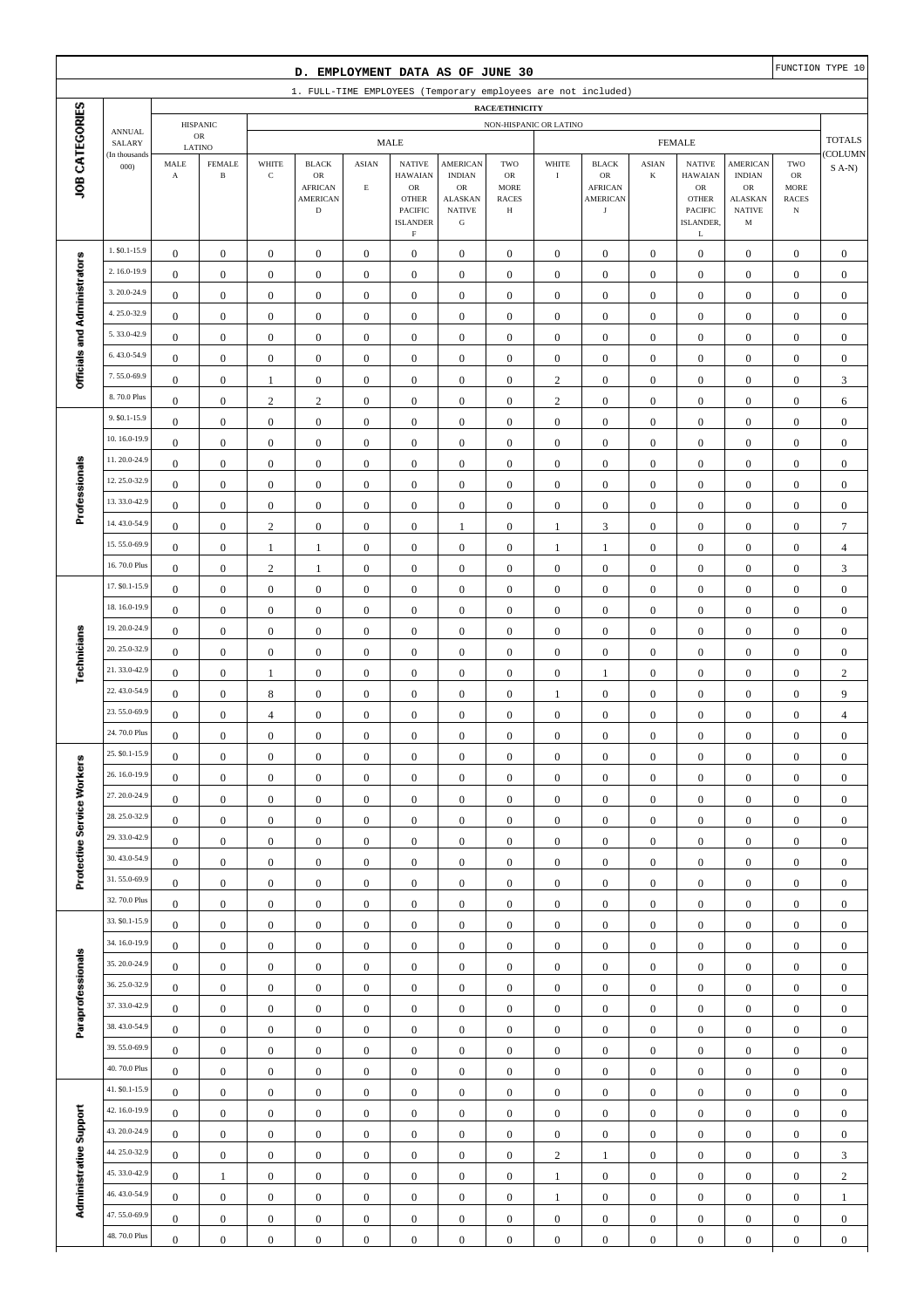|                                      |                              |                               |                               |                      | D. EMPLOYMENT DATA AS OF JUNE 30                                                |                             |                                                                                            |                                                                                 |                                                               |                  |                                                                       |                         |                                                                                              |                                                                         |                                                         | FUNCTION TYPE 10 |
|--------------------------------------|------------------------------|-------------------------------|-------------------------------|----------------------|---------------------------------------------------------------------------------|-----------------------------|--------------------------------------------------------------------------------------------|---------------------------------------------------------------------------------|---------------------------------------------------------------|------------------|-----------------------------------------------------------------------|-------------------------|----------------------------------------------------------------------------------------------|-------------------------------------------------------------------------|---------------------------------------------------------|------------------|
|                                      |                              |                               |                               |                      | 1. FULL-TIME EMPLOYEES (Temporary employees are not included)                   |                             |                                                                                            |                                                                                 |                                                               |                  |                                                                       |                         |                                                                                              |                                                                         |                                                         |                  |
|                                      |                              |                               |                               |                      |                                                                                 |                             |                                                                                            |                                                                                 | <b>RACE/ETHNICITY</b>                                         |                  |                                                                       |                         |                                                                                              |                                                                         |                                                         |                  |
|                                      | <b>ANNUAL</b>                |                               | <b>HISPANIC</b><br>${\sf OR}$ |                      |                                                                                 |                             | <b>MALE</b>                                                                                |                                                                                 | NON-HISPANIC OR LATINO                                        |                  |                                                                       |                         | <b>FEMALE</b>                                                                                |                                                                         |                                                         | <b>TOTALS</b>    |
|                                      | SALARY<br>(In thousands      | LATINO                        |                               |                      |                                                                                 |                             |                                                                                            |                                                                                 |                                                               |                  |                                                                       |                         |                                                                                              |                                                                         |                                                         | (COLUMN          |
| JOB CATEGORIES                       | 000                          | MALE<br>$\boldsymbol{\rm{A}}$ | <b>FEMALE</b><br>$\, {\bf B}$ | WHITE<br>$\mathbf C$ | <b>BLACK</b><br>$_{\rm OR}$<br><b>AFRICAN</b><br><b>AMERICAN</b><br>$\mathbf D$ | <b>ASIAN</b><br>$\mathbf E$ | <b>NATIVE</b><br><b>HAWAIAN</b><br><b>OR</b><br><b>OTHER</b><br>PACIFIC<br><b>ISLANDER</b> | <b>AMERICAN</b><br><b>INDIAN</b><br>OR<br>ALASKAN<br><b>NATIVE</b><br>${\bf G}$ | TWO<br><b>OR</b><br><b>MORE</b><br><b>RACES</b><br>$_{\rm H}$ | WHITE<br>$\rm I$ | <b>BLACK</b><br>OR<br><b>AFRICAN</b><br><b>AMERICAN</b><br>$_{\rm J}$ | <b>ASIAN</b><br>$\bf K$ | <b>NATIVE</b><br><b>HAWAIAN</b><br>${\rm OR}$<br><b>OTHER</b><br><b>PACIFIC</b><br>ISLANDER, | <b>AMERICAN</b><br><b>INDIAN</b><br>OR<br>ALASKAN<br><b>NATIVE</b><br>M | TWO<br>${\rm OR}$<br>MORE<br><b>RACES</b><br>$_{\rm N}$ | $S$ A-N)         |
|                                      | 49. \$0.1-15.9               | $\boldsymbol{0}$              | $\boldsymbol{0}$              | $\boldsymbol{0}$     | $\boldsymbol{0}$                                                                | $\boldsymbol{0}$            | $\rm F$<br>$\boldsymbol{0}$                                                                | $\boldsymbol{0}$                                                                | $\boldsymbol{0}$                                              | $\boldsymbol{0}$ | $\boldsymbol{0}$                                                      | $\mathbf{0}$            | L<br>$\boldsymbol{0}$                                                                        | $\boldsymbol{0}$                                                        | $\boldsymbol{0}$                                        | $\boldsymbol{0}$ |
|                                      | 50.16.0-19.9                 | $\mathbf{0}$                  | $\boldsymbol{0}$              | $\boldsymbol{0}$     | $\boldsymbol{0}$                                                                | $\boldsymbol{0}$            | $\boldsymbol{0}$                                                                           | $\boldsymbol{0}$                                                                | $\boldsymbol{0}$                                              | $\boldsymbol{0}$ | $\boldsymbol{0}$                                                      | $\boldsymbol{0}$        | $\boldsymbol{0}$                                                                             | $\boldsymbol{0}$                                                        | $\boldsymbol{0}$                                        | $\mathbf{0}$     |
| Skilled Craft Workers                | 51.20.0-24.9                 | $\mathbf{0}$                  | $\boldsymbol{0}$              | $\boldsymbol{0}$     | $\boldsymbol{0}$                                                                | $\mathbf{0}$                | $\boldsymbol{0}$                                                                           | $\mathbf{0}$                                                                    | $\mathbf{0}$                                                  | $\boldsymbol{0}$ | $\boldsymbol{0}$                                                      | $\boldsymbol{0}$        | $\boldsymbol{0}$                                                                             | $\boldsymbol{0}$                                                        | $\boldsymbol{0}$                                        | $\mathbf{0}$     |
|                                      | 52.25.0-32.9                 | $\bf{0}$                      | $\boldsymbol{0}$              | $\boldsymbol{0}$     | $\boldsymbol{0}$                                                                | $\boldsymbol{0}$            | $\boldsymbol{0}$                                                                           | $\boldsymbol{0}$                                                                | $\boldsymbol{0}$                                              | $\boldsymbol{0}$ | $\boldsymbol{0}$                                                      | $\boldsymbol{0}$        | $\boldsymbol{0}$                                                                             | $\boldsymbol{0}$                                                        | $\boldsymbol{0}$                                        | $\boldsymbol{0}$ |
|                                      | 53.33.0-42.9                 | $\boldsymbol{0}$              | $\boldsymbol{0}$              | $\boldsymbol{0}$     | $\boldsymbol{0}$                                                                | $\boldsymbol{0}$            | $\boldsymbol{0}$                                                                           | $\boldsymbol{0}$                                                                | $\boldsymbol{0}$                                              | $\boldsymbol{0}$ | $\boldsymbol{0}$                                                      | $\mathbf{0}$            | $\boldsymbol{0}$                                                                             | $\boldsymbol{0}$                                                        | $\boldsymbol{0}$                                        | $\boldsymbol{0}$ |
|                                      | 54.43.0-54.9                 | $\boldsymbol{0}$              | $\boldsymbol{0}$              | $\boldsymbol{0}$     | $\boldsymbol{0}$                                                                | $\boldsymbol{0}$            | $\boldsymbol{0}$                                                                           | $\boldsymbol{0}$                                                                | $\boldsymbol{0}$                                              | $\boldsymbol{0}$ | $\boldsymbol{0}$                                                      | $\boldsymbol{0}$        | $\boldsymbol{0}$                                                                             | $\boldsymbol{0}$                                                        | $\boldsymbol{0}$                                        | $\mathbf{0}$     |
|                                      | 55.55.0-69.9                 | $\mathbf{0}$                  | $\boldsymbol{0}$              | $\boldsymbol{0}$     | $\boldsymbol{0}$                                                                | $\mathbf{0}$                | $\boldsymbol{0}$                                                                           | $\mathbf{0}$                                                                    | $\boldsymbol{0}$                                              | $\boldsymbol{0}$ | $\boldsymbol{0}$                                                      | $\boldsymbol{0}$        | $\boldsymbol{0}$                                                                             | $\boldsymbol{0}$                                                        | $\boldsymbol{0}$                                        | $\mathbf{0}$     |
|                                      | 56.70.0 Plus                 | $\boldsymbol{0}$              | $\boldsymbol{0}$              | $\boldsymbol{0}$     | $\boldsymbol{0}$                                                                | $\boldsymbol{0}$            | $\boldsymbol{0}$                                                                           | $\boldsymbol{0}$                                                                | $\boldsymbol{0}$                                              | $\boldsymbol{0}$ | $\boldsymbol{0}$                                                      | $\boldsymbol{0}$        | $\boldsymbol{0}$                                                                             | $\boldsymbol{0}$                                                        | $\boldsymbol{0}$                                        | $\boldsymbol{0}$ |
|                                      | 57. \$0.1-15.9               | $\boldsymbol{0}$              | $\boldsymbol{0}$              | $\boldsymbol{0}$     | $\boldsymbol{0}$                                                                | $\boldsymbol{0}$            | $\mathbf{0}$                                                                               | $\boldsymbol{0}$                                                                | $\boldsymbol{0}$                                              | $\boldsymbol{0}$ | $\boldsymbol{0}$                                                      | $\mathbf{0}$            | $\boldsymbol{0}$                                                                             | $\boldsymbol{0}$                                                        | $\boldsymbol{0}$                                        | $\boldsymbol{0}$ |
|                                      | 58.16.0-19.9                 | $\boldsymbol{0}$              | $\boldsymbol{0}$              | $\boldsymbol{0}$     | $\boldsymbol{0}$                                                                | $\boldsymbol{0}$            | $\boldsymbol{0}$                                                                           | $\boldsymbol{0}$                                                                | $\boldsymbol{0}$                                              | $\boldsymbol{0}$ | $\boldsymbol{0}$                                                      | $\boldsymbol{0}$        | $\boldsymbol{0}$                                                                             | $\boldsymbol{0}$                                                        | $\boldsymbol{0}$                                        | $\boldsymbol{0}$ |
| Service-Maintenance                  | 59.20.0-24.9                 | $\mathbf{0}$                  | $\boldsymbol{0}$              | $\boldsymbol{0}$     | $\boldsymbol{0}$                                                                | $\mathbf{0}$                | $\boldsymbol{0}$                                                                           | $\boldsymbol{0}$                                                                | $\mathbf{0}$                                                  | $\boldsymbol{0}$ | $\boldsymbol{0}$                                                      | $\boldsymbol{0}$        | $\boldsymbol{0}$                                                                             | $\boldsymbol{0}$                                                        | $\boldsymbol{0}$                                        | $\mathbf{0}$     |
|                                      | 60.25.0-32.9                 | $\boldsymbol{0}$              | $\boldsymbol{0}$              | $\boldsymbol{0}$     | $\boldsymbol{0}$                                                                | $\boldsymbol{0}$            | $\boldsymbol{0}$                                                                           | $\boldsymbol{0}$                                                                | $\boldsymbol{0}$                                              | $\boldsymbol{0}$ | $\boldsymbol{0}$                                                      | $\boldsymbol{0}$        | $\boldsymbol{0}$                                                                             | $\boldsymbol{0}$                                                        | $\boldsymbol{0}$                                        | $\mathbf{0}$     |
|                                      | 61.33.0-42.9                 | $\boldsymbol{0}$              | $\boldsymbol{0}$              | $\boldsymbol{0}$     | $\boldsymbol{0}$                                                                | $\boldsymbol{0}$            | $\boldsymbol{0}$                                                                           | $\boldsymbol{0}$                                                                | $\boldsymbol{0}$                                              | $\boldsymbol{0}$ | $\boldsymbol{0}$                                                      | $\mathbf{0}$            | $\boldsymbol{0}$                                                                             | $\boldsymbol{0}$                                                        | $\boldsymbol{0}$                                        | $\boldsymbol{0}$ |
|                                      | 62.43.0-54.9                 | $\bf{0}$                      | $\boldsymbol{0}$              | $\boldsymbol{0}$     | $\boldsymbol{0}$                                                                | $\boldsymbol{0}$            | $\boldsymbol{0}$                                                                           | $\boldsymbol{0}$                                                                | $\boldsymbol{0}$                                              | $\boldsymbol{0}$ | $\boldsymbol{0}$                                                      | $\boldsymbol{0}$        | $\boldsymbol{0}$                                                                             | $\boldsymbol{0}$                                                        | $\boldsymbol{0}$                                        | $\mathbf{0}$     |
|                                      | 63.55.0-69.9                 | $\boldsymbol{0}$              | $\boldsymbol{0}$              | $\boldsymbol{0}$     | $\boldsymbol{0}$                                                                | $\boldsymbol{0}$            | $\boldsymbol{0}$                                                                           | $\boldsymbol{0}$                                                                | $\boldsymbol{0}$                                              | $\boldsymbol{0}$ | $\boldsymbol{0}$                                                      | $\boldsymbol{0}$        | $\boldsymbol{0}$                                                                             | $\boldsymbol{0}$                                                        | $\boldsymbol{0}$                                        | $\mathbf{0}$     |
|                                      | 64.70.0 Plus                 | $\boldsymbol{0}$              | $\boldsymbol{0}$              | $\boldsymbol{0}$     | $\boldsymbol{0}$                                                                | $\boldsymbol{0}$            | $\boldsymbol{0}$                                                                           | $\boldsymbol{0}$                                                                | $\boldsymbol{0}$                                              | $\boldsymbol{0}$ | $\boldsymbol{0}$                                                      | $\boldsymbol{0}$        | $\boldsymbol{0}$                                                                             | $\boldsymbol{0}$                                                        | $\boldsymbol{0}$                                        | $\mathbf{0}$     |
| 65. TOTAL FULL TIME<br>(Lines 1-64)  |                              | $\boldsymbol{0}$              | $\mathbf{1}$                  | 21                   | $\overline{4}$                                                                  | $\boldsymbol{0}$            | $\boldsymbol{0}$                                                                           | $\mathbf{1}$                                                                    | $\boldsymbol{0}$                                              | 11               | 6                                                                     | $\boldsymbol{0}$        | $\boldsymbol{0}$                                                                             | $\mathbf{0}$                                                            | $\boldsymbol{0}$                                        | 44               |
|                                      |                              |                               | $2$ .                         |                      | OTHER THAN FULLTIME                                                             |                             | EMPLOYEES                                                                                  |                                                                                 |                                                               |                  | (Including temporary                                                  |                         | employees)                                                                                   |                                                                         |                                                         |                  |
| 66.OFFICIALS/ADMIN                   |                              | $\boldsymbol{0}$              | $\boldsymbol{0}$              | $\boldsymbol{0}$     | $\boldsymbol{0}$                                                                | $\boldsymbol{0}$            | $\boldsymbol{0}$                                                                           | $\boldsymbol{0}$                                                                | $\boldsymbol{0}$                                              | $\boldsymbol{0}$ | $\boldsymbol{0}$                                                      | $\boldsymbol{0}$        | $\boldsymbol{0}$                                                                             | $\boldsymbol{0}$                                                        | $\boldsymbol{0}$                                        | $\boldsymbol{0}$ |
| 67.PROFESSIONALS                     |                              | 1                             | $\boldsymbol{0}$              | $\mathfrak{Z}$       | $\boldsymbol{0}$                                                                | $\boldsymbol{0}$            | $\boldsymbol{0}$                                                                           | $\boldsymbol{0}$                                                                | $\boldsymbol{0}$                                              | $\mathfrak{Z}$   | $\boldsymbol{0}$                                                      | $\mathbf{0}$            | $\boldsymbol{0}$                                                                             | $\boldsymbol{0}$                                                        | $\boldsymbol{0}$                                        | $\overline{7}$   |
| 68.TECHNICIANS                       |                              | $\boldsymbol{0}$              | $\boldsymbol{0}$              | $\boldsymbol{0}$     | $\boldsymbol{0}$                                                                | $\boldsymbol{0}$            | $\boldsymbol{0}$                                                                           | $\boldsymbol{0}$                                                                | $\boldsymbol{0}$                                              | $\boldsymbol{0}$ | $\boldsymbol{0}$                                                      | $\boldsymbol{0}$        | $\boldsymbol{0}$                                                                             | $\boldsymbol{0}$                                                        | $\boldsymbol{0}$                                        | $\boldsymbol{0}$ |
|                                      | <b>69.PROTECTIVE SERVICE</b> | $\boldsymbol{0}$              | $\boldsymbol{0}$              | $\boldsymbol{0}$     | $\boldsymbol{0}$                                                                | $\boldsymbol{0}$            | $\boldsymbol{0}$                                                                           | $\mathbf{0}$                                                                    | $\boldsymbol{0}$                                              | $\boldsymbol{0}$ | $\boldsymbol{0}$                                                      | $\mathbf{0}$            | $\mathbf{0}$                                                                                 | $\boldsymbol{0}$                                                        | $\boldsymbol{0}$                                        | $\mathbf{0}$     |
|                                      | 70.PARA-PROFESSIONAL         | $\boldsymbol{0}$              | $\boldsymbol{0}$              | $\boldsymbol{0}$     | $\boldsymbol{0}$                                                                | $\boldsymbol{0}$            | $\boldsymbol{0}$                                                                           | $\mathbf{0}$                                                                    | $\mathbf{0}$                                                  | $\boldsymbol{0}$ | $\boldsymbol{0}$                                                      | $\boldsymbol{0}$        | $\boldsymbol{0}$                                                                             | $\boldsymbol{0}$                                                        | $\boldsymbol{0}$                                        | $\mathbf{0}$     |
| 71.ADMIN. SUPPORT                    |                              | $\boldsymbol{0}$              | $\boldsymbol{0}$              | $\Omega$             | $\Omega$                                                                        | $\mathbf{0}$                | $\boldsymbol{0}$                                                                           | $\boldsymbol{0}$                                                                | $\mathbf{0}$                                                  | $\boldsymbol{0}$ | $\boldsymbol{0}$                                                      | $\boldsymbol{0}$        | $\boldsymbol{0}$                                                                             | $\theta$                                                                | $\boldsymbol{0}$                                        | $\theta$         |
| 72.SKILLED CRAFT                     |                              | $\mathbf{0}$                  | $\boldsymbol{0}$              | $\boldsymbol{0}$     | $\mathbf{0}$                                                                    | $\boldsymbol{0}$            | $\boldsymbol{0}$                                                                           | $\boldsymbol{0}$                                                                | $\boldsymbol{0}$                                              | $\mathbf{0}$     | $\mathbf{0}$                                                          | $\mathbf{0}$            | $\mathbf{0}$                                                                                 | $\mathbf{0}$                                                            | $\overline{0}$                                          | $\mathbf{0}$     |
| CE                                   | 73.SERVICE/MAINTENAN         | $\overline{0}$                | $\mathbf{0}$                  | $\boldsymbol{0}$     | $\boldsymbol{0}$                                                                | $\mathbf{0}$                | $\overline{0}$                                                                             | $\mathbf{0}$                                                                    | $\boldsymbol{0}$                                              | $\boldsymbol{0}$ | $\boldsymbol{0}$                                                      | $\mathbf{0}$            | $\mathbf{0}$                                                                                 | $\overline{0}$                                                          | $\mathbf{0}$                                            | $\mathbf{0}$     |
| <b>FULL TIME</b><br>(Lines 66-73)    | 74. TOTAL OTHER THAN         | $\mathbf{1}$                  | $\mathbf{0}$                  | 3                    | $\mathbf{0}$                                                                    | $\mathbf{0}$                | $\mathbf{0}$                                                                               | $\boldsymbol{0}$                                                                | $\overline{0}$                                                | 3                | $\boldsymbol{0}$                                                      | $\mathbf{0}$            | $\mathbf{0}$                                                                                 | $\overline{0}$                                                          | $\mathbf{0}$                                            | $7\phantom{.0}$  |
|                                      |                              |                               |                               |                      | 3. NEW HIRES DURING FISCAL YEAR Permanent full time only JULY 1 - JUNE 30       |                             |                                                                                            |                                                                                 |                                                               |                  |                                                                       |                         |                                                                                              |                                                                         |                                                         |                  |
| 75.OFFICIALS/ADMIN                   |                              | $\boldsymbol{0}$              | $\mathbf{0}$                  | $\boldsymbol{0}$     | $\mathbf{0}$                                                                    | $\mathbf{0}$                | $\mathbf{0}$                                                                               | $\mathbf{0}$                                                                    | $\overline{0}$                                                | 1                | $\boldsymbol{0}$                                                      | $\mathbf{0}$            | $\mathbf{0}$                                                                                 | $\overline{0}$                                                          | $\mathbf{0}$                                            | 1                |
| 76.PROFESSIONALS                     |                              | $\mathbf{1}$                  | $\boldsymbol{0}$              | $\overline{c}$       | $\boldsymbol{0}$                                                                | $\boldsymbol{0}$            | $\mathbf{0}$                                                                               | $\boldsymbol{0}$                                                                | $\boldsymbol{0}$                                              | $\overline{4}$   | $\overline{c}$                                                        | $\mathbf{0}$            | $\mathbf{0}$                                                                                 | $\mathbf{0}$                                                            | $\mathbf{0}$                                            | 9                |
| 77.TECHNICIANS                       |                              | $\boldsymbol{0}$              | $\boldsymbol{0}$              | $\mathbf{1}$         | $\mathbf{0}$                                                                    | $\boldsymbol{0}$            | $\boldsymbol{0}$                                                                           | $\boldsymbol{0}$                                                                | $\boldsymbol{0}$                                              | $\overline{0}$   | 1                                                                     | $\overline{0}$          | $\mathbf{0}$                                                                                 | $\boldsymbol{0}$                                                        | $\boldsymbol{0}$                                        | $\overline{c}$   |
|                                      | 78. PROTECTIVE SERVICE       | $\mathbf{0}$                  | $\mathbf{0}$                  | $\boldsymbol{0}$     | $\boldsymbol{0}$                                                                | $\boldsymbol{0}$            | $\mathbf{0}$                                                                               | $\boldsymbol{0}$                                                                | $\overline{0}$                                                | $\overline{0}$   | $\boldsymbol{0}$                                                      | $\overline{0}$          | $\mathbf{0}$                                                                                 | $\overline{0}$                                                          | $\overline{0}$                                          | $\mathbf{0}$     |
|                                      | 79.PARA-PROFESSIONAL         | $\overline{0}$                | $\mathbf{0}$                  | $\mathbf{0}$         | $\mathbf{0}$                                                                    | $\mathbf{0}$                | $\boldsymbol{0}$                                                                           | $\mathbf{0}$                                                                    | $\overline{0}$                                                | $\mathbf{0}$     | $\boldsymbol{0}$                                                      | $\overline{0}$          | $\overline{0}$                                                                               | $\overline{0}$                                                          | $\mathbf{0}$                                            | $\boldsymbol{0}$ |
| 80.ADMIN. SUPPORT                    |                              | $\mathbf{0}$                  | $\boldsymbol{0}$              | $\boldsymbol{0}$     | $\boldsymbol{0}$                                                                | $\mathbf{0}$                | $\boldsymbol{0}$                                                                           | $\boldsymbol{0}$                                                                | $\boldsymbol{0}$                                              | 1                | 1                                                                     | $\mathbf{0}$            | $\mathbf{0}$                                                                                 | $\boldsymbol{0}$                                                        | $\boldsymbol{0}$                                        | $\overline{c}$   |
| 81.SKILLED CRAFT                     |                              | $\mathbf{0}$                  | $\mathbf{0}$                  | $\boldsymbol{0}$     | $\boldsymbol{0}$                                                                | $\boldsymbol{0}$            | $\boldsymbol{0}$                                                                           | $\boldsymbol{0}$                                                                | $\boldsymbol{0}$                                              | $\boldsymbol{0}$ | $\boldsymbol{0}$                                                      | $\overline{0}$          | $\mathbf{0}$                                                                                 | $\boldsymbol{0}$                                                        | $\boldsymbol{0}$                                        | $\boldsymbol{0}$ |
| CE                                   | 82.SERVICE/MAINTENAN         | $\overline{0}$                | $\boldsymbol{0}$              | $\boldsymbol{0}$     | $\boldsymbol{0}$                                                                | $\mathbf{0}$                | $\boldsymbol{0}$                                                                           | $\mathbf{0}$                                                                    | $\mathbf{0}$                                                  | $\boldsymbol{0}$ | $\boldsymbol{0}$                                                      | $\mathbf{0}$            | $\mathbf{0}$                                                                                 | $\overline{0}$                                                          | $\mathbf{0}$                                            | $\mathbf{0}$     |
| 83. TOTAL NEW HIRES<br>(Lines 75-82) |                              | $\mathbf{0}$                  | $\boldsymbol{0}$              | 3                    | $\boldsymbol{0}$                                                                | $\boldsymbol{0}$            | $\boldsymbol{0}$                                                                           | $\boldsymbol{0}$                                                                | $\boldsymbol{0}$                                              | 6                | $\overline{4}$                                                        | $\boldsymbol{0}$        | $\boldsymbol{0}$                                                                             | $\boldsymbol{0}$                                                        | $\boldsymbol{0}$                                        | 14               |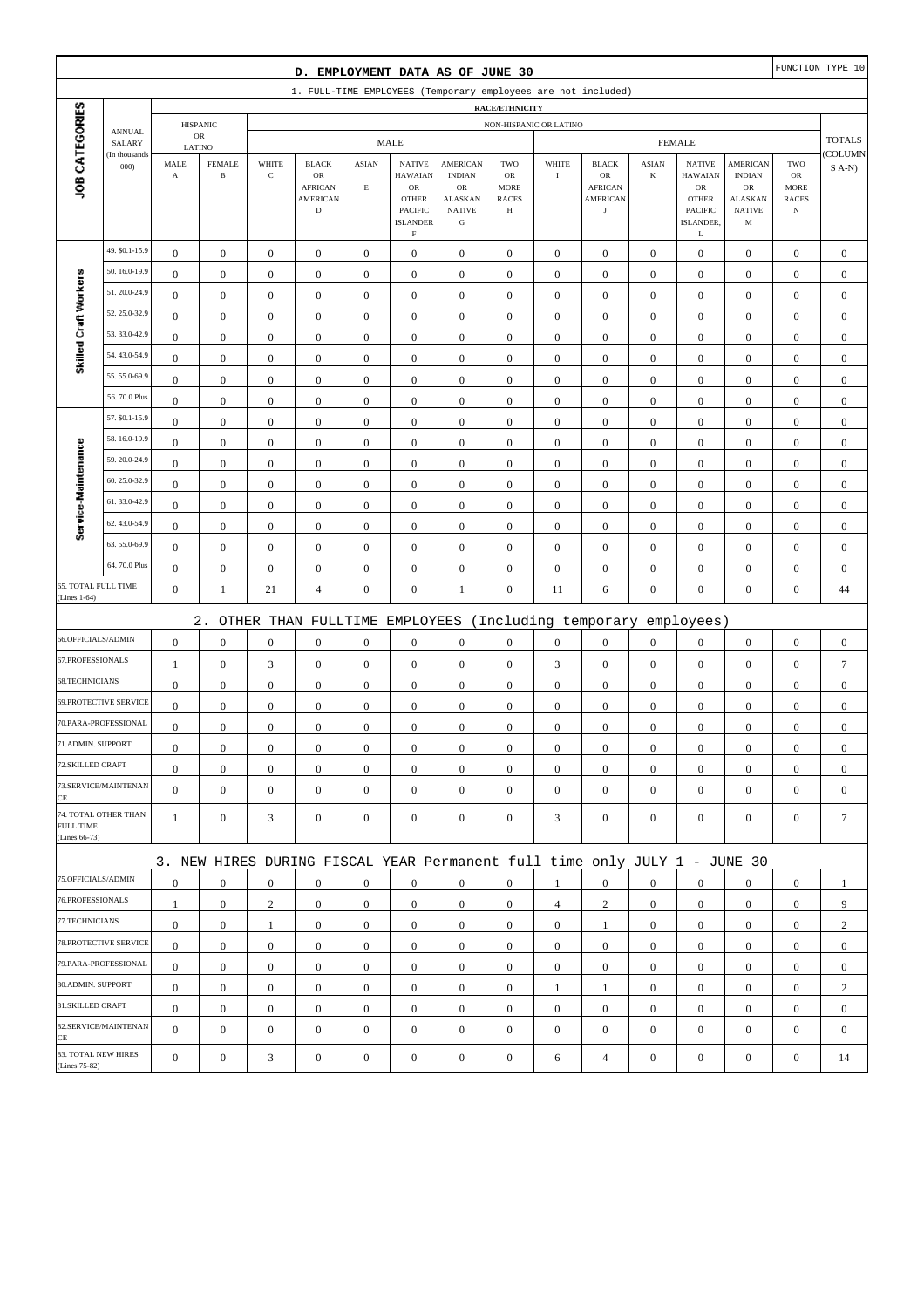#### **FUNCTION TYPE 10**

**REMARKS (List National Crime Information Center (NCIC) number assigned to any Criminal Justice Agencies whose data are included in this report)**

#### **\*\*\*LIST AGENCIES INCLUDED ON THIS FORM\*\*\***

City of Gainesville Planning & Zoning

City of Gainesville Community Redevelopment

**CERTIFICATION. I certify that the information given in this report is correct and true to the best of my knowledge and was reported in accordance with accompanying instructions. (Willfully false statements on this report are punishable by law, US Code, Title 18, Section 1001.)**

|             | NAME OF PERSON TO CONTACT REGARDING THIS FORM           |                                         | <b>TITLE</b> |                                               |  |
|-------------|---------------------------------------------------------|-----------------------------------------|--------------|-----------------------------------------------|--|
|             | Gwendolyn Saffo                                         |                                         |              | Affirmative Action Manager Chief Investigator |  |
|             | ADDRESS (Number and Street, City, State, Zip Code)      | <b>TELEPHONE NUMBER</b>                 | Ext          | <b>FAX NUMBER</b>                             |  |
|             | 222 East University Avenue, Gainesville, Florida, 32601 | 352-334-5051                            |              | 352-334-2088                                  |  |
| <b>DATE</b> | EMAIL                                                   | TYPED NAME/TITLE OF AUTHORIZED OFFICIAL |              | <b>SIGNATURE</b>                              |  |
| 2017-09-25  | alstontl@cityofgainesville.org                          | Torey Alston Equal Opportunity Director |              |                                               |  |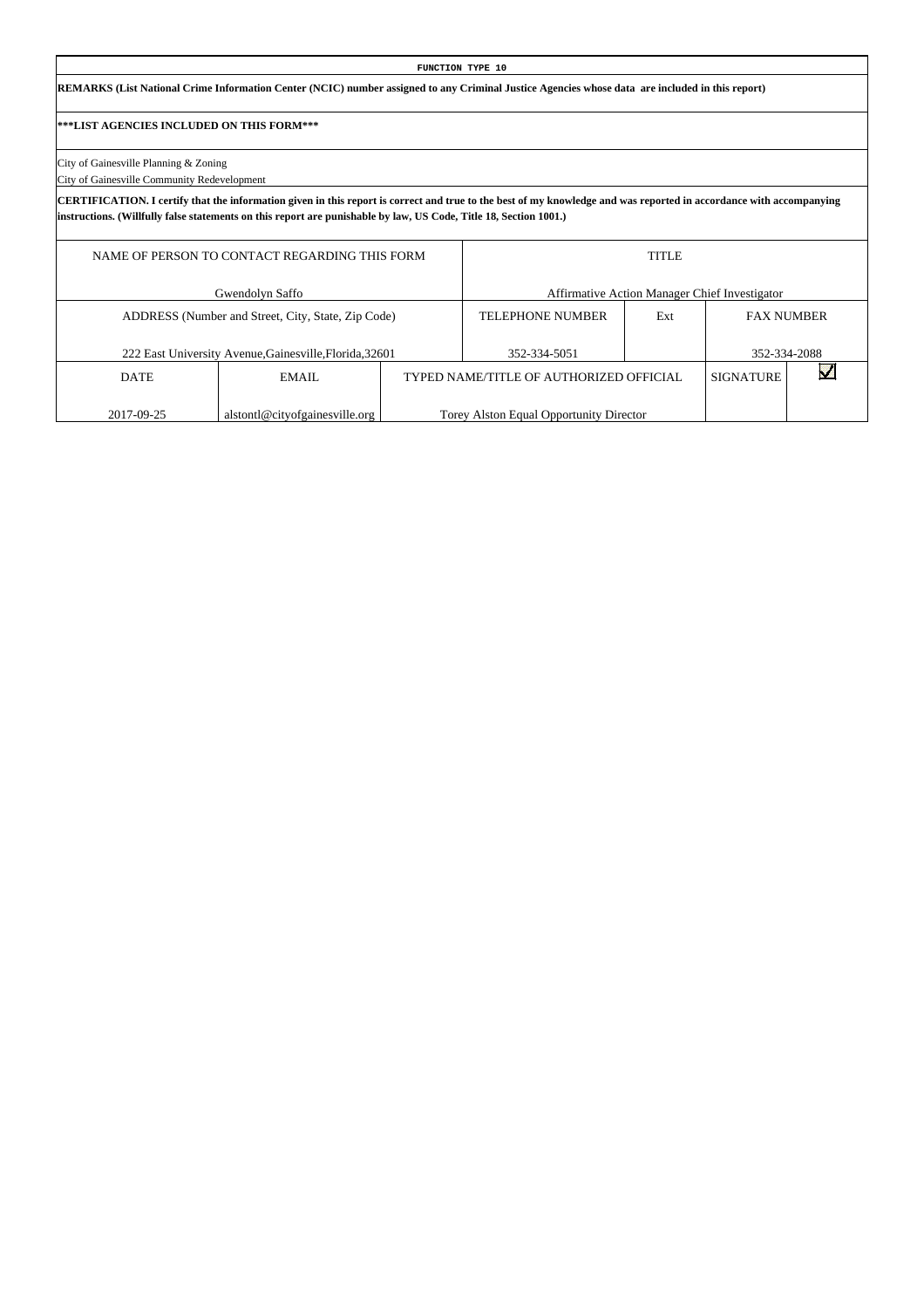|                              |                                |                                  |                                      |                                      | D. EMPLOYMENT DATA AS OF JUNE 30                                       |                                      |                                                                                                           |                                                                                |                                               |                                      |                                                                       |                                      |                                                                                    |                                                                                |                                        | FUNCTION TYPE 12                     |
|------------------------------|--------------------------------|----------------------------------|--------------------------------------|--------------------------------------|------------------------------------------------------------------------|--------------------------------------|-----------------------------------------------------------------------------------------------------------|--------------------------------------------------------------------------------|-----------------------------------------------|--------------------------------------|-----------------------------------------------------------------------|--------------------------------------|------------------------------------------------------------------------------------|--------------------------------------------------------------------------------|----------------------------------------|--------------------------------------|
|                              |                                |                                  |                                      |                                      | 1. FULL-TIME EMPLOYEES (Temporary employees are not included)          |                                      |                                                                                                           |                                                                                |                                               |                                      |                                                                       |                                      |                                                                                    |                                                                                |                                        |                                      |
|                              |                                |                                  | <b>HISPANIC</b>                      |                                      |                                                                        |                                      |                                                                                                           |                                                                                | <b>RACE/ETHNICITY</b>                         | NON-HISPANIC OR LATINO               |                                                                       |                                      |                                                                                    |                                                                                |                                        |                                      |
|                              | <b>ANNUAL</b><br>SALARY        | LATINO                           | OR                                   |                                      |                                                                        |                                      | <b>MALE</b>                                                                                               |                                                                                |                                               |                                      |                                                                       |                                      | <b>FEMALE</b>                                                                      |                                                                                |                                        | <b>TOTALS</b>                        |
| JOB CATEGORIES               | (In thousands<br>000)          | MALE<br>$\mathbf A$              | <b>FEMALE</b><br>$\, {\bf B}$        | WHITE<br>$\mathbf C$                 | <b>BLACK</b><br>OR<br><b>AFRICAN</b><br><b>AMERICAN</b><br>$\mathbf D$ | ASIAN<br>$\mathbf E$                 | <b>NATIVE</b><br><b>HAWAIAN</b><br>OR<br><b>OTHER</b><br><b>PACIFIC</b><br><b>ISLANDER</b><br>$\mathbf F$ | <b>AMERICAN</b><br><b>INDIAN</b><br>OR<br><b>ALASKAN</b><br><b>NATIVE</b><br>G | TWO<br>OR<br><b>MORE</b><br><b>RACES</b><br>Н | WHITE<br>$\bf{I}$                    | <b>BLACK</b><br>OR<br><b>AFRICAN</b><br><b>AMERICAN</b><br>$_{\rm J}$ | <b>ASIAN</b><br>K                    | <b>NATIVE</b><br><b>HAWAIAN</b><br>OR<br><b>OTHER</b><br>PACIFIC<br>ISLANDER,<br>L | <b>AMERICAN</b><br><b>INDIAN</b><br>OR<br><b>ALASKAN</b><br><b>NATIVE</b><br>M | TWO<br>OR<br>MORE<br><b>RACES</b><br>N | <b>COLUMN</b><br>$S(A-N)$            |
|                              | 1. \$0.1-15.9                  | $\boldsymbol{0}$                 | $\mathbf{0}$                         | $\boldsymbol{0}$                     | $\boldsymbol{0}$                                                       | $\boldsymbol{0}$                     | $\mathbf{0}$                                                                                              | $\mathbf{0}$                                                                   | $\boldsymbol{0}$                              | $\boldsymbol{0}$                     | $\boldsymbol{0}$                                                      | $\boldsymbol{0}$                     | $\mathbf{0}$                                                                       | $\boldsymbol{0}$                                                               | $\overline{0}$                         | $\mathbf{0}$                         |
|                              | 2.16.0-19.9                    | $\mathbf{0}$                     | $\boldsymbol{0}$                     | $\boldsymbol{0}$                     | $\boldsymbol{0}$                                                       | $\mathbf{0}$                         | $\boldsymbol{0}$                                                                                          | $\mathbf{0}$                                                                   | $\boldsymbol{0}$                              | $\boldsymbol{0}$                     | $\boldsymbol{0}$                                                      | $\mathbf{0}$                         | $\mathbf{0}$                                                                       | $\boldsymbol{0}$                                                               | $\mathbf{0}$                           | $\mathbf{0}$                         |
|                              | 3.20.0-24.9                    | $\boldsymbol{0}$                 | $\boldsymbol{0}$                     | $\mathbf{0}$                         | $\boldsymbol{0}$                                                       | $\boldsymbol{0}$                     | $\boldsymbol{0}$                                                                                          | $\mathbf{0}$                                                                   | $\boldsymbol{0}$                              | $\mathbf{0}$                         | $\boldsymbol{0}$                                                      | $\boldsymbol{0}$                     | $\mathbf{0}$                                                                       | $\boldsymbol{0}$                                                               | $\mathbf{0}$                           | $\mathbf{0}$                         |
|                              | 4.25.0-32.9                    | $\mathbf{0}$                     | $\overline{0}$                       | $\boldsymbol{0}$                     | $\mathbf{0}$                                                           | $\mathbf{0}$                         | $\mathbf{0}$                                                                                              | $\mathbf{0}$                                                                   | $\boldsymbol{0}$                              | $\mathbf{0}$                         | $\mathbf{0}$                                                          | $\boldsymbol{0}$                     | $\mathbf{0}$                                                                       | $\boldsymbol{0}$                                                               | $\overline{0}$                         | $\mathbf{0}$                         |
|                              | 5.33.0-42.9                    | $\boldsymbol{0}$                 | $\boldsymbol{0}$                     | $\mathbf{0}$                         | $\mathbf{0}$                                                           | $\boldsymbol{0}$                     | $\mathbf{0}$                                                                                              | $\mathbf{0}$                                                                   | $\boldsymbol{0}$                              | $\boldsymbol{0}$                     | $\boldsymbol{0}$                                                      | $\boldsymbol{0}$                     | $\boldsymbol{0}$                                                                   | $\boldsymbol{0}$                                                               | $\overline{0}$                         | $\mathbf{0}$                         |
|                              | 6.43.0-54.9                    | $\boldsymbol{0}$                 | $\boldsymbol{0}$                     | 8                                    | 2                                                                      | $\boldsymbol{0}$                     | $\boldsymbol{0}$                                                                                          | $\mathbf{0}$                                                                   | 1                                             | -1                                   | $\mathbf{2}$                                                          | $\boldsymbol{0}$                     | $\mathbf{0}$                                                                       | $\boldsymbol{0}$                                                               | $\mathbf{0}$                           | 14                                   |
| Officials and Administrators | 7.55.0-69.9                    | -1                               | $\boldsymbol{0}$                     | 6                                    | 1                                                                      | $\boldsymbol{0}$                     | $\mathbf{0}$                                                                                              | $\mathbf{0}$                                                                   | $\mathbf{0}$                                  | 1                                    | 1                                                                     | $\boldsymbol{0}$                     | $\boldsymbol{0}$                                                                   | $\boldsymbol{0}$                                                               | $\mathbf{0}$                           | 10                                   |
|                              | 8.70.0 Plus                    | 1                                | $\overline{0}$                       | 46                                   | 6                                                                      | 1                                    | $\mathbf{0}$                                                                                              | $\overline{0}$                                                                 | $\boldsymbol{0}$                              | 9                                    | 3                                                                     | $\overline{c}$                       | $\mathbf{0}$                                                                       | $\boldsymbol{0}$                                                               | $\overline{0}$                         | 68                                   |
|                              | 9. \$0.1-15.9                  | $\boldsymbol{0}$                 | $\overline{0}$                       | $\mathbf{0}$                         | $\mathbf{0}$                                                           | $\boldsymbol{0}$                     | $\boldsymbol{0}$                                                                                          | $\overline{0}$                                                                 | $\boldsymbol{0}$                              | $\boldsymbol{0}$                     | $\boldsymbol{0}$                                                      | $\boldsymbol{0}$                     | $\boldsymbol{0}$                                                                   | $\boldsymbol{0}$                                                               | $\overline{0}$                         | $\mathbf{0}$                         |
|                              | 10.16.0-19.9                   | $\mathbf{0}$                     | $\boldsymbol{0}$                     | $\mathbf{0}$                         | $\boldsymbol{0}$                                                       | $\boldsymbol{0}$                     | $\boldsymbol{0}$                                                                                          | $\mathbf{0}$                                                                   | $\mathbf{0}$                                  | $\boldsymbol{0}$                     | $\boldsymbol{0}$                                                      | $\mathbf{0}$                         | $\mathbf{0}$                                                                       | $\boldsymbol{0}$                                                               | $\mathbf{0}$                           | $\mathbf{0}$                         |
|                              | 11.20.0-24.9                   | $\mathbf{0}$                     | $\boldsymbol{0}$                     | $\mathbf{0}$                         | $\mathbf{0}$                                                           | $\boldsymbol{0}$                     | $\mathbf{0}$                                                                                              | $\boldsymbol{0}$                                                               | $\boldsymbol{0}$                              | $\mathbf{0}$                         | $\mathbf{0}$                                                          | $\boldsymbol{0}$                     | $\boldsymbol{0}$                                                                   | $\boldsymbol{0}$                                                               | $\mathbf{0}$                           | $\mathbf{0}$                         |
| Professionals                | 12.25.0-32.9                   | $\mathbf{0}$                     | $\overline{0}$                       | $\mathbf{0}$                         | $\mathbf{0}$                                                           | $\boldsymbol{0}$                     | $\mathbf{0}$                                                                                              | $\mathbf{0}$                                                                   | $\boldsymbol{0}$                              | $\mathbf{0}$                         | $\mathbf{0}$                                                          | $\mathbf{0}$                         | $\mathbf{0}$                                                                       | $\boldsymbol{0}$                                                               | $\overline{0}$                         | $\boldsymbol{0}$                     |
|                              | 13.33.0-42.9                   | $\boldsymbol{0}$                 | $\boldsymbol{0}$                     | $\mathbf{0}$                         | $\mathbf{0}$                                                           | $\boldsymbol{0}$                     | $\mathbf{0}$                                                                                              | $\mathbf{0}$                                                                   | $\boldsymbol{0}$                              | -1                                   | $\boldsymbol{0}$                                                      | $\boldsymbol{0}$                     | $\boldsymbol{0}$                                                                   | $\boldsymbol{0}$                                                               | $\overline{0}$                         | $\mathbf{1}$                         |
|                              | 14.43.0-54.9                   | $\mathbf{2}$                     | $\boldsymbol{0}$                     | 8                                    | $\overline{c}$                                                         | $\boldsymbol{0}$                     | $\boldsymbol{0}$                                                                                          | $\mathbf{0}$                                                                   | $\boldsymbol{0}$                              | $\,8\,$                              | $\sqrt{2}$                                                            | $\boldsymbol{0}$                     | $\mathbf{0}$                                                                       | $\boldsymbol{0}$                                                               | $\mathbf{0}$                           | 22                                   |
|                              | 15.55.0-69.9                   | $\overline{c}$                   | $\mathbf{1}$                         | 22                                   | 3                                                                      | $\mathbf{1}$                         | $\boldsymbol{0}$                                                                                          | $\mathbf{0}$                                                                   | $\mathbf{0}$                                  | 15                                   | $\,$ 8 $\,$                                                           | $\sqrt{2}$                           | $\mathbf{0}$                                                                       | $\boldsymbol{0}$                                                               | $\mathbf{0}$                           | 54                                   |
|                              | 16.70.0 Plus                   | 5                                | 2                                    | 59                                   | 3                                                                      | 1                                    | $\mathbf{0}$                                                                                              | $\mathbf{0}$                                                                   | $\boldsymbol{0}$                              | 14                                   | $\overline{c}$                                                        | 1                                    | $\mathbf{0}$                                                                       | $\boldsymbol{0}$                                                               | $\overline{0}$                         | 87                                   |
|                              | 17. \$0.1-15.9                 | $\boldsymbol{0}$                 | $\mathbf{0}$                         | $\mathbf{0}$                         | $\boldsymbol{0}$                                                       | $\boldsymbol{0}$                     | $\mathbf{0}$                                                                                              | $\overline{0}$                                                                 | $\mathbf{0}$                                  | $\mathbf{0}$                         | $\mathbf{0}$                                                          | $\boldsymbol{0}$                     | $\boldsymbol{0}$                                                                   | $\boldsymbol{0}$                                                               | $\overline{0}$                         | $\mathbf{0}$                         |
|                              | 18.16.0-19.9                   | $\mathbf{0}$                     | $\overline{0}$                       | $\mathbf{0}$                         | $\boldsymbol{0}$                                                       | $\boldsymbol{0}$                     | $\mathbf{0}$                                                                                              | $\mathbf{0}$                                                                   | $\boldsymbol{0}$                              | $\overline{0}$                       | $\boldsymbol{0}$                                                      | $\boldsymbol{0}$                     | $\mathbf{0}$                                                                       | $\boldsymbol{0}$                                                               | $\mathbf{0}$                           | $\mathbf{0}$                         |
|                              | 19.20.0-24.9                   | $\mathbf{0}$                     | $\boldsymbol{0}$                     | $\mathbf{0}$                         | $\mathbf{0}$                                                           | $\boldsymbol{0}$                     | $\boldsymbol{0}$                                                                                          | $\mathbf{0}$                                                                   | $\boldsymbol{0}$                              | $\mathbf{0}$                         | $\boldsymbol{0}$                                                      | $\boldsymbol{0}$                     | $\boldsymbol{0}$                                                                   | $\boldsymbol{0}$                                                               | $\mathbf{0}$                           | $\mathbf{0}$                         |
| Technicians                  | 20.25.0-32.9                   | $\mathbf{0}$                     | $\overline{0}$                       | $\mathbf{0}$                         | $\overline{0}$                                                         | $\boldsymbol{0}$                     | $\boldsymbol{0}$                                                                                          | $\overline{0}$                                                                 | $\boldsymbol{0}$                              | $\overline{0}$                       | $\mathbf{0}$                                                          | $\boldsymbol{0}$                     | $\mathbf{0}$                                                                       | $\boldsymbol{0}$                                                               | $\overline{0}$                         | $\mathbf{0}$                         |
|                              | 21.33.0-42.9                   | $\boldsymbol{0}$                 | $\boldsymbol{0}$                     | $\sqrt{2}$                           | $\mathbf{0}$                                                           | $\boldsymbol{0}$                     | $\boldsymbol{0}$                                                                                          | $\overline{0}$                                                                 | $\boldsymbol{0}$                              | 2                                    | $\boldsymbol{0}$                                                      | $\boldsymbol{0}$                     | $\boldsymbol{0}$                                                                   | $\boldsymbol{0}$                                                               | $\overline{0}$                         | $\overline{4}$                       |
|                              | 22.43.0-54.9                   | $\mathbf{0}$                     | $\boldsymbol{0}$                     | 15                                   | 2                                                                      | $\boldsymbol{0}$                     | $\boldsymbol{0}$                                                                                          | $\mathbf{0}$                                                                   | 1                                             | $\overline{4}$                       | $\mathbf{2}$                                                          | 1                                    | $\mathbf{0}$                                                                       | $\boldsymbol{0}$                                                               | $\mathbf{0}$                           | 25                                   |
|                              | 23.55.0-69.9                   | 1                                | $\mathbf{0}$                         | 42                                   | 4                                                                      | $\boldsymbol{0}$                     | $\boldsymbol{0}$                                                                                          | $\overline{0}$                                                                 | 1                                             | 5                                    | 1                                                                     | $\boldsymbol{0}$                     | $\boldsymbol{0}$                                                                   | 1                                                                              | $\overline{0}$                         | 55                                   |
|                              | 24.70.0 Plus                   | $\boldsymbol{0}$                 | $\mathbf{0}$                         | $\,$ 8 $\,$                          | -1                                                                     | $\boldsymbol{0}$                     | $\boldsymbol{0}$                                                                                          | $\overline{0}$                                                                 | $\boldsymbol{0}$                              | 1                                    | $\mathbf{0}$                                                          | $\boldsymbol{0}$                     | $\overline{0}$                                                                     | $\boldsymbol{0}$                                                               | $\mathbf{0}$                           | 10                                   |
|                              | 25. \$0.1-15.9<br>26.16.0-19.9 | $\boldsymbol{0}$                 | $\bf{0}$                             | $\bf{0}$                             | $\boldsymbol{0}$                                                       | $\boldsymbol{0}$                     | $\boldsymbol{0}$                                                                                          | 0                                                                              | $\boldsymbol{0}$                              | $\boldsymbol{0}$                     | 0                                                                     | $\boldsymbol{0}$                     | $\boldsymbol{0}$                                                                   | $\boldsymbol{0}$                                                               | $\boldsymbol{0}$                       | $\boldsymbol{0}$                     |
|                              | 27.20.0-24.9                   | $\boldsymbol{0}$                 | $\overline{0}$                       | $\boldsymbol{0}$                     | $\boldsymbol{0}$                                                       | $\boldsymbol{0}$                     | $\boldsymbol{0}$                                                                                          | $\overline{0}$                                                                 | $\boldsymbol{0}$                              | $\overline{0}$                       | $\boldsymbol{0}$                                                      | $\mathbf{0}$                         | $\boldsymbol{0}$                                                                   | $\boldsymbol{0}$                                                               | $\overline{0}$                         | $\boldsymbol{0}$                     |
|                              | 28.25.0-32.9                   | $\overline{0}$                   | $\overline{0}$                       | $\boldsymbol{0}$                     | $\boldsymbol{0}$                                                       | $\boldsymbol{0}$                     | $\boldsymbol{0}$                                                                                          | $\boldsymbol{0}$                                                               | $\boldsymbol{0}$                              | $\boldsymbol{0}$                     | $\boldsymbol{0}$                                                      | $\boldsymbol{0}$                     | $\mathbf{0}$                                                                       | $\boldsymbol{0}$                                                               | $\boldsymbol{0}$                       | $\boldsymbol{0}$                     |
| Protective Service Workers   | 29.33.0-42.9                   | $\mathbf{0}$                     | $\boldsymbol{0}$                     | $\boldsymbol{0}$                     | $\mathbf{0}$                                                           | $\boldsymbol{0}$                     | $\mathbf{0}$                                                                                              | $\overline{0}$                                                                 | $\boldsymbol{0}$                              | $\mathbf{0}$                         | $\boldsymbol{0}$                                                      | $\overline{0}$                       | $\mathbf{0}$                                                                       | $\boldsymbol{0}$                                                               | $\overline{0}$                         | $\boldsymbol{0}$                     |
|                              | 30.43.0-54.9                   | $\boldsymbol{0}$<br>$\mathbf{0}$ | $\mathbf{0}$                         | $\boldsymbol{0}$                     | $\boldsymbol{0}$                                                       | $\boldsymbol{0}$                     | $\boldsymbol{0}$<br>$\boldsymbol{0}$                                                                      | $\mathbf{0}$<br>$\boldsymbol{0}$                                               | $\boldsymbol{0}$                              | $\boldsymbol{0}$                     | $\boldsymbol{0}$                                                      | $\boldsymbol{0}$                     | $\boldsymbol{0}$                                                                   | $\boldsymbol{0}$                                                               | $\overline{0}$<br>$\mathbf{0}$         | $\boldsymbol{0}$<br>$\boldsymbol{0}$ |
|                              | 31.55.0-69.9                   | $\mathbf{0}$                     | $\boldsymbol{0}$<br>$\boldsymbol{0}$ | $\boldsymbol{0}$<br>$\boldsymbol{0}$ | $\boldsymbol{0}$<br>$\boldsymbol{0}$                                   | $\boldsymbol{0}$                     | $\boldsymbol{0}$                                                                                          | $\boldsymbol{0}$                                                               | $\boldsymbol{0}$<br>$\boldsymbol{0}$          | $\boldsymbol{0}$<br>$\boldsymbol{0}$ | $\boldsymbol{0}$<br>$\boldsymbol{0}$                                  | $\boldsymbol{0}$<br>$\boldsymbol{0}$ | $\boldsymbol{0}$<br>$\boldsymbol{0}$                                               | $\boldsymbol{0}$<br>$\boldsymbol{0}$                                           | $\boldsymbol{0}$                       | $\boldsymbol{0}$                     |
|                              | 32.70.0 Plus                   | $\overline{0}$                   | $\boldsymbol{0}$                     | $\boldsymbol{0}$                     | $\boldsymbol{0}$                                                       | $\boldsymbol{0}$<br>$\boldsymbol{0}$ | $\mathbf{0}$                                                                                              | $\overline{0}$                                                                 | $\boldsymbol{0}$                              | $\boldsymbol{0}$                     | $\boldsymbol{0}$                                                      | $\mathbf{0}$                         | $\mathbf{0}$                                                                       | $\boldsymbol{0}$                                                               | $\overline{0}$                         | $\boldsymbol{0}$                     |
|                              | 33. \$0.1-15.9                 | $\mathbf{0}$                     | $\boldsymbol{0}$                     | $\boldsymbol{0}$                     | $\mathbf{0}$                                                           | $\boldsymbol{0}$                     | $\boldsymbol{0}$                                                                                          | $\mathbf{0}$                                                                   | $\boldsymbol{0}$                              | $\boldsymbol{0}$                     | $\boldsymbol{0}$                                                      | $\boldsymbol{0}$                     | $\boldsymbol{0}$                                                                   | $\boldsymbol{0}$                                                               | $\overline{0}$                         | $\boldsymbol{0}$                     |
|                              | 34.16.0-19.9                   | $\boldsymbol{0}$                 | $\boldsymbol{0}$                     | $\boldsymbol{0}$                     | $\boldsymbol{0}$                                                       | $\boldsymbol{0}$                     | $\boldsymbol{0}$                                                                                          | $\boldsymbol{0}$                                                               | $\boldsymbol{0}$                              | $\boldsymbol{0}$                     | $\boldsymbol{0}$                                                      | $\boldsymbol{0}$                     | $\boldsymbol{0}$                                                                   | $\boldsymbol{0}$                                                               | $\boldsymbol{0}$                       | $\boldsymbol{0}$                     |
|                              | 35.20.0-24.9                   | $\mathbf{0}$                     | $\boldsymbol{0}$                     | $\boldsymbol{0}$                     | $\boldsymbol{0}$                                                       | $\boldsymbol{0}$                     | $\boldsymbol{0}$                                                                                          | $\boldsymbol{0}$                                                               | $\boldsymbol{0}$                              | $\boldsymbol{0}$                     | $\boldsymbol{0}$                                                      | $\boldsymbol{0}$                     | $\boldsymbol{0}$                                                                   | $\boldsymbol{0}$                                                               | $\boldsymbol{0}$                       | $\boldsymbol{0}$                     |
| Paraprofessionals            | 36.25.0-32.9                   | $\mathbf{0}$                     | $\boldsymbol{0}$                     | $\boldsymbol{0}$                     | $\mathbf{0}$                                                           | $\boldsymbol{0}$                     | $\boldsymbol{0}$                                                                                          | $\overline{0}$                                                                 | $\boldsymbol{0}$                              | $\boldsymbol{0}$                     | $\boldsymbol{0}$                                                      | $\boldsymbol{0}$                     | $\mathbf{0}$                                                                       | $\boldsymbol{0}$                                                               | $\overline{0}$                         | $\boldsymbol{0}$                     |
|                              | 37.33.0-42.9                   | $\mathbf{0}$                     | $\mathbf{0}$                         | $\boldsymbol{0}$                     | $\boldsymbol{0}$                                                       | $\boldsymbol{0}$                     | $\boldsymbol{0}$                                                                                          | $\mathbf{0}$                                                                   | $\boldsymbol{0}$                              | $\boldsymbol{0}$                     | $\boldsymbol{0}$                                                      | $\boldsymbol{0}$                     | $\boldsymbol{0}$                                                                   | $\boldsymbol{0}$                                                               | $\overline{0}$                         | $\boldsymbol{0}$                     |
|                              | 38.43.0-54.9                   | $\mathbf{0}$                     | $\boldsymbol{0}$                     | $\boldsymbol{0}$                     | $\boldsymbol{0}$                                                       | $\boldsymbol{0}$                     | $\boldsymbol{0}$                                                                                          | $\boldsymbol{0}$                                                               | $\boldsymbol{0}$                              | $\boldsymbol{0}$                     | $\boldsymbol{0}$                                                      | $\boldsymbol{0}$                     | $\boldsymbol{0}$                                                                   | $\boldsymbol{0}$                                                               | $\mathbf{0}$                           | $\boldsymbol{0}$                     |
|                              | 39.55.0-69.9                   | $\mathbf{0}$                     | $\boldsymbol{0}$                     | $\boldsymbol{0}$                     | $\boldsymbol{0}$                                                       | $\boldsymbol{0}$                     | $\boldsymbol{0}$                                                                                          | $\boldsymbol{0}$                                                               | $\boldsymbol{0}$                              | $\boldsymbol{0}$                     | $\boldsymbol{0}$                                                      | $\boldsymbol{0}$                     | $\boldsymbol{0}$                                                                   | $\boldsymbol{0}$                                                               | $\boldsymbol{0}$                       | $\boldsymbol{0}$                     |
|                              | 40.70.0 Plus                   | $\overline{0}$                   | $\boldsymbol{0}$                     | $\boldsymbol{0}$                     | $\mathbf{0}$                                                           | $\boldsymbol{0}$                     | $\mathbf{0}$                                                                                              | $\overline{0}$                                                                 | $\boldsymbol{0}$                              | $\mathbf{0}$                         | $\boldsymbol{0}$                                                      | $\mathbf{0}$                         | $\mathbf{0}$                                                                       | $\boldsymbol{0}$                                                               | $\overline{0}$                         | $\boldsymbol{0}$                     |
|                              | 41. \$0.1-15.9                 | $\mathbf{0}$                     | $\boldsymbol{0}$                     | $\boldsymbol{0}$                     | $\boldsymbol{0}$                                                       | $\boldsymbol{0}$                     | $\boldsymbol{0}$                                                                                          | $\mathbf{0}$                                                                   | $\boldsymbol{0}$                              | $\boldsymbol{0}$                     | $\boldsymbol{0}$                                                      | $\boldsymbol{0}$                     | $\boldsymbol{0}$                                                                   | $\boldsymbol{0}$                                                               | $\overline{0}$                         | $\boldsymbol{0}$                     |
|                              | 42. 16.0-19.9                  | $\boldsymbol{0}$                 | $\boldsymbol{0}$                     | $\boldsymbol{0}$                     | $\boldsymbol{0}$                                                       | $\boldsymbol{0}$                     | $\boldsymbol{0}$                                                                                          | $\boldsymbol{0}$                                                               | $\boldsymbol{0}$                              | $\boldsymbol{0}$                     | $\boldsymbol{0}$                                                      | $\boldsymbol{0}$                     | $\boldsymbol{0}$                                                                   | $\boldsymbol{0}$                                                               | $\boldsymbol{0}$                       | $\boldsymbol{0}$                     |
|                              | 43.20.0-24.9                   | $\mathbf{0}$                     | $\boldsymbol{0}$                     | $\boldsymbol{0}$                     | $\boldsymbol{0}$                                                       | $\boldsymbol{0}$                     | $\mathbf{0}$                                                                                              | $\boldsymbol{0}$                                                               | $\boldsymbol{0}$                              | $\boldsymbol{0}$                     | $\boldsymbol{0}$                                                      | $\boldsymbol{0}$                     | $\boldsymbol{0}$                                                                   | $\boldsymbol{0}$                                                               | $\boldsymbol{0}$                       | $\boldsymbol{0}$                     |
|                              | 44.25.0-32.9                   | $\mathbf{1}$                     | $\boldsymbol{0}$                     | $\tau$                               | 1                                                                      | $\boldsymbol{0}$                     | $\mathbf{0}$                                                                                              | $\overline{0}$                                                                 | $\boldsymbol{0}$                              | 8                                    | $\sqrt{3}$                                                            | $\boldsymbol{0}$                     | $\mathbf{0}$                                                                       | $\boldsymbol{0}$                                                               | $\overline{0}$                         | 20                                   |
|                              | 45.33.0-42.9                   | $\mathbf{1}$                     | $\mathbf{1}$                         | 13                                   | 3                                                                      | $\boldsymbol{0}$                     | $\boldsymbol{0}$                                                                                          | $\boldsymbol{0}$                                                               | $\mathbf{1}$                                  | 28                                   | 21                                                                    | $\boldsymbol{0}$                     | $\boldsymbol{0}$                                                                   | $\boldsymbol{0}$                                                               | $\mathbf{1}$                           | 69                                   |
| Administrative Support       | 46.43.0-54.9                   | $\boldsymbol{0}$                 | $\mathbf{1}$                         | $\,8\,$                              | $\boldsymbol{0}$                                                       | $\boldsymbol{0}$                     | $\boldsymbol{0}$                                                                                          | $\boldsymbol{0}$                                                               | $\boldsymbol{0}$                              | 23                                   | 9                                                                     | $\boldsymbol{0}$                     | $\boldsymbol{0}$                                                                   | $\boldsymbol{0}$                                                               | $\mathbf{1}$                           | 42                                   |
|                              | 47.55.0-69.9                   | $\mathbf{0}$                     | $\boldsymbol{0}$                     | $\mathbf{1}$                         | $\boldsymbol{0}$                                                       | $\boldsymbol{0}$                     | $\boldsymbol{0}$                                                                                          | $\mathbf{0}$                                                                   | $\boldsymbol{0}$                              | $\overline{c}$                       | $\mathbf{1}$                                                          | $\boldsymbol{0}$                     | $\boldsymbol{0}$                                                                   | $\boldsymbol{0}$                                                               | $\boldsymbol{0}$                       | $\overline{4}$                       |
|                              | 48.70.0 Plus                   | $\mathbf{0}$                     | $\boldsymbol{0}$                     | $\boldsymbol{0}$                     | $\boldsymbol{0}$                                                       | $\boldsymbol{0}$                     | $\boldsymbol{0}$                                                                                          | $\boldsymbol{0}$                                                               | $\boldsymbol{0}$                              | $\boldsymbol{0}$                     | $\boldsymbol{0}$                                                      | $\boldsymbol{0}$                     | $\boldsymbol{0}$                                                                   | $\boldsymbol{0}$                                                               | $\mathbf{0}$                           | $\boldsymbol{0}$                     |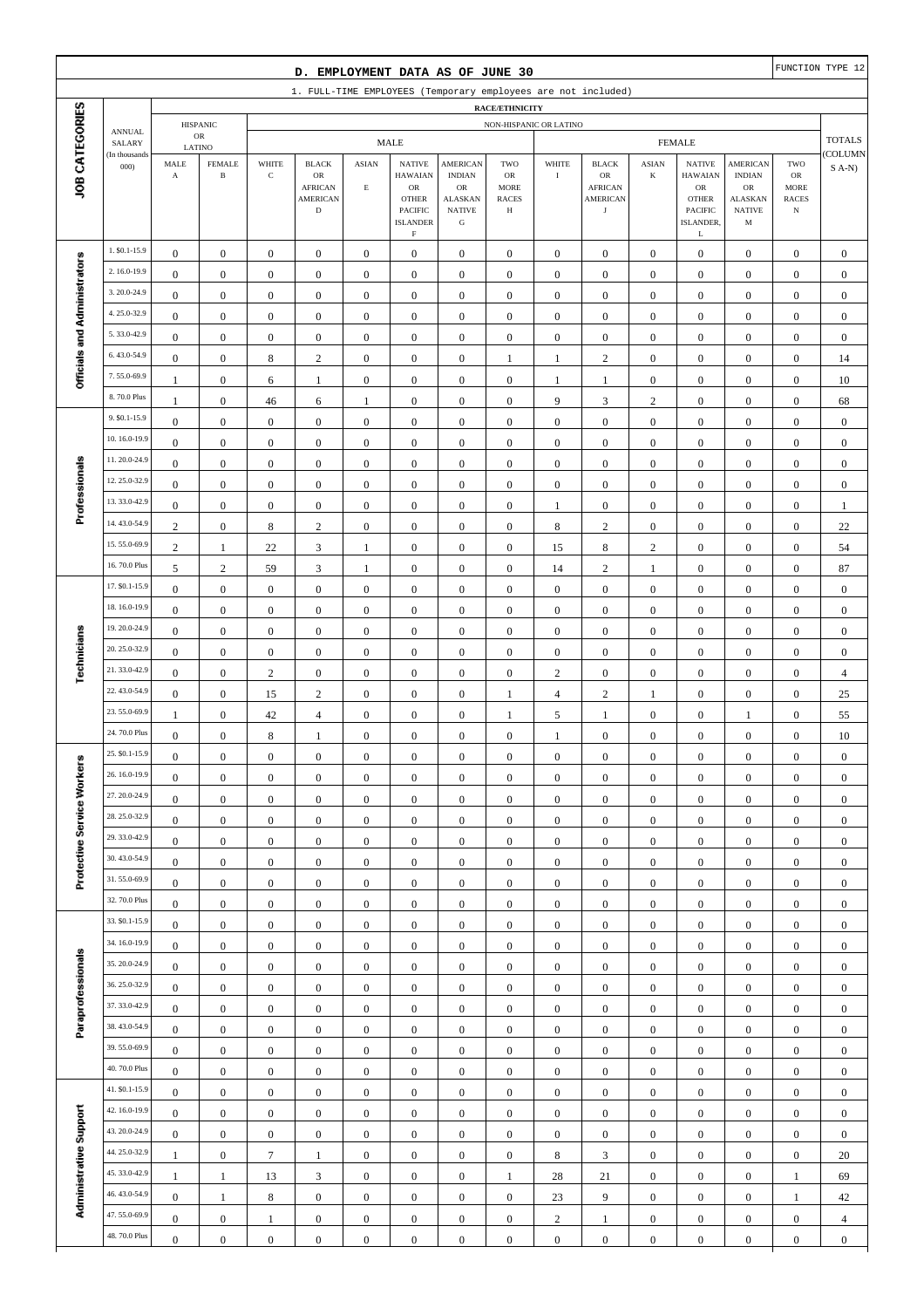|                                     |                              |                               |                               |                  | D. EMPLOYMENT DATA AS OF JUNE 30                                          |                  |                                              |                                       |                                   |                  |                                  |                  |                                              |                                |                                           | FUNCTION TYPE 12 |
|-------------------------------------|------------------------------|-------------------------------|-------------------------------|------------------|---------------------------------------------------------------------------|------------------|----------------------------------------------|---------------------------------------|-----------------------------------|------------------|----------------------------------|------------------|----------------------------------------------|--------------------------------|-------------------------------------------|------------------|
|                                     |                              |                               |                               |                  | 1. FULL-TIME EMPLOYEES (Temporary employees are not included)             |                  |                                              |                                       |                                   |                  |                                  |                  |                                              |                                |                                           |                  |
|                                     |                              |                               |                               |                  |                                                                           |                  |                                              |                                       | RACE/ETHNICITY                    |                  |                                  |                  |                                              |                                |                                           |                  |
|                                     | <b>ANNUAL</b><br>SALARY      |                               | <b>HISPANIC</b><br>${\sf OR}$ |                  |                                                                           |                  | <b>MALE</b>                                  |                                       | NON-HISPANIC OR LATINO            |                  |                                  |                  | <b>FEMALE</b>                                |                                |                                           | <b>TOTALS</b>    |
|                                     | (In thousands                | LATINO                        | <b>FEMALE</b>                 | WHITE            | <b>BLACK</b>                                                              | <b>ASIAN</b>     | <b>NATIVE</b>                                | AMERICAN                              | TWO                               | WHITE            | <b>BLACK</b>                     | <b>ASIAN</b>     | <b>NATIVE</b>                                | AMERICAN                       | TWO                                       | COLUMN           |
| JOB CATEGORIES                      | 000                          | MALE<br>$\boldsymbol{\rm{A}}$ | $\, {\bf B}$                  | $\mathbf C$      | OR<br><b>AFRICAN</b><br><b>AMERICAN</b>                                   | $\mathbf E$      | <b>HAWAIAN</b><br>${\sf OR}$<br><b>OTHER</b> | <b>INDIAN</b><br>OR<br><b>ALASKAN</b> | OR<br><b>MORE</b><br><b>RACES</b> | $\bf I$          | OR<br><b>AFRICAN</b><br>AMERICAN | $\bf K$          | <b>HAWAIAN</b><br>${\sf OR}$<br><b>OTHER</b> | <b>INDIAN</b><br>OR<br>ALASKAN | ${\rm OR}$<br><b>MORE</b><br><b>RACES</b> | $S(A-N)$         |
|                                     |                              |                               |                               |                  | $\mathbf D$                                                               |                  | PACIFIC<br><b>ISLANDER</b><br>$\mathbf F$    | <b>NATIVE</b><br>${\bf G}$            | Н                                 |                  | $_{\rm J}$                       |                  | PACIFIC<br>ISLANDER,<br>L                    | <b>NATIVE</b><br>M             | $_{\rm N}$                                |                  |
|                                     | 49. \$0.1-15.9               | $\boldsymbol{0}$              | $\boldsymbol{0}$              | $\boldsymbol{0}$ | $\boldsymbol{0}$                                                          | $\boldsymbol{0}$ | $\boldsymbol{0}$                             | $\boldsymbol{0}$                      | $\boldsymbol{0}$                  | $\boldsymbol{0}$ | $\boldsymbol{0}$                 | $\mathbf{0}$     | $\boldsymbol{0}$                             | $\boldsymbol{0}$               | $\boldsymbol{0}$                          | $\boldsymbol{0}$ |
|                                     | 50.16.0-19.9                 | $\boldsymbol{0}$              | $\boldsymbol{0}$              | $\boldsymbol{0}$ | $\boldsymbol{0}$                                                          | $\boldsymbol{0}$ | $\boldsymbol{0}$                             | $\boldsymbol{0}$                      | $\boldsymbol{0}$                  | $\boldsymbol{0}$ | $\boldsymbol{0}$                 | $\boldsymbol{0}$ | $\boldsymbol{0}$                             | $\boldsymbol{0}$               | $\boldsymbol{0}$                          | $\boldsymbol{0}$ |
| Skilled Craft Workers               | 51.20.0-24.9                 | $\mathbf{0}$                  | $\boldsymbol{0}$              | $\boldsymbol{0}$ | $\boldsymbol{0}$                                                          | $\boldsymbol{0}$ | $\mathbf{0}$                                 | $\boldsymbol{0}$                      | $\boldsymbol{0}$                  | $\mathbf{0}$     | $\mathbf{0}$                     | $\boldsymbol{0}$ | $\boldsymbol{0}$                             | $\boldsymbol{0}$               | $\boldsymbol{0}$                          | $\boldsymbol{0}$ |
|                                     | 52.25.0-32.9                 | $\boldsymbol{0}$              | $\boldsymbol{0}$              | 15               | 5                                                                         | $\boldsymbol{0}$ | $\mathbf{0}$                                 | $\boldsymbol{0}$                      | $\boldsymbol{0}$                  | $\mathbf{1}$     | $\mathbf{0}$                     | $\boldsymbol{0}$ | $\boldsymbol{0}$                             | $\boldsymbol{0}$               | $\boldsymbol{0}$                          | 21               |
|                                     | 53.33.0-42.9                 | 1                             | $\boldsymbol{0}$              | 46               | 6                                                                         | 1                | $\boldsymbol{0}$                             | $\boldsymbol{0}$                      | $\boldsymbol{0}$                  | $\boldsymbol{0}$ | $\boldsymbol{0}$                 | $\boldsymbol{0}$ | $\boldsymbol{0}$                             | $\boldsymbol{0}$               | $\boldsymbol{0}$                          | 54               |
|                                     | 54.43.0-54.9                 | $\overline{4}$                | $\boldsymbol{0}$              | 101              | 20                                                                        | $\mathbf{1}$     | $\boldsymbol{0}$                             | $\mathbf{1}$                          | $\boldsymbol{0}$                  | 3                | $\boldsymbol{0}$                 | $\boldsymbol{0}$ | $\boldsymbol{0}$                             | $\boldsymbol{0}$               | $\boldsymbol{0}$                          | 130              |
|                                     | 55.55.0-69.9                 | $\boldsymbol{0}$              | $\boldsymbol{0}$              | 93               | 11                                                                        | $\mathbf{0}$     | $\mathbf{0}$                                 | $\boldsymbol{0}$                      | $\boldsymbol{2}$                  | $\boldsymbol{7}$ | 1                                | $\boldsymbol{0}$ | $\boldsymbol{0}$                             | $\boldsymbol{0}$               | $\boldsymbol{0}$                          | 114              |
|                                     | 56.70.0 Plus                 | $\mathbf{1}$                  | $\boldsymbol{0}$              | 39               | $\overline{4}$                                                            | $\mathbf{0}$     | $\mathbf{0}$                                 | $\boldsymbol{0}$                      | $\boldsymbol{0}$                  | $\mathbf{1}$     | $\mathbf{0}$                     | $\boldsymbol{0}$ | $\boldsymbol{0}$                             | $\boldsymbol{0}$               | $\boldsymbol{0}$                          | 45               |
|                                     | 57. \$0.1-15.9               | $\boldsymbol{0}$              | $\boldsymbol{0}$              | $\boldsymbol{0}$ | $\boldsymbol{0}$                                                          | $\boldsymbol{0}$ | $\mathbf{0}$                                 | $\boldsymbol{0}$                      | $\boldsymbol{0}$                  | $\boldsymbol{0}$ | $\boldsymbol{0}$                 | $\boldsymbol{0}$ | $\boldsymbol{0}$                             | $\boldsymbol{0}$               | $\boldsymbol{0}$                          | $\boldsymbol{0}$ |
|                                     | 58.16.0-19.9                 | $\boldsymbol{0}$              | $\boldsymbol{0}$              | $\boldsymbol{0}$ | $\boldsymbol{0}$                                                          | $\boldsymbol{0}$ | $\mathbf{0}$                                 | $\boldsymbol{0}$                      | $\boldsymbol{0}$                  | $\mathbf{0}$     | $\boldsymbol{0}$                 | $\boldsymbol{0}$ | $\boldsymbol{0}$                             | $\boldsymbol{0}$               | $\boldsymbol{0}$                          | $\boldsymbol{0}$ |
|                                     | 59.20.0-24.9                 | $\boldsymbol{0}$              | $\boldsymbol{0}$              | $\boldsymbol{0}$ | $\boldsymbol{0}$                                                          | $\boldsymbol{0}$ | $\mathbf{0}$                                 | $\boldsymbol{0}$                      | $\boldsymbol{0}$                  | $\boldsymbol{0}$ | $\mathbf{0}$                     | $\boldsymbol{0}$ | $\boldsymbol{0}$                             | $\boldsymbol{0}$               | $\boldsymbol{0}$                          | $\boldsymbol{0}$ |
|                                     | 60.25.0-32.9                 | 11                            | 4                             | 61               | 63                                                                        | $\mathbf{1}$     | $\boldsymbol{0}$                             | $\boldsymbol{0}$                      | $\overline{c}$                    | $22\,$           | 50                               | $\boldsymbol{0}$ | $\boldsymbol{0}$                             | $\boldsymbol{0}$               | $\boldsymbol{0}$                          | 214              |
|                                     | 61.33.0-42.9                 | $\mathbf{2}$                  | $\boldsymbol{0}$              | $10\,$           | 6                                                                         | $\mathbf{1}$     | $\boldsymbol{0}$                             | $\boldsymbol{0}$                      | $\boldsymbol{0}$                  | 3                | $\tau$                           | $\boldsymbol{0}$ | $\boldsymbol{0}$                             | $\boldsymbol{0}$               | $\boldsymbol{0}$                          | 29               |
| Service-Maintenance                 | 62.43.0-54.9                 | $\boldsymbol{0}$              | $\boldsymbol{0}$              | $\boldsymbol{0}$ | $\boldsymbol{0}$                                                          | $\boldsymbol{0}$ | $\mathbf{0}$                                 | $\boldsymbol{0}$                      | $\boldsymbol{0}$                  | $\boldsymbol{0}$ | $\boldsymbol{0}$                 | $\boldsymbol{0}$ | $\boldsymbol{0}$                             | $\boldsymbol{0}$               | $\boldsymbol{0}$                          | $\boldsymbol{0}$ |
|                                     | 63.55.0-69.9                 | $\boldsymbol{0}$              | $\boldsymbol{0}$              | $\boldsymbol{0}$ | $\boldsymbol{0}$                                                          | $\boldsymbol{0}$ | $\mathbf{0}$                                 | $\boldsymbol{0}$                      | $\boldsymbol{0}$                  | $\boldsymbol{0}$ | $\boldsymbol{0}$                 | $\boldsymbol{0}$ | $\boldsymbol{0}$                             | $\boldsymbol{0}$               | $\boldsymbol{0}$                          | $\boldsymbol{0}$ |
|                                     | 64.70.0 Plus                 | $\boldsymbol{0}$              | $\boldsymbol{0}$              | $\boldsymbol{0}$ | $\boldsymbol{0}$                                                          | $\boldsymbol{0}$ | $\boldsymbol{0}$                             | $\boldsymbol{0}$                      | $\boldsymbol{0}$                  | $\boldsymbol{0}$ | $\boldsymbol{0}$                 | $\boldsymbol{0}$ | $\boldsymbol{0}$                             | $\boldsymbol{0}$               | $\boldsymbol{0}$                          | $\boldsymbol{0}$ |
| 65. TOTAL FULL TIME<br>(Lines 1-64) |                              | 33                            | 9                             | 610              | 143                                                                       | $\tau$           | $\mathbf{0}$                                 | $\mathbf{1}$                          | 8                                 | 159              | 113                              | 6                | $\boldsymbol{0}$                             | $\mathbf{1}$                   | $\overline{c}$                            | 1092             |
|                                     |                              |                               | $2$ .                         |                  | OTHER THAN FULLTIME                                                       |                  | EMPLOYEES                                    |                                       |                                   |                  | (Including temporary             |                  | employees)                                   |                                |                                           |                  |
| 66.OFFICIALS/ADMIN                  |                              | $\boldsymbol{0}$              | $\boldsymbol{0}$              | $\boldsymbol{0}$ | $\boldsymbol{0}$                                                          | $\boldsymbol{0}$ | $\mathbf{0}$                                 | $\boldsymbol{0}$                      | $\boldsymbol{0}$                  | $\boldsymbol{0}$ | $\boldsymbol{0}$                 | $\boldsymbol{0}$ | $\boldsymbol{0}$                             | $\boldsymbol{0}$               | $\boldsymbol{0}$                          | $\boldsymbol{0}$ |
| 67.PROFESSIONALS                    |                              | $\boldsymbol{0}$              | $\boldsymbol{0}$              | $\boldsymbol{7}$ | $\boldsymbol{0}$                                                          | $\boldsymbol{0}$ | $\boldsymbol{0}$                             | $\boldsymbol{0}$                      | $\boldsymbol{0}$                  | $\boldsymbol{0}$ | 1                                | $\boldsymbol{0}$ | $\boldsymbol{0}$                             | $\boldsymbol{0}$               | $\boldsymbol{0}$                          | $\,$ 8 $\,$      |
| 68.TECHNICIANS                      |                              | $\mathbf{1}$                  | $\boldsymbol{0}$              | 6                | $\boldsymbol{0}$                                                          | $\boldsymbol{0}$ | $\mathbf{0}$                                 | $\boldsymbol{0}$                      | $\boldsymbol{0}$                  | $\sqrt{2}$       | $\overline{4}$                   | $\overline{4}$   | $\boldsymbol{0}$                             | $\boldsymbol{0}$               | $\boldsymbol{0}$                          | 17               |
|                                     | <b>69.PROTECTIVE SERVICE</b> | $\boldsymbol{0}$              | $\boldsymbol{0}$              | $\boldsymbol{0}$ | $\boldsymbol{0}$                                                          | $\mathbf{0}$     | $\boldsymbol{0}$                             | $\boldsymbol{0}$                      | $\boldsymbol{0}$                  | $\boldsymbol{0}$ | $\mathbf{0}$                     | $\boldsymbol{0}$ | $\boldsymbol{0}$                             | $\boldsymbol{0}$               | $\boldsymbol{0}$                          | $\boldsymbol{0}$ |
|                                     | 70.PARA-PROFESSIONAL         | $\boldsymbol{0}$              | $\boldsymbol{0}$              | $\boldsymbol{0}$ | $\boldsymbol{0}$                                                          | $\boldsymbol{0}$ | $\mathbf{0}$                                 | $\boldsymbol{0}$                      | $\boldsymbol{0}$                  | $\boldsymbol{0}$ | $\boldsymbol{0}$                 | $\boldsymbol{0}$ | $\boldsymbol{0}$                             | $\boldsymbol{0}$               | $\boldsymbol{0}$                          | $\boldsymbol{0}$ |
| 71.ADMIN. SUPPORT                   |                              | $\overline{3}$                | 1                             | 9                | $\overline{c}$                                                            | $\overline{c}$   | $\boldsymbol{0}$                             | $\boldsymbol{0}$                      | $\Omega$                          | 16               | $\Omega$                         | $\overline{0}$   | $\boldsymbol{0}$                             | $\Omega$                       | $\boldsymbol{0}$                          | 33               |
| 72.SKILLED CRAFT                    |                              | $\boldsymbol{0}$              | $\boldsymbol{0}$              | 1                | $\mathbf{0}$                                                              | $\boldsymbol{0}$ | $\boldsymbol{0}$                             | $\mathbf{0}$                          | $\mathbf{0}$                      | $\mathbf{0}$     | $\mathbf{0}$                     | $\mathbf{0}$     | $\boldsymbol{0}$                             | $\boldsymbol{0}$               | $\mathbf{0}$                              | 1                |
| CE                                  | 73.SERVICE/MAINTENAN         | $\mathbf{0}$                  | $\boldsymbol{0}$              | $\boldsymbol{0}$ | $\mathbf{0}$                                                              | $\mathbf{0}$     | $\overline{0}$                               | $\boldsymbol{0}$                      | $\mathbf{0}$                      | $\mathbf{0}$     | $\mathbf{0}$                     | $\mathbf{0}$     | $\boldsymbol{0}$                             | $\boldsymbol{0}$               | $\mathbf{0}$                              | $\mathbf{0}$     |
| <b>FULL TIME</b><br>(Lines 66-73)   | 74. TOTAL OTHER THAN         | $\overline{4}$                | $\mathbf{1}$                  | 23               | $\overline{c}$                                                            | $\overline{2}$   | $\boldsymbol{0}$                             | $\boldsymbol{0}$                      | $\mathbf{0}$                      | 18               | 5                                | 4                | $\mathbf{0}$                                 | $\boldsymbol{0}$               | $\mathbf{0}$                              | 59               |
|                                     |                              |                               |                               |                  | 3. NEW HIRES DURING FISCAL YEAR Permanent full time only JULY 1 - JUNE 30 |                  |                                              |                                       |                                   |                  |                                  |                  |                                              |                                |                                           |                  |
| 75.OFFICIALS/ADMIN                  |                              | $\boldsymbol{0}$              | $\boldsymbol{0}$              | 3                | $\mathbf{0}$                                                              | $\mathbf{0}$     | $\mathbf{0}$                                 | $\mathbf{0}$                          | $\mathbf{0}$                      | $\overline{0}$   | $\mathbf{0}$                     | $\overline{0}$   | $\boldsymbol{0}$                             | $\mathbf{0}$                   | $\mathbf{0}$                              | 3                |
| 76.PROFESSIONALS                    |                              | $\boldsymbol{0}$              | $\boldsymbol{0}$              | 9                | $\mathbf{0}$                                                              | $\boldsymbol{0}$ | $\overline{0}$                               | $\mathbf{0}$                          | $\boldsymbol{0}$                  | $\overline{c}$   | $\mathbf{0}$                     | $\mathbf{0}$     | $\mathbf{0}$                                 | $\boldsymbol{0}$               | $\mathbf{0}$                              | 11               |
| 77.TECHNICIANS                      |                              | $\boldsymbol{0}$              | $\boldsymbol{0}$              | $\overline{4}$   | $\mathbf{0}$                                                              | $\boldsymbol{0}$ | $\overline{0}$                               | $\boldsymbol{0}$                      | $\boldsymbol{0}$                  | $\overline{0}$   | $\boldsymbol{0}$                 | $\overline{0}$   | $\mathbf{0}$                                 | $\boldsymbol{0}$               | $\boldsymbol{0}$                          | $\overline{4}$   |
|                                     | 78. PROTECTIVE SERVICE       | $\overline{0}$                | $\boldsymbol{0}$              | $\boldsymbol{0}$ | $\mathbf{0}$                                                              | $\boldsymbol{0}$ | $\overline{0}$                               | $\boldsymbol{0}$                      | $\boldsymbol{0}$                  | $\mathbf{0}$     | $\boldsymbol{0}$                 | $\overline{0}$   | $\boldsymbol{0}$                             | $\mathbf{0}$                   | $\mathbf{0}$                              | $\mathbf{0}$     |
|                                     | 79.PARA-PROFESSIONAL         | $\boldsymbol{0}$              | $\boldsymbol{0}$              | $\mathbf{0}$     | $\mathbf{0}$                                                              | $\overline{0}$   | $\boldsymbol{0}$                             | $\mathbf{0}$                          | $\mathbf{0}$                      | $\overline{0}$   | $\mathbf{0}$                     | $\mathbf{0}$     | $\mathbf{0}$                                 | $\overline{0}$                 | $\boldsymbol{0}$                          | $\mathbf{0}$     |
| 80.ADMIN. SUPPORT                   |                              | $\boldsymbol{0}$              | $\mathbf{1}$                  | 4                | 1                                                                         | $\boldsymbol{0}$ | $\boldsymbol{0}$                             | $\mathbf{0}$                          | $\mathbf{0}$                      | 14               | 5                                | $\mathbf{0}$     | $\mathbf{0}$                                 | $\boldsymbol{0}$               | $\mathbf{0}$                              | 25               |
| 81.SKILLED CRAFT                    |                              | $\boldsymbol{0}$              | $\boldsymbol{0}$              | 19               | 1                                                                         | $\boldsymbol{0}$ | $\overline{0}$                               | $\boldsymbol{0}$                      | $\boldsymbol{0}$                  | $\overline{2}$   | $\boldsymbol{0}$                 | $\overline{0}$   | $\mathbf{0}$                                 | $\boldsymbol{0}$               | $\boldsymbol{0}$                          | 22               |
| CE                                  | 82.SERVICE/MAINTENAN         | $\overline{4}$                | $\overline{c}$                | 20               | 26                                                                        | $\mathbf{1}$     | $\mathbf{0}$                                 | $\boldsymbol{0}$                      | $\mathbf{0}$                      | 9                | 19                               | $\mathbf{0}$     | $\boldsymbol{0}$                             | $\overline{0}$                 | $\mathbf{0}$                              | 81               |
| (Lines 75-82)                       | 83. TOTAL NEW HIRES          | $\overline{4}$                | 3                             | 59               | 28                                                                        | $\mathbf{1}$     | $\boldsymbol{0}$                             | $\boldsymbol{0}$                      | $\boldsymbol{0}$                  | 27               | 24                               | $\boldsymbol{0}$ | $\boldsymbol{0}$                             | $\boldsymbol{0}$               | $\boldsymbol{0}$                          | 146              |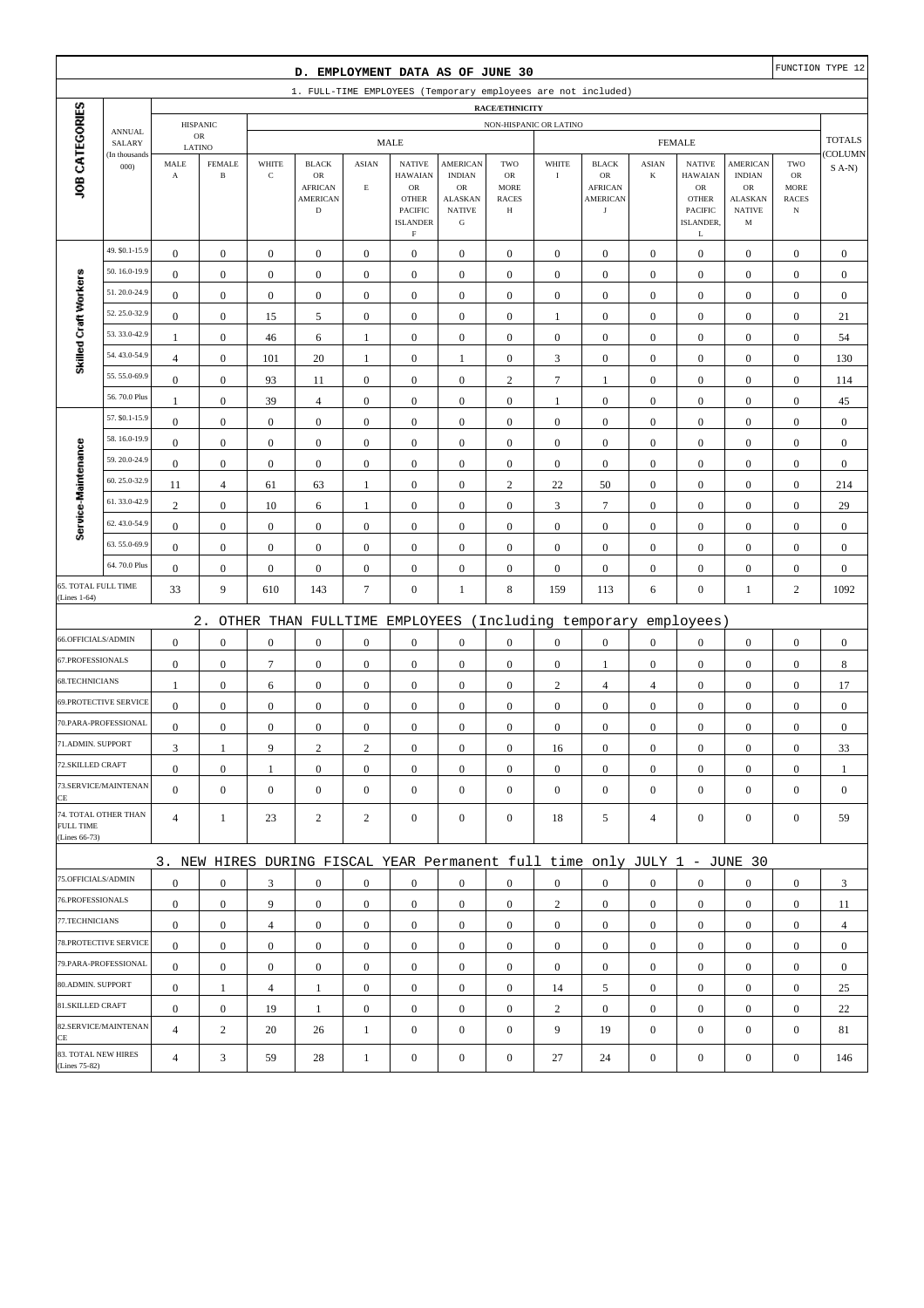#### **FUNCTION TYPE 12 REMARKS (List National Crime Information Center (NCIC) number assigned to any Criminal Justice Agencies whose data are included in this report) \*\*\*LIST AGENCIES INCLUDED ON THIS FORM\*\*\*** City of Gainesville Regional Utilities City of Gainesville Fleet City of Gainesville Transportation **CERTIFICATION. I certify that the information given in this report is correct and true to the best of my knowledge and was reported in accordance with accompanying instructions. (Willfully false statements on this report are punishable by law, US Code, Title 18, Section 1001.)** NAME OF PERSON TO CONTACT REGARDING THIS FORM TITLE Gwendolyn Saffo Affirmative Action Manager Chief Investigator ADDRESS (Number and Street, City, State, Zip Code) TELEPHONE NUMBER Ext FAX NUMBER 222 East University Avenue,Gainesville,Florida,32601 352-334-5051 352-334-2088  $\blacktriangledown$ DATE EMAIL TYPED NAME/TITLE OF AUTHORIZED OFFICIAL SIGNATURE

Torey Alston Equal Opportunity Director

2017-09-25

alstontl@cityofgainesville.org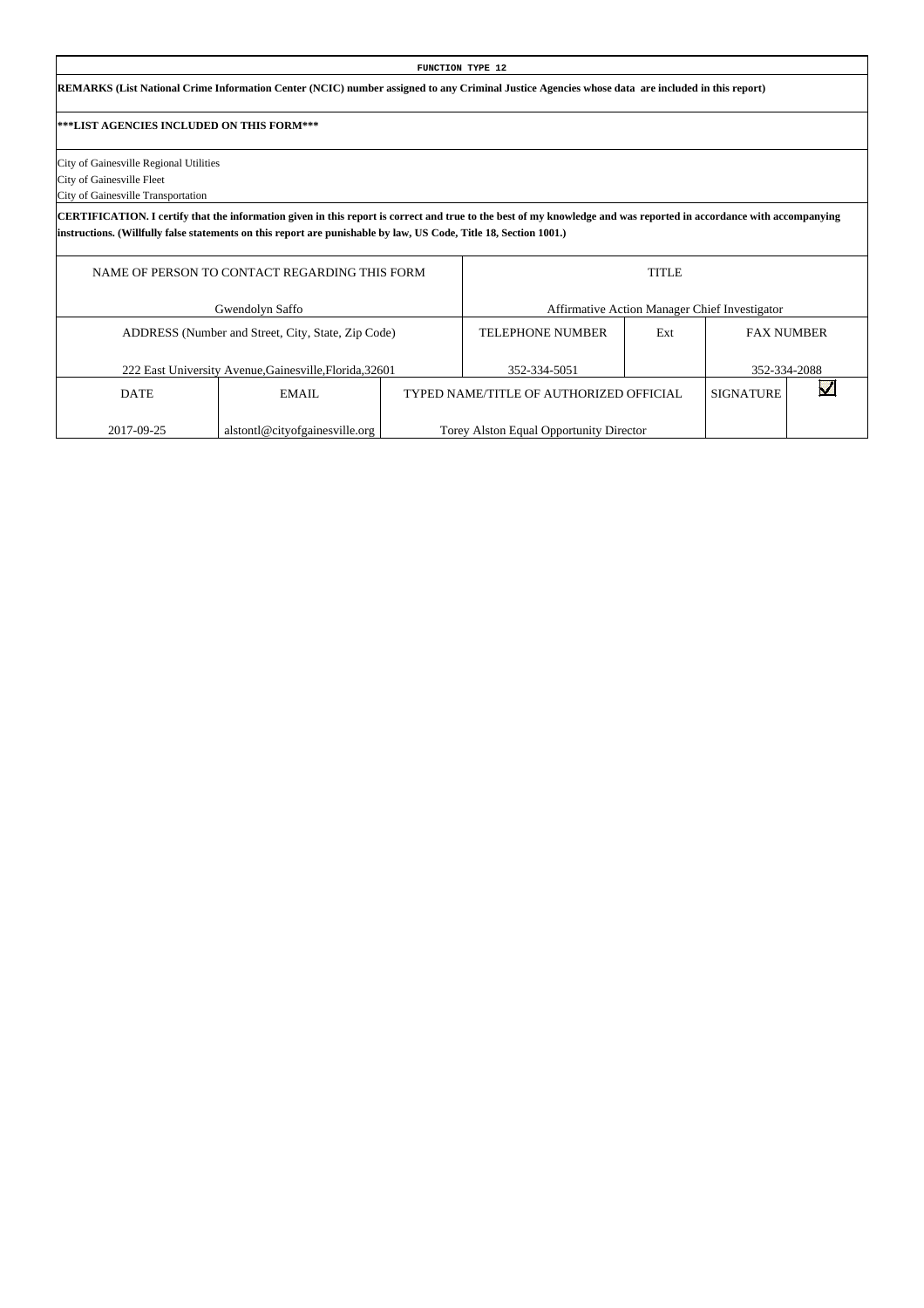|                              |                              |                                      |                                      |                                      | D. EMPLOYMENT DATA AS OF JUNE 30                                       |                                      |                                                                                              |                                                                                                 |                                               |                                  |                                                                       |                                      |                                                                                              |                                                                                       |                                                                | FUNCTION TYPE 13                     |
|------------------------------|------------------------------|--------------------------------------|--------------------------------------|--------------------------------------|------------------------------------------------------------------------|--------------------------------------|----------------------------------------------------------------------------------------------|-------------------------------------------------------------------------------------------------|-----------------------------------------------|----------------------------------|-----------------------------------------------------------------------|--------------------------------------|----------------------------------------------------------------------------------------------|---------------------------------------------------------------------------------------|----------------------------------------------------------------|--------------------------------------|
|                              |                              |                                      |                                      |                                      | 1. FULL-TIME EMPLOYEES (Temporary employees are not included)          |                                      |                                                                                              |                                                                                                 |                                               |                                  |                                                                       |                                      |                                                                                              |                                                                                       |                                                                |                                      |
|                              | <b>ANNUAL</b><br>SALARY      |                                      |                                      | RACE/ETHNICITY                       |                                                                        |                                      |                                                                                              |                                                                                                 |                                               |                                  |                                                                       |                                      |                                                                                              |                                                                                       |                                                                |                                      |
| JOB CATEGORIES               |                              | <b>HISPANIC</b><br>$_{\rm OR}$       |                                      |                                      | NON-HISPANIC OR LATINO<br><b>MALE</b>                                  |                                      |                                                                                              |                                                                                                 |                                               |                                  | <b>FEMALE</b>                                                         |                                      |                                                                                              |                                                                                       |                                                                | <b>TOTALS</b>                        |
|                              | (In thousands<br>000         | LATINO<br>MALE<br>$\mathbf A$        | <b>FEMALE</b><br>$\, {\bf B}$        | WHITE<br>$\mathbf C$                 | <b>BLACK</b><br>OR<br><b>AFRICAN</b><br><b>AMERICAN</b><br>$\mathbf D$ | <b>ASIAN</b><br>$\mathbf E$          | <b>NATIVE</b><br><b>HAWAIAN</b><br>$_{\rm OR}$<br><b>OTHER</b><br>PACIFIC<br><b>ISLANDER</b> | <b>AMERICAN</b><br><b>INDIAN</b><br>$_{\rm OR}$<br><b>ALASKAN</b><br><b>NATIVE</b><br>${\bf G}$ | TWO<br>OR<br><b>MORE</b><br><b>RACES</b><br>Н | WHITE<br>$\bf{I}$                | <b>BLACK</b><br>OR<br><b>AFRICAN</b><br><b>AMERICAN</b><br>$_{\rm J}$ | <b>ASIAN</b><br>K                    | <b>NATIVE</b><br><b>HAWAIAN</b><br>${\rm OR}$<br><b>OTHER</b><br><b>PACIFIC</b><br>ISLANDER, | <b>AMERICAN</b><br><b>INDIAN</b><br><b>OR</b><br><b>ALASKAN</b><br><b>NATIVE</b><br>M | TWO<br>${\sf OR}$<br><b>MORE</b><br><b>RACES</b><br>$_{\rm N}$ | COLUMN<br>$S(A-N)$                   |
|                              | 1. \$0.1-15.9                |                                      |                                      |                                      |                                                                        |                                      | $\mathbf F$                                                                                  |                                                                                                 |                                               |                                  |                                                                       |                                      | L                                                                                            |                                                                                       |                                                                |                                      |
|                              | 2.16.0-19.9                  | $\boldsymbol{0}$                     | $\boldsymbol{0}$                     | $\boldsymbol{0}$                     | $\boldsymbol{0}$                                                       | $\boldsymbol{0}$                     | $\boldsymbol{0}$                                                                             | $\mathbf{0}$                                                                                    | $\boldsymbol{0}$                              | $\boldsymbol{0}$                 | $\boldsymbol{0}$                                                      | $\boldsymbol{0}$                     | $\boldsymbol{0}$                                                                             | $\boldsymbol{0}$                                                                      | $\boldsymbol{0}$                                               | $\mathbf{0}$                         |
|                              | 3.20.0-24.9                  | $\boldsymbol{0}$                     | $\boldsymbol{0}$                     | $\boldsymbol{0}$                     | $\boldsymbol{0}$                                                       | $\boldsymbol{0}$                     | $\boldsymbol{0}$                                                                             | $\boldsymbol{0}$                                                                                | $\boldsymbol{0}$                              | $\boldsymbol{0}$                 | $\boldsymbol{0}$                                                      | $\boldsymbol{0}$                     | $\boldsymbol{0}$                                                                             | $\boldsymbol{0}$                                                                      | $\boldsymbol{0}$                                               | $\boldsymbol{0}$                     |
|                              | 4.25.0-32.9                  | $\boldsymbol{0}$                     | $\mathbf{0}$                         | $\boldsymbol{0}$                     | $\boldsymbol{0}$                                                       | $\boldsymbol{0}$                     | $\boldsymbol{0}$                                                                             | $\boldsymbol{0}$                                                                                | $\boldsymbol{0}$                              | $\boldsymbol{0}$                 | $\boldsymbol{0}$                                                      | $\boldsymbol{0}$                     | $\boldsymbol{0}$                                                                             | $\boldsymbol{0}$                                                                      | $\boldsymbol{0}$                                               | $\boldsymbol{0}$                     |
|                              | 5.33.0-42.9                  | $\boldsymbol{0}$                     | $\mathbf{0}$                         | $\boldsymbol{0}$                     | $\boldsymbol{0}$                                                       | $\mathbf{0}$                         | $\boldsymbol{0}$                                                                             | $\boldsymbol{0}$                                                                                | $\mathbf{0}$                                  | $\boldsymbol{0}$                 | $\boldsymbol{0}$                                                      | $\boldsymbol{0}$                     | $\boldsymbol{0}$                                                                             | $\boldsymbol{0}$                                                                      | $\boldsymbol{0}$                                               | $\boldsymbol{0}$                     |
|                              | 6.43.0-54.9                  | $\boldsymbol{0}$                     | $\mathbf{0}$                         | $\boldsymbol{0}$                     | $\boldsymbol{0}$                                                       | $\boldsymbol{0}$                     | $\boldsymbol{0}$                                                                             | $\boldsymbol{0}$                                                                                | $\boldsymbol{0}$                              | $\boldsymbol{0}$                 | $\boldsymbol{0}$                                                      | $\boldsymbol{0}$                     | $\boldsymbol{0}$                                                                             | $\boldsymbol{0}$                                                                      | $\boldsymbol{0}$                                               | $\boldsymbol{0}$                     |
| Officials and Administrators | 7.55.0-69.9                  | $\boldsymbol{0}$<br>$\boldsymbol{0}$ | $\boldsymbol{0}$                     | $\boldsymbol{0}$                     | $\boldsymbol{0}$                                                       | $\boldsymbol{0}$<br>$\boldsymbol{0}$ | $\boldsymbol{0}$<br>$\boldsymbol{0}$                                                         | $\boldsymbol{0}$                                                                                | $\boldsymbol{0}$                              | $\boldsymbol{0}$                 | $\boldsymbol{0}$                                                      | $\boldsymbol{0}$<br>$\boldsymbol{0}$ | $\boldsymbol{0}$                                                                             | $\boldsymbol{0}$                                                                      | $\boldsymbol{0}$                                               | $\boldsymbol{0}$                     |
|                              | 8.70.0 Plus                  | $\boldsymbol{0}$                     | $\boldsymbol{0}$<br>$\boldsymbol{0}$ | 1<br>1                               | $\boldsymbol{0}$<br>$\boldsymbol{0}$                                   | $\boldsymbol{0}$                     | $\boldsymbol{0}$                                                                             | $\boldsymbol{0}$<br>$\boldsymbol{0}$                                                            | $\boldsymbol{0}$<br>$\mathbf{0}$              | $\boldsymbol{0}$<br>$\mathbf{1}$ | $\boldsymbol{0}$<br>$\boldsymbol{0}$                                  | $\boldsymbol{0}$                     | $\boldsymbol{0}$<br>$\boldsymbol{0}$                                                         | $\boldsymbol{0}$<br>$\overline{0}$                                                    | $\boldsymbol{0}$<br>$\boldsymbol{0}$                           | $\mathbf{1}$<br>$\mathbf{2}$         |
|                              | 9. \$0.1-15.9                | $\boldsymbol{0}$                     | $\mathbf{0}$                         | $\boldsymbol{0}$                     | $\boldsymbol{0}$                                                       | $\boldsymbol{0}$                     | $\boldsymbol{0}$                                                                             | $\boldsymbol{0}$                                                                                | $\boldsymbol{0}$                              | $\boldsymbol{0}$                 | $\boldsymbol{0}$                                                      | $\boldsymbol{0}$                     | $\boldsymbol{0}$                                                                             | $\boldsymbol{0}$                                                                      | $\boldsymbol{0}$                                               | $\boldsymbol{0}$                     |
| Professionals                | 10.16.0-19.9                 | $\boldsymbol{0}$                     | $\mathbf{0}$                         | $\boldsymbol{0}$                     | $\boldsymbol{0}$                                                       | $\boldsymbol{0}$                     | $\boldsymbol{0}$                                                                             | $\boldsymbol{0}$                                                                                | $\boldsymbol{0}$                              | $\mathbf{0}$                     | $\boldsymbol{0}$                                                      | $\boldsymbol{0}$                     | $\boldsymbol{0}$                                                                             | $\boldsymbol{0}$                                                                      | $\boldsymbol{0}$                                               | $\boldsymbol{0}$                     |
|                              | 11.20.0-24.9                 | $\boldsymbol{0}$                     | $\mathbf{0}$                         | $\boldsymbol{0}$                     | $\boldsymbol{0}$                                                       | $\boldsymbol{0}$                     | $\boldsymbol{0}$                                                                             | $\boldsymbol{0}$                                                                                | $\boldsymbol{0}$                              | $\boldsymbol{0}$                 | $\boldsymbol{0}$                                                      | $\boldsymbol{0}$                     | $\boldsymbol{0}$                                                                             | $\boldsymbol{0}$                                                                      | $\boldsymbol{0}$                                               | $\boldsymbol{0}$                     |
|                              | 12.25.0-32.9                 | $\boldsymbol{0}$                     | $\boldsymbol{0}$                     | $\boldsymbol{0}$                     | $\boldsymbol{0}$                                                       | $\mathbf{0}$                         | $\boldsymbol{0}$                                                                             | $\boldsymbol{0}$                                                                                | $\mathbf{0}$                                  | $\boldsymbol{0}$                 | $\boldsymbol{0}$                                                      | $\boldsymbol{0}$                     | $\boldsymbol{0}$                                                                             | $\boldsymbol{0}$                                                                      | $\boldsymbol{0}$                                               | $\boldsymbol{0}$                     |
|                              | 13.33.0-42.9                 | $\boldsymbol{0}$                     | $\mathbf{0}$                         | $\boldsymbol{0}$                     | $\boldsymbol{0}$                                                       | $\boldsymbol{0}$                     | $\boldsymbol{0}$                                                                             | $\boldsymbol{0}$                                                                                | $\boldsymbol{0}$                              | $\boldsymbol{0}$                 | $\boldsymbol{0}$                                                      | $\boldsymbol{0}$                     | $\boldsymbol{0}$                                                                             | $\boldsymbol{0}$                                                                      | $\boldsymbol{0}$                                               | $\boldsymbol{0}$                     |
|                              | 14.43.0-54.9                 | $\boldsymbol{0}$                     | $\boldsymbol{0}$                     | $\boldsymbol{0}$                     | $\boldsymbol{0}$                                                       | $\boldsymbol{0}$                     | $\boldsymbol{0}$                                                                             | $\boldsymbol{0}$                                                                                | $\boldsymbol{0}$                              | $\mathbf{0}$                     | $\boldsymbol{0}$                                                      | $\boldsymbol{0}$                     | $\boldsymbol{0}$                                                                             | $\boldsymbol{0}$                                                                      | $\boldsymbol{0}$                                               | $\boldsymbol{0}$                     |
|                              | 15.55.0-69.9                 | $\boldsymbol{0}$                     | $\boldsymbol{0}$                     | $\boldsymbol{0}$                     | $\boldsymbol{0}$                                                       | 1                                    | $\boldsymbol{0}$                                                                             | $\boldsymbol{0}$                                                                                | $\boldsymbol{0}$                              | $\mathbf{0}$                     | $\boldsymbol{0}$                                                      | $\boldsymbol{0}$                     | $\boldsymbol{0}$                                                                             | $\boldsymbol{0}$                                                                      | $\boldsymbol{0}$                                               | $\mathbf{1}$                         |
|                              | 16.70.0 Plus                 | $\boldsymbol{0}$                     | $\boldsymbol{0}$                     | $\boldsymbol{0}$                     | $\boldsymbol{0}$                                                       | $\mathbf{0}$                         | $\boldsymbol{0}$                                                                             | $\boldsymbol{0}$                                                                                | $\mathbf{0}$                                  | $\mathbf{0}$                     | $\boldsymbol{0}$                                                      | $\boldsymbol{0}$                     | $\boldsymbol{0}$                                                                             | $\overline{0}$                                                                        | $\boldsymbol{0}$                                               | $\boldsymbol{0}$                     |
|                              | 17. \$0.1-15.9               | $\boldsymbol{0}$                     | $\mathbf{0}$                         | $\boldsymbol{0}$                     | $\boldsymbol{0}$                                                       | $\boldsymbol{0}$                     | $\boldsymbol{0}$                                                                             | $\boldsymbol{0}$                                                                                | $\boldsymbol{0}$                              | $\boldsymbol{0}$                 | $\boldsymbol{0}$                                                      | $\boldsymbol{0}$                     | $\boldsymbol{0}$                                                                             | $\boldsymbol{0}$                                                                      | $\boldsymbol{0}$                                               | $\boldsymbol{0}$                     |
|                              | 18.16.0-19.9                 | $\boldsymbol{0}$                     | $\boldsymbol{0}$                     | $\boldsymbol{0}$                     | $\boldsymbol{0}$                                                       | $\boldsymbol{0}$                     | $\boldsymbol{0}$                                                                             | $\boldsymbol{0}$                                                                                | $\boldsymbol{0}$                              | $\boldsymbol{0}$                 | $\boldsymbol{0}$                                                      | $\boldsymbol{0}$                     | $\boldsymbol{0}$                                                                             | $\boldsymbol{0}$                                                                      | $\boldsymbol{0}$                                               | $\boldsymbol{0}$                     |
|                              | 19.20.0-24.9                 | $\boldsymbol{0}$                     | $\mathbf{0}$                         | $\boldsymbol{0}$                     | $\boldsymbol{0}$                                                       | $\boldsymbol{0}$                     | $\mathbf{0}$                                                                                 | $\boldsymbol{0}$                                                                                | $\boldsymbol{0}$                              | $\boldsymbol{0}$                 | $\boldsymbol{0}$                                                      | $\boldsymbol{0}$                     | $\boldsymbol{0}$                                                                             | $\boldsymbol{0}$                                                                      | $\boldsymbol{0}$                                               | $\boldsymbol{0}$                     |
|                              | 20.25.0-32.9                 | $\boldsymbol{0}$                     | $\mathbf{0}$                         | $\mathbf{2}$                         | $\boldsymbol{0}$                                                       | $\mathbf{0}$                         | $\mathbf{0}$                                                                                 | $\boldsymbol{0}$                                                                                | $\mathbf{0}$                                  | $\mathbf{0}$                     | $\boldsymbol{0}$                                                      | $\boldsymbol{0}$                     | $\boldsymbol{0}$                                                                             | $\boldsymbol{0}$                                                                      | $\boldsymbol{0}$                                               | $\overline{2}$                       |
| Technicians                  | 21.33.0-42.9                 | $\boldsymbol{0}$                     | $\mathbf{0}$                         | $\mathbf{1}$                         | $\mathbf{1}$                                                           | $\boldsymbol{0}$                     | $\mathbf{0}$                                                                                 | $\boldsymbol{0}$                                                                                | $\boldsymbol{0}$                              | $\mathbf{1}$                     | $\boldsymbol{0}$                                                      | $\boldsymbol{0}$                     | $\boldsymbol{0}$                                                                             | $\boldsymbol{0}$                                                                      | $\boldsymbol{0}$                                               | $\mathfrak{Z}$                       |
|                              | 22.43.0-54.9                 | $\boldsymbol{0}$                     | $\boldsymbol{0}$                     | $\boldsymbol{0}$                     | $\boldsymbol{0}$                                                       | $\boldsymbol{0}$                     | $\boldsymbol{0}$                                                                             | $\boldsymbol{0}$                                                                                | $\boldsymbol{0}$                              | $\boldsymbol{0}$                 | $\boldsymbol{0}$                                                      | $\boldsymbol{0}$                     | $\boldsymbol{0}$                                                                             | $\boldsymbol{0}$                                                                      | $\boldsymbol{0}$                                               | $\boldsymbol{0}$                     |
|                              | 23.55.0-69.9                 | $\boldsymbol{0}$                     | $\mathbf{0}$                         | $\boldsymbol{0}$                     | $\boldsymbol{0}$                                                       | $\boldsymbol{0}$                     | $\boldsymbol{0}$                                                                             | $\boldsymbol{0}$                                                                                | $\boldsymbol{0}$                              | $\boldsymbol{0}$                 | $\boldsymbol{0}$                                                      | $\boldsymbol{0}$                     | $\boldsymbol{0}$                                                                             | $\boldsymbol{0}$                                                                      | $\boldsymbol{0}$                                               | $\boldsymbol{0}$                     |
|                              | 24.70.0 Plus                 | $\boldsymbol{0}$                     | $\boldsymbol{0}$                     | $\boldsymbol{0}$                     | $\boldsymbol{0}$                                                       | $\boldsymbol{0}$                     | $\boldsymbol{0}$                                                                             | $\boldsymbol{0}$                                                                                | $\mathbf{0}$                                  | $\boldsymbol{0}$                 | $\boldsymbol{0}$                                                      | $\boldsymbol{0}$                     | $\boldsymbol{0}$                                                                             | $\overline{0}$                                                                        | $\boldsymbol{0}$                                               | $\boldsymbol{0}$                     |
|                              | 25. \$0.1-15.9               | $\boldsymbol{0}$                     | $\boldsymbol{0}$                     | $\boldsymbol{0}$                     | $\boldsymbol{0}$                                                       | $\boldsymbol{0}$                     | $\boldsymbol{0}$                                                                             | $\bf{0}$                                                                                        | $\boldsymbol{0}$                              | $\boldsymbol{0}$                 | $\boldsymbol{0}$                                                      | $\boldsymbol{0}$                     | $\boldsymbol{0}$                                                                             | 0                                                                                     | $\bf{0}$                                                       | $\boldsymbol{0}$                     |
|                              | 26.16.0-19.9                 | $\boldsymbol{0}$                     | $\boldsymbol{0}$                     | $\boldsymbol{0}$                     | $\mathbf{0}$                                                           | $\boldsymbol{0}$                     | $\boldsymbol{0}$                                                                             | $\boldsymbol{0}$                                                                                | $\boldsymbol{0}$                              | $\boldsymbol{0}$                 | $\boldsymbol{0}$                                                      | $\mathbf{0}$                         | $\boldsymbol{0}$                                                                             | $\boldsymbol{0}$                                                                      | $\boldsymbol{0}$                                               | $\boldsymbol{0}$                     |
|                              | 27.20.0-24.9                 | $\boldsymbol{0}$                     | $\boldsymbol{0}$                     | $\boldsymbol{0}$                     | $\boldsymbol{0}$                                                       | $\boldsymbol{0}$                     | $\boldsymbol{0}$                                                                             | $\boldsymbol{0}$                                                                                | $\boldsymbol{0}$                              | $\boldsymbol{0}$                 | $\boldsymbol{0}$                                                      | $\mathbf{0}$                         | $\boldsymbol{0}$                                                                             | $\boldsymbol{0}$                                                                      | $\boldsymbol{0}$                                               | $\boldsymbol{0}$                     |
| Protective Service Workers   | 28.25.0-32.9<br>29.33.0-42.9 | $\boldsymbol{0}$                     | $\boldsymbol{0}$                     | $\boldsymbol{0}$                     | $\overline{0}$                                                         | $\mathbf{0}$                         | $\boldsymbol{0}$                                                                             | $\mathbf{0}$                                                                                    | $\boldsymbol{0}$                              | $\overline{0}$                   | $\boldsymbol{0}$                                                      | $\boldsymbol{0}$                     | $\boldsymbol{0}$                                                                             | $\boldsymbol{0}$                                                                      | $\boldsymbol{0}$                                               | $\boldsymbol{0}$                     |
|                              | 30.43.0-54.9                 | $\boldsymbol{0}$                     | $\boldsymbol{0}$                     | $\boldsymbol{0}$                     | $\boldsymbol{0}$                                                       | $\mathbf{0}$                         | $\boldsymbol{0}$                                                                             | $\boldsymbol{0}$                                                                                | $\boldsymbol{0}$                              | $\boldsymbol{0}$                 | $\boldsymbol{0}$                                                      | $\boldsymbol{0}$                     | $\boldsymbol{0}$                                                                             | $\boldsymbol{0}$                                                                      | $\boldsymbol{0}$                                               | $\boldsymbol{0}$                     |
|                              | 31.55.0-69.9                 | $\boldsymbol{0}$                     | $\boldsymbol{0}$                     | $\boldsymbol{0}$                     | $\boldsymbol{0}$                                                       | $\boldsymbol{0}$                     | $\boldsymbol{0}$                                                                             | $\boldsymbol{0}$                                                                                | $\boldsymbol{0}$                              | $\boldsymbol{0}$                 | $\boldsymbol{0}$                                                      | $\boldsymbol{0}$                     | $\boldsymbol{0}$                                                                             | $\boldsymbol{0}$                                                                      | $\boldsymbol{0}$                                               | $\boldsymbol{0}$                     |
|                              | 32.70.0 Plus                 | $\boldsymbol{0}$                     | $\boldsymbol{0}$                     | $\boldsymbol{0}$                     | $\boldsymbol{0}$                                                       | $\boldsymbol{0}$                     | $\boldsymbol{0}$                                                                             | $\boldsymbol{0}$                                                                                | $\boldsymbol{0}$                              | $\boldsymbol{0}$                 | $\boldsymbol{0}$                                                      | $\boldsymbol{0}$                     | $\boldsymbol{0}$                                                                             | $\boldsymbol{0}$                                                                      | $\boldsymbol{0}$                                               | $\boldsymbol{0}$                     |
|                              | 33. \$0.1-15.9               | $\boldsymbol{0}$<br>$\boldsymbol{0}$ | $\boldsymbol{0}$<br>$\boldsymbol{0}$ | $\boldsymbol{0}$<br>$\boldsymbol{0}$ | $\boldsymbol{0}$<br>$\boldsymbol{0}$                                   | $\mathbf{0}$<br>$\boldsymbol{0}$     | $\boldsymbol{0}$<br>$\boldsymbol{0}$                                                         | $\boldsymbol{0}$<br>$\boldsymbol{0}$                                                            | $\boldsymbol{0}$                              | $\mathbf{0}$<br>$\boldsymbol{0}$ | $\boldsymbol{0}$<br>$\boldsymbol{0}$                                  | $\boldsymbol{0}$<br>$\boldsymbol{0}$ | $\boldsymbol{0}$<br>$\boldsymbol{0}$                                                         | $\boldsymbol{0}$                                                                      | $\boldsymbol{0}$                                               | $\boldsymbol{0}$<br>$\boldsymbol{0}$ |
|                              | 34.16.0-19.9                 | $\boldsymbol{0}$                     | $\boldsymbol{0}$                     | $\boldsymbol{0}$                     | $\boldsymbol{0}$                                                       | $\boldsymbol{0}$                     | $\boldsymbol{0}$                                                                             | $\boldsymbol{0}$                                                                                | $\boldsymbol{0}$<br>$\boldsymbol{0}$          | $\boldsymbol{0}$                 | $\boldsymbol{0}$                                                      | $\boldsymbol{0}$                     | $\boldsymbol{0}$                                                                             | $\boldsymbol{0}$<br>$\boldsymbol{0}$                                                  | $\boldsymbol{0}$<br>$\boldsymbol{0}$                           | $\boldsymbol{0}$                     |
|                              | 35.20.0-24.9                 | $\boldsymbol{0}$                     | $\boldsymbol{0}$                     | $\boldsymbol{0}$                     | $\boldsymbol{0}$                                                       | $\boldsymbol{0}$                     | $\boldsymbol{0}$                                                                             | $\boldsymbol{0}$                                                                                | $\boldsymbol{0}$                              | $\boldsymbol{0}$                 | $\boldsymbol{0}$                                                      | $\boldsymbol{0}$                     | $\boldsymbol{0}$                                                                             | $\boldsymbol{0}$                                                                      | $\boldsymbol{0}$                                               | $\boldsymbol{0}$                     |
| Paraprofessionals            | 36.25.0-32.9                 | $\boldsymbol{0}$                     | $\boldsymbol{0}$                     | $\boldsymbol{0}$                     | $\overline{0}$                                                         | $\mathbf{0}$                         | $\boldsymbol{0}$                                                                             | $\boldsymbol{0}$                                                                                | $\boldsymbol{0}$                              | $\overline{0}$                   | $\boldsymbol{0}$                                                      | $\boldsymbol{0}$                     | $\boldsymbol{0}$                                                                             | $\boldsymbol{0}$                                                                      | $\boldsymbol{0}$                                               | $\boldsymbol{0}$                     |
|                              | 37.33.0-42.9                 | $\boldsymbol{0}$                     | $\boldsymbol{0}$                     | $\boldsymbol{0}$                     | $\boldsymbol{0}$                                                       | $\boldsymbol{0}$                     | $\boldsymbol{0}$                                                                             | $\boldsymbol{0}$                                                                                | $\boldsymbol{0}$                              | $\boldsymbol{0}$                 | $\boldsymbol{0}$                                                      | $\boldsymbol{0}$                     | $\boldsymbol{0}$                                                                             | $\boldsymbol{0}$                                                                      | $\boldsymbol{0}$                                               | $\boldsymbol{0}$                     |
|                              | 38.43.0-54.9                 | $\boldsymbol{0}$                     | $\boldsymbol{0}$                     | $\boldsymbol{0}$                     | $\boldsymbol{0}$                                                       | $\boldsymbol{0}$                     | $\boldsymbol{0}$                                                                             | $\boldsymbol{0}$                                                                                | $\boldsymbol{0}$                              | $\boldsymbol{0}$                 | $\boldsymbol{0}$                                                      | $\boldsymbol{0}$                     | $\boldsymbol{0}$                                                                             | $\boldsymbol{0}$                                                                      | $\boldsymbol{0}$                                               | $\boldsymbol{0}$                     |
|                              | 39.55.0-69.9                 | $\boldsymbol{0}$                     | $\boldsymbol{0}$                     | $\boldsymbol{0}$                     | $\boldsymbol{0}$                                                       | $\boldsymbol{0}$                     | $\boldsymbol{0}$                                                                             | $\boldsymbol{0}$                                                                                | $\boldsymbol{0}$                              | $\boldsymbol{0}$                 | $\boldsymbol{0}$                                                      | $\boldsymbol{0}$                     | $\boldsymbol{0}$                                                                             | $\boldsymbol{0}$                                                                      | $\boldsymbol{0}$                                               | $\boldsymbol{0}$                     |
|                              | 40.70.0 Plus                 | $\boldsymbol{0}$                     | $\boldsymbol{0}$                     | $\boldsymbol{0}$                     | $\boldsymbol{0}$                                                       | $\mathbf{0}$                         | $\boldsymbol{0}$                                                                             | $\boldsymbol{0}$                                                                                | $\boldsymbol{0}$                              | $\mathbf{0}$                     | $\boldsymbol{0}$                                                      | $\boldsymbol{0}$                     | $\boldsymbol{0}$                                                                             | $\boldsymbol{0}$                                                                      | $\boldsymbol{0}$                                               | $\boldsymbol{0}$                     |
|                              | 41. \$0.1-15.9               | $\boldsymbol{0}$                     | $\boldsymbol{0}$                     | $\boldsymbol{0}$                     | $\boldsymbol{0}$                                                       | $\boldsymbol{0}$                     | $\boldsymbol{0}$                                                                             | $\boldsymbol{0}$                                                                                | $\boldsymbol{0}$                              | $\boldsymbol{0}$                 | $\boldsymbol{0}$                                                      | $\boldsymbol{0}$                     | $\boldsymbol{0}$                                                                             | $\boldsymbol{0}$                                                                      | $\boldsymbol{0}$                                               | $\boldsymbol{0}$                     |
|                              | 42.16.0-19.9                 | $\boldsymbol{0}$                     | $\boldsymbol{0}$                     | $\boldsymbol{0}$                     | $\boldsymbol{0}$                                                       | $\boldsymbol{0}$                     | $\boldsymbol{0}$                                                                             | $\boldsymbol{0}$                                                                                | $\boldsymbol{0}$                              | $\boldsymbol{0}$                 | $\boldsymbol{0}$                                                      | $\boldsymbol{0}$                     | $\boldsymbol{0}$                                                                             | $\boldsymbol{0}$                                                                      | $\boldsymbol{0}$                                               | $\boldsymbol{0}$                     |
| Administrative Support       | 43.20.0-24.9                 | $\boldsymbol{0}$                     | $\boldsymbol{0}$                     | $\boldsymbol{0}$                     | $\boldsymbol{0}$                                                       | $\boldsymbol{0}$                     | $\boldsymbol{0}$                                                                             | $\boldsymbol{0}$                                                                                | $\boldsymbol{0}$                              | $\boldsymbol{0}$                 | $\boldsymbol{0}$                                                      | $\boldsymbol{0}$                     | $\boldsymbol{0}$                                                                             | $\boldsymbol{0}$                                                                      | $\boldsymbol{0}$                                               | $\boldsymbol{0}$                     |
|                              | 44.25.0-32.9                 | $\boldsymbol{0}$                     | $\boldsymbol{0}$                     | $\boldsymbol{0}$                     | $\boldsymbol{0}$                                                       | $\mathbf{0}$                         | $\boldsymbol{0}$                                                                             | $\boldsymbol{0}$                                                                                | $\boldsymbol{0}$                              | $\mathbf{0}$                     | $\boldsymbol{0}$                                                      | $\boldsymbol{0}$                     | $\boldsymbol{0}$                                                                             | $\boldsymbol{0}$                                                                      | $\boldsymbol{0}$                                               | $\boldsymbol{0}$                     |
|                              | 45.33.0-42.9                 | -1                                   | $\boldsymbol{0}$                     | $\mathbf{1}$                         | $\boldsymbol{0}$                                                       | $\boldsymbol{0}$                     | $\boldsymbol{0}$                                                                             | $\boldsymbol{0}$                                                                                | $\boldsymbol{0}$                              | $\mathbf{1}$                     | $\boldsymbol{0}$                                                      | $\boldsymbol{0}$                     | $\boldsymbol{0}$                                                                             | $\boldsymbol{0}$                                                                      | $\boldsymbol{0}$                                               | 3                                    |
|                              | 46.43.0-54.9                 | $\boldsymbol{0}$                     | $\boldsymbol{0}$                     | $\mathbf{1}$                         | $\boldsymbol{0}$                                                       | $\boldsymbol{0}$                     | $\boldsymbol{0}$                                                                             | $\boldsymbol{0}$                                                                                | $\boldsymbol{0}$                              | $\boldsymbol{0}$                 | $\boldsymbol{0}$                                                      | $\boldsymbol{0}$                     | $\boldsymbol{0}$                                                                             | $\boldsymbol{0}$                                                                      | $\boldsymbol{0}$                                               | $\mathbf{1}$                         |
|                              | 47.55.0-69.9                 | $\boldsymbol{0}$                     | $\boldsymbol{0}$                     | $\boldsymbol{0}$                     | $\boldsymbol{0}$                                                       | $\boldsymbol{0}$                     | $\boldsymbol{0}$                                                                             | $\boldsymbol{0}$                                                                                | $\boldsymbol{0}$                              | $\boldsymbol{0}$                 | $\boldsymbol{0}$                                                      | $\boldsymbol{0}$                     | $\boldsymbol{0}$                                                                             | $\boldsymbol{0}$                                                                      | $\boldsymbol{0}$                                               | $\boldsymbol{0}$                     |
|                              | 48.70.0 Plus                 | $\boldsymbol{0}$                     | $\boldsymbol{0}$                     | $\boldsymbol{0}$                     | $\boldsymbol{0}$                                                       | $\boldsymbol{0}$                     | $\boldsymbol{0}$                                                                             | $\boldsymbol{0}$                                                                                | $\boldsymbol{0}$                              | $\boldsymbol{0}$                 | $\boldsymbol{0}$                                                      | $\boldsymbol{0}$                     | $\boldsymbol{0}$                                                                             | $\boldsymbol{0}$                                                                      | $\boldsymbol{0}$                                               | $\boldsymbol{0}$                     |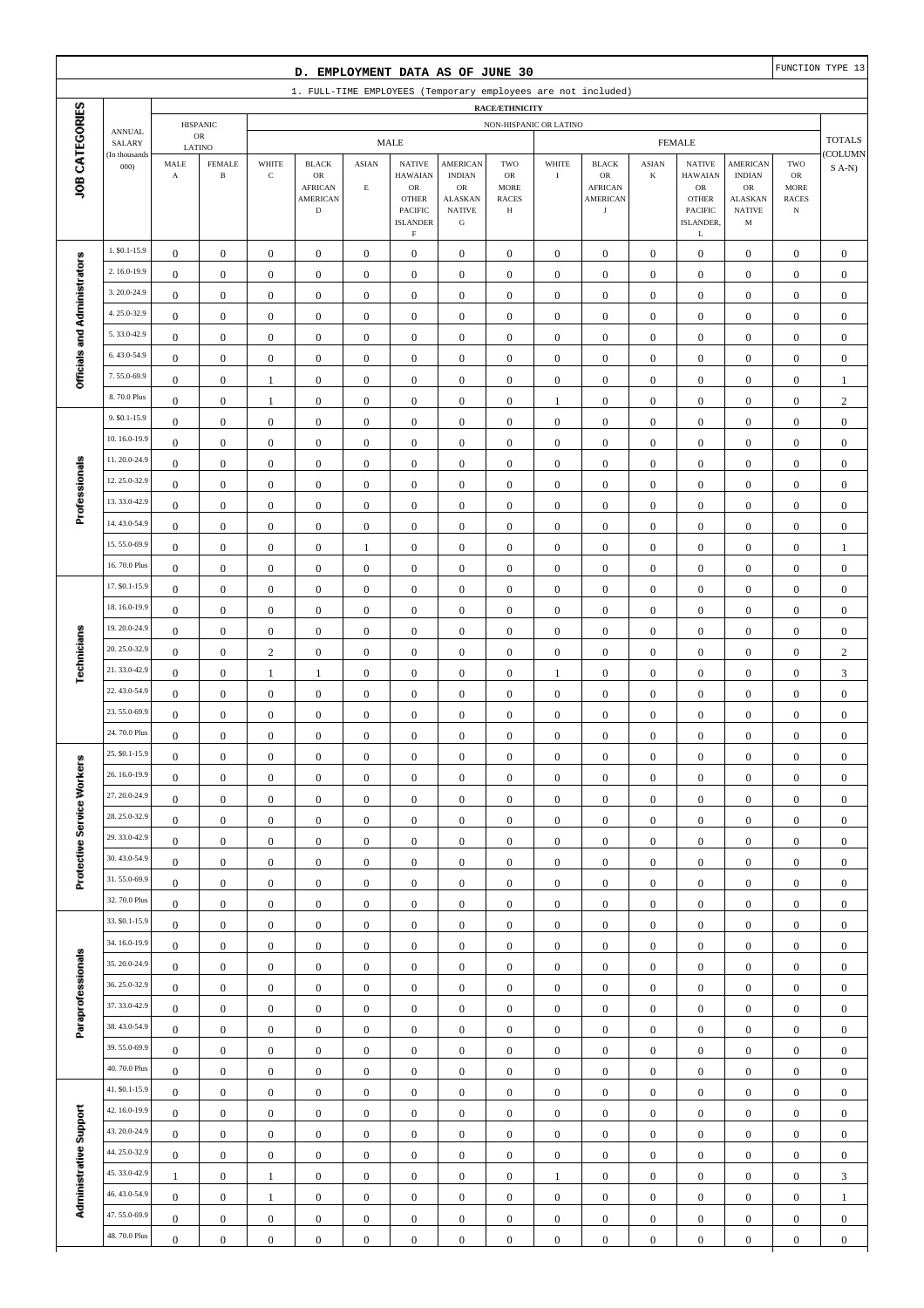| D. EMPLOYMENT DATA AS OF JUNE 30     |                              |                               |                               |                                                        |                                                                           |                         |                                                 |                                                 |                                                          |                  | FUNCTION TYPE 13                                      |                  |                                                                |                                                                    |                                                  |                  |
|--------------------------------------|------------------------------|-------------------------------|-------------------------------|--------------------------------------------------------|---------------------------------------------------------------------------|-------------------------|-------------------------------------------------|-------------------------------------------------|----------------------------------------------------------|------------------|-------------------------------------------------------|------------------|----------------------------------------------------------------|--------------------------------------------------------------------|--------------------------------------------------|------------------|
|                                      |                              |                               |                               |                                                        | 1. FULL-TIME EMPLOYEES (Temporary employees are not included)             |                         |                                                 |                                                 |                                                          |                  |                                                       |                  |                                                                |                                                                    |                                                  |                  |
|                                      |                              | <b>RACE/ETHNICITY</b>         |                               |                                                        |                                                                           |                         |                                                 |                                                 |                                                          |                  |                                                       |                  |                                                                |                                                                    |                                                  |                  |
| JOB CATEGORIES                       | <b>ANNUAL</b><br>SALARY      | <b>HISPANIC</b><br>${\sf OR}$ |                               | NON-HISPANIC OR LATINO<br><b>MALE</b><br><b>FEMALE</b> |                                                                           |                         |                                                 |                                                 |                                                          |                  |                                                       |                  |                                                                | <b>TOTALS</b>                                                      |                                                  |                  |
|                                      | (In thousands                | LATINO                        |                               | WHITE                                                  | <b>BLACK</b>                                                              | <b>ASIAN</b>            | <b>NATIVE</b>                                   | <b>AMERICAN</b>                                 | TWO                                                      | WHITE            | <b>BLACK</b>                                          | <b>ASIAN</b>     | <b>NATIVE</b>                                                  |                                                                    | TWO                                              | COLUMN           |
|                                      | 000                          | MALE<br>$\boldsymbol{\rm{A}}$ | <b>FEMALE</b><br>$\, {\bf B}$ | $\mathbf C$                                            | $_{\rm OR}$<br><b>AFRICAN</b><br><b>AMERICAN</b><br>$\mathbf D$           | $\mathop{\hbox{\bf E}}$ | <b>HAWAIAN</b><br>OR<br><b>OTHER</b><br>PACIFIC | <b>INDIAN</b><br>OR<br>ALASKAN<br><b>NATIVE</b> | <b>OR</b><br><b>MORE</b><br><b>RACES</b><br>$\, {\rm H}$ | $\rm I$          | OR<br><b>AFRICAN</b><br><b>AMERICAN</b><br>$_{\rm J}$ | $\bf K$          | <b>HAWAIAN</b><br>${\rm OR}$<br><b>OTHER</b><br><b>PACIFIC</b> | <b>AMERICAN</b><br><b>INDIAN</b><br>OR<br>ALASKAN<br><b>NATIVE</b> | ${\rm OR}$<br>MORE<br><b>RACES</b><br>$_{\rm N}$ | $S$ A-N)         |
|                                      |                              |                               |                               |                                                        |                                                                           |                         | <b>ISLANDER</b><br>$\mathbf F$                  | ${\bf G}$                                       |                                                          |                  |                                                       |                  | ISLANDER,<br>L                                                 | M                                                                  |                                                  |                  |
|                                      | 49. \$0.1-15.9               | $\boldsymbol{0}$              | $\mathbf{0}$                  | $\boldsymbol{0}$                                       | $\boldsymbol{0}$                                                          | $\boldsymbol{0}$        | $\boldsymbol{0}$                                | $\boldsymbol{0}$                                | $\boldsymbol{0}$                                         | $\boldsymbol{0}$ | $\boldsymbol{0}$                                      | $\mathbf{0}$     | $\mathbf{0}$                                                   | $\boldsymbol{0}$                                                   | $\boldsymbol{0}$                                 | $\boldsymbol{0}$ |
|                                      | 50.16.0-19.9                 | $\mathbf{0}$                  | $\boldsymbol{0}$              | $\boldsymbol{0}$                                       | $\boldsymbol{0}$                                                          | $\boldsymbol{0}$        | $\boldsymbol{0}$                                | $\boldsymbol{0}$                                | $\boldsymbol{0}$                                         | $\boldsymbol{0}$ | $\boldsymbol{0}$                                      | $\boldsymbol{0}$ | $\boldsymbol{0}$                                               | $\boldsymbol{0}$                                                   | $\boldsymbol{0}$                                 | $\mathbf{0}$     |
|                                      | 51.20.0-24.9                 | $\mathbf{0}$                  | $\boldsymbol{0}$              | $\boldsymbol{0}$                                       | $\boldsymbol{0}$                                                          | $\mathbf{0}$            | $\boldsymbol{0}$                                | $\boldsymbol{0}$                                | $\mathbf{0}$                                             | $\boldsymbol{0}$ | $\boldsymbol{0}$                                      | $\boldsymbol{0}$ | $\boldsymbol{0}$                                               | $\boldsymbol{0}$                                                   | $\boldsymbol{0}$                                 | $\mathbf{0}$     |
|                                      | 52.25.0-32.9                 | $\bf{0}$                      | $\boldsymbol{0}$              | $\boldsymbol{0}$                                       | $\boldsymbol{0}$                                                          | $\boldsymbol{0}$        | $\boldsymbol{0}$                                | $\boldsymbol{0}$                                | $\boldsymbol{0}$                                         | $\boldsymbol{0}$ | $\boldsymbol{0}$                                      | $\boldsymbol{0}$ | $\boldsymbol{0}$                                               | $\boldsymbol{0}$                                                   | $\boldsymbol{0}$                                 | $\boldsymbol{0}$ |
| Skilled Craft Workers                | 53.33.0-42.9                 | $\boldsymbol{0}$              | $\boldsymbol{0}$              | $\boldsymbol{7}$                                       | 8                                                                         | $\boldsymbol{0}$        | $\boldsymbol{0}$                                | $\boldsymbol{0}$                                | $\boldsymbol{0}$                                         | $\boldsymbol{0}$ | 1                                                     | $\boldsymbol{0}$ | $\boldsymbol{0}$                                               | $\boldsymbol{0}$                                                   | $\boldsymbol{0}$                                 | 16               |
|                                      | 54.43.0-54.9                 | $\boldsymbol{0}$              | $\boldsymbol{0}$              | 6                                                      | $\mathbf{1}$                                                              | $\boldsymbol{0}$        | $\boldsymbol{0}$                                | $\boldsymbol{0}$                                | $\boldsymbol{0}$                                         | $\boldsymbol{0}$ | $\boldsymbol{0}$                                      | $\boldsymbol{0}$ | $\boldsymbol{0}$                                               | $\boldsymbol{0}$                                                   | $\boldsymbol{0}$                                 | $\boldsymbol{7}$ |
|                                      | 55.55.0-69.9                 | $\mathbf{0}$                  | $\boldsymbol{0}$              | 1                                                      | $\boldsymbol{0}$                                                          | $\mathbf{0}$            | $\boldsymbol{0}$                                | $\mathbf{0}$                                    | $\boldsymbol{0}$                                         | $\boldsymbol{0}$ | $\boldsymbol{0}$                                      | $\boldsymbol{0}$ | $\boldsymbol{0}$                                               | $\boldsymbol{0}$                                                   | $\boldsymbol{0}$                                 | $\mathbf{1}$     |
|                                      | 56.70.0 Plus                 | $\boldsymbol{0}$              | $\boldsymbol{0}$              | $\boldsymbol{0}$                                       | $\boldsymbol{0}$                                                          | $\boldsymbol{0}$        | $\boldsymbol{0}$                                | $\boldsymbol{0}$                                | $\boldsymbol{0}$                                         | $\boldsymbol{0}$ | $\boldsymbol{0}$                                      | $\boldsymbol{0}$ | $\boldsymbol{0}$                                               | $\boldsymbol{0}$                                                   | $\boldsymbol{0}$                                 | $\boldsymbol{0}$ |
| Service-Maintenance                  | 57. \$0.1-15.9               | $\boldsymbol{0}$              | $\boldsymbol{0}$              | $\boldsymbol{0}$                                       | $\boldsymbol{0}$                                                          | $\boldsymbol{0}$        | $\mathbf{0}$                                    | $\boldsymbol{0}$                                | $\boldsymbol{0}$                                         | $\boldsymbol{0}$ | $\boldsymbol{0}$                                      | $\mathbf{0}$     | $\boldsymbol{0}$                                               | $\boldsymbol{0}$                                                   | $\boldsymbol{0}$                                 | $\boldsymbol{0}$ |
|                                      | 58.16.0-19.9                 | $\boldsymbol{0}$              | $\boldsymbol{0}$              | $\boldsymbol{0}$                                       | $\boldsymbol{0}$                                                          | $\boldsymbol{0}$        | $\boldsymbol{0}$                                | $\boldsymbol{0}$                                | $\boldsymbol{0}$                                         | $\boldsymbol{0}$ | $\boldsymbol{0}$                                      | $\boldsymbol{0}$ | $\boldsymbol{0}$                                               | $\boldsymbol{0}$                                                   | $\boldsymbol{0}$                                 | $\boldsymbol{0}$ |
|                                      | 59.20.0-24.9                 | $\mathbf{0}$                  | $\boldsymbol{0}$              | $\boldsymbol{0}$                                       | $\boldsymbol{0}$                                                          | $\mathbf{0}$            | $\boldsymbol{0}$                                | $\boldsymbol{0}$                                | $\mathbf{0}$                                             | $\boldsymbol{0}$ | $\boldsymbol{0}$                                      | $\boldsymbol{0}$ | $\boldsymbol{0}$                                               | $\boldsymbol{0}$                                                   | $\boldsymbol{0}$                                 | $\boldsymbol{0}$ |
|                                      | 60.25.0-32.9                 | $\bf{0}$                      | $\boldsymbol{0}$              | $\overline{4}$                                         | $\boldsymbol{7}$                                                          | $\boldsymbol{0}$        | $\boldsymbol{0}$                                | $\boldsymbol{0}$                                | $\boldsymbol{0}$                                         | $\boldsymbol{0}$ | $\boldsymbol{0}$                                      | $\boldsymbol{0}$ | $\boldsymbol{0}$                                               | $\boldsymbol{0}$                                                   | $\boldsymbol{0}$                                 | 11               |
|                                      | 61.33.0-42.9                 | $\boldsymbol{0}$              | $\boldsymbol{0}$              | $\mathbf{1}$                                           | $\boldsymbol{0}$                                                          | $\boldsymbol{0}$        | $\boldsymbol{0}$                                | $\boldsymbol{0}$                                | $\boldsymbol{0}$                                         | $\boldsymbol{0}$ | $\boldsymbol{0}$                                      | $\boldsymbol{0}$ | $\boldsymbol{0}$                                               | $\boldsymbol{0}$                                                   | $\boldsymbol{0}$                                 | $\mathbf{1}$     |
|                                      | 62.43.0-54.9                 | $\bf{0}$                      | $\boldsymbol{0}$              | $\boldsymbol{0}$                                       | $\boldsymbol{0}$                                                          | $\boldsymbol{0}$        | $\boldsymbol{0}$                                | $\boldsymbol{0}$                                | $\boldsymbol{0}$                                         | $\boldsymbol{0}$ | $\boldsymbol{0}$                                      | $\boldsymbol{0}$ | $\boldsymbol{0}$                                               | $\boldsymbol{0}$                                                   | $\boldsymbol{0}$                                 | $\boldsymbol{0}$ |
|                                      | 63.55.0-69.9                 | $\boldsymbol{0}$              | $\boldsymbol{0}$              | $\boldsymbol{0}$                                       | $\boldsymbol{0}$                                                          | $\boldsymbol{0}$        | $\boldsymbol{0}$                                | $\boldsymbol{0}$                                | $\boldsymbol{0}$                                         | $\boldsymbol{0}$ | $\boldsymbol{0}$                                      | $\boldsymbol{0}$ | $\boldsymbol{0}$                                               | $\boldsymbol{0}$                                                   | $\boldsymbol{0}$                                 | $\mathbf{0}$     |
|                                      | 64.70.0 Plus                 | $\boldsymbol{0}$              | $\boldsymbol{0}$              | $\boldsymbol{0}$                                       | $\boldsymbol{0}$                                                          | $\boldsymbol{0}$        | $\boldsymbol{0}$                                | $\boldsymbol{0}$                                | $\boldsymbol{0}$                                         | $\boldsymbol{0}$ | $\boldsymbol{0}$                                      | $\boldsymbol{0}$ | $\boldsymbol{0}$                                               | $\boldsymbol{0}$                                                   | $\boldsymbol{0}$                                 | $\mathbf{0}$     |
| 65. TOTAL FULL TIME<br>(Lines 1-64)  |                              | $\mathbf{1}$                  | $\boldsymbol{0}$              | 26                                                     | 17                                                                        | 1                       | $\boldsymbol{0}$                                | $\boldsymbol{0}$                                | $\boldsymbol{0}$                                         | $\mathfrak{Z}$   | $\mathbf{1}$                                          | $\boldsymbol{0}$ | $\boldsymbol{0}$                                               | $\overline{0}$                                                     | $\boldsymbol{0}$                                 | 49               |
|                                      |                              |                               | $2$ .                         |                                                        | OTHER THAN FULLTIME                                                       |                         | EMPLOYEES                                       |                                                 |                                                          |                  | (Including temporary                                  |                  | employees)                                                     |                                                                    |                                                  |                  |
| 66.OFFICIALS/ADMIN                   |                              | $\mathbf{0}$                  | $\boldsymbol{0}$              | $\boldsymbol{0}$                                       | $\boldsymbol{0}$                                                          | $\boldsymbol{0}$        | $\boldsymbol{0}$                                | $\boldsymbol{0}$                                | $\boldsymbol{0}$                                         | $\boldsymbol{0}$ | $\boldsymbol{0}$                                      | $\boldsymbol{0}$ | $\boldsymbol{0}$                                               | $\boldsymbol{0}$                                                   | $\boldsymbol{0}$                                 | $\boldsymbol{0}$ |
| 67.PROFESSIONALS                     |                              | $\boldsymbol{0}$              | $\boldsymbol{0}$              | $\boldsymbol{0}$                                       | $\boldsymbol{0}$                                                          | $\boldsymbol{0}$        | $\boldsymbol{0}$                                | $\boldsymbol{0}$                                | $\boldsymbol{0}$                                         | $\boldsymbol{0}$ | $\boldsymbol{0}$                                      | $\mathbf{0}$     | $\boldsymbol{0}$                                               | $\boldsymbol{0}$                                                   | $\boldsymbol{0}$                                 | $\boldsymbol{0}$ |
| 68.TECHNICIANS                       |                              | $\boldsymbol{0}$              | $\boldsymbol{0}$              | $\boldsymbol{0}$                                       | $\boldsymbol{0}$                                                          | $\boldsymbol{0}$        | $\boldsymbol{0}$                                | $\boldsymbol{0}$                                | $\boldsymbol{0}$                                         | $\boldsymbol{0}$ | $\boldsymbol{0}$                                      | $\boldsymbol{0}$ | $\boldsymbol{0}$                                               | $\boldsymbol{0}$                                                   | $\boldsymbol{0}$                                 | $\mathbf{0}$     |
|                                      | <b>69.PROTECTIVE SERVICE</b> | $\boldsymbol{0}$              | $\boldsymbol{0}$              | $\boldsymbol{0}$                                       | $\boldsymbol{0}$                                                          | $\boldsymbol{0}$        | $\boldsymbol{0}$                                | $\boldsymbol{0}$                                | $\mathbf{0}$                                             | $\boldsymbol{0}$ | $\boldsymbol{0}$                                      | $\mathbf{0}$     | $\mathbf{0}$                                                   | $\boldsymbol{0}$                                                   | $\boldsymbol{0}$                                 | $\mathbf{0}$     |
|                                      | 70.PARA-PROFESSIONAL         | $\boldsymbol{0}$              | $\boldsymbol{0}$              | $\boldsymbol{0}$                                       | $\boldsymbol{0}$                                                          | $\boldsymbol{0}$        | $\boldsymbol{0}$                                | $\boldsymbol{0}$                                | $\mathbf{0}$                                             | $\boldsymbol{0}$ | $\boldsymbol{0}$                                      | $\boldsymbol{0}$ | $\boldsymbol{0}$                                               | $\boldsymbol{0}$                                                   | $\boldsymbol{0}$                                 | $\mathbf{0}$     |
| 71.ADMIN. SUPPORT                    |                              | $\overline{0}$                | $\boldsymbol{0}$              | $\boldsymbol{0}$                                       | $\Omega$                                                                  | $\mathbf{0}$            | $\boldsymbol{0}$                                | $\boldsymbol{0}$                                | $\Omega$                                                 | $\boldsymbol{0}$ | $\boldsymbol{0}$                                      | $\boldsymbol{0}$ | $\boldsymbol{0}$                                               | $\theta$                                                           | $\boldsymbol{0}$                                 | $\theta$         |
| 72.SKILLED CRAFT                     |                              | $\mathbf{0}$                  | $\boldsymbol{0}$              | $\boldsymbol{0}$                                       | $\mathbf{0}$                                                              | $\boldsymbol{0}$        | $\boldsymbol{0}$                                | $\boldsymbol{0}$                                | $\boldsymbol{0}$                                         | $\mathbf{0}$     | $\mathbf{0}$                                          | $\mathbf{0}$     | $\mathbf{0}$                                                   | $\mathbf{0}$                                                       | $\mathbf{0}$                                     | $\mathbf{0}$     |
| CE                                   | 73.SERVICE/MAINTENAN         | $\overline{0}$                | $\mathbf{0}$                  | $\boldsymbol{0}$                                       | $\boldsymbol{0}$                                                          | $\boldsymbol{0}$        | $\mathbf{0}$                                    | $\boldsymbol{0}$                                | $\mathbf{0}$                                             | $\boldsymbol{0}$ | $\boldsymbol{0}$                                      | $\mathbf{0}$     | $\mathbf{0}$                                                   | $\overline{0}$                                                     | $\mathbf{0}$                                     | $\mathbf{0}$     |
| FULL TIME<br>(Lines 66-73)           | 74. TOTAL OTHER THAN         | $\overline{0}$                | $\mathbf{0}$                  | $\boldsymbol{0}$                                       | $\mathbf{0}$                                                              | $\mathbf{0}$            | $\mathbf{0}$                                    | $\boldsymbol{0}$                                | $\boldsymbol{0}$                                         | $\mathbf{0}$     | $\boldsymbol{0}$                                      | $\mathbf{0}$     | $\mathbf{0}$                                                   | $\overline{0}$                                                     | $\mathbf{0}$                                     | $\mathbf{0}$     |
|                                      |                              |                               |                               |                                                        | 3. NEW HIRES DURING FISCAL YEAR Permanent full time only JULY 1 - JUNE 30 |                         |                                                 |                                                 |                                                          |                  |                                                       |                  |                                                                |                                                                    |                                                  |                  |
| 75.OFFICIALS/ADMIN                   |                              | $\boldsymbol{0}$              | $\mathbf{0}$                  | $\boldsymbol{0}$                                       | $\mathbf{0}$                                                              | $\mathbf{0}$            | $\mathbf{0}$                                    | $\mathbf{0}$                                    | $\overline{0}$                                           | $\overline{0}$   | $\boldsymbol{0}$                                      | $\mathbf{0}$     | $\mathbf{0}$                                                   | $\overline{0}$                                                     | $\mathbf{0}$                                     | $\boldsymbol{0}$ |
| 76.PROFESSIONALS                     |                              | $\mathbf{0}$                  | $\boldsymbol{0}$              | $\boldsymbol{0}$                                       | $\boldsymbol{0}$                                                          | $\boldsymbol{0}$        | $\mathbf{0}$                                    | $\boldsymbol{0}$                                | $\boldsymbol{0}$                                         | $\mathbf{0}$     | $\mathbf{0}$                                          | $\mathbf{0}$     | $\mathbf{0}$                                                   | $\mathbf{0}$                                                       | $\mathbf{0}$                                     | $\mathbf{0}$     |
| 77.TECHNICIANS                       |                              | $\boldsymbol{0}$              | $\boldsymbol{0}$              | $\overline{2}$                                         | $\mathbf{0}$                                                              | $\boldsymbol{0}$        | $\boldsymbol{0}$                                | $\boldsymbol{0}$                                | $\boldsymbol{0}$                                         | $\mathbf{0}$     | $\boldsymbol{0}$                                      | $\overline{0}$   | $\mathbf{0}$                                                   | $\boldsymbol{0}$                                                   | $\boldsymbol{0}$                                 | $\overline{c}$   |
| 78.PROTECTIVE SERVICE                |                              | $\mathbf{0}$                  | $\mathbf{0}$                  | $\boldsymbol{0}$                                       | $\mathbf{0}$                                                              | $\boldsymbol{0}$        | $\mathbf{0}$                                    | $\boldsymbol{0}$                                | $\overline{0}$                                           | $\overline{0}$   | $\boldsymbol{0}$                                      | $\mathbf{0}$     | $\mathbf{0}$                                                   | $\overline{0}$                                                     | $\overline{0}$                                   | $\mathbf{0}$     |
| 79.PARA-PROFESSIONAL                 |                              | $\mathbf{0}$                  | $\mathbf{0}$                  | $\mathbf{0}$                                           | $\mathbf{0}$                                                              | $\mathbf{0}$            | $\mathbf{0}$                                    | $\mathbf{0}$                                    | $\overline{0}$                                           | $\mathbf{0}$     | $\boldsymbol{0}$                                      | $\overline{0}$   | $\overline{0}$                                                 | $\overline{0}$                                                     | $\mathbf{0}$                                     | $\mathbf{0}$     |
| 80.ADMIN. SUPPORT                    |                              | $\mathbf{1}$                  | $\bf{0}$                      | $\boldsymbol{0}$                                       | $\mathbf{0}$                                                              | $\boldsymbol{0}$        | $\boldsymbol{0}$                                | $\boldsymbol{0}$                                | $\boldsymbol{0}$                                         | $\mathbf{0}$     | $\boldsymbol{0}$                                      | $\mathbf{0}$     | $\mathbf{0}$                                                   | $\boldsymbol{0}$                                                   | $\boldsymbol{0}$                                 | $\mathbf{1}$     |
| 81.SKILLED CRAFT                     |                              | $\mathbf{0}$                  | $\mathbf{0}$                  | $\boldsymbol{0}$                                       | $\boldsymbol{0}$                                                          | $\boldsymbol{0}$        | $\mathbf{0}$                                    | $\boldsymbol{0}$                                | $\boldsymbol{0}$                                         | $\boldsymbol{0}$ | $\boldsymbol{0}$                                      | $\mathbf{0}$     | $\mathbf{0}$                                                   | $\boldsymbol{0}$                                                   | $\boldsymbol{0}$                                 | $\boldsymbol{0}$ |
| CE                                   | 82.SERVICE/MAINTENAN         | $\mathbf{0}$                  | $\boldsymbol{0}$              | $\boldsymbol{0}$                                       | $\boldsymbol{0}$                                                          | $\boldsymbol{0}$        | $\boldsymbol{0}$                                | $\boldsymbol{0}$                                | $\mathbf{0}$                                             | $\boldsymbol{0}$ | $\boldsymbol{0}$                                      | $\mathbf{0}$     | $\boldsymbol{0}$                                               | $\overline{0}$                                                     | $\mathbf{0}$                                     | $\mathbf{0}$     |
| 83. TOTAL NEW HIRES<br>(Lines 75-82) |                              | $\mathbf{1}$                  | $\boldsymbol{0}$              | $\boldsymbol{2}$                                       | $\boldsymbol{0}$                                                          | $\boldsymbol{0}$        | $\boldsymbol{0}$                                | $\boldsymbol{0}$                                | $\boldsymbol{0}$                                         | $\boldsymbol{0}$ | $\boldsymbol{0}$                                      | $\boldsymbol{0}$ | $\boldsymbol{0}$                                               | $\boldsymbol{0}$                                                   | $\boldsymbol{0}$                                 | 3                |